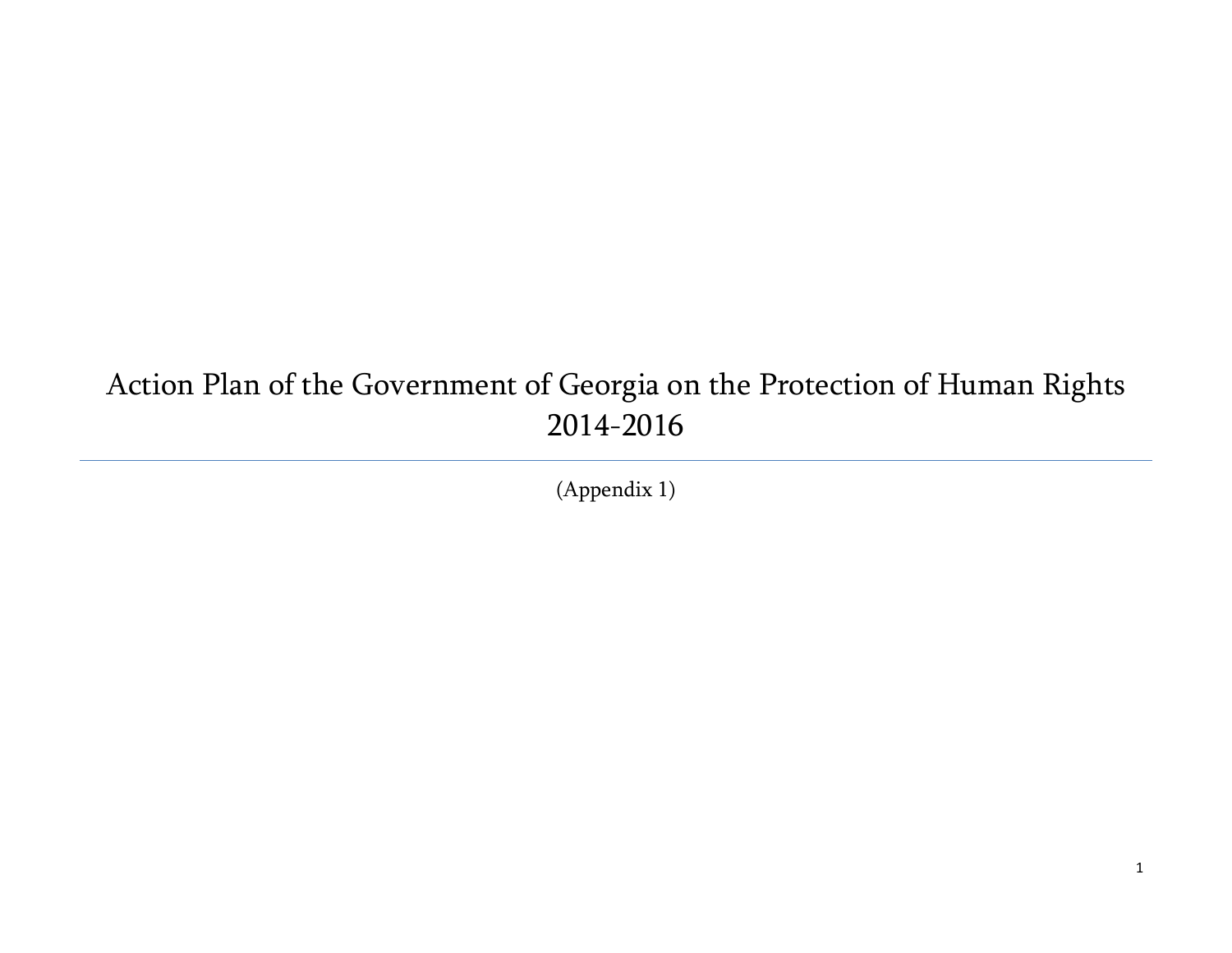## Table of Contents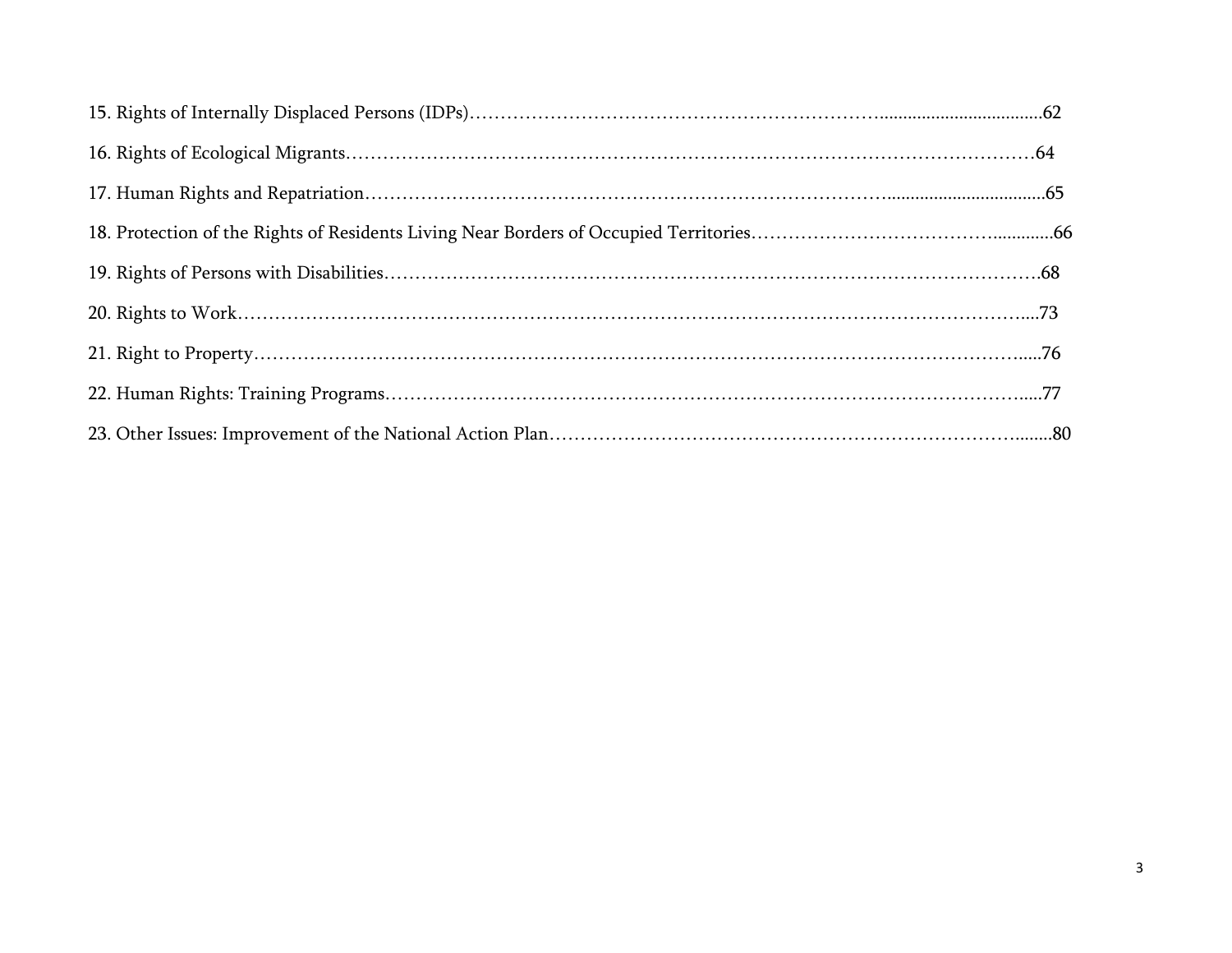## List of Abbreviations

| <b>CEC</b>   | Central Election Commission of Georgia                              |
|--------------|---------------------------------------------------------------------|
| <b>EMIS</b>  | <b>Education Management Information System</b>                      |
| Geostat      | National Statistic Office of Georgia                                |
| HCoJ         | High Council of Justice of Georgia                                  |
| <b>LEPL</b>  | Legal Entity of Public Law                                          |
| <b>MES</b>   | Ministry of Education and Science of Georgia                        |
| <b>MFA</b>   | Ministry of Foreign Affairs                                         |
| MoC          | Ministry of Corrections of Georgia                                  |
| MoD          | Ministry of Defence of Georgia                                      |
| MoE          | Ministry of Environment and Natural Resources Protection of Georgia |
| <b>MoESD</b> | Ministry of Economy and Sustainable Development                     |
| MoF          | Ministry of Finance of Georgia                                      |
| MoIA         | Ministry of Internal Affairs of Georgia                             |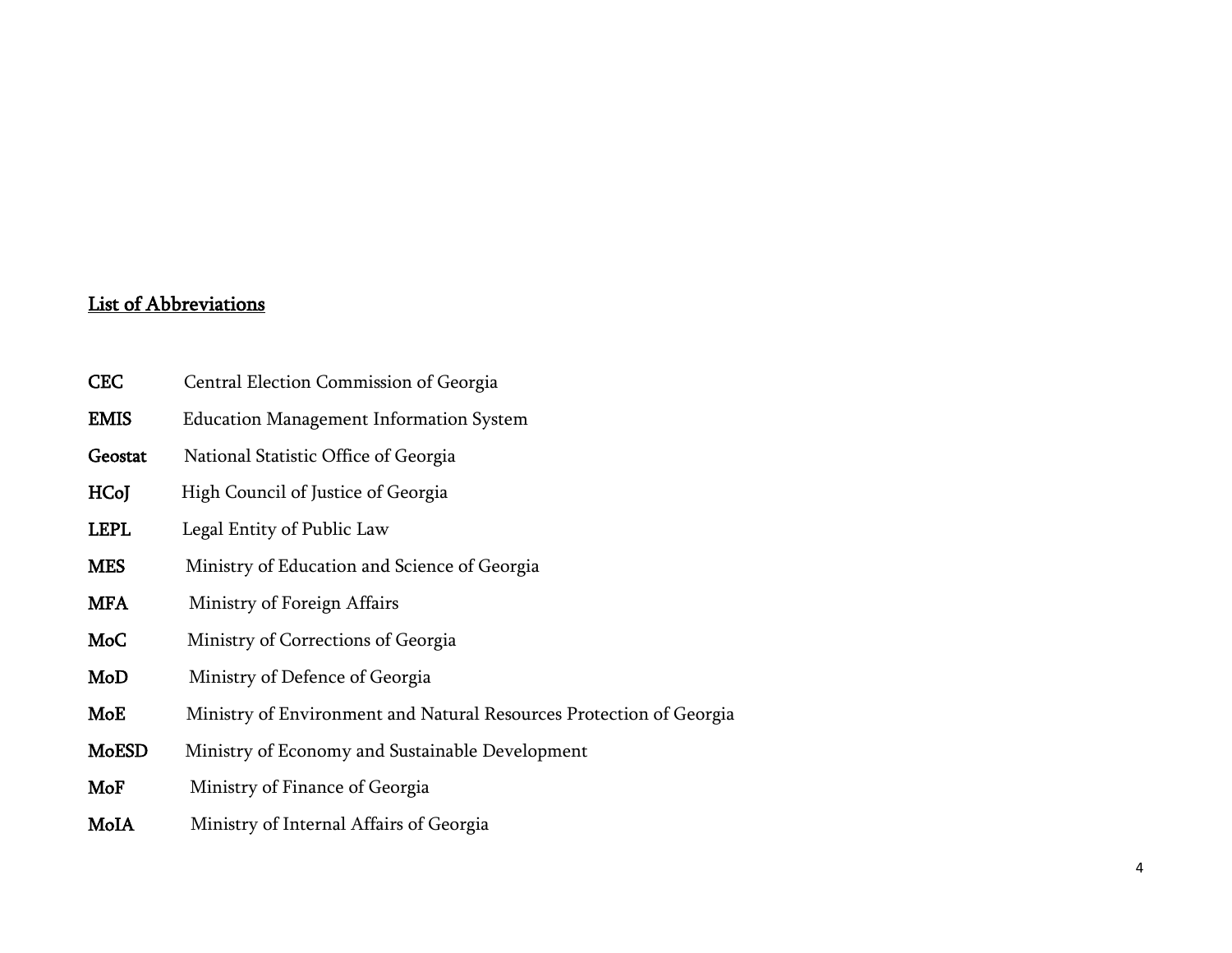- MOJ Ministry of Justice of Georgia
- MoLHSA Ministry of Labour, Health and Social Affairs of Georgia
- MRA Ministry of Internally Displaced Persons From the Occupied Territories, Accommodation and Refugees of Georgia
- MRDI Ministry of Regional Development and Infrastructure
- NCDC National Center for Disease Control and Public Health
- PPTC Penitentiary and Probation Training Centre of the Ministry of Corrections
- SMR Office of the State Minister of Georgia for Reconciliation and Civic Equality
- TPDC National Center for Teacher Professional Development

| 1. The Francipic of Jasuce of the Grimmal Gode |                       |                                     |                  |           |                                    |
|------------------------------------------------|-----------------------|-------------------------------------|------------------|-----------|------------------------------------|
| Aim                                            | Objective             | Action/Measure                      | Responsible      | Timeframe | Indicator                          |
|                                                |                       |                                     | Body             |           |                                    |
| 1. review of the                               | 1.1. initiation of    | 1.1.1. promotion of the adversarial | Ministry of      | 2014      | Initiation of relevant legislative |
| criminal code and                              | necessary legislative | principle and the right to counsel  | Justice (MoJ);   |           | changes                            |
| promotion of the                               | reforms in the        |                                     | Main             |           |                                    |
| principle of                                   | Criminal Procedure    |                                     | Prosecutor's     |           |                                    |
| equality of arms                               | Code                  |                                     | Office; Ministry |           |                                    |
|                                                |                       |                                     | of Internal      |           |                                    |
|                                                |                       |                                     | Affairs (MoIA)   |           |                                    |
|                                                |                       | 1.1.2. reform of plea bargaining    | Criminal Justice | 2014      | Initiation of relevant legislative |
|                                                |                       |                                     | Reform Council   |           | changes                            |
|                                                |                       | 1.1.3. jury trial reform; in        | Criminal Justice | 2014      | Initiation of relevant legislative |
|                                                |                       | particular, the rules on jury trial | Reform Council   |           | changes                            |
|                                                |                       | coverage                            |                  |           |                                    |

## 1. The Principle of Justice of the Criminal Code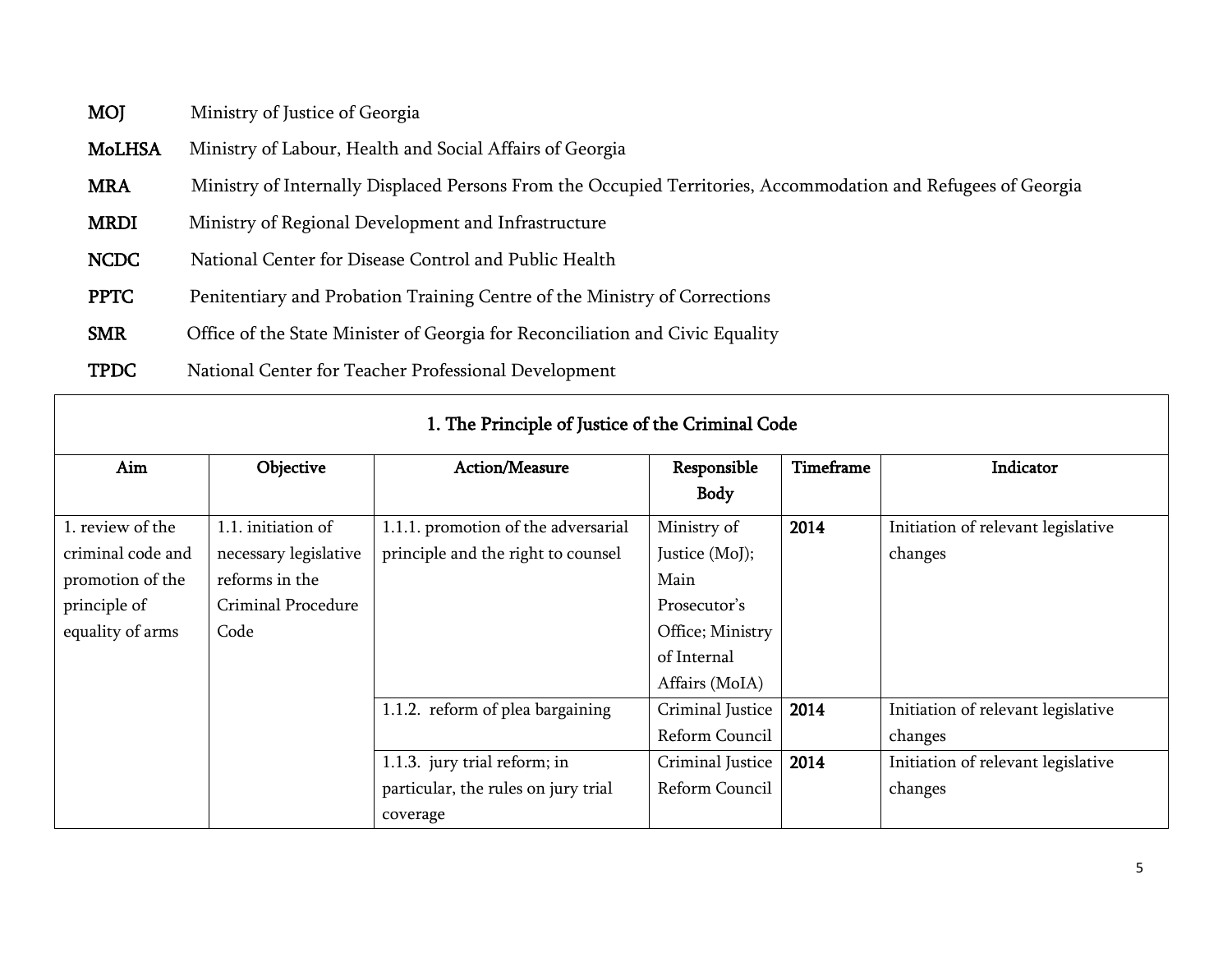|                      | 1.1.4. improvement of the rights of  | Criminal Justice | 2014      | Initiation of relevant legislative     |
|----------------------|--------------------------------------|------------------|-----------|----------------------------------------|
|                      | victims                              | Reform Council   |           | changes                                |
|                      | 1.1.5. protection of the right to    | MoJ; MoIA; in    |           | Initiation of relevant legislative     |
|                      | privacy and the raising of standards | cooperation      |           | changes                                |
|                      |                                      | with the High    |           |                                        |
|                      |                                      | Council of       |           |                                        |
|                      |                                      | Justice of       |           |                                        |
|                      |                                      | Georgia (HCoJ)   |           |                                        |
| 1.2. initiation of   | 1.2.1. draft amendments for          | MoJ; Main        | 2014-2015 | Initiation of relevant legislative     |
| legislative changes  | 'General Part' of the Code           | Prosecutor's     |           | changes                                |
| for the purposes of  |                                      | Office; MoIA;    |           |                                        |
| liberalizing the     |                                      | in cooperation   |           |                                        |
| Criminal Code,       |                                      | with HCoJ        |           |                                        |
| formulating clear    | 1.2.2. draft amendments for 'Private | MoJ; Main        | 2014-2015 | Initiation of relevant legislative     |
| and ascertainable    | Part' of the Code                    | Prosecutor's     |           | changes                                |
| norms, and           |                                      | Office; MoIA     |           |                                        |
| extending the        |                                      |                  |           |                                        |
| discretion of judges |                                      |                  |           |                                        |
| 1.3. thorough        | 1.3.1. systematic overhaul of the    | MoJ; Main        | 2014-2015 | Conclusion of close examinations of    |
| examination of the   | Code of Administrative Offences;     | Prosecutor's     |           | the Code of Administrative Offences    |
| Code of              | reform of rules on administrative    | Office; MoIA     |           | of Georgia; the annual report of the   |
| Administrative       | detention in accordance with         |                  |           | Public Defender of Georgia             |
| Offences of Georgia  | standards of fair trials             |                  |           | (ombudsman)                            |
| 1.4. improvement of  | 1.4.1. analysis of the role of the   | MoJ; MoIA; in    | 2014-2015 | Preparation of relevant research, the  |
| the protection of    | judge in the substantive and         | cooperation      |           | results of which are freely accessible |
| human rights in the  | procedural laws of the Criminal      | with HCoJ        |           | to the public                          |
| criminal justice     | Code, and in accordance with the     |                  |           |                                        |
| system through the   | norms on administrative offences,    |                  |           |                                        |
| enhancement of the   | with the object of securing and      |                  |           |                                        |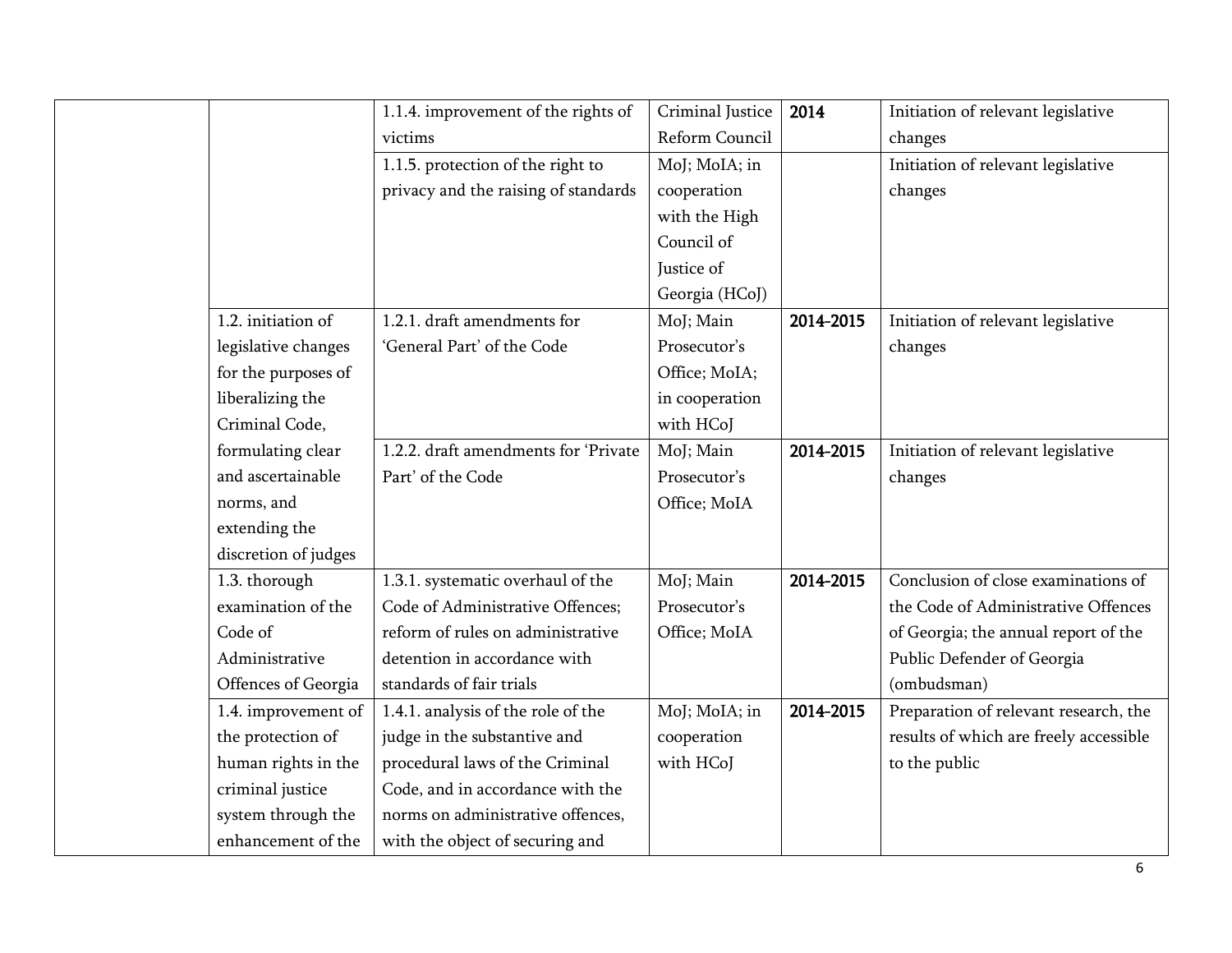|                                                            | role of the judge   | maintaining high standards of          |               |           |                                    |  |
|------------------------------------------------------------|---------------------|----------------------------------------|---------------|-----------|------------------------------------|--|
|                                                            |                     | human rights protection, as well as    |               |           |                                    |  |
|                                                            |                     | preventing and providing necessary     |               |           |                                    |  |
|                                                            |                     | redress for any violations of such     |               |           |                                    |  |
|                                                            |                     | rights                                 |               |           |                                    |  |
|                                                            |                     | 1.4.2. on the basis of findings        | Moj; in       | 2015      | Initiation of relevant legislative |  |
|                                                            |                     | stipulated in clause 1.4.1. (above),   | cooperation   |           | changes                            |  |
|                                                            |                     | the drafting of legislative proposals  | with HCoJ     |           |                                    |  |
|                                                            |                     | for presentation to the relevant       |               |           |                                    |  |
|                                                            |                     | legislative body                       |               |           |                                    |  |
| 2. Independent, Accountable and Transparent Justice System |                     |                                        |               |           |                                    |  |
|                                                            |                     |                                        |               |           |                                    |  |
| Aim                                                        | Objective           | Action/Measure                         | Responsible   | Timeframe | Indicator                          |  |
|                                                            |                     |                                        | <b>Body</b>   |           |                                    |  |
| 2. improvement of                                          | 2.1. promotion of   | 2.1.1. initiation of legislative       | MoJ; Ministry | 2014      | Initiation of relevant legislative |  |
| right of fair trial                                        | the idea of greater | changes on the rules governing the     | of Finance    |           | changes                            |  |
|                                                            | independence of the | selection of personnel for the         | $(Mof);$ in   |           |                                    |  |
|                                                            | judiciary and       | judiciary; formulation of criteria for | cooperation   |           |                                    |  |
|                                                            | accordingly,        | the monitoring and assessment of       | with HCoJ     |           |                                    |  |
|                                                            | compliance with     | individual judges appointed for a 3-   |               |           |                                    |  |
|                                                            | right of fair trial | year term, prior to an indefinite      |               |           |                                    |  |
|                                                            | principles          | appointment; establishment of          |               |           |                                    |  |
|                                                            |                     | substantive independence through       |               |           |                                    |  |
|                                                            |                     | the guarantee of a judiciary that is   |               |           |                                    |  |
|                                                            |                     | free from any outside interference;    |               |           |                                    |  |
|                                                            |                     | introduction of objective criteria for |               |           |                                    |  |
|                                                            |                     |                                        |               |           |                                    |  |
|                                                            |                     | the random distribution of cases;      |               |           |                                    |  |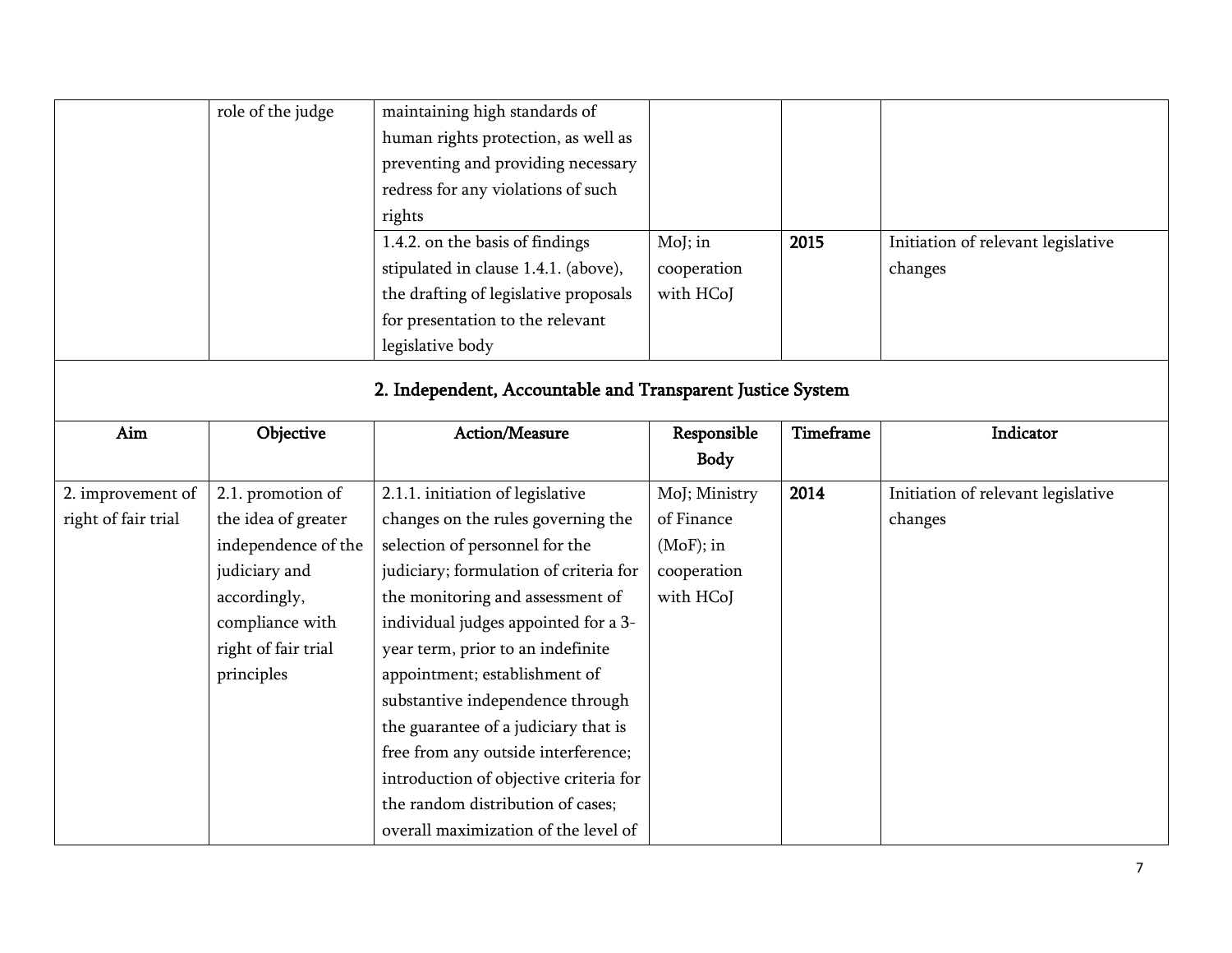|                        | transparency of the High Council of   |                  |           |                                        |
|------------------------|---------------------------------------|------------------|-----------|----------------------------------------|
|                        | Justice of Georgia                    |                  |           |                                        |
|                        |                                       |                  |           |                                        |
|                        | 2.1.2. provision of an adequate level |                  |           |                                        |
|                        | of remuneration for magistrates and   |                  |           |                                        |
|                        | the establishment of a system of      |                  |           |                                        |
|                        | social protection for individual      |                  |           |                                        |
|                        | judges, the expenses for which will   |                  |           |                                        |
|                        | be provided for in the state budget   |                  |           |                                        |
| 2.2. improvement of    | 2.2.1. preparation and submission of  | $Moj$ ; in       | 2014      | Initiation of relevant legislative     |
| the system of          | legislative changes in redefining     | cooperation      |           | changes                                |
| accountability of      | and increasing the overall            | with HCoJ and    |           |                                        |
| judges, through        | transparency of disciplinary          | the Disciplinary |           |                                        |
| support of the         | proceedings; optimization of the      | Panel of the     |           |                                        |
| principles of          | various stages of litigation          | Judges of        |           |                                        |
| fairness, objectivity  |                                       | Common Court     |           |                                        |
| and personal           |                                       |                  |           |                                        |
| independence of        |                                       |                  |           |                                        |
| individual judges      |                                       |                  |           |                                        |
| 2.3. improvement of    | 2.3.1. preparation and presentation   | $Moj$ ; in       | 2014      | Initiation of relevant legislative     |
| the transparency of    | of proposals for the purposes of      | cooperation      |           | changes                                |
| the judicial system,   | improving the legislative base for    | with HCoJ        |           |                                        |
| through the fair       | regulating the publicity of judicial  |                  |           |                                        |
| balancing of public    | acts                                  |                  |           |                                        |
| and judicial interests |                                       |                  |           |                                        |
| 2.4. strengthening     | 2.4.1. technical and financial        | MoF; in          | 2014-2015 | Provision of adequate resources to     |
| the qualifications of  | support of the High School of         | cooperation      |           | the High School of Justice of Georgia  |
| judges                 | Justice of Georgia, in the            | with the High    |           | for the preparation of magistrates and |
|                        | preparation and enhancement of        | School of        |           | the initiation of continuous training  |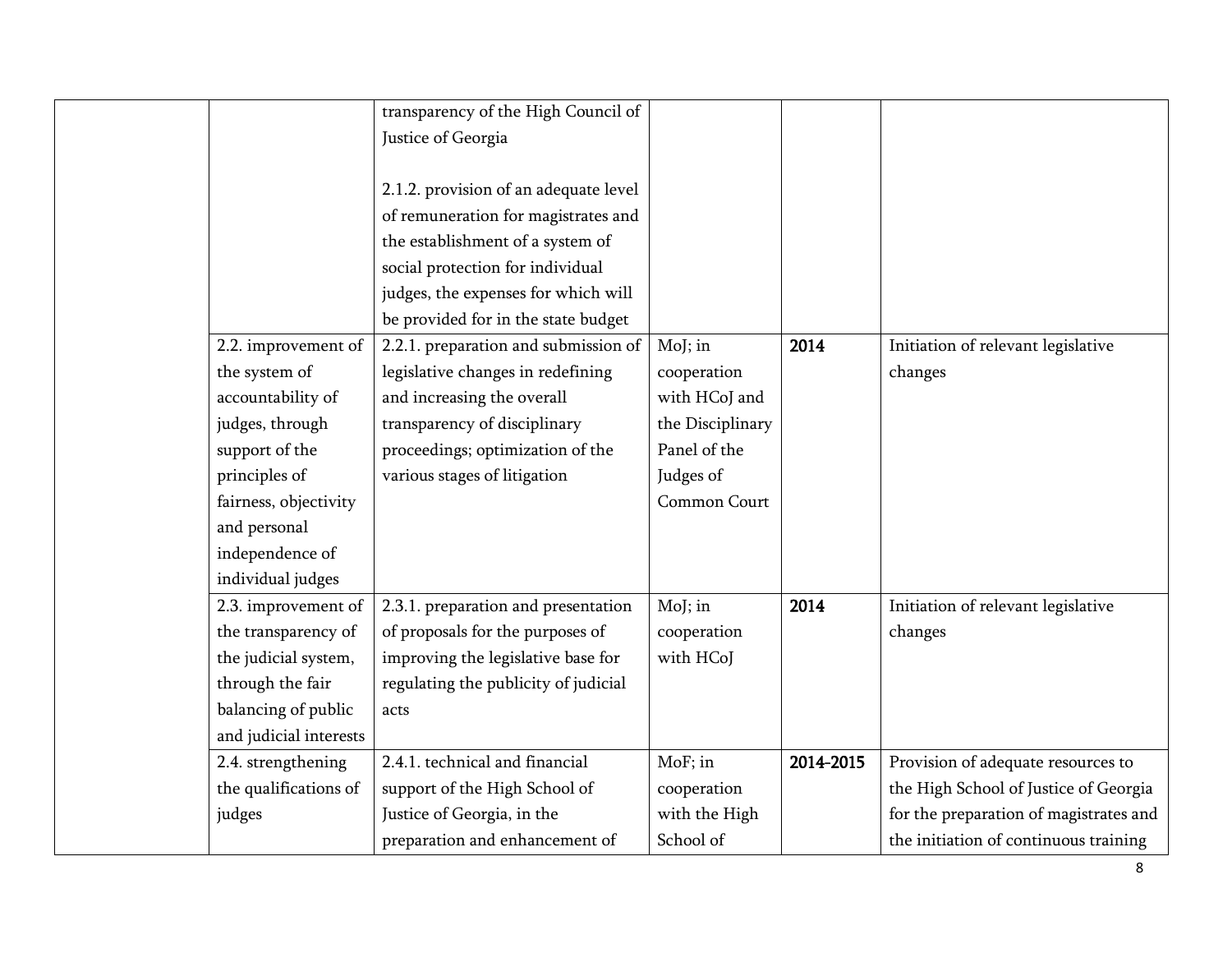|                        |                       | the qualifications of judges, through | Justice of    |           | programs to regularly strengthen     |  |  |
|------------------------|-----------------------|---------------------------------------|---------------|-----------|--------------------------------------|--|--|
|                        |                       | the provision of continuous training  | Georgia       |           | their qualifications                 |  |  |
|                        |                       | programs; consistent protection of    |               |           |                                      |  |  |
|                        |                       | human rights and the meeting of       |               |           |                                      |  |  |
|                        |                       | international standards in the        |               |           |                                      |  |  |
|                        |                       | criminal justice sphere               |               |           |                                      |  |  |
| 3. Prosecutor's Office |                       |                                       |               |           |                                      |  |  |
| Aim                    | Objective             | Action/Measure                        | Responsible   | Timeframe | Indicator                            |  |  |
|                        |                       |                                       | Body          |           |                                      |  |  |
| 3. a fair,             | 3.1. formulation of a | 3.1.1. coordination of the objective  | Office of the | 2014-2015 | • Preparation of relevant research   |  |  |
| transparent and        | criminal justice      | to formulate a criminal justice       | Chief         |           | and analyses                         |  |  |
| effective              | policy that is        | policy (for the Prosecutor's Office), | Prosecutor of |           | • Preparation of relevant            |  |  |
| Prosecutor's           | reactive and          | with the cooperation of other law     | Georgia; MoIA |           | recommendations                      |  |  |
| Office, oriented on    | preventative against  | enforcement agencies and in           |               |           | • Initiation of relevant legislative |  |  |
| human rights           | crime                 | consideration of judicial practices   |               |           | changes                              |  |  |
|                        |                       | and the legislative base; full        |               |           | • Number of meetings of the group    |  |  |
|                        |                       | participation of the public sector    |               |           | of criminologists                    |  |  |
|                        | 3.2. reform of the    | 3.2.1. review of the regulatory bases | Office of the | 2014      | • Preparation of relevant            |  |  |
|                        | existing system of    | and practices of the existing system  | Chief         |           | recommendations                      |  |  |
|                        | internal controls at  | of internal controls; formulation of  | Prosecutor of |           | • Initiation of relevant legislative |  |  |
|                        | the Prosecutor's      | guiding principles of the reforms;    | Georgia       |           | changes                              |  |  |
|                        | Office, to ensure the | preparation of documentation for      |               |           | • Parliamentary Report of the Public |  |  |
|                        | effectiveness and     | internal policy and legislative       |               |           | Defender of Georgia                  |  |  |
|                        | independence of the   | changes                               |               |           |                                      |  |  |
|                        | internal system       |                                       |               |           |                                      |  |  |
|                        | 3.3. strengthening    | 3.3.1. selection, preservation and    | Office of the | 2014-2015 | • Establishment of employment        |  |  |
|                        | the qualifications of | professional advancement of           | Chief         |           | standards for the Prosecutor's       |  |  |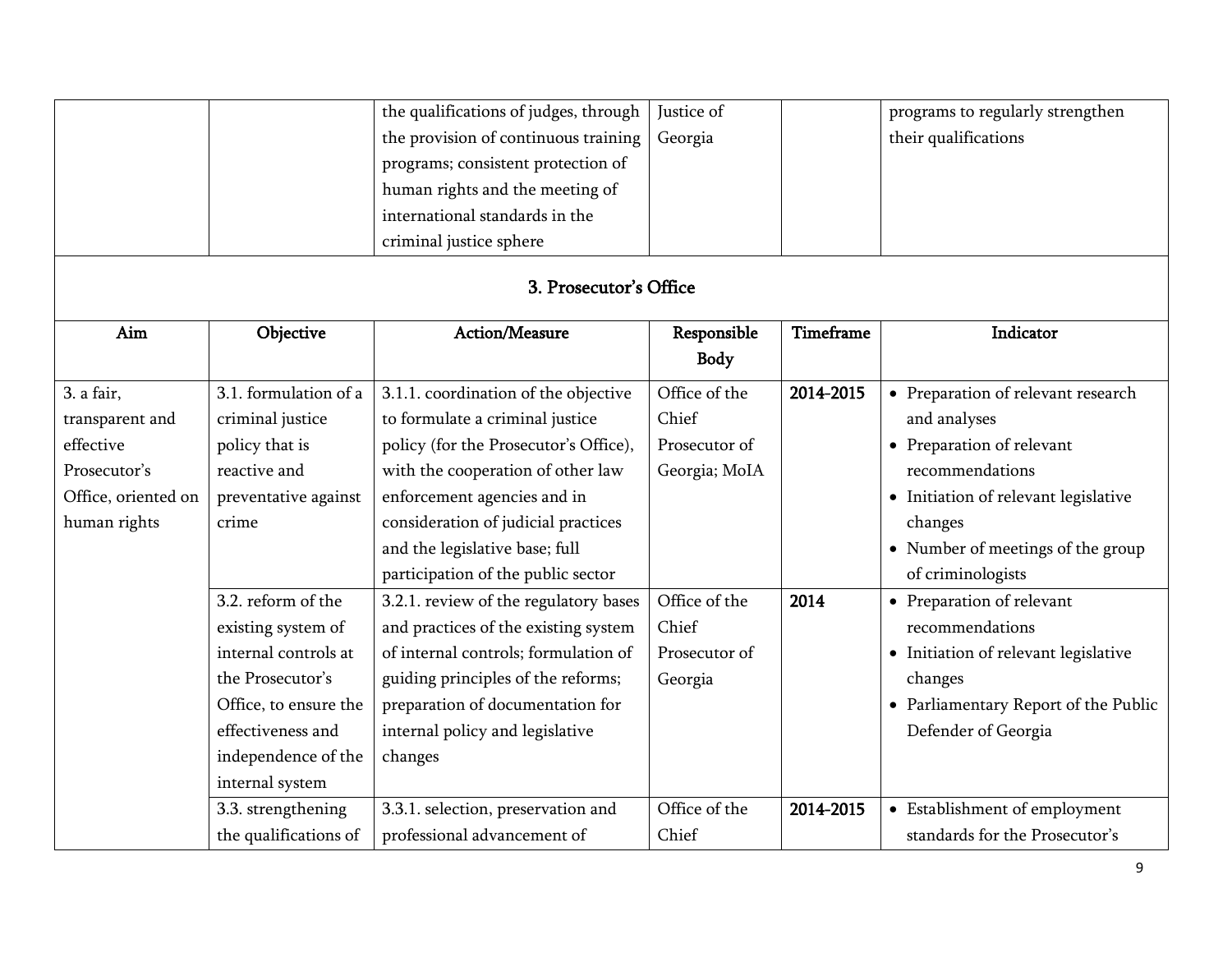| prosecutors and the  | qualified personnel                    | Prosecutor of |           | Office                                |
|----------------------|----------------------------------------|---------------|-----------|---------------------------------------|
| introduction of      |                                        | Georgia       |           | • Review of assessment criteria for   |
| international forms  |                                        |               |           | the selection process                 |
| of work practices    |                                        |               |           | • Review of procedural framework      |
|                      |                                        |               |           | in the offering of positions          |
|                      |                                        |               |           | • Creation of a system of oaths       |
|                      |                                        |               |           | • Determination of training needs     |
| 3.4. enhancement of  | 3.4.1. development of a Prosecutor's   | Office of the | 2014-2015 | • Formulation and approval of a       |
| the transparency     | Office oriented on the public          | Chief         |           | strategy and action plan on public    |
| and accountability   |                                        | Prosecutor of |           | relations                             |
| of the Prosecutor's  | 3.4.2. review of existing criminal     | Georgia       |           | • Number of completed public          |
| Office               | cases relating to human rights         |               |           | projects                              |
|                      | violations and the publication of      |               |           | • Number of events held to raise the  |
|                      | reports                                |               |           | awareness of the public               |
|                      |                                        |               |           | • Number of actions taken by the      |
|                      | 3.4.3. engagement of local councils    |               |           | Witnesses and Victims                 |
|                      | and encouragement of frequent          |               |           | <b>Coordinators Service</b>           |
|                      | meetings                               |               |           | • Number of local council meetings    |
|                      |                                        |               |           | • Parliamentary Report of the Public  |
|                      |                                        |               |           | Defender of Georgia                   |
| 3.5. modification of | 3.5.1. management of staff to ensure   | Office of the | 2014-2015 | Equipping the various organs of the   |
| the organizational   | effectiveness and high quality of      | Chief         |           | Prosecutor's Office with an           |
| structure of the     | performance                            | Prosecutor of |           | appropriate number of qualified       |
| Prosecutor's Office  |                                        | Georgia       |           | personnel                             |
| 3.6. establishment   | 3.6.1. review of legislative basis for | Office of the | 2014-2015 | · Initiation of relevant legislative  |
| and use of           | the establishment and use of           | Chief         |           | changes                               |
| preventive measures  | preventive measures other than         | Prosecutor of |           | • Statistics on the use of preventive |
| other than           | detention and bail; drafting of        | Georgia       |           | measures other than detention and     |
| detention and bail   | proposals and preparation of           |               |           | bail                                  |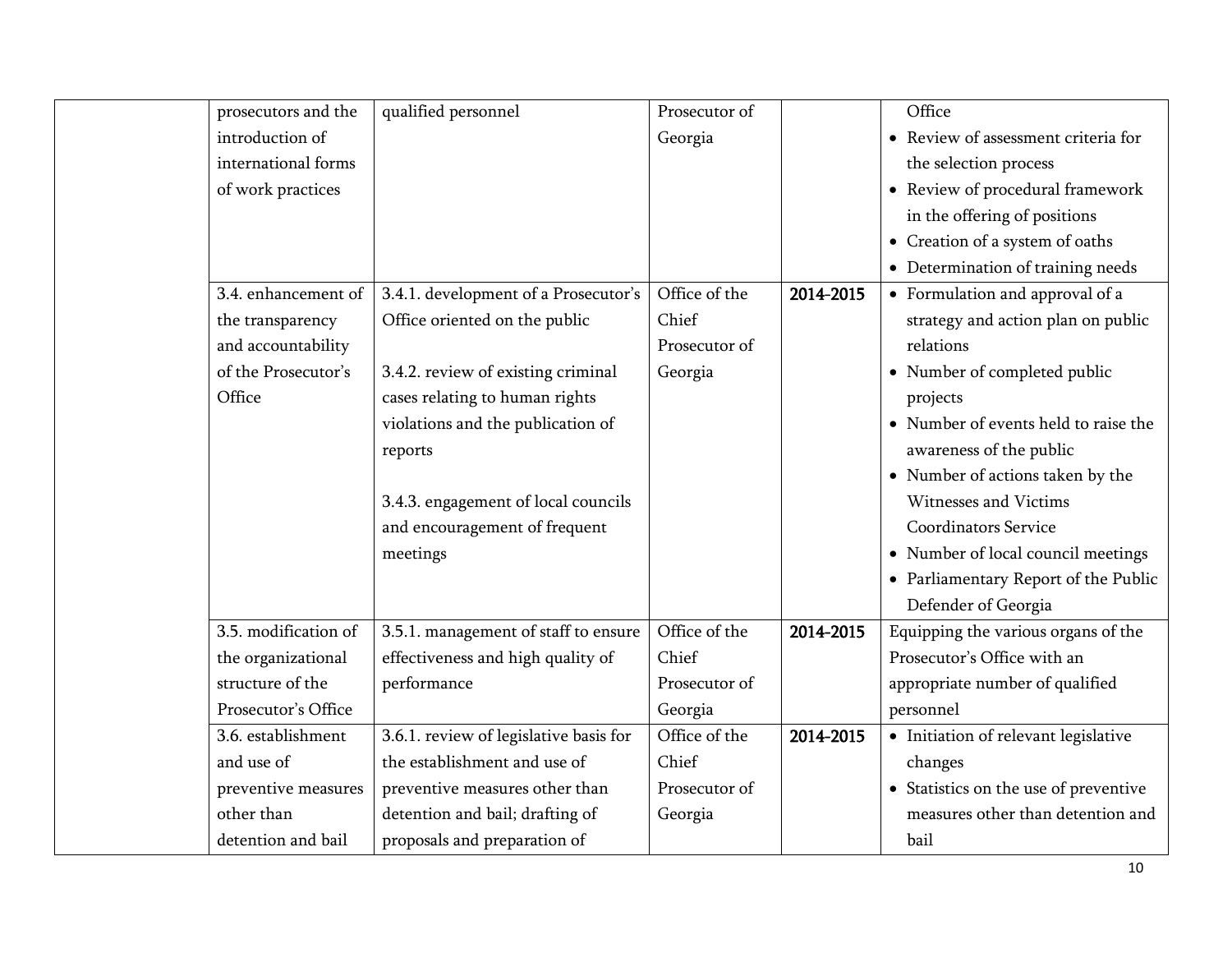|                   |                      | documentation on subsequent               |               |           | • Parliamentary Report of the Public |
|-------------------|----------------------|-------------------------------------------|---------------|-----------|--------------------------------------|
|                   |                      | policy                                    |               |           | Defender of Georgia                  |
|                   |                      |                                           |               |           |                                      |
|                   |                      |                                           |               |           |                                      |
|                   | 3.7. Expansion of    | 3.7.1. active use of deterrence and       | Office of the | 2014-2015 | Statistics on the increased use of   |
|                   | non-traditional      | mediation tactics across Georgia          | Chief         |           | deterrence and mediation tactics     |
|                   | forms of restorative |                                           | Prosecutor of |           |                                      |
|                   | justice by the       |                                           | Georgia; in   |           |                                      |
|                   | prosecution in       |                                           | cooperation   |           |                                      |
|                   | criminal             |                                           | with the MoJ  |           |                                      |
|                   | proceedings and      |                                           |               |           |                                      |
|                   | their transparent    |                                           |               |           |                                      |
|                   | application          |                                           |               |           |                                      |
|                   |                      |                                           |               |           |                                      |
|                   |                      | 4. Activities of Law Enforcement Agencies |               |           |                                      |
| Aim               | Objective            | Action/Measure                            | Responsible   | Timeframe | Indicator                            |
|                   |                      |                                           | Body          |           |                                      |
| 4. improvement of | 4.1. development of  | 4.1.1. improvement of investigative       | MoIA          | 2014-2015 | • Number of the trainings carried    |
| standards of      | human resources      | capabilities of the police force          |               |           | out                                  |
| investigation and | through extensive    | through basic, as well as                 |               |           | • Number of trained personnel        |
| crime prevention  | training programs    | specialized, tactical and                 |               |           |                                      |
| in the police     | focused on human     | investigative training courses            |               |           |                                      |
| system            | rights protection    | 4.1.2. training of MoIA staff on          | MoIA          | 2014-2015 | Number of the trainings carried out  |
|                   |                      | human trafficking and migration           |               |           |                                      |
|                   |                      | issues                                    |               |           |                                      |
|                   |                      | 4.1.3. training of MoIA staff on the      | MoIA          | 2014-2015 | • Addition of new components in      |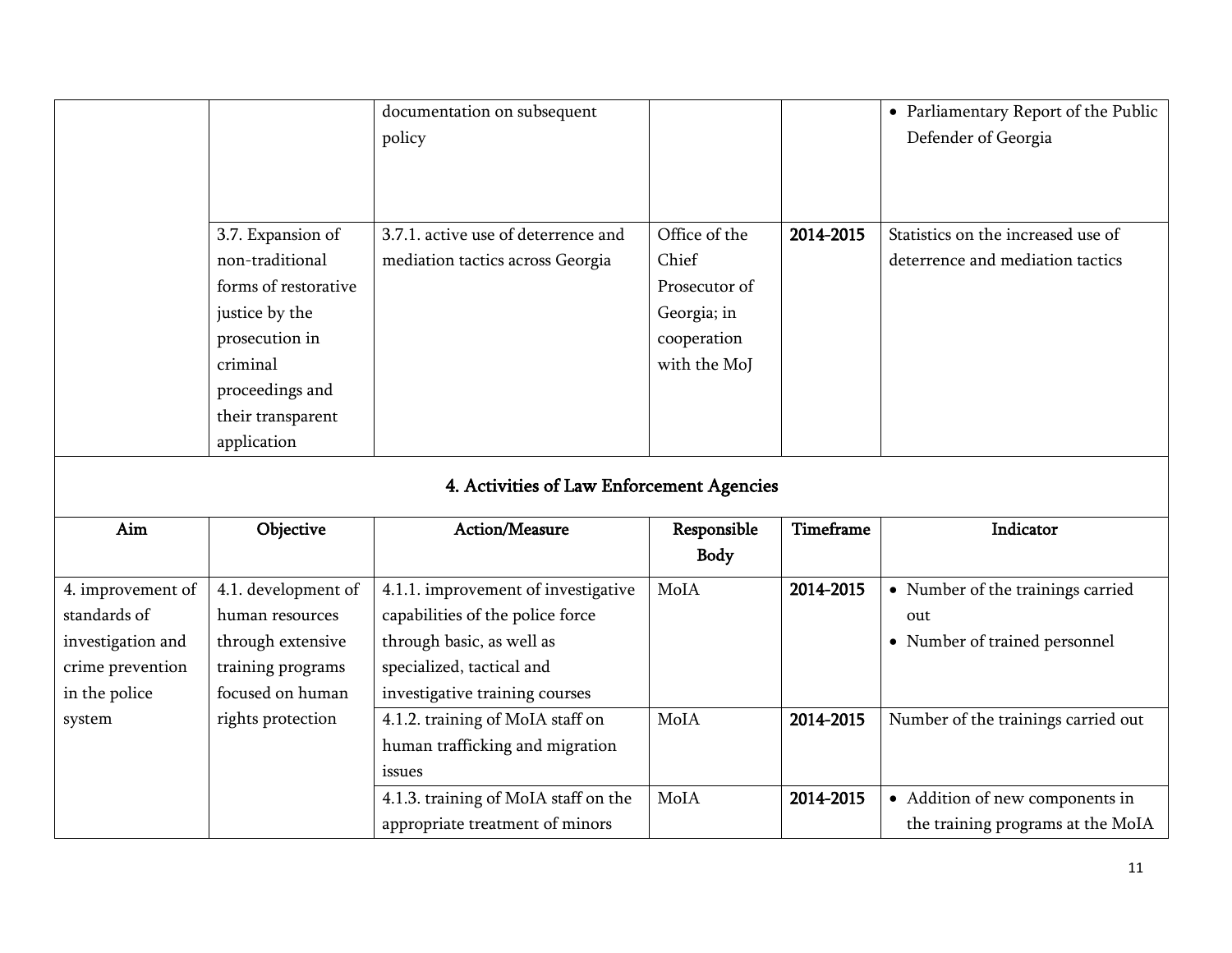|                   | and related legal and psychological |                 |           | Police Academy                       |
|-------------------|-------------------------------------|-----------------|-----------|--------------------------------------|
|                   |                                     |                 |           |                                      |
|                   | issues                              |                 |           | • Number of trained personnel        |
|                   | 4.1.4. improvement of human rights  | MoIA            | 2014-2015 | • Establishment of new standards of  |
|                   | protection in temporary detention   |                 |           | operation at TDIs                    |
|                   | isolators (TDIs), through staff     |                 |           | • Number of trained personnel,       |
|                   | training programs; designing a new  |                 |           | nationwide                           |
|                   | curriculum and specialized training |                 |           |                                      |
|                   | courses                             |                 |           |                                      |
| 4.2. balancing of | 4.2.1. informing detainees of their | MoIA            | 2014-2015 | Reduction of the number of           |
| human rights and  | rights through the use of printed   |                 |           | complaints to the Public Defender    |
| social issues     | material                            |                 |           | and the Office of the Chief          |
|                   |                                     |                 |           | Prosecutor; acknowledgment of such   |
|                   |                                     |                 |           | complaints                           |
|                   | 4.2.2. reform of existing system of | MoIA; Office of | 2014-2015 | • Determination of relevant needs    |
|                   | controls for MoIA staff to improve  | the Chief       |           | • Preparation of relevant            |
|                   | (investigative and preventative)    | Prosecutor of   |           | recommendations                      |
|                   | operational standards and ensure    | Georgia         |           | • Consideration of similar           |
|                   | the effectiveness and independence  |                 |           | experiences in other countries       |
|                   | of current mechanisms               |                 |           | • Initiation of relevant legislative |
|                   |                                     |                 |           | changes                              |
|                   | 4.2.3. review of Standard Operating | MoIA; Main      | 2014-2015 | • Formulation of SOPs and            |
|                   | Procedures (SOPs) and behavioral    | Prosecutor's    |           | behavioral code                      |
|                   | code for TDIs of the MoIA, in the   | Office          |           | • Improvement of operative           |
|                   | defense of basic human rights and   |                 |           | standards                            |
|                   | freedoms and in accordance with     |                 |           |                                      |
|                   | international standards; with the   |                 |           |                                      |
|                   | cooperation of the Prosecutor's     |                 |           |                                      |
|                   | Office                              |                 |           |                                      |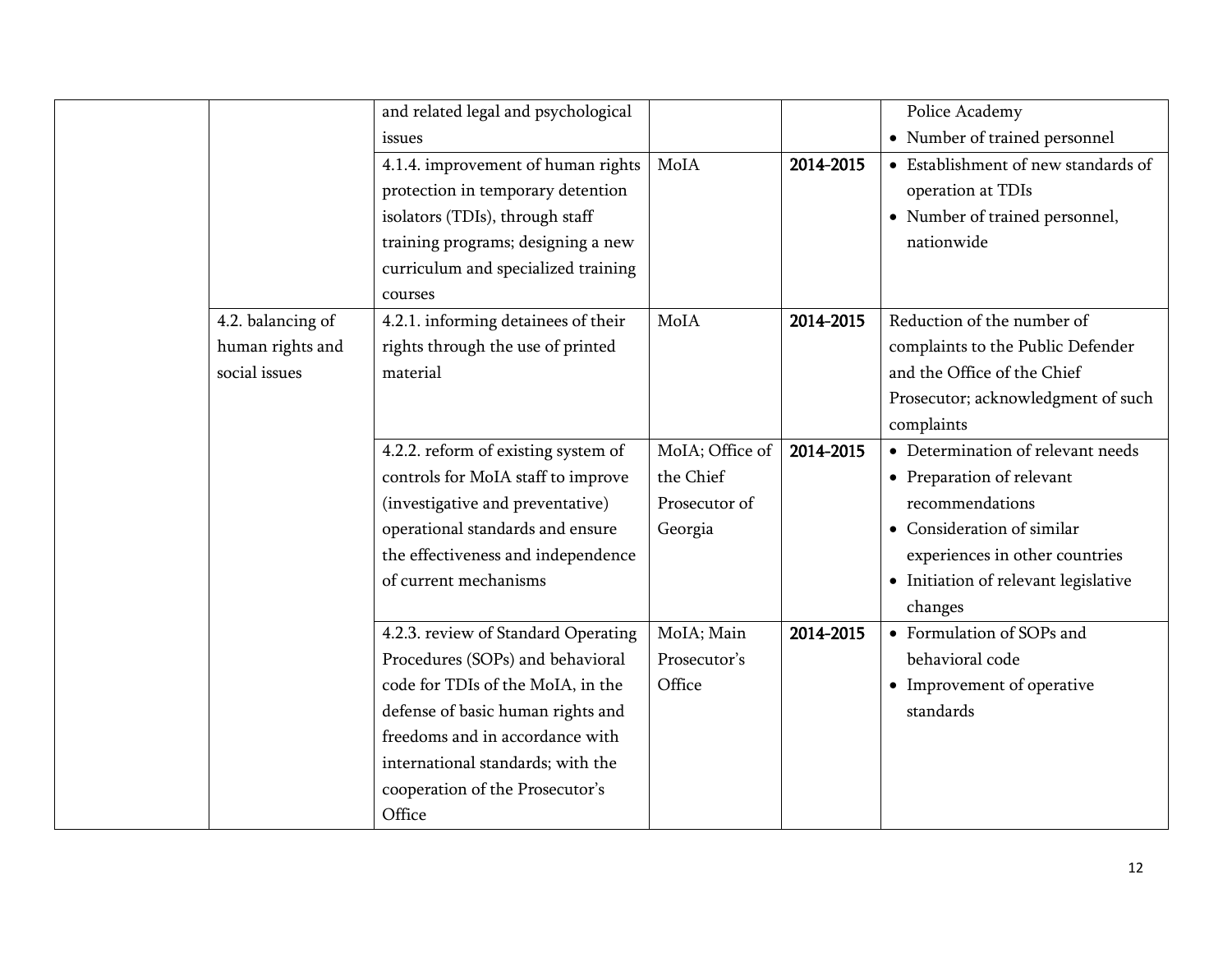|     |                      | 4.2.4. prevention of crime through    | MoIA; Ministry | 2014-2015 | Number of schools and pupils         |
|-----|----------------------|---------------------------------------|----------------|-----------|--------------------------------------|
|     |                      | raising awareness among minors        | of Education   |           | involved in project                  |
|     |                      |                                       | and Science of |           |                                      |
|     |                      |                                       | Georgia (MES)  |           |                                      |
|     |                      | 4.2.5. ensuring transparency of       | MoIA           | 2014-2015 | Information provided via MoIA        |
|     |                      | police activity through continual     |                |           | website; broadcasts; brochures       |
|     |                      | flow of information to the public     |                |           |                                      |
|     |                      | via internet, social media, radio and |                |           |                                      |
|     |                      | television broadcasts and             |                |           |                                      |
|     |                      | informative brochures                 |                |           |                                      |
|     | 4.3. bringing the    | 4.3.1. provision of efficient service | MoIA           | 2014-2015 | Provision of better, faster and more |
|     | MoIA in line with    | by MoIA's Emergency Response          |                |           | effective emergency planning and     |
|     | international        | Center - 112                          |                |           | assistance by 112 Emergency          |
|     | standards of         |                                       |                |           | Response Center                      |
|     | investigation and    | 4.3.2. development of infrastructure  | MoIA           | 2014-2015 | Improvement of infrastructure in     |
|     | service provision in | in TDIs and subsequent                |                |           | <b>TDIs</b>                          |
|     | the fight against    | improvement of conditions             |                |           |                                      |
|     | crime, on the basis  | 4.3.3. development of MoIA            | MoIA           | 2014-2015 | Refinement of procedures dealing     |
|     | of better            | infrastructure in the fight against   |                |           | with the deportation of illegal      |
|     | infrastructure,      | illegal migration                     |                |           | immigrants                           |
|     | material and         |                                       |                |           |                                      |
|     | technical resources  |                                       |                |           |                                      |
|     | and comprehensive    |                                       |                |           |                                      |
|     | databases            |                                       |                |           |                                      |
|     |                      | 5. The Penitentiary System            |                |           |                                      |
| Aim | Objective            | Action/Measure                        | Responsible    | Timeframe | Indicator                            |
|     |                      |                                       | <b>Body</b>    |           |                                      |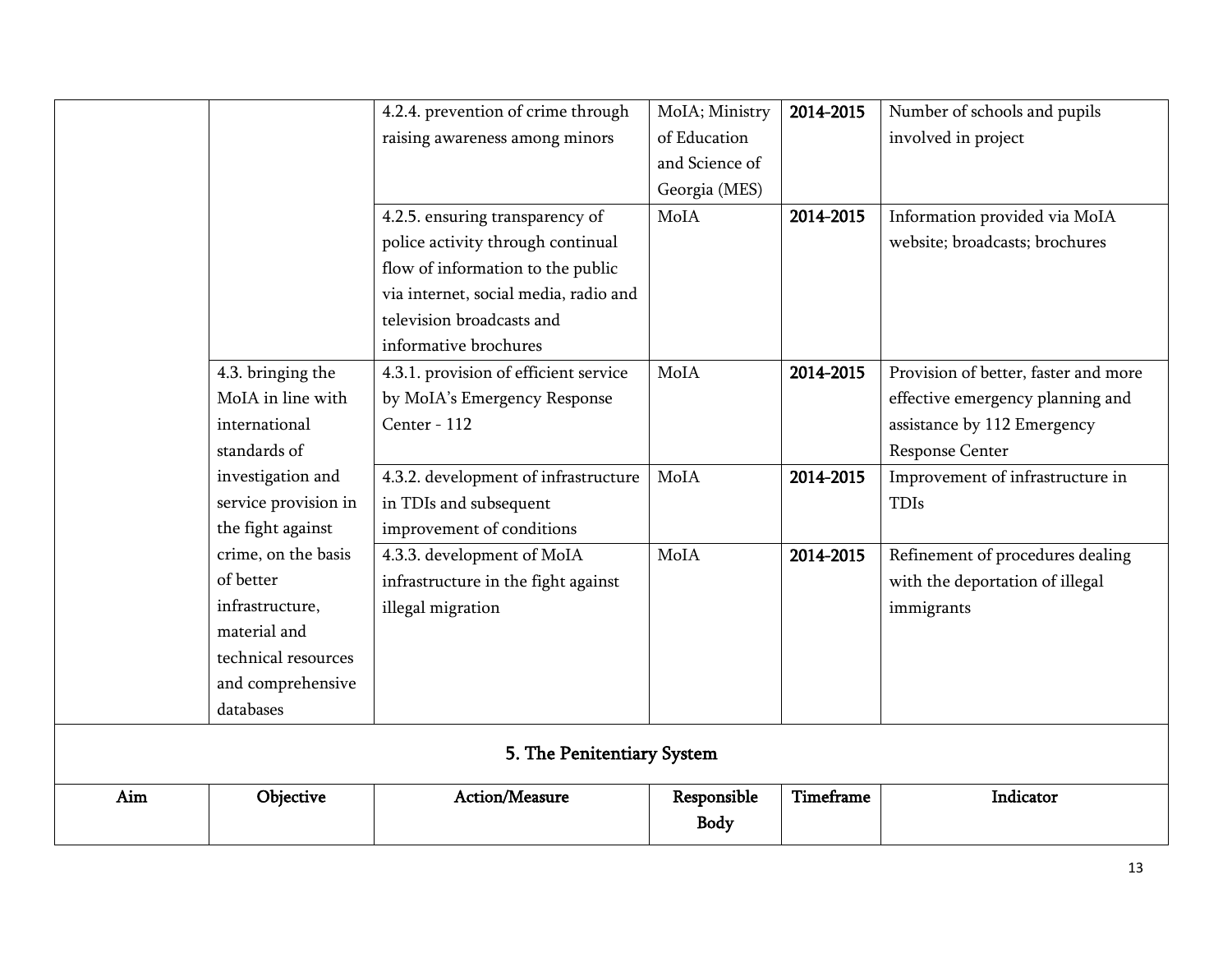| 5.1. reform the | 5.1.1. holistic       | 5.1.1. consideration of international | Ministry of      | 2014-2015 | Initiation of relevant legislative   |
|-----------------|-----------------------|---------------------------------------|------------------|-----------|--------------------------------------|
| penitentiary    | review of the laws    | recommendations and preparation       | Corrections      |           | changes                              |
| system in       | and internal          | of documentation for relevant         | (MoC);           |           |                                      |
| accordance with | regulations of the    | legislative changes                   | Criminal Justice |           |                                      |
| international   | penitentiary system   |                                       | Reform Inter-    |           |                                      |
| standards       | and the               |                                       | Agency           |           |                                      |
|                 | implementation of     |                                       | Coordination     |           |                                      |
|                 | changes, if necessary |                                       | Council          |           |                                      |
|                 | 5.1.2. evaluation of  | 5.1.2.1. improvement of internal      | MoC              | 2014-2015 | • Formulation of SOPs                |
|                 | administration at     | administration and management at      |                  |           | • Strengthening of administration    |
|                 | the penitentiary      | the penitentiary department           |                  |           | and internal controls mechanisms     |
|                 | department            | 5.1.2.2. review of qualification      | MoC              | 2014-2015 | • Reviewed qualification             |
|                 |                       | requirements and job descriptions     |                  |           | requirements and job descriptions    |
|                 |                       | of current and future staff           |                  |           | for staff                            |
|                 |                       | members, as well as their             |                  |           | • Number of certified staff          |
|                 |                       | certification                         |                  |           |                                      |
|                 |                       | 5.1.2.3. human rights oriented        | <b>MoC</b>       | 2014-2015 | Number of certified, trained staff   |
|                 |                       | training of staff across the          |                  |           |                                      |
|                 |                       | penitentiary system, including the    |                  |           |                                      |
|                 |                       | administrative, internal controls     |                  |           |                                      |
|                 |                       | and management departments            |                  |           |                                      |
|                 | 5.1.3. improvement    | 5.1.3.1. revised classifications of   | MoC              | 2014-2015 | Percentage of people deprived        |
|                 | of standards of       | penitentiary establishments           |                  |           | of/limited in their liberty across   |
|                 | detention and the     |                                       |                  |           | various penitentiary establishments, |
|                 | conditions for        |                                       |                  |           | in accordance with risks and         |
|                 | detainees             |                                       |                  |           | reintegration requirements           |
|                 |                       | 5.1.3.2. renovation and               | MoC              | 2014-2015 | Number of renovated facilities       |
|                 |                       | maintenance of existing facilities/   |                  |           |                                      |
|                 |                       | penitentiary establishments           |                  |           |                                      |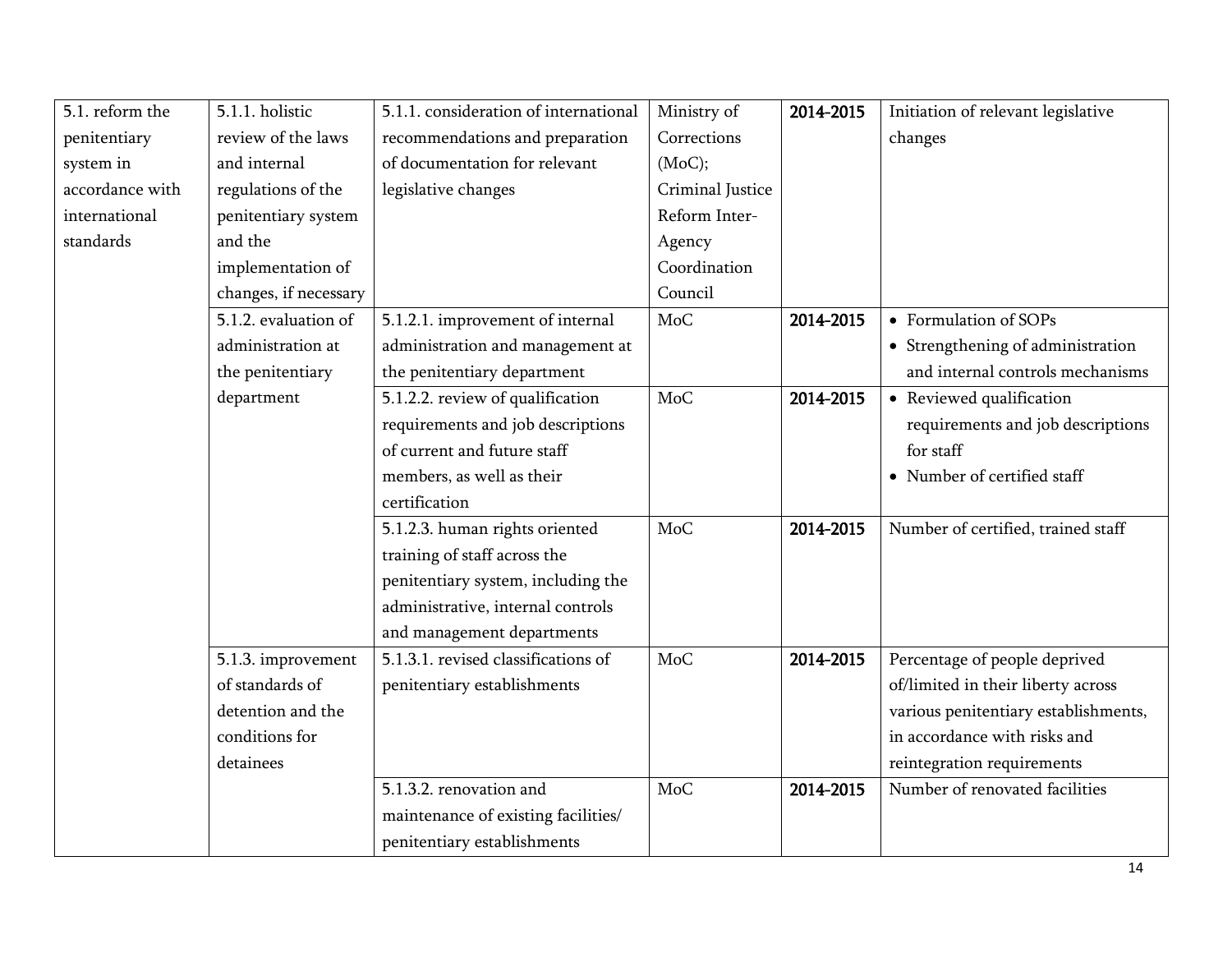|  | 5.1.3.3. regular review of the         | MoC | 2014-2015 | Provision of adequate nutrition for    |
|--|----------------------------------------|-----|-----------|----------------------------------------|
|  | adequate nutrition of prisoners and    |     |           | prisoners; regular review of           |
|  | the raising of standards based on      |     |           | nutritional standards                  |
|  | such findings                          |     |           |                                        |
|  | 5.1.3.4. regular maintenance of        | MoC | 2014-2015 | Number of prisoners provided with      |
|  | sanitary facilities to ensure personal |     |           | basic necessities (soft inventory) and |
|  | hygiene and the provision of basic     |     |           | conditions of sanitary facilities in   |
|  | necessities for prisoners in           |     |           | penitentiary establishments            |
|  | penitentiary establishments            |     |           |                                        |
|  | 5.1.3.5. provision of sufficient and   | MoC | 2014-2015 | • Number of long-term visitation       |
|  | appropriate space/facilities to        |     |           | spaces provided                        |
|  | promote long-term visitations by       |     |           | • Number of prisoners provided with    |
|  | family members and enhance the         |     |           | the right of visitation                |
|  | likelihood of successful               |     |           |                                        |
|  | reintegration of prisoners             |     |           |                                        |
|  | 5.1.3.6. enhancement of                | MoC | 2014-2015 | • Number of reception facilities       |
|  | communications procedures with         |     |           | provided                               |
|  | prisoners' families/other interested   |     |           | • Number of people receiving           |
|  | individuals                            |     |           | enhanced communications services       |
|  |                                        |     |           | • Installment of comment boxes at      |
|  |                                        |     |           | the reception facilities               |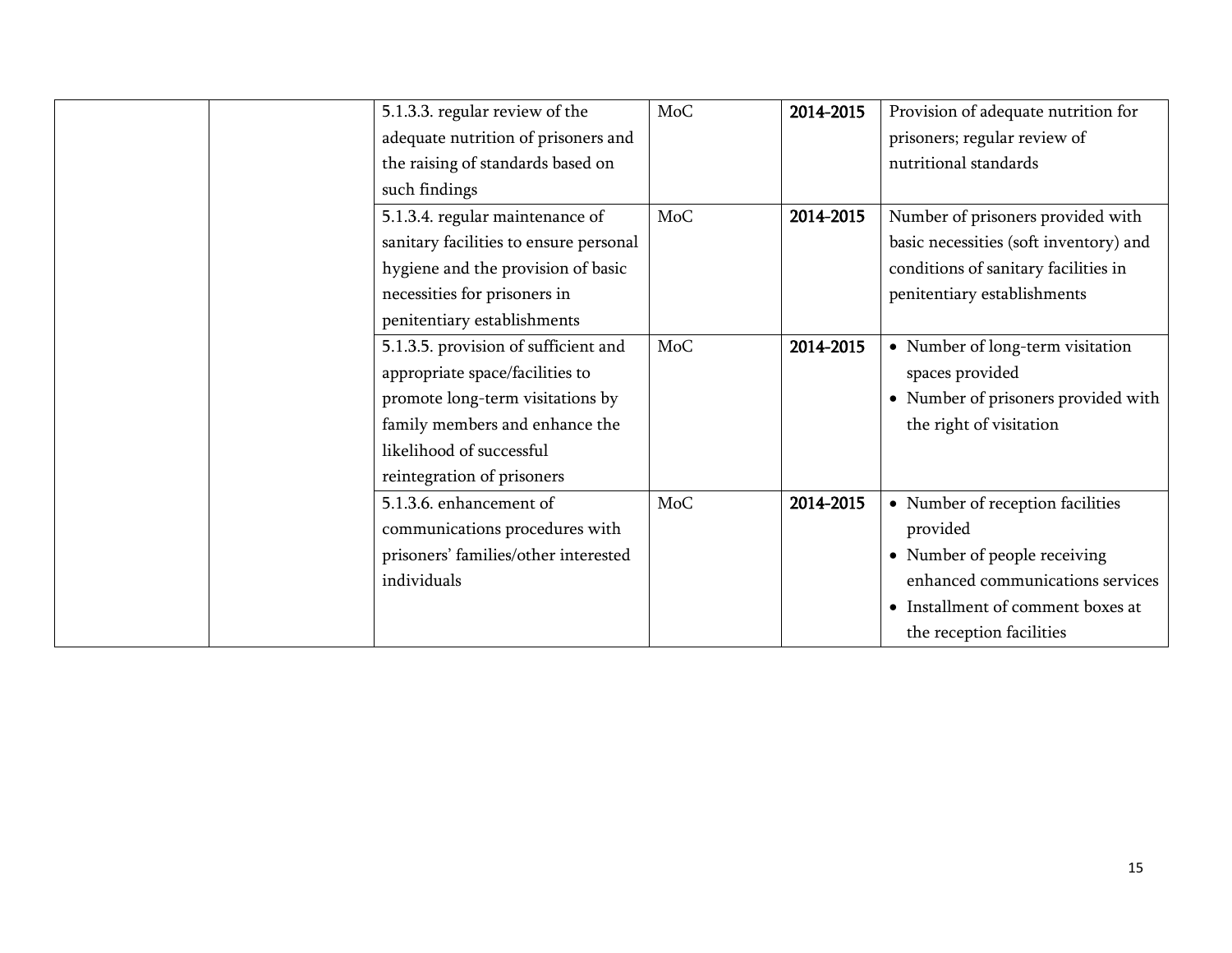|                       | 5.1.3.7. provision of adequate          | MoC | 2014-2015 | • Mortality rates at penitentiary         |
|-----------------------|-----------------------------------------|-----|-----------|-------------------------------------------|
|                       | healthcare to all accused and           |     |           | establishments                            |
|                       | convicted prisoners, in accordance      |     |           | • Examination, testing and treatment      |
|                       | with nationally recognized              |     |           | rates of infectious diseases (such as     |
|                       | professional and medical care           |     |           | HIV/Aids, tuberculosis and                |
|                       | standards                               |     |           | hepatitis-C), as well as their            |
|                       |                                         |     |           | transmission rates                        |
|                       |                                         |     |           | • Ratio of healthcare professionals to    |
|                       |                                         |     |           | prisoners                                 |
|                       |                                         |     |           | • Rates of uptake and utilization of      |
|                       |                                         |     |           | primary and specialized medical           |
|                       |                                         |     |           | care (referral)                           |
|                       | 5.1.3.8. creation of special            | MoC | 2014-2015 | Improvement of the normative and          |
|                       | conditions for women and minors         |     |           | legislative base                          |
| 5.1.4. rehabilitation | 5.1.4.1. creation of special working    | MoC | 2014-2015 | $\bullet~$ Number of working zones set up |
| and reintegration of  | spaces and facilities to develop skills |     |           | across various penitentiary               |
| prisoners             | of prisoners and instill a healthy      |     |           | establishments                            |
|                       | work ethic                              |     |           | • Number of employed prisoners            |
|                       | 5.1.4.2. improvement of the level of    | MoC | 2014-2015 | Number of prisoners enrolled and          |
|                       | education provided across               |     |           | certified in various educational,         |
|                       | penitentiary establishments and         |     |           | professional and vocational courses       |
|                       | enhancement of opportunities for        |     |           |                                           |
|                       | prisoners to receive access to a        |     |           |                                           |
|                       | variety of educational and              |     |           |                                           |
|                       | vocational programs                     |     |           |                                           |
|                       | 5.1.4.3. formulation of effective       | MoC | 2014-2015 | Number of prisoners in various            |
|                       | rehabilitation and service provision    |     |           | rehabilitation programs                   |
|                       | programs                                |     |           |                                           |
|                       |                                         |     |           |                                           |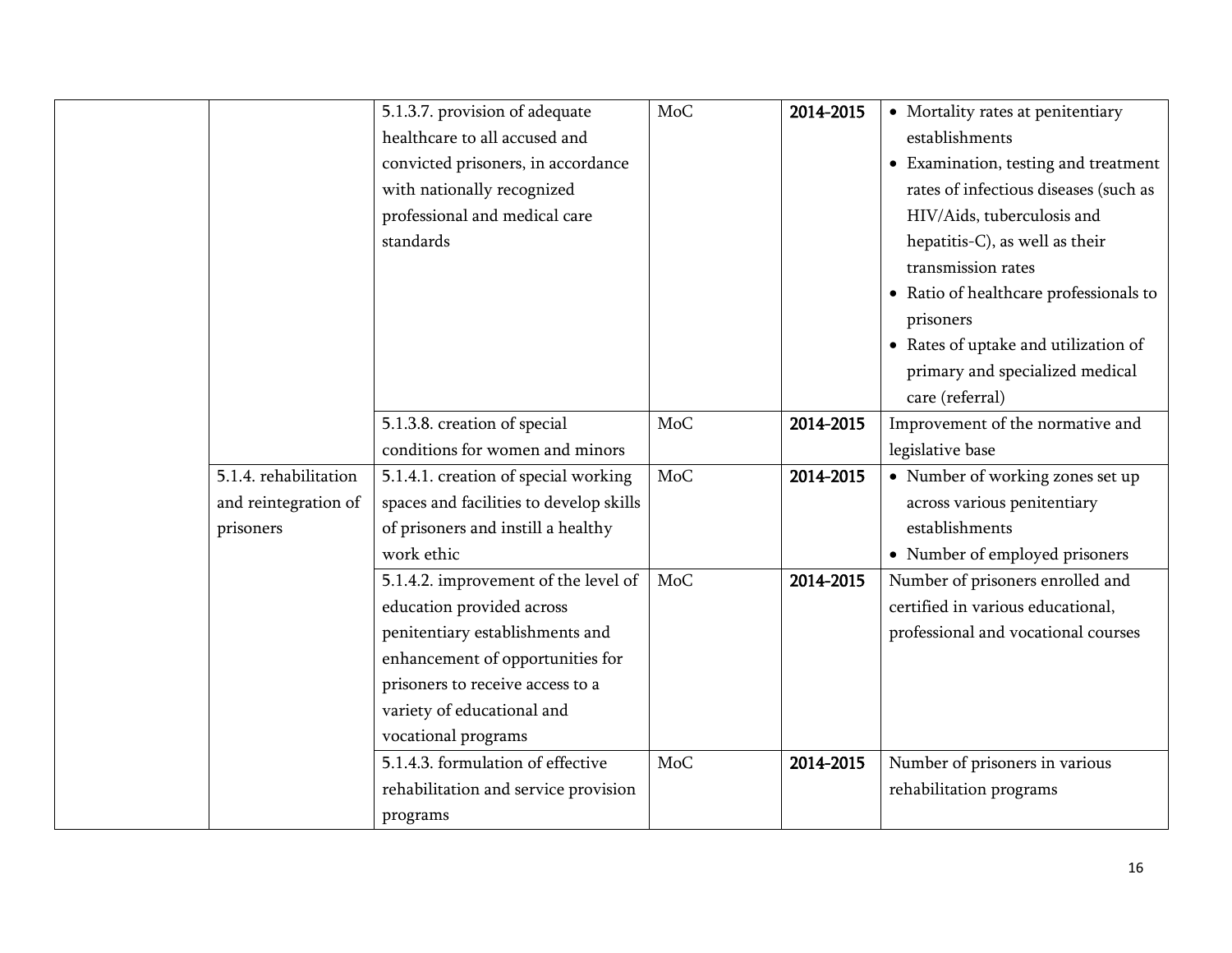|                      | 5.1.4.4. propagation of 'individual  | <b>MoC</b> | 2014-2015 | Number of prisoners in such pilot    |
|----------------------|--------------------------------------|------------|-----------|--------------------------------------|
|                      | sentence planning' methodology,      |            |           | schemes                              |
|                      | through a series of pilot schemes    |            |           |                                      |
| 5.1.5. further       | 5.1.5.1. development of the rules on | MoC        | 2014-2015 | • Increased number of Local          |
| strengthen parole    | parole and early release             |            |           | Councils for Early Conditional       |
| and early release    |                                      |            |           | Release;                             |
| mechanisms           |                                      |            |           | • Establishment of a special council |
|                      |                                      |            |           | to deal with women prisoners         |
|                      |                                      |            |           | • Number of reviewed, commuted       |
|                      |                                      |            |           | and substituted sentences            |
|                      | 5.1.5.2. decision-making of Local    | MoC        | 2014-2015 | Improvements in quality and          |
|                      | Councils for Early Conditional       |            |           | quantity of decisions made in        |
|                      | Release, as well as the Standing     |            |           | accordance with existing pilot       |
|                      | Commission on the Revocation of      |            |           | schemes                              |
|                      | Probationary Sentences, to be        |            |           |                                      |
|                      | conducted in consideration of the    |            |           |                                      |
|                      | methodology of individual sentence   |            |           |                                      |
|                      | planning pilot schemes               |            |           |                                      |
| 5.1.6. strengthening | 5.1.6.1. raising the awareness of    | MoC        | 2014-2015 | • Amount of printed material and     |
| of procedural and    | prisoners of their rights to submit  |            |           | provision of multilingual,           |
| legal safeguards for | grievances in cases of               |            |           | informative brochures                |
| prisoners            | administrative and disciplinary      |            |           | • Number of brochures handed out     |
|                      | procedural shortfalls                |            |           | to prisoners at their request        |
|                      | 5.1.6.2. provision of access to      | <b>MoC</b> | 2014-2015 | Number of grievance envelopes        |
|                      | grievance procedure in the Prison    |            |           | collected                            |
|                      | Code                                 |            |           |                                      |
| 5.1.7. effective     | 5.1.7.1. review of MoC internal      | <b>MoC</b> | 2014-2015 | Introduction of new methodologies    |
| operation of the     | controls mechanisms; formulation     |            |           | in future training schemes           |
| MoC and its internal | and implementation of new            |            |           |                                      |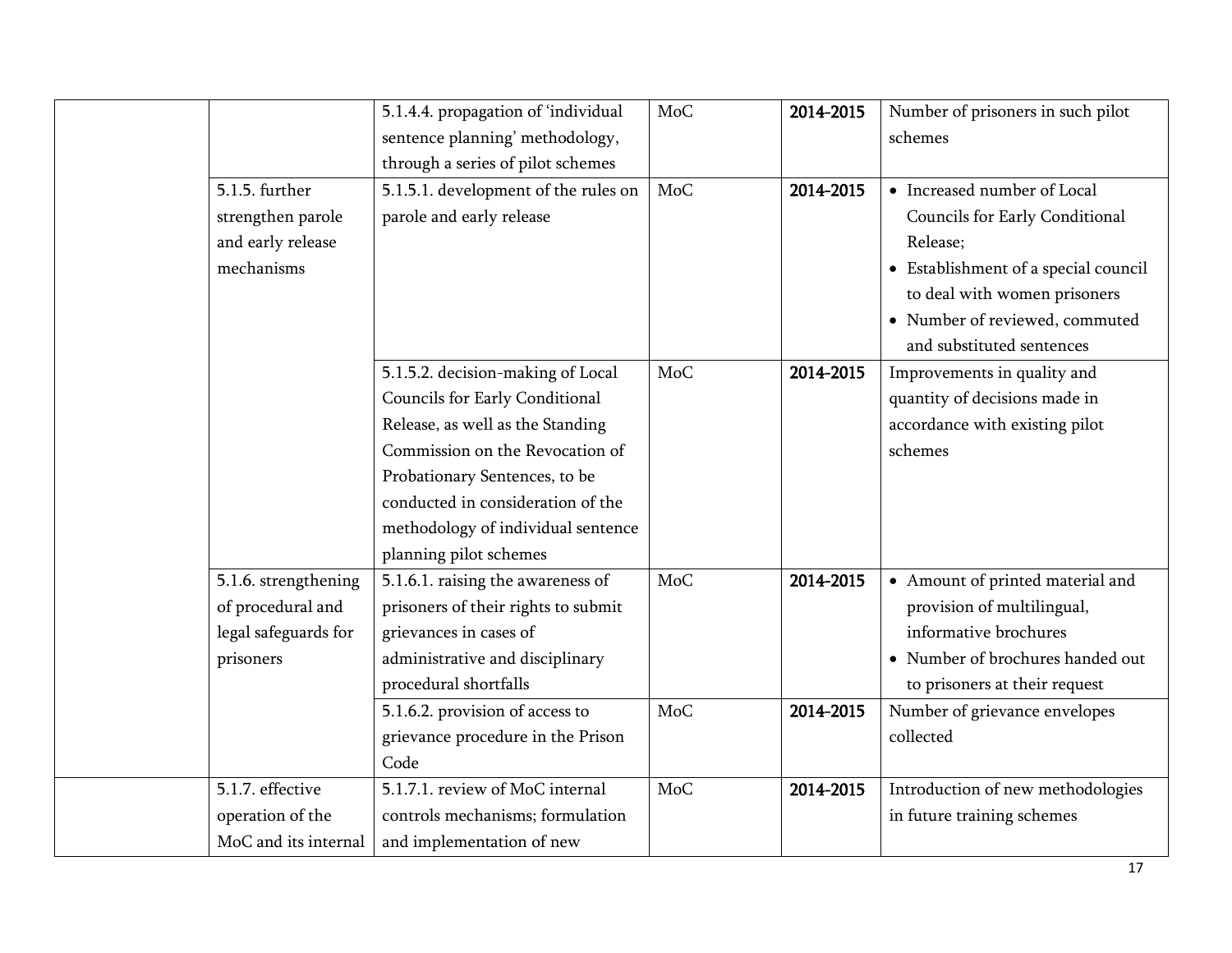|                  | controls              | methodologies                       |               |           |                                        |
|------------------|-----------------------|-------------------------------------|---------------|-----------|----------------------------------------|
|                  | mechanisms            |                                     |               |           |                                        |
| 5.2. structural  | 5.2.1. increasing the | 5.2.1.1. development of             | Georgian      | 2014      | Movement of central offices and        |
| integrity of the | administrative        | infrastructure                      | National      |           | Tbilisi Probation Bureau to a new,     |
| probationary     | capabilities of the   |                                     | Probation     |           | refurbished site                       |
| system           | Georgian National     |                                     | Agency        |           |                                        |
|                  | Probation Agency      | 5.2.1.2. development of the         | Georgian      | 2014      | Development of rehabilitation          |
|                  |                       | probation service structure         | National      |           | programs                               |
|                  |                       |                                     | Probation     |           |                                        |
|                  |                       |                                     | Agency        |           |                                        |
|                  |                       | 5.2.1.3. lessening of the burden on | Georgian      | 2014-2015 | Average number of probationers per     |
|                  |                       | agency employees                    | National      |           | agency employee                        |
|                  |                       |                                     | Probation     |           |                                        |
|                  |                       |                                     | Agency        |           |                                        |
|                  |                       | 5.2.1.4. organization of video-     | Georgian      | 2014-2015 | Expansion and increased provision of   |
|                  |                       | conferencing                        | National      |           | video-conferencing services            |
|                  |                       |                                     | Probation     |           |                                        |
|                  |                       |                                     | Agency        |           |                                        |
|                  |                       | 5.2.1.5. setting up of the limited  | Georgian      | 2014-2015 | Successful functioning of the limited  |
|                  |                       | liberty/halfway house               | National      |           | liberty/halfway house establishment    |
|                  |                       | establishment                       | Probation     |           |                                        |
|                  |                       |                                     | Agency        |           |                                        |
|                  |                       | 5.2.1.6. strengthening the          | Georgian      | 2014-2015 | Number of trained agency staff         |
|                  |                       | qualifications of staff members     | National      |           |                                        |
|                  |                       |                                     | Probation     |           |                                        |
|                  |                       |                                     | Agency        |           |                                        |
|                  | 5.2.2. development    | 5.2.2.1. consideration of           | MoC; Georgian | 2014-2015 | Preparation and initiation of relevant |
|                  | of the legislative    | international recommendations and   | National      |           | legislative changes                    |
|                  | base                  | preparation of documentation for    | Probation     |           |                                        |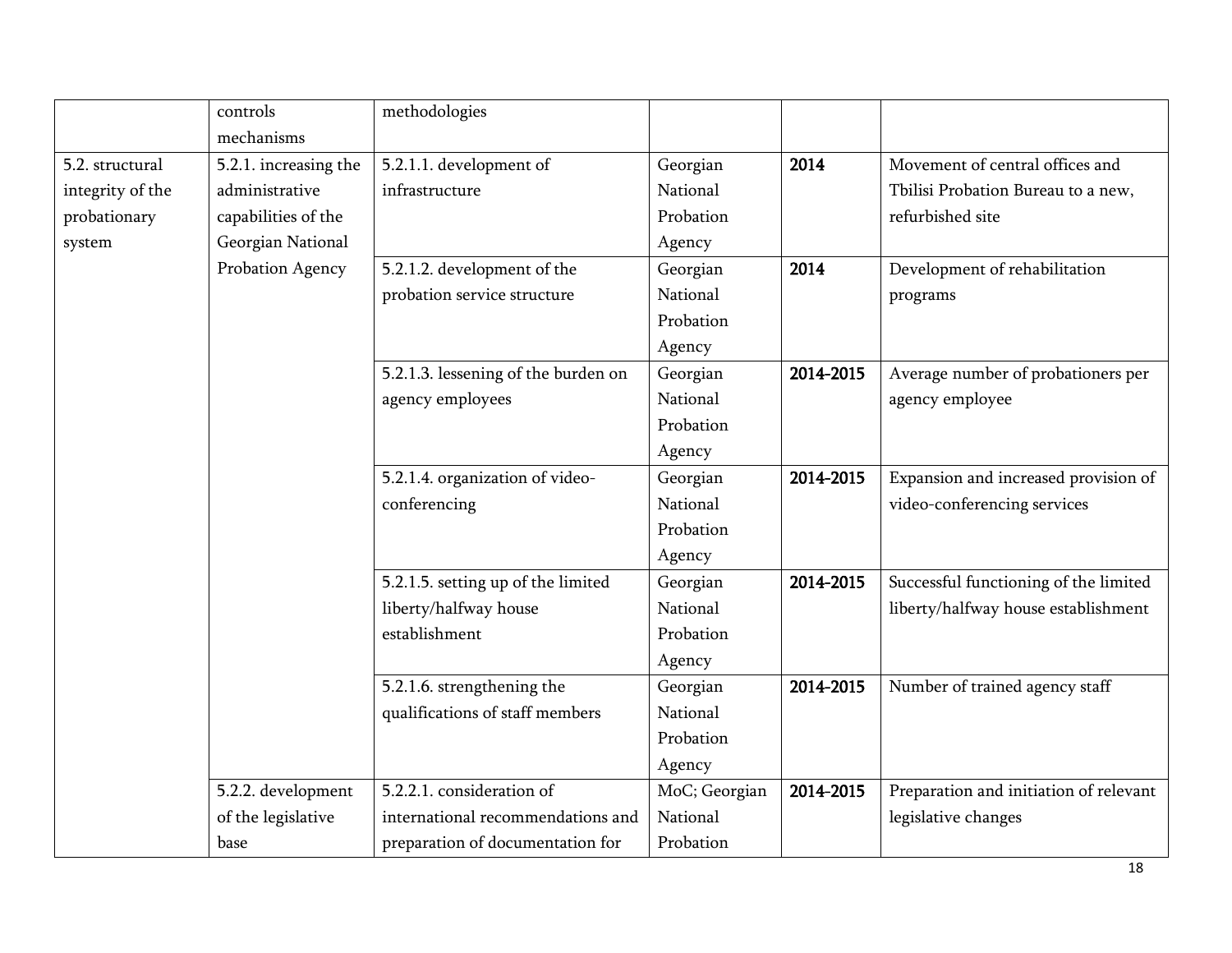|                      | relevant legislative changes           | Agency         |           |                                       |
|----------------------|----------------------------------------|----------------|-----------|---------------------------------------|
| 5.2.3. improvement   | 5.2.3.1. collation and management      | Georgian       | 2014-2015 | Percentage of registered probationers |
| of system of         | of a special electronic database       | National       |           | on the database                       |
| supervision          |                                        | Probation      |           |                                       |
|                      |                                        | Agency         |           |                                       |
|                      | 5.2.3.2. collaboration of agency staff | Georgian       | 2014-2015 | Statistics on formulation of          |
|                      | with prisoners in the formulation of   | National       |           | assessments of risk, requirements and |
|                      | assessments of risks, requirements     | Probation      |           | individual sentence plans             |
|                      | and individual sentence plans          | Agency         |           |                                       |
| 5.2.4. initiation of | 5.2.4.1. initiation of various         | Georgian       | 2014-2015 | Number of prisoners involved in       |
| rehabilitation       | rehabilitation programs for            | National       |           | rehabilitation programs               |
| programs and         | probationers                           | Probation      |           |                                       |
| increased            |                                        | Agency; non-   |           |                                       |
| involvement of the   |                                        | governmental   |           |                                       |
| public               |                                        | sector         |           |                                       |
|                      | 5.2.4.2. endorsement of                | Georgian       | 2014-2015 | Number of employed probationers       |
|                      | employment opportunities for           | National       |           |                                       |
|                      | probationers                           | Probation      |           |                                       |
|                      |                                        | Agency; public |           |                                       |
|                      |                                        | and private    |           |                                       |
|                      |                                        | sectors        |           |                                       |
|                      | 5.2.4.3. encouragement of              | Georgian       | 2014-2015 | Number of probationers involved in    |
|                      | probationers to get involved in        | National       |           | sporting activities                   |
|                      | various sporting activities            | Probation      |           |                                       |
|                      |                                        | Agency;        |           |                                       |
|                      |                                        | Ministry of    |           |                                       |
|                      |                                        | Sport and      |           |                                       |
|                      |                                        | Youth Affairs  |           |                                       |
|                      |                                        |                |           |                                       |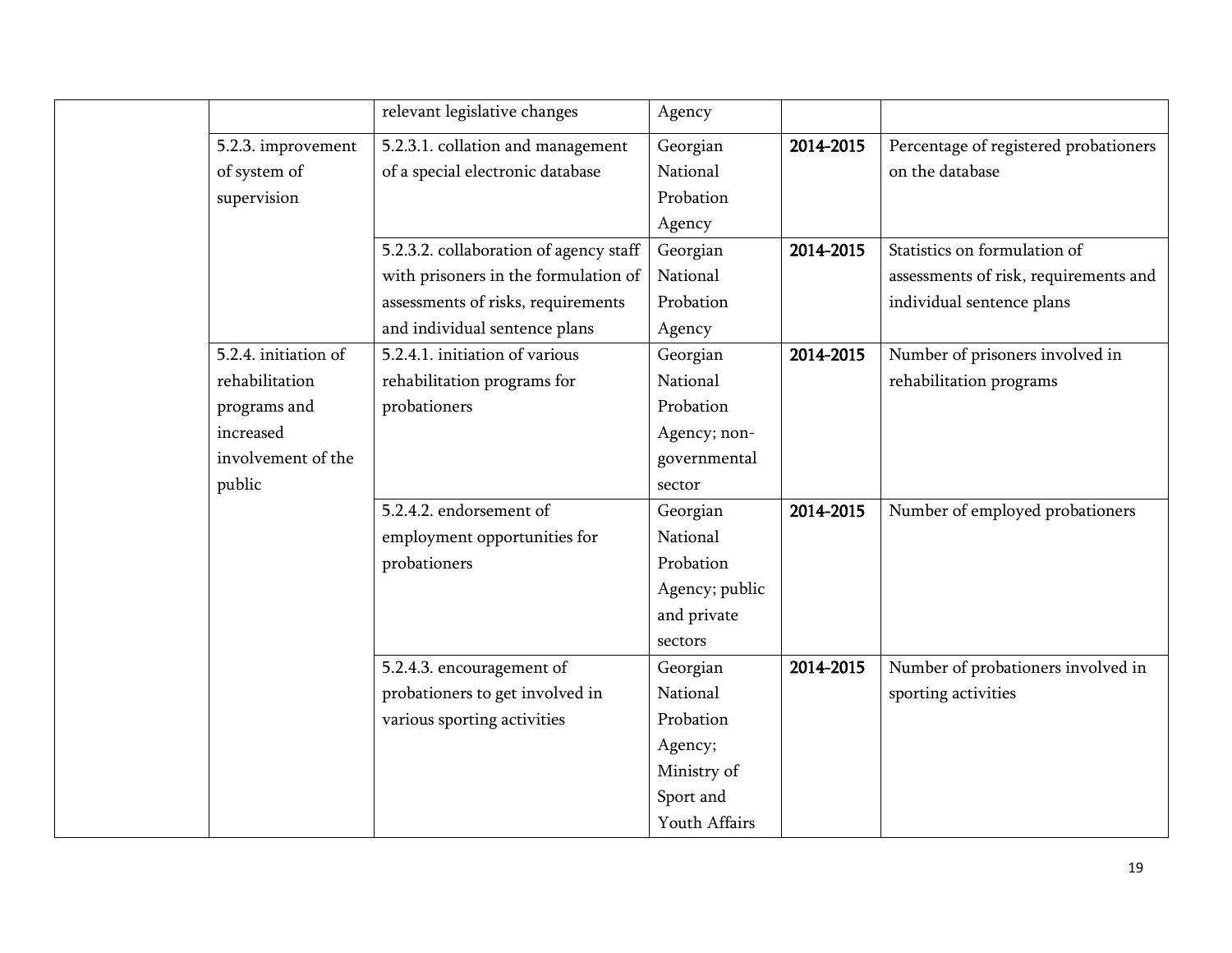|                   |                       |                                             | of Georgia     |           |                                      |
|-------------------|-----------------------|---------------------------------------------|----------------|-----------|--------------------------------------|
|                   |                       | 5.2.4.4. organization of interesting        | Georgian       | 2014-2015 | Number of probationers involved in   |
|                   |                       | and informative cultural events             | National       |           | informative cultural events          |
|                   |                       |                                             | Probation      |           |                                      |
|                   |                       |                                             | Agency; non-   |           |                                      |
|                   |                       |                                             | governmental   |           |                                      |
|                   |                       |                                             | organizations  |           |                                      |
|                   |                       |                                             | (NGOs)         |           |                                      |
|                   |                       | 5.2.4.5. organization of charity            | Georgian       | 2014-2015 | Number of probationers involved in   |
|                   |                       | events and humanitarian activities          | National       |           | charitable and humanitarian events   |
|                   |                       |                                             | Probation      |           |                                      |
|                   |                       |                                             | Agency; NGOs   |           |                                      |
|                   | 5.2.5. raising public | 5.2.5.1. annual report of the               | Georgian       | 2014-2015 | Adequate level of informative        |
|                   | awareness on the      | Georgian National Probation                 | National       |           | resources available to the public on |
|                   | activities and        | Agency                                      | Probation      |           | Agency activities and projects       |
|                   | projects of the       |                                             | Agency         |           |                                      |
|                   | Georgian National     | 5.2.5.2. preparation and                    | Georgian       | 2014-2015 | Adequate level of informative        |
|                   | Probation Agency      | dissemination of informative                | National       |           | resources available to the public on |
|                   |                       | brochures and television broadcasts         | Probation      |           | Agency activities and projects       |
|                   |                       |                                             | Agency; civil  |           |                                      |
|                   |                       |                                             | organizations  |           |                                      |
|                   |                       | 6. Torture and Other Forms of Ill-treatment |                |           |                                      |
| $\rm{Aim}$        | Objective             | Action/Measure                              | Responsible    | Timeframe | Indicator                            |
|                   |                       |                                             | <b>Body</b>    |           |                                      |
| 6. fight against  | 6.1. improvement of   | 6.1.1. appropriate measures to be           | MoJ; MoC;      | 2014-2015 | • Assessments/evaluations;           |
| torture and other | the legislative base  | adopted in the National Action Plan         | Ministry of    |           | recommendations of the               |
| forms of ill-     | for the protection of | for the Fight Against Ill-treatment         | Defence (MoD); |           | legislative/regulatory reforms       |
| treatment         | prisoners and those   |                                             | Ministry of    |           | package; guidelines of the Chief     |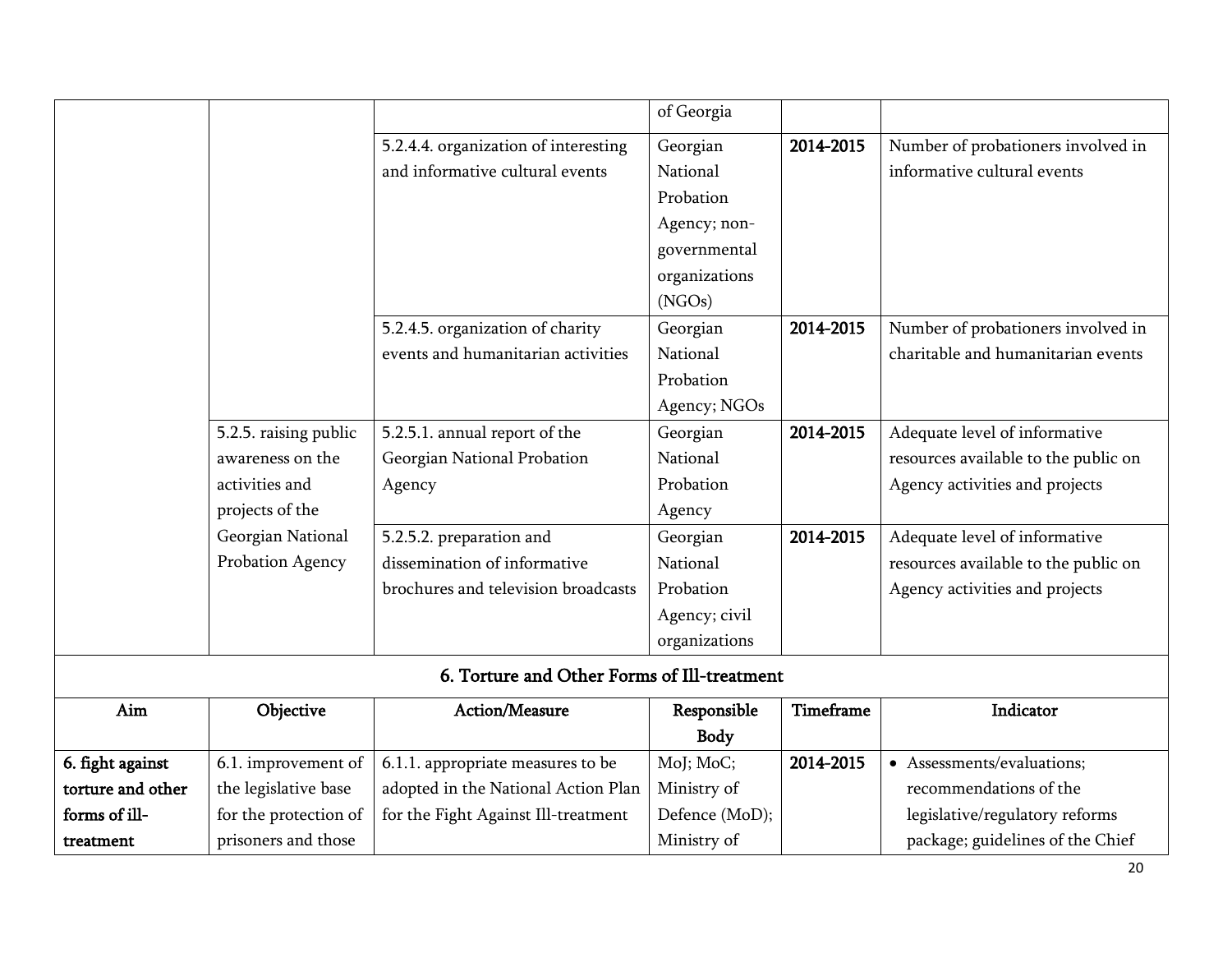| deprived of their    | 6.1.2. reevaluation of the legislative | Labour, Health |           | Prosecutor                            |
|----------------------|----------------------------------------|----------------|-----------|---------------------------------------|
| liberty from ill-    | base and internal policies governing   | and Social     |           | • Public announcements                |
| treatment            | actions taken against the ill-         | Affairs        |           | • Reports of National Preventive      |
|                      | treatment of prisoners and those       | (MoLHSA);      |           | Mechanism of Public Defender          |
|                      | deprived of their liberty, in order to | Main           |           |                                       |
|                      | ensure efficiency and accordance       | Prosecutor's   |           |                                       |
|                      | with international standards           | Office         |           |                                       |
|                      |                                        |                |           |                                       |
|                      | 6.1.3. preparation for legislative     |                |           |                                       |
|                      | changes resulting from analyses of     |                |           |                                       |
|                      | measures taken to reform plea          |                |           |                                       |
|                      | bargaining (1.1.2. above);             |                |           |                                       |
|                      | improvement of internal policies       |                |           |                                       |
| 6.2. improvement of  | 6.2.1. improvement of living           | MoC; MoD       | 2014-2015 | Research and recommendations of       |
| living conditions    | conditions through regular             |                |           | annual monitoring report; legislative |
| and institutional    | monitoring and implementation of       |                |           | reforms package; report of the        |
| treatment of         | necessary measures, in accordance      |                |           | National Preventive Mechanism         |
| prisoners and those  | with international standards           |                |           |                                       |
| deprived of their    | 6.2.2. creation of an adequate         | MoC            | 2014-2015 | Research and recommendations of       |
| liberty              | regime and safe environment to         |                |           | annual monitoring report; legislative |
|                      | conduct rehabilitation and             |                |           | reforms package; report of the        |
|                      | treatment, in accordance with          |                |           | National Preventive Mechanism         |
|                      | international standards and the        |                |           |                                       |
|                      | express participation of               |                |           |                                       |
|                      | international experts                  |                |           |                                       |
| 6.3. internal        | 6.3.1. improvement of the internal     | Government of  | 2014-2015 | • Changes in regulatory legislation;  |
| (inspection) and     | (inspection) monitoring mechanism      | Georgia; MoJ;  |           | review of administrative              |
| external monitoring  | of prisoners and those deprived of     | MoC; MoLHSA;   |           | principles, inspections procedures    |
| of living conditions | their liberty, by means of legislative | MoD; Office of |           | and methods of reporting              |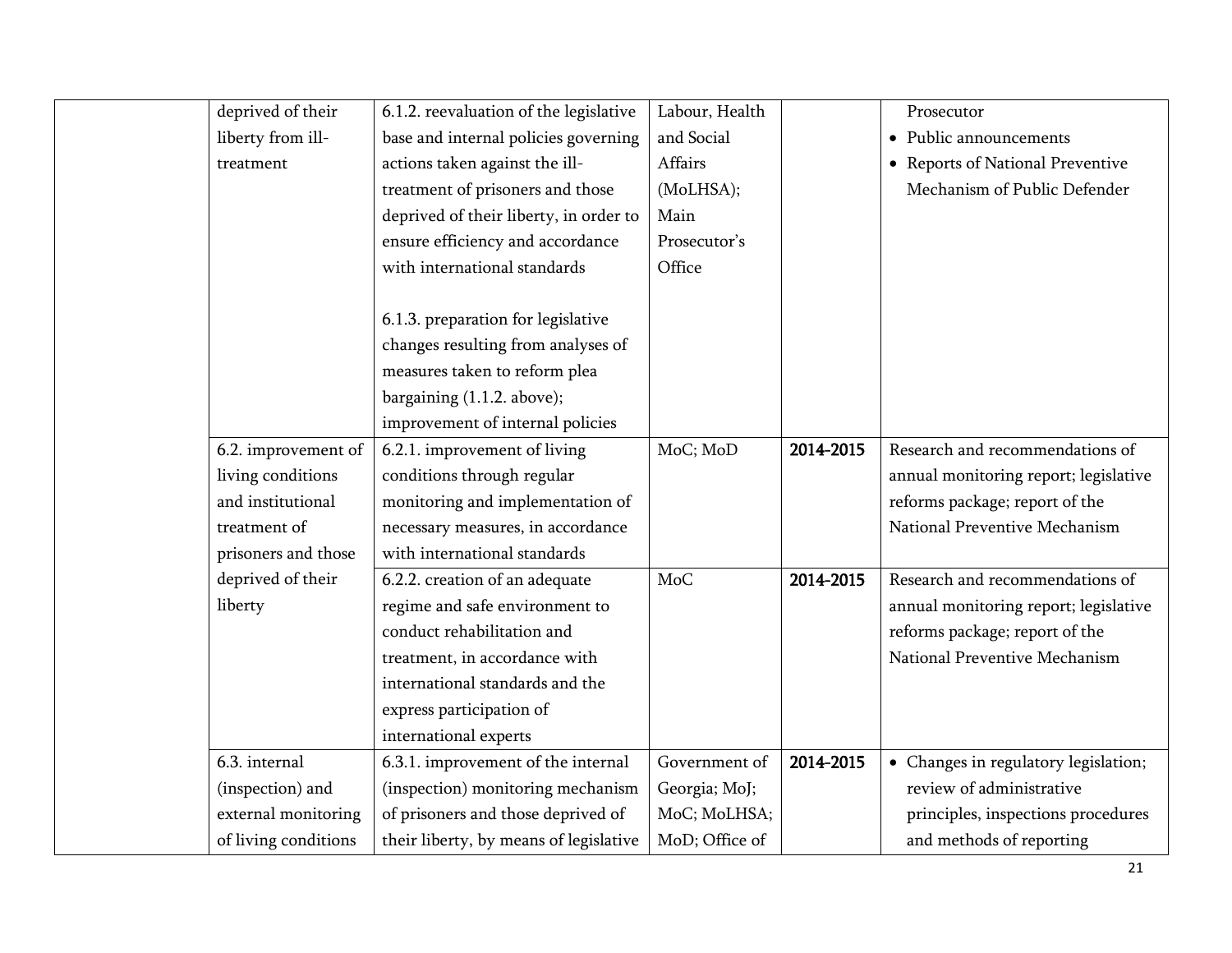| and institutional   | changes and installation of internal   | the Personal    |           | • Growth in financial capabilities    |
|---------------------|----------------------------------------|-----------------|-----------|---------------------------------------|
| treatment of        | regulations (e.g. regular inspections, | Data Protection |           | and budgetary backing                 |
| prisoners and those | greater independence and the           | Inspector       |           | • Report of the National Preventive   |
| deprived of their   | timely response to grievances and      |                 |           | Mechanism                             |
| liberty             | other requests)                        |                 |           |                                       |
|                     |                                        |                 |           |                                       |
|                     | 6.3.2. enhancement of audio-video      |                 |           |                                       |
|                     | monitoring systems in penitentiary     |                 |           |                                       |
|                     | establishments; enhancement of         |                 |           |                                       |
|                     | technical assistance, the              |                 |           |                                       |
|                     | safeguarding and extension of the      |                 |           |                                       |
|                     | period of retention of data, in        |                 |           |                                       |
|                     | accordance with international          |                 |           |                                       |
|                     | principles on privacy and data         |                 |           |                                       |
|                     | protection                             |                 |           |                                       |
|                     | 6.3.3. strengthening of external       | Government of   | 2014-2015 | • Reports on and responses to         |
|                     | monitoring mechanisms and inter-       | Georgia; MoJ;   |           | monitoring mechanisms                 |
|                     | agency cooperation to improve the      | MoC; MoD;       |           | • Changes in legislation              |
|                     | living conditions and treatment of     | MoLHSA          |           | • Changes to internal policy, set out |
|                     | prisoners and those deprived of        |                 |           | in the report of the National         |
|                     | their liberty; this includes the       |                 |           | Preventive Mechanism                  |
|                     | Office of the Public Defender, as      |                 |           |                                       |
|                     | well as the National Preventive        |                 |           |                                       |
|                     | Mechanism; preparation of              |                 |           |                                       |
|                     | documentation and drafting of          |                 |           |                                       |
|                     | proposals for changes in regulatory    |                 |           |                                       |
|                     | legislation                            |                 |           |                                       |
| 6.4. refinement of  | 6.4.1. updating the system of          | MoIA;           | 2014-2015 | • Improved accounting system          |
| statistical data on | admission, registration and            | Prosecutor's    |           | • Generated statistical data and its  |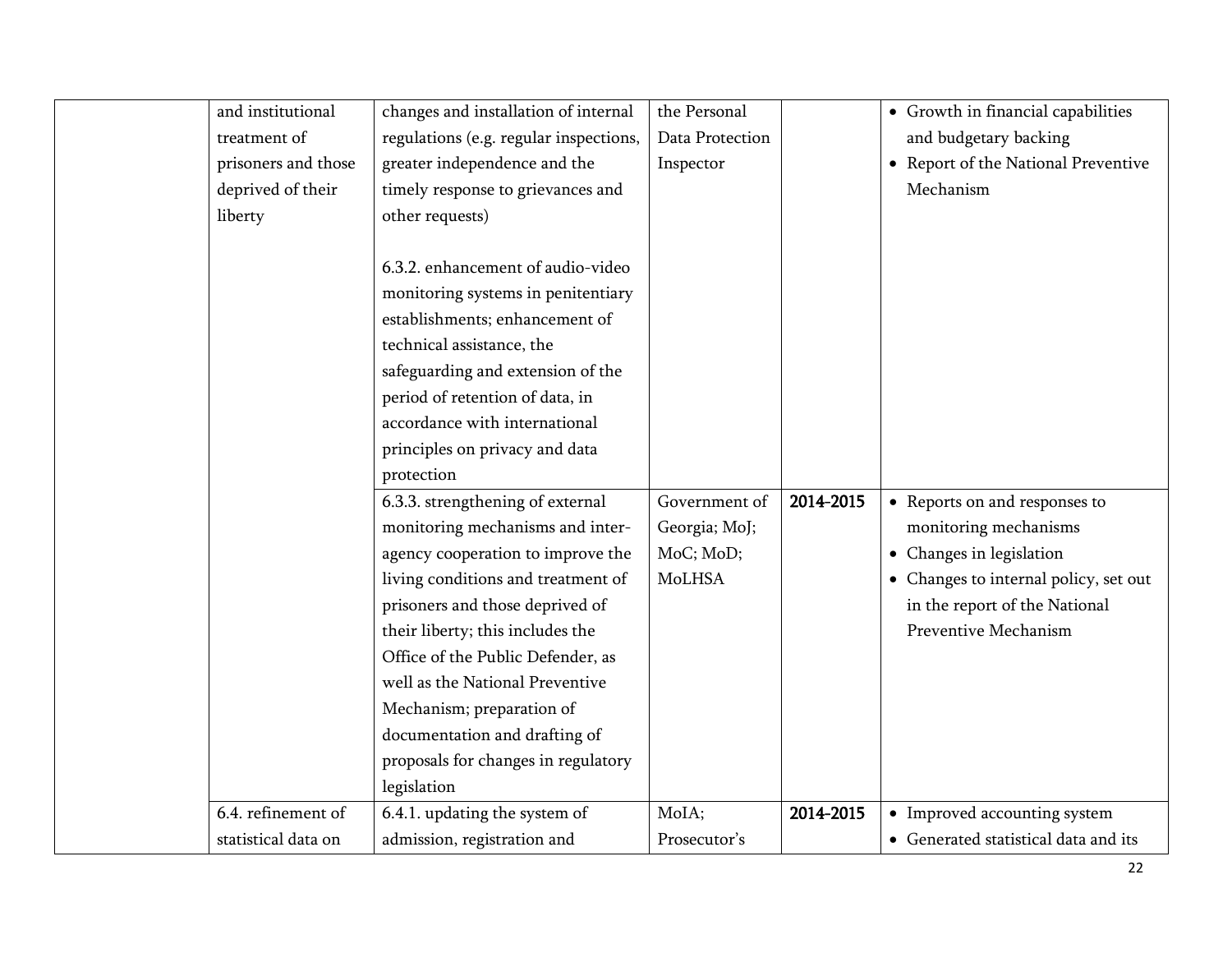| the ill-treatment of   | accounting of prisoners in            | Office; MoC;           |           | analysis; set out in the report of the |
|------------------------|---------------------------------------|------------------------|-----------|----------------------------------------|
| prisoners and those    | penitentiary establishments           | MoD                    |           | National Preventive Mechanism          |
| deprived of their      |                                       |                        |           |                                        |
| liberty, requisite     | 6.4.2. generation, finalization and   |                        |           |                                        |
| counteractions         | systemization of statistical data, to |                        |           |                                        |
|                        | better analyze ill-treatment          |                        |           |                                        |
|                        | growth/reduction rates                |                        |           |                                        |
| 6.5. continued         | 6.5.1. recognition of potential       | MoC;                   | 2014-2015 | • Full mobilization of the PPTC        |
| training of staff and  | growth capabilities of training       | Penitentiary           |           | • Consideration of recommendations     |
| development of         | facilities in the prevention of ill-  | and Probation          |           | for increased capabilities of          |
| their capabilities to  | treatment; increasing cooperation     | <b>Training Centre</b> |           | training facilities, during drafting   |
| prevent, redress and   | between institutions; development     | of the MoC             |           | of the Action Plan                     |
| investigate cases of   | of educational standards, resources   | (PPTC); MoIA;          |           | • Periodic assessment of needs         |
| torture and other      | and teaching methods, in              | MoIA Police            |           | • Changes in/new training programs;    |
| forms of ill-          | accordance with international         | Academy; Main          |           | reports                                |
| treatment, as well as  | standards                             | Prosecutor's           |           | • Number of civil servants that have   |
| to protect the         |                                       | Office; MoD;           |           | participated in continued training     |
| interests of victims   |                                       | MoJ; Training          |           | programs                               |
|                        |                                       | Center of              |           |                                        |
|                        |                                       | Justice at MoJ         |           |                                        |
| 6.6. conduction of     | 6.6.1. increased accountability and   | Government of          | 2014-2015 | • Reports; recommendations             |
| full-scale, impartial, | democratic supervision of law         | Georgia; MoJ;          |           | • Legal/systems research analysis      |
| timely and             | enforcement agencies; creation of a   | Main                   |           | • Changes in legislative and internal  |
| meaningful             | professional, independent, powerful   | Prosecutor's           |           | policies                               |
| investigations on      | and trustworthy mechanism to deal     | Office; MoIA;          |           | • Reports of the National Preventive   |
| reports of torture     | with cases of offences committed by   | MoC; MoD               |           | Mechanism                              |
| and other forms of     | public prosecutors, police officers   |                        |           |                                        |
| ill-treatment;         | etc.; comprehensive, professional,    |                        |           |                                        |
| criminal               | obligatory training for all law       |                        |           |                                        |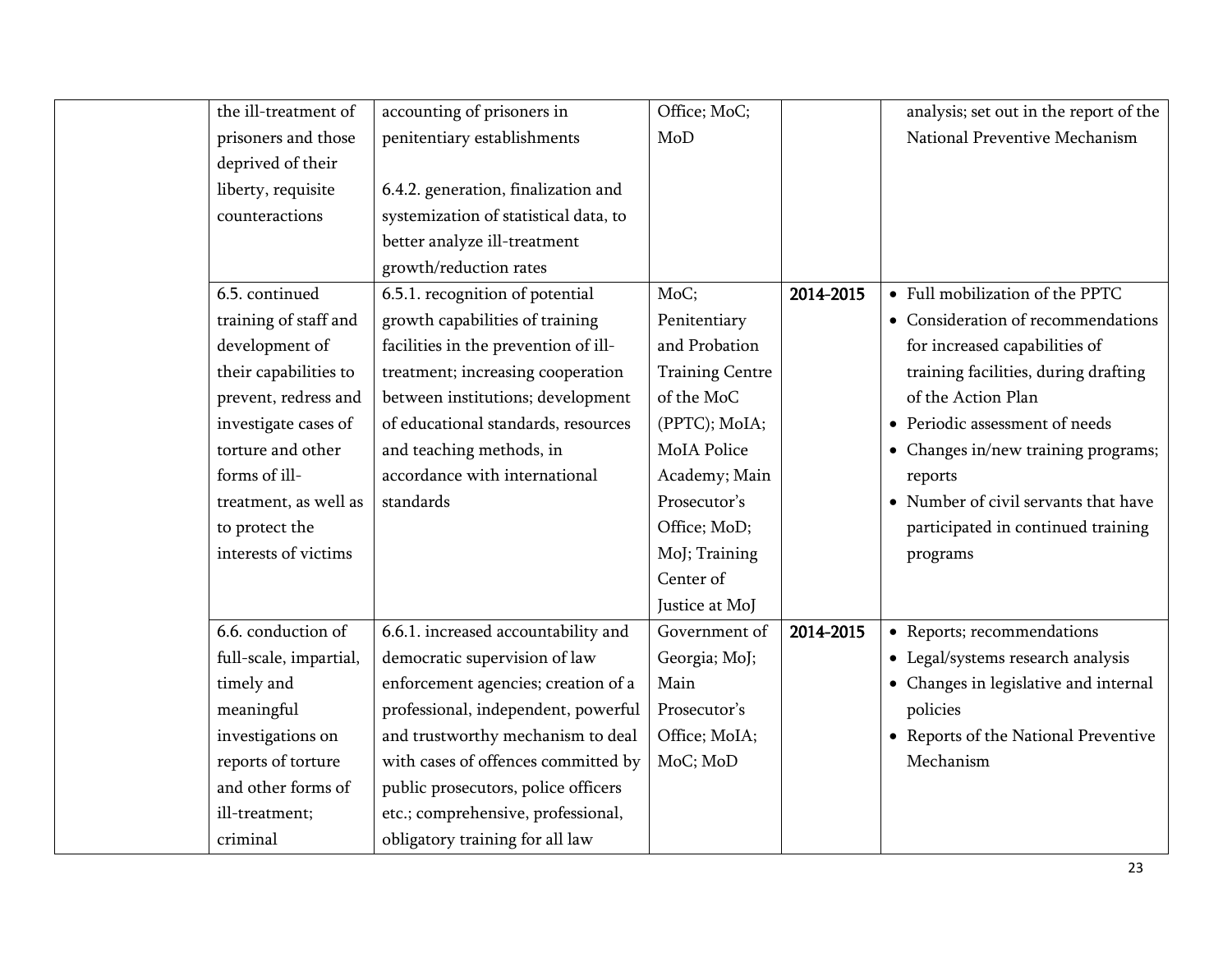| prosecution of      | enforcement representatives on       |               |           |                                       |
|---------------------|--------------------------------------|---------------|-----------|---------------------------------------|
| offenders;          | human rights and ethical standards   |               |           |                                       |
| combating impunity  | 6.6.2. formulation of methods and    | Main          | 2014-2015 | • Reports; recommendations            |
| in any reported     | tactical guidelines for the proper   | Prosecutor's  |           | • Methodological and tactical         |
| cases               | examination of cases of torture and  | Office; MoC;  |           | guidelines                            |
|                     | other forms of ill-treatment, in     | MoIA          |           | • Report of the National Preventive   |
|                     | light of experiences of the          |               |           | Mechanism                             |
|                     | international community              |               |           |                                       |
|                     | 6.6.3. prioritization of criminal    | Main          | 2014      | • Reports                             |
|                     | prosecution in cases of torture and  | Prosecutor's  |           | • Public policy agenda                |
|                     | other forms of ill-treatment,        | Office        |           | • Procedural guidelines for           |
|                     | through the creation of a            |               |           | prosecution                           |
|                     | corresponding policy in the          |               |           | • Report of the National Preventive   |
|                     | procedural guidelines for            |               |           | Mechanism                             |
|                     | prosecution                          |               |           |                                       |
| 6.7. eradication of | 6.7.1. increased effectiveness of    | MoJ; Main     | 2014-2015 | • Reports; recommendations            |
| torture and other   | legal assistance provided to victims | Prosecutor's  |           | • Changes in legislative and internal |
| forms of ill-       | (as well as consideration of the     | Office; MoC;  |           | policies                              |
| treatment and the   | necessary costs of legal aid),       | MoLHSA; Legal |           | • List of government programs         |
| protection and      | through the financial and technical  | Aid Service;  |           | • Memorandums of cooperation set      |
| rehabilitation of   | support of the free Legal Aid        |               |           | out in the report of the National     |
| victims             | Service of the MoC                   |               |           | Preventive Mechanism                  |
|                     | 6.7.2. formulation of rehabilitation |               |           |                                       |
|                     | programs for victims and their       |               |           |                                       |
|                     | monitoring, to guarantee             |               |           |                                       |
|                     | effectiveness                        |               |           |                                       |
|                     |                                      |               |           |                                       |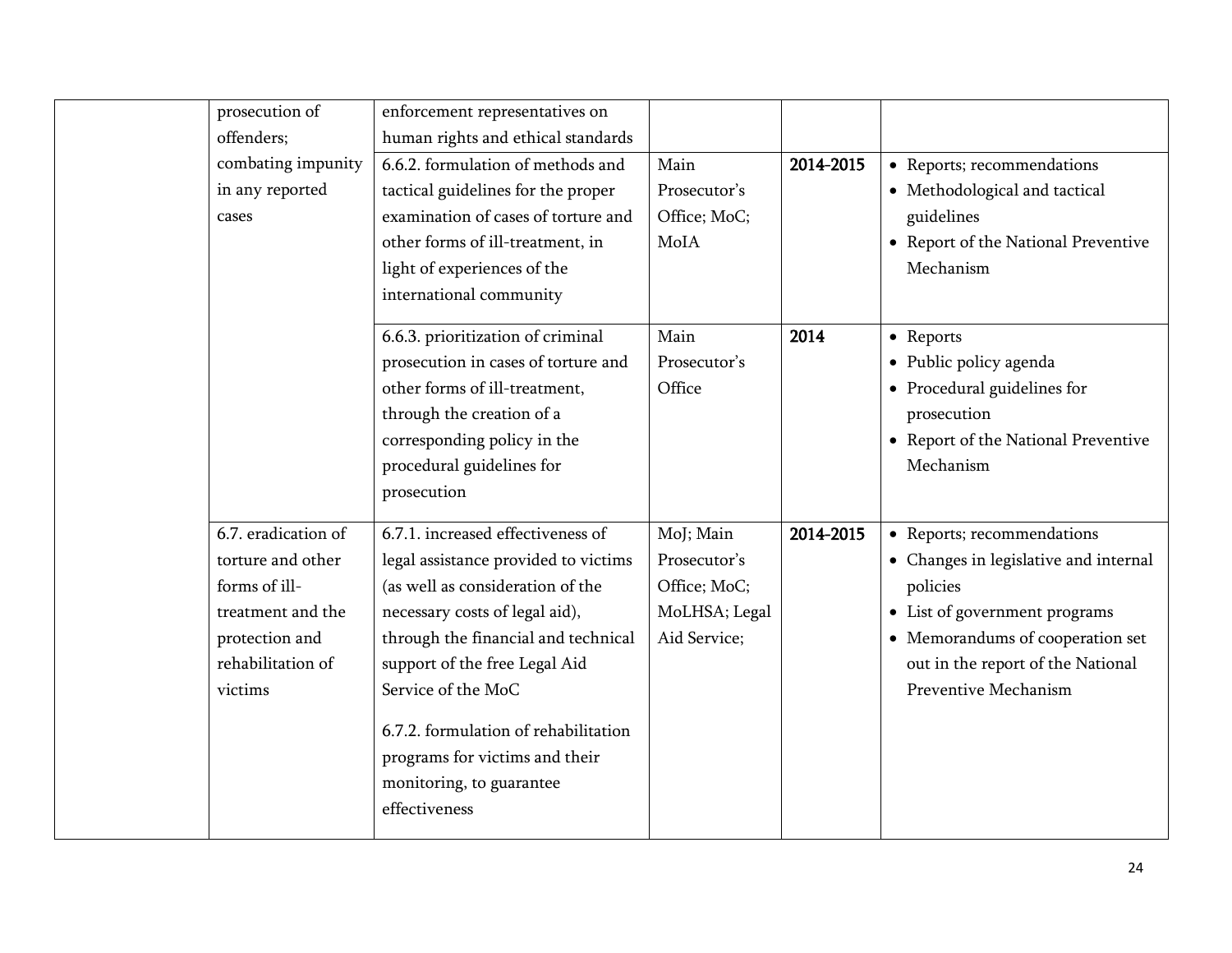|                                                                                                                                                                                            | 6.7.3. increased cooperation with                                                                                                                                                                                                                                                            |                                                                                                                                                                                                                                                                   |                                                                                           |                                                                                                                                |
|--------------------------------------------------------------------------------------------------------------------------------------------------------------------------------------------|----------------------------------------------------------------------------------------------------------------------------------------------------------------------------------------------------------------------------------------------------------------------------------------------|-------------------------------------------------------------------------------------------------------------------------------------------------------------------------------------------------------------------------------------------------------------------|-------------------------------------------------------------------------------------------|--------------------------------------------------------------------------------------------------------------------------------|
|                                                                                                                                                                                            | NGOs involved in assisting with                                                                                                                                                                                                                                                              |                                                                                                                                                                                                                                                                   |                                                                                           |                                                                                                                                |
|                                                                                                                                                                                            | such rehabilitation programs                                                                                                                                                                                                                                                                 |                                                                                                                                                                                                                                                                   |                                                                                           |                                                                                                                                |
| 6.8. timely and<br>material reporting<br>to the public on the<br>eradication,<br>prevention and<br>ongoing<br>investigations of<br>cases of torture or<br>other forms of ill-<br>treatment | 6.8.1. support of informative<br>campaigns on preventing and<br>eradicating torture and other forms<br>of ill-treatment<br>6.8.2. regular and proactive<br>informing of the public on the<br>course and progress of<br>investigations on cases of torture or<br>other forms of ill-treatment | All of the above<br>named<br>responsible<br>institutions and<br>authorities, as<br>well as any<br>$others - who$<br>are kindly<br>invited to<br>contribute in<br>the successful<br>accomplish-<br>ment of the<br>measures set<br>out in the<br><b>Action Plan</b> | 2014-2015                                                                                 | • Regular news updates/reports<br>• Campaigns and plans<br>• Reports of media monitoring<br>services<br>• Statistical database |
|                                                                                                                                                                                            |                                                                                                                                                                                                                                                                                              |                                                                                                                                                                                                                                                                   |                                                                                           |                                                                                                                                |
|                                                                                                                                                                                            |                                                                                                                                                                                                                                                                                              |                                                                                                                                                                                                                                                                   |                                                                                           |                                                                                                                                |
|                                                                                                                                                                                            |                                                                                                                                                                                                                                                                                              |                                                                                                                                                                                                                                                                   |                                                                                           | Indicator                                                                                                                      |
|                                                                                                                                                                                            |                                                                                                                                                                                                                                                                                              |                                                                                                                                                                                                                                                                   |                                                                                           |                                                                                                                                |
|                                                                                                                                                                                            |                                                                                                                                                                                                                                                                                              |                                                                                                                                                                                                                                                                   |                                                                                           | • Number of available informative                                                                                              |
|                                                                                                                                                                                            |                                                                                                                                                                                                                                                                                              |                                                                                                                                                                                                                                                                   |                                                                                           | materials available                                                                                                            |
|                                                                                                                                                                                            |                                                                                                                                                                                                                                                                                              |                                                                                                                                                                                                                                                                   |                                                                                           | • Development of a unified                                                                                                     |
|                                                                                                                                                                                            | informative campaigns on the issue                                                                                                                                                                                                                                                           | Combating                                                                                                                                                                                                                                                         |                                                                                           | informational strategy in the fight                                                                                            |
|                                                                                                                                                                                            |                                                                                                                                                                                                                                                                                              | Trafficking in                                                                                                                                                                                                                                                    |                                                                                           | against human trafficking                                                                                                      |
|                                                                                                                                                                                            | Objective<br>7.1. prevention of<br>human trafficking                                                                                                                                                                                                                                         | Action/Measure<br>7.1.1. raising public awareness on<br>actions being taken to combat<br>human trafficking; conduction of                                                                                                                                         | 7. Human Trafficking<br>Responsible<br>Body<br>Interagency<br>Coordinating<br>Council for | Timeframe<br>2014-2015                                                                                                         |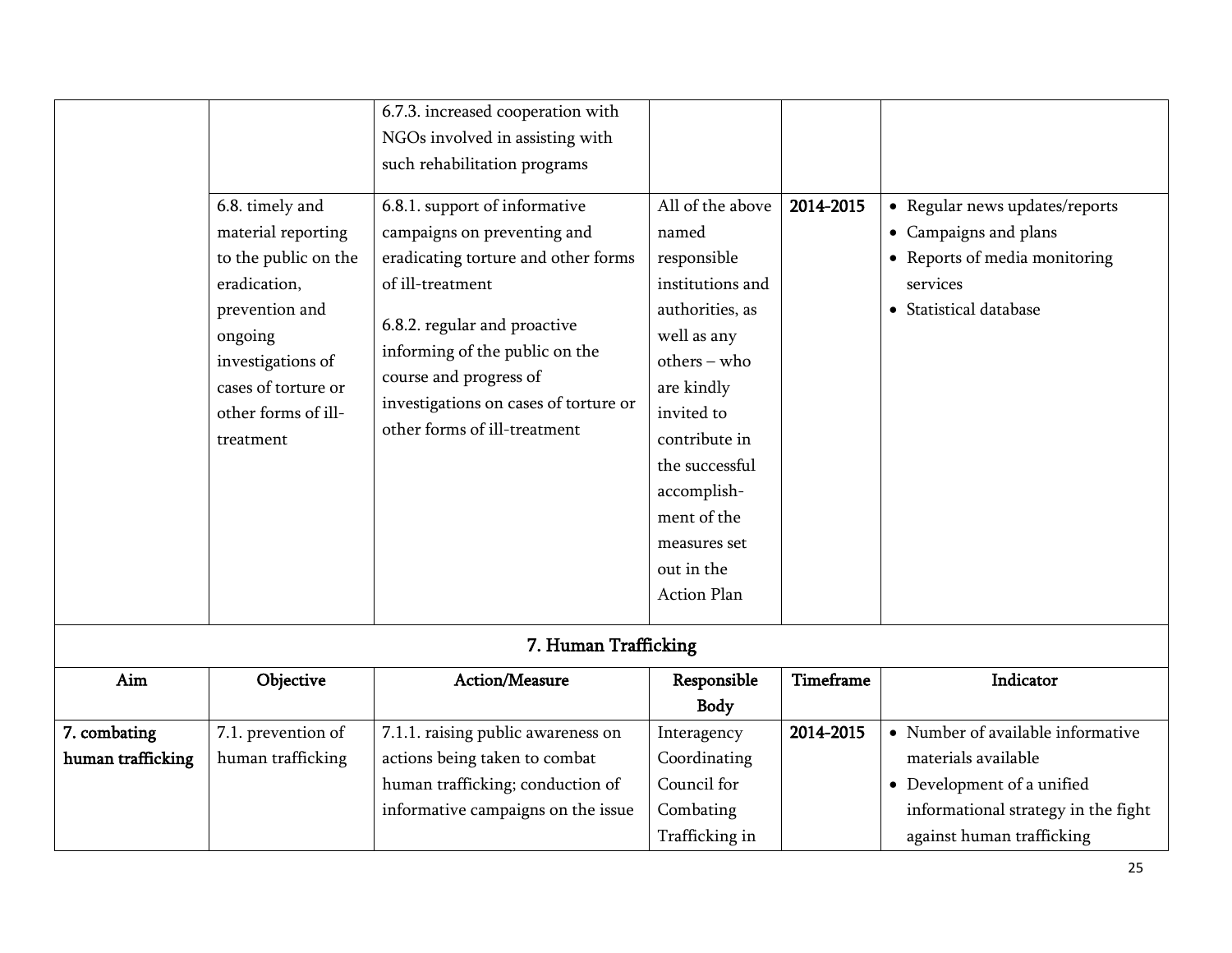|                    |                                     | Persons           |           | • Number of press conferences and     |
|--------------------|-------------------------------------|-------------------|-----------|---------------------------------------|
|                    |                                     |                   |           | participants                          |
| 7.2. protection of | 7.2.1. ensure the effective         | State Fund for    | 2014-2015 | Number of victims of human            |
| victims of human   | functioning of special shelters     | Protection and    |           | trafficking that have benefitted from |
| trafficking        | created for victims of human        | Assistance of     |           | the services of Atipfund Georgia      |
|                    | trafficking                         | (statutory)       |           |                                       |
|                    |                                     | Victims of        |           |                                       |
|                    |                                     | Human             |           |                                       |
|                    |                                     | Trafficking       |           |                                       |
|                    |                                     | ("Atipfund        |           |                                       |
|                    |                                     | Georgia")         |           |                                       |
|                    | 7.2.2. provision of assistance to   | Atipfund          | 2014-2015 | • Number of voluntary returnees out   |
|                    | victims of human trafficking -      | Georgia;          |           | of the number of victims of human     |
|                    | voluntary and safe return to their  | Ministry of       |           | trafficking                           |
|                    | permanent place of residence, as    | Foreign Affairs   |           | • Number of victims of human          |
|                    | well as rehabilitation of returnees | (MFA); MoIA;      |           | trafficking that have been awarded    |
|                    |                                     | Office of the     |           | special residence permits             |
|                    |                                     | State Minister if |           |                                       |
|                    |                                     | Georgia for       |           |                                       |
|                    |                                     | Diaspora Issues   |           |                                       |
| 7.3. systematic    | 7.3.1. constant exposure of human   | MoIA; Main        | 2014-2015 | • Number of joint control mobile      |
| criminal           | trafficking offences and the        | Prosecutor's      |           | groups created                        |
| prosecution of     | creation of joint control mobile    | Office            |           | • Number of inspections,              |
| human trafficking  | groups, to this end                 |                   |           | investigations and prosecutions       |
| offences           |                                     |                   |           | pursued by joint control mobile       |
|                    |                                     |                   |           | groups                                |
|                    | 7.3.2. development of guidelines on | Interagency       | 2014-2015 | Drafted and enacted guidelines        |
|                    | investigations conducted by law     | Coordinating      |           |                                       |
|                    | enforcement agencies in relation to | Council for       |           |                                       |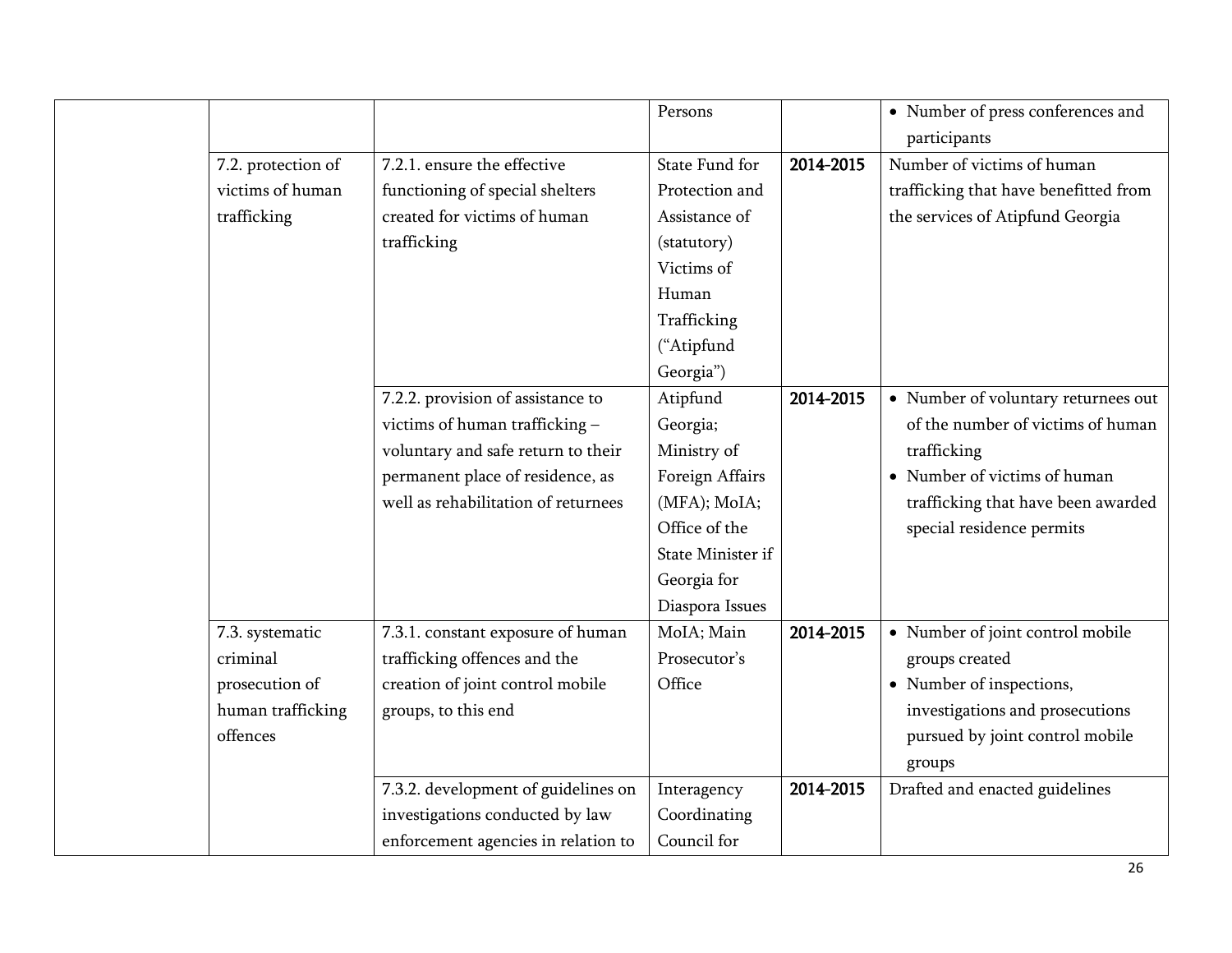|                   |                       | human trafficking offences, their   | Combating      |           |                                       |
|-------------------|-----------------------|-------------------------------------|----------------|-----------|---------------------------------------|
|                   |                       | timely prosecution and treatment of | Trafficking in |           |                                       |
|                   |                       | victims of human trafficking        | Persons; Main  |           |                                       |
|                   |                       |                                     | Prosecutor's   |           |                                       |
|                   |                       |                                     | Office; MoIA   |           |                                       |
|                   |                       | 7.3.3. strengthening of             | MoIA; Main     | 2014-2015 | Number of trained and certified staff |
|                   |                       | qualifications of law enforcement   | Prosecutor's   |           |                                       |
|                   |                       | agents and representatives, through | Office         |           |                                       |
|                   |                       | initiation of relevant training     |                |           |                                       |
|                   |                       | programs                            |                |           |                                       |
|                   | 7.4. increased        | 7.4.1. increased cooperation        | Interagency    | 2014-2015 | • Number of joint projects            |
|                   | cooperation on anti-  | between the Interagency             | Coordinating   |           | • Number of signed memorandums        |
|                   | trafficking issues    | Coordinating Council for            | Council for    |           | of cooperation                        |
|                   |                       | Combating Trafficking in Persons    | Combating      |           |                                       |
|                   |                       | and the general public, as well as  | Trafficking in |           |                                       |
|                   |                       | international and non-              | Persons        |           |                                       |
|                   |                       | governmental organizations;         |                |           |                                       |
|                   |                       | establishment/renewal of            |                |           |                                       |
|                   |                       | memorandums of cooperation          |                |           |                                       |
|                   |                       | 7.4.2. increased intergovernmental  | MoJ; Main      | 2014-2015 | • Number of intergovernmental         |
|                   |                       | and transnational cooperation,      | Prosecutor's   |           | meetings held                         |
|                   |                       | especially with partner and border  | Office; MoIA;  |           | • Number of agreements signed         |
|                   |                       | nations; launching of negotiations  | <b>MFA</b>     |           |                                       |
|                   |                       | 8. Right to Privacy                 |                |           |                                       |
| Aim               | Objective             | Action/Measure                      | Responsible    | Timeframe | Indicator                             |
|                   |                       |                                     | <b>Body</b>    |           |                                       |
| 8. high standards | 8.1. development of   | 8.1.1. initiation of legislative    | Government of  | 2014-2015 | First phase indicator of the visa     |
| of protection of  | the legislative base, | changes, in order to bring personal | Georgia; MoIA; |           | liberation action plan (relating to   |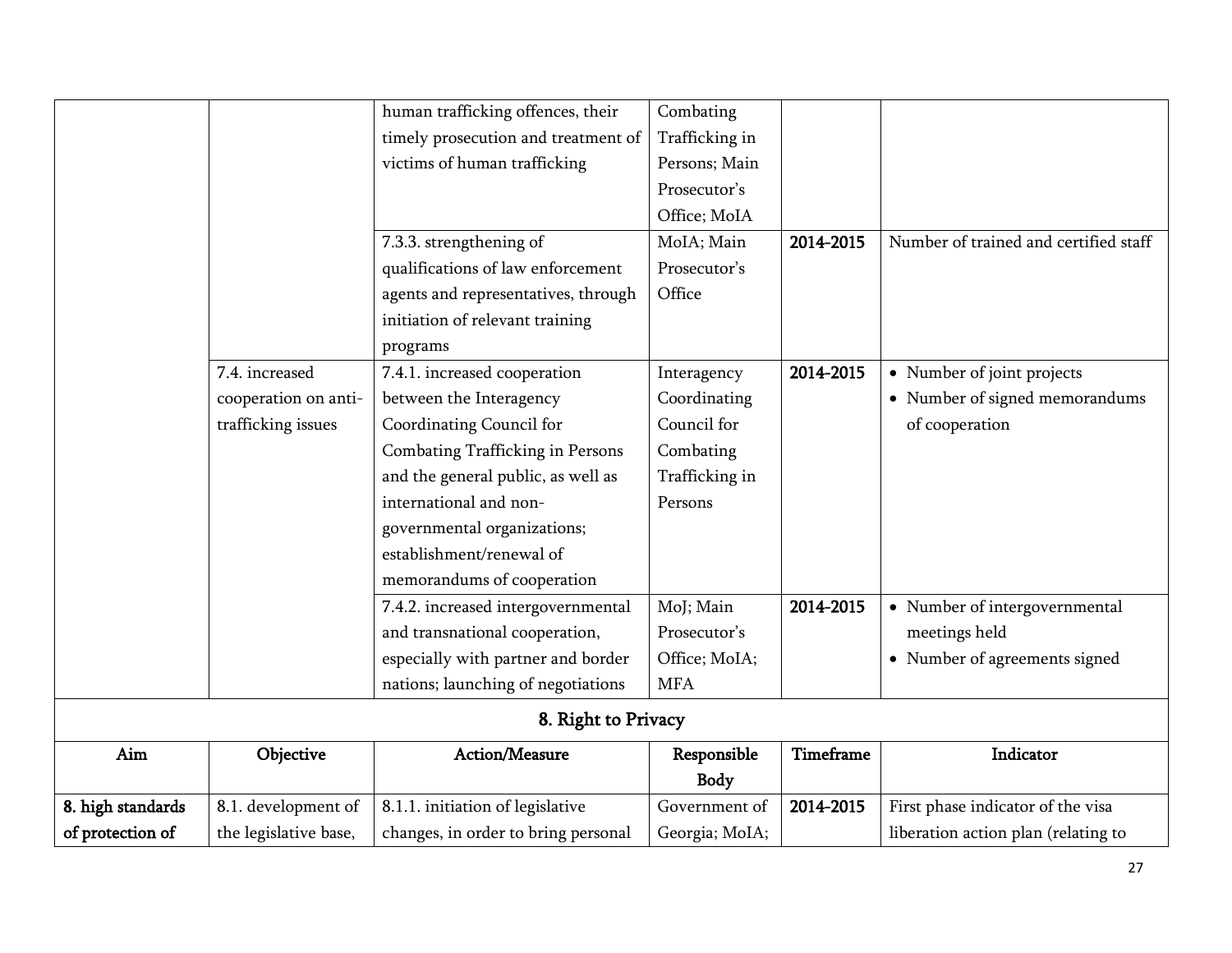| the right to | to be in accordance    | data protection in line with         | Office of the   |           | personal data protection) assessed as |
|--------------|------------------------|--------------------------------------|-----------------|-----------|---------------------------------------|
| privacy      | with international     | international and European           | Personal Data   |           | completed by the EU Evaluation        |
|              | and European           | standards; involvement of the        | Protection      |           | Mission                               |
|              | standards              | Government and Parliament of         | Inspector       |           |                                       |
|              |                        | Georgia, as well as NGOs             |                 |           |                                       |
|              |                        | 8.1.2. full enactment of the Law of  | Office of the   | 2014      | Enactment of the Law of Georgia on    |
|              |                        | Georgia on Personal Data             | Personal Data   |           | Personal Data Protection 2014         |
|              |                        | Protection 2014 ("Data Protection    | Protection      |           |                                       |
|              |                        | Law'                                 | Inspector       |           |                                       |
|              | 8.2. correct practical | 8.2.1. development of internal       | Various         | 2014      | Existence of internal policies and    |
|              | implementation of      | policies and norms for the smooth    | ministries of   |           | norms                                 |
|              | legislation and        | implementation of the Data           | Georgia; Office |           |                                       |
|              | exhibition of better   | Protection Law                       | of the Personal |           |                                       |
|              | practices in the       |                                      | Data Protection |           |                                       |
|              | course of protecting   |                                      | Inspector       |           |                                       |
|              | and processing         | 8.2.2. preparation of official       | Office of the   | 2014      | Preparation of official commentaries  |
|              | personal data, with    | commentaries on the Data             | Personal Data   |           | on the Law of Georgia on Personal     |
|              | the overarching aim    | Protection Law, to ensure the        | Protection      |           | Data Protection 2014                  |
|              | of protecting the      | correct practical application of its | Inspector       |           |                                       |
|              | right to privacy       | provisions and the formulation of a  |                 |           |                                       |
|              |                        | unified approach to implementation   |                 |           |                                       |
|              |                        | 8.2.3. raising the level of          | Office of the   | 2014      | Preparation of draft bill             |
|              |                        | independence of the Personal Data    | Personal Data   |           |                                       |
|              |                        | Protection Inspector                 | Protection      |           |                                       |
|              |                        |                                      | Inspector       |           |                                       |
|              |                        | 8.2.4. strengthening the supervisory | Government of   | 2014-2015 | • Increased funding for the Office of |
|              |                        | authority for the protection of      | Georgia; MFA    |           | the Personal Data Protection          |
|              |                        | personal data; provision of adequate |                 |           | Inspector                             |
|              |                        | funding                              |                 |           | • Number of Personal Data             |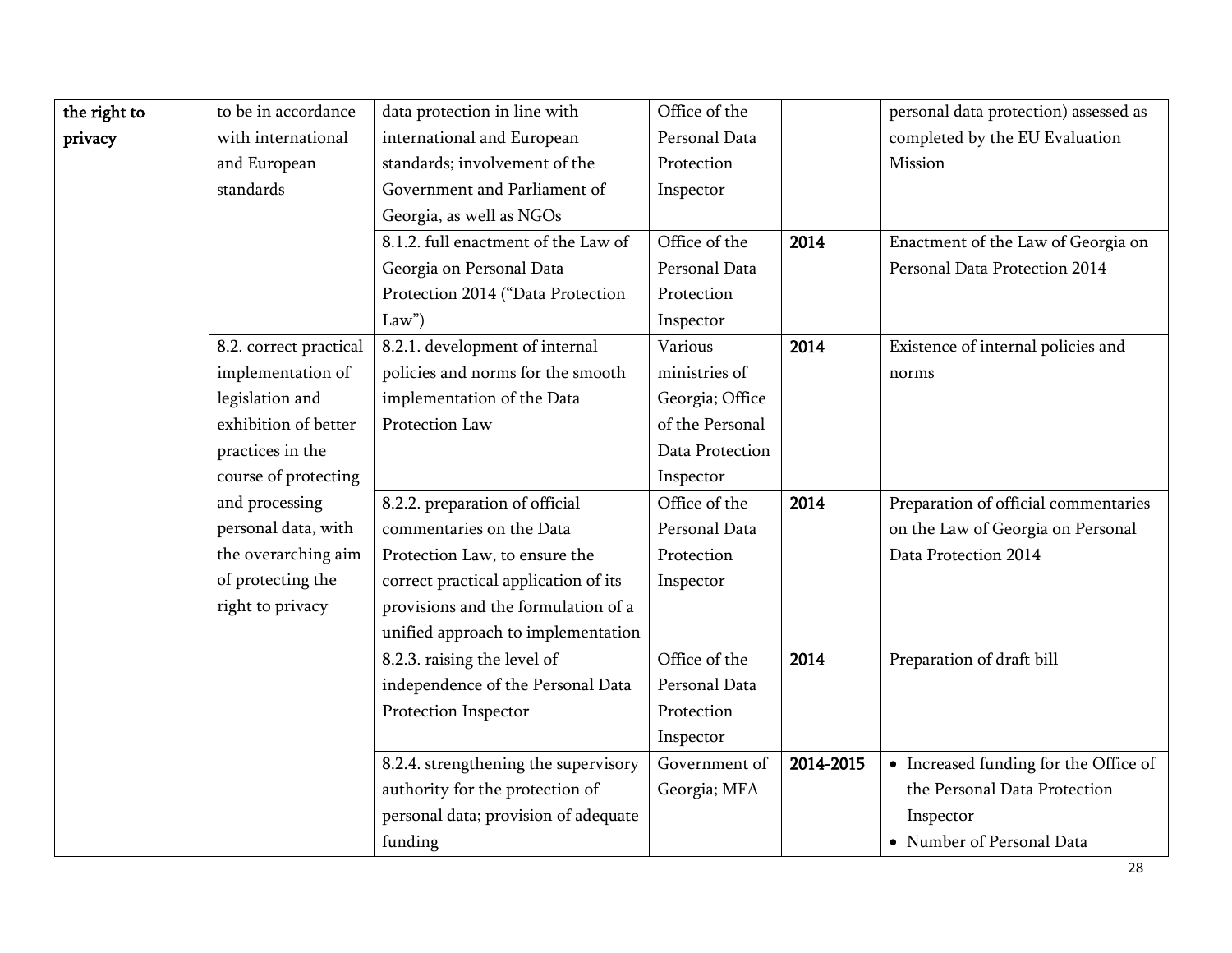|                  |                      |                                      |                 |           | Inspectors                             |
|------------------|----------------------|--------------------------------------|-----------------|-----------|----------------------------------------|
|                  |                      |                                      |                 |           |                                        |
|                  |                      |                                      |                 |           | • Number of applications considered    |
|                  |                      | 8.2.5. formulation of guidelines and | Office of the   | 2014-2015 | Formulation of guidelines and          |
|                  |                      | recommendations regarding the        | Personal Data   |           | recommendations                        |
|                  |                      | protection of personal data          | Protection      |           |                                        |
|                  |                      |                                      | Inspector       |           |                                        |
|                  |                      | 8.2.6. organization of training      | Government of   | 2014-2015 | • Number of consultations with         |
|                  |                      | programs in relation to privacy and  | Georgia; Office |           | public and private sector              |
|                  |                      | personal data protection rights and  | of the Personal |           | representatives                        |
|                  |                      | issues, for employees of all public  | Data Protection |           | • Number of trainings held; number     |
|                  |                      | institutions                         | Inspector       |           | of trained staff                       |
|                  | 8.3. raising public  | 8.3.1. organization and              | Office of the   | 2014-2015 | Number of events held                  |
|                  | awareness on the     | coordination of events and           | Personal Data   |           |                                        |
|                  | right to privacy and | meetings, aimed at providing         | Protection      |           |                                        |
|                  | personal data        | information to particular target     | Inspector       |           |                                        |
|                  | protection           | groups                               |                 |           |                                        |
|                  |                      | 8.3.2. preparation and               | Office of the   | 2014-2015 | Assessments of the level of public     |
|                  |                      | dissemination of informative         | Personal Data   |           | awareness, according to various social |
|                  |                      | brochures, television broadcasts and | Protection      |           | studies and questionnaires             |
|                  |                      | other resources                      | Inspector       |           |                                        |
|                  |                      | 9. Freedom of Expression             |                 |           |                                        |
| Aim              | Objective            | Action/Measure                       | Responsible     | Timeframe | Indicator                              |
|                  |                      |                                      | <b>Body</b>     |           |                                        |
| 9. protection of | 9.1. limitation and  | 9.1.1. swift and effective           | Main            | 2014-2015 | Report of the Public Defender;         |
| the freedom of   | prevention of        | investigations by the investigative  | Prosecutor's    |           | statistics provided by law             |
| expression       | interference in the  | authorities into any alleged         | Office; MoIA    |           | enforcement agencies                   |
|                  | professional         | interferences in the professional    |                 |           |                                        |
|                  | activities of        | activities of journalists            |                 |           |                                        |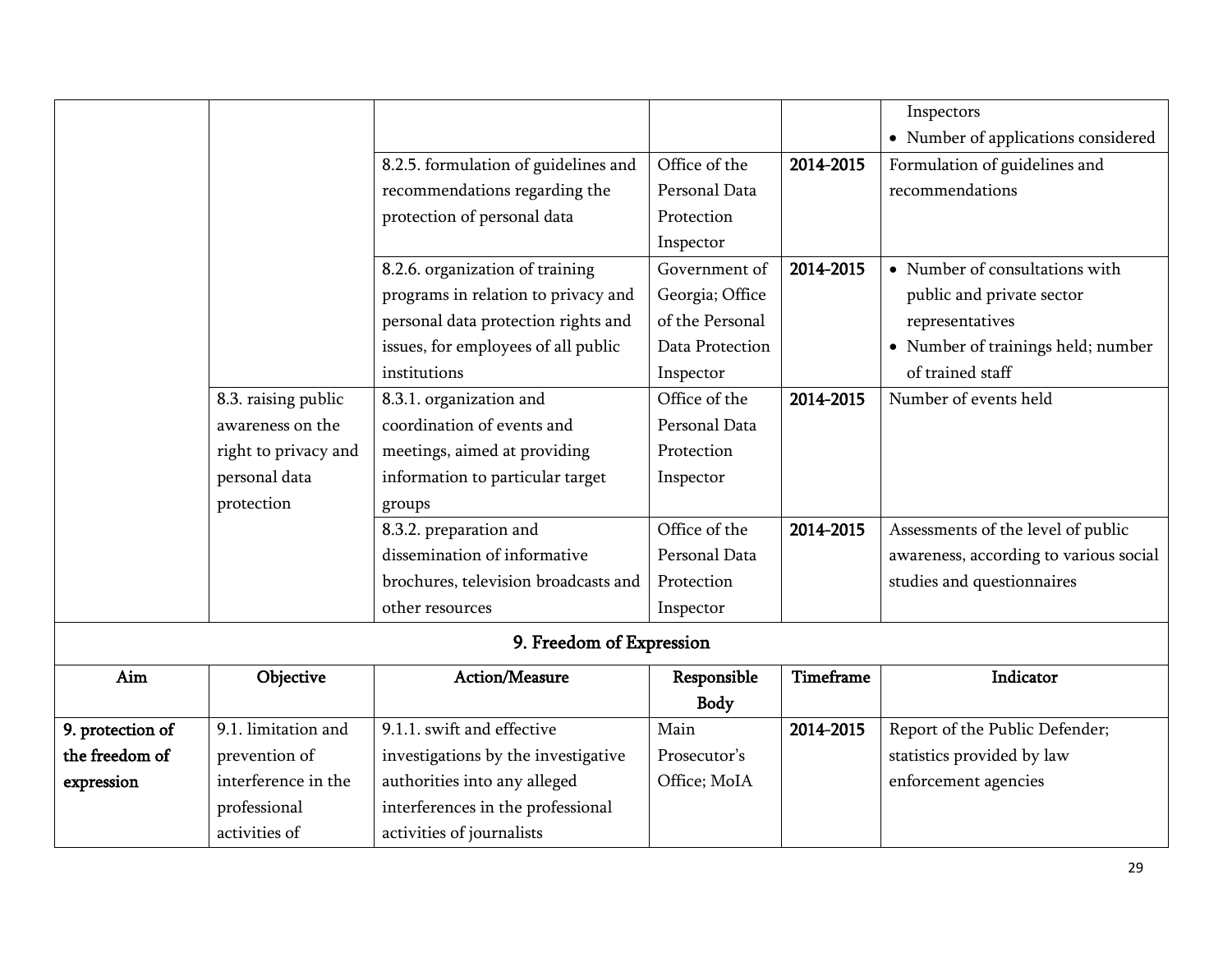|                 | journalists         |                                          |               |           |                                    |
|-----------------|---------------------|------------------------------------------|---------------|-----------|------------------------------------|
|                 |                     | 9.1.2. appropriate classification of     |               |           |                                    |
|                 |                     |                                          |               |           |                                    |
|                 |                     | crimes by the Prosecutor's Office in     |               |           |                                    |
|                 |                     | relation to confirmed incidents          |               |           |                                    |
|                 |                     |                                          |               |           |                                    |
|                 |                     | 9.1.3. generation of statistics by       |               |           |                                    |
|                 |                     | investigative authorities based on       |               |           |                                    |
|                 |                     | confirmed incidents and the              |               |           |                                    |
|                 |                     | resolution of such incidents             |               |           |                                    |
|                 | 9.2. identification | 9.2.1. identification of existing        | MoJ;          | 2014-2015 | Initiation of prepared draft bill  |
|                 | and elimination of  | legislative gaps and ambiguities         | Government of |           |                                    |
|                 |                     |                                          |               |           |                                    |
|                 | current legislative | relating to the freedom of               | Georgia;      |           |                                    |
|                 | ambiguities, in     | expression; review of the notion of      | Ministry of   |           |                                    |
|                 | relation to freedom | 'interference' in the professional       | Economy and   |           |                                    |
|                 | of expression       | activities of journalists, if necessary; | Sustainable   |           |                                    |
|                 |                     | preparation of recommendations           | Development   |           |                                    |
|                 |                     | and reform projects relating to          | (MoESD)       |           |                                    |
|                 |                     | internal regulations of digital          |               |           |                                    |
|                 |                     | broadcasting, if necessary               |               |           |                                    |
|                 | 9.3. provision of   | 9.3.1. initiation of relevant            | MoJ           | 2014-2015 | Initiation of relevant legislative |
|                 | access to           | legislative changes in order to raise    |               |           | changes                            |
|                 | information         | public awareness                         |               |           |                                    |
|                 |                     | 10. Freedoms of Assembly and Association |               |           |                                    |
| Aim             | Objective           | Action/Measure                           | Responsible   | Timeframe | Indicator                          |
|                 |                     |                                          | Body          |           |                                    |
| 10. ensure high | 10.1. development   | 10.1.1. in accordance with the           | MoJ;          | 2014-2015 | Initiation of prepared draft bill  |
| standards of    | of the legislative  | recommendations of the Venice            | Government of |           |                                    |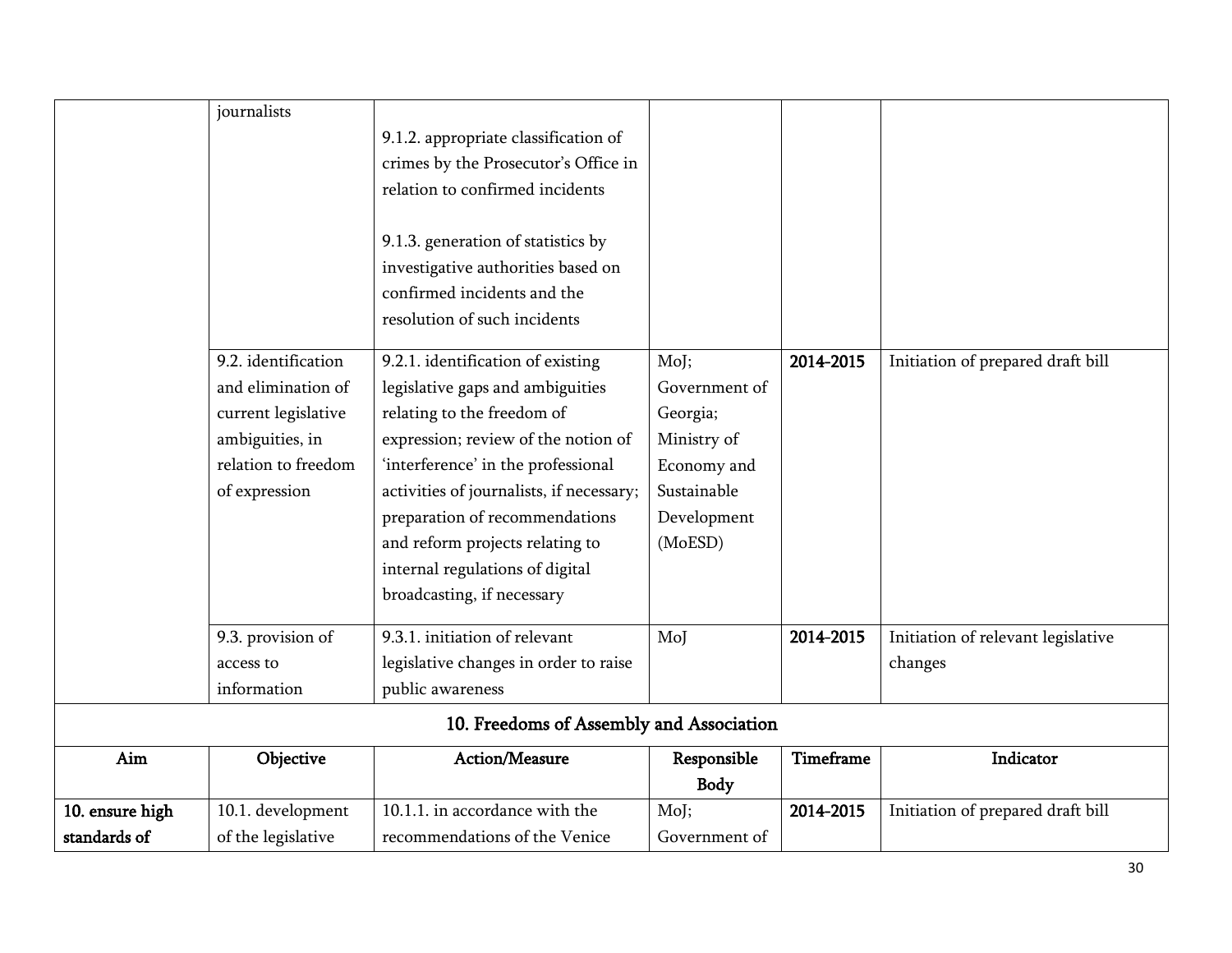| protection for the | base for the         | Commission, the Constitutional          | Georgia; MoIA |           |                                    |
|--------------------|----------------------|-----------------------------------------|---------------|-----------|------------------------------------|
| freedoms of        | freedoms of          | Court of Georgia, the European          |               |           |                                    |
| assembly and       | assembly and         | Court of Human Rights, as well as       |               |           |                                    |
| association        | association in       | the Public Defender of Georgia, the     |               |           |                                    |
|                    | accordance with      | preparation of a legislative reforms    |               |           |                                    |
|                    | international        | package in relation to the freedoms     |               |           |                                    |
|                    | standards            | of assembly and association, for        |               |           |                                    |
|                    |                      | presentation to the Parliament of       |               |           |                                    |
|                    |                      | Georgia; consideration of, in           |               |           |                                    |
|                    |                      | particular, the possibility of setting  |               |           |                                    |
|                    |                      | up road blocks in the event of          |               |           |                                    |
|                    |                      | spontaneous demonstrations; also        |               |           |                                    |
|                    |                      | the distancing of demonstrators and     |               |           |                                    |
|                    |                      | counterdemonstrators                    |               |           |                                    |
|                    |                      |                                         |               |           |                                    |
|                    | 10.2. prevention and | 10.2.1. prevention and provision of     | MoIA          | 2014-2015 | Details from completed studies     |
|                    | provision of legal   | legal redress in cases of violations of |               |           |                                    |
|                    | redress in cases of  | the freedoms of assembly and            |               |           |                                    |
|                    | violations of the    | association, through better             |               |           |                                    |
|                    | freedoms of          | preparation of various law              |               |           |                                    |
|                    | assembly and         | enforcement divisions in dealing        |               |           |                                    |
|                    | association          | with mass demonstrations/crowd          |               |           |                                    |
|                    |                      | control                                 |               |           |                                    |
|                    |                      | 10.2.2. development of SOPs for the     | MoIA          | 2014-2015 | Prepared documents/instructions    |
|                    |                      | relevant sub-divisions of the MoIA      |               |           |                                    |
|                    |                      | 10.2.3. consideration of the            | MoIA          | 2014-2015 | Prepared normative and legislative |
|                    |                      | experiences of European and             |               |           | changes                            |
|                    |                      | international communities in the        |               |           |                                    |
|                    |                      | manifestation of the freedoms of        |               |           |                                    |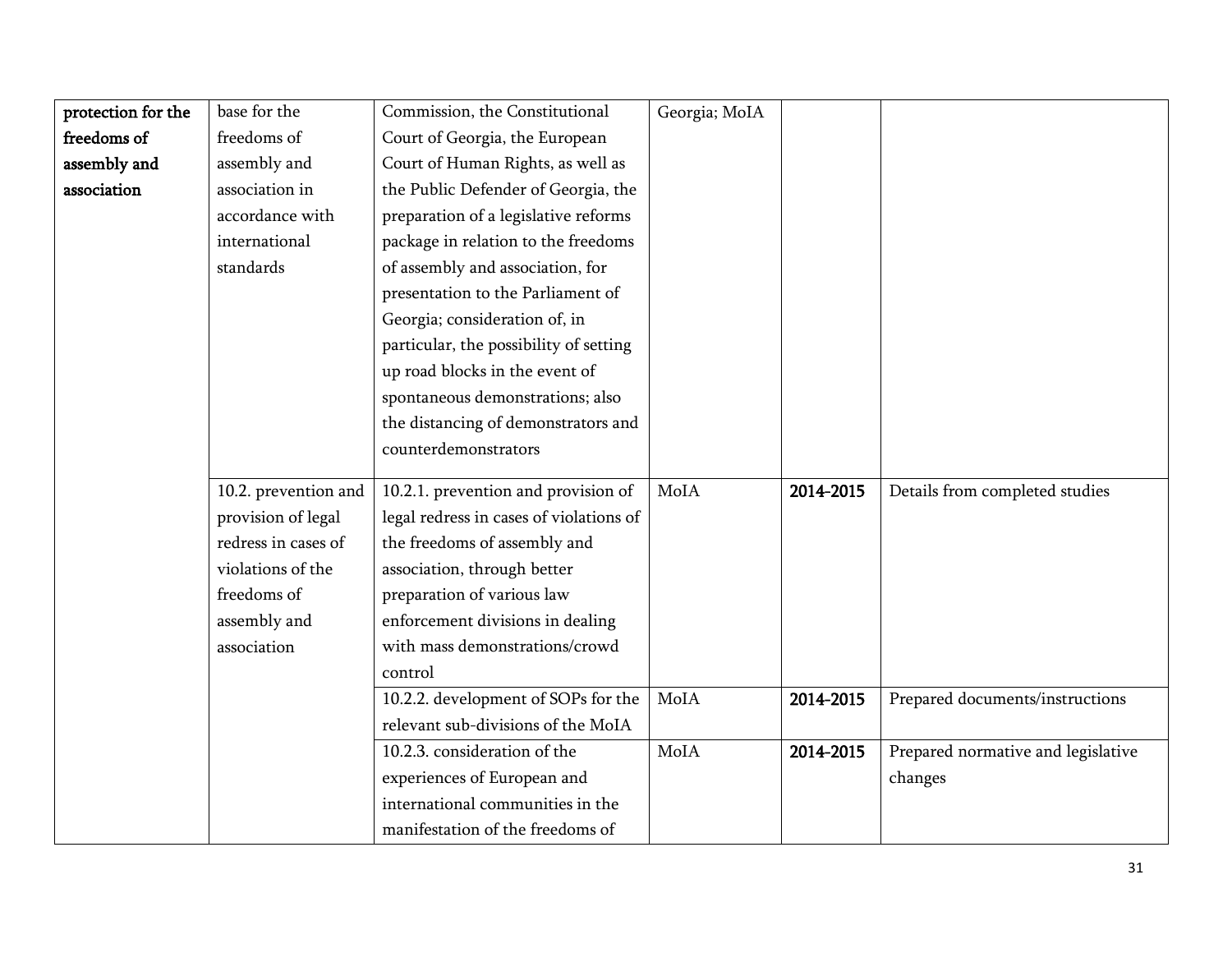|                   |                     | assembly and association                         |                            |                  |                                       |
|-------------------|---------------------|--------------------------------------------------|----------------------------|------------------|---------------------------------------|
|                   |                     | 10.2.4. integration of the above                 | MoIA                       | 2014-2015        | Number of trainings held              |
|                   |                     | subject matter into the various                  |                            |                  |                                       |
|                   |                     | training programs at MoIA                        |                            |                  |                                       |
|                   |                     | Academy                                          |                            |                  |                                       |
|                   |                     | 11. Protection of National and Ethnic Minorities |                            |                  |                                       |
| Aim               | Objective           | Action/Measure                                   | Responsible<br><b>Body</b> | <b>Timeframe</b> | Indicator                             |
| 11. full          | 11.1. effective     | 11.1.1. initiation of an all-                    | Government of              | 2014             | Enacted legislative act               |
| integration,      | defense of national | encompassing law to guarantee                    | Georgia                    |                  |                                       |
| preservation of   | and ethnic          | equal rights and eradicate any                   |                            |                  |                                       |
| cultural identity | minorities against  | forms of discriminatory treatment                |                            |                  |                                       |
| and defense       | discriminatory      | against national and ethnic                      |                            |                  |                                       |
| against           | treatment           | minorities                                       |                            |                  |                                       |
| discriminatory    |                     | 11.1.2. raising public awareness on              | <b>Training Center</b>     | 2014-2015        | Number of training/seminars held and  |
| treatment of      |                     | the rights of national and ethnic                | of Justice at              |                  | the number of participants            |
| national and      |                     | minorities, as well as anti-                     | MoJ                        |                  |                                       |
| ethnic minorities |                     | discrimination legislation                       |                            |                  |                                       |
|                   |                     | 11.1.3. raising the awareness of                 | MoIA; MoIA                 | 2014-2015        | Number of training/seminars held and  |
|                   |                     | MoIA staff and participants in the               | Academy                    |                  | the number of participants;           |
|                   |                     | training programs at MoIA                        |                            |                  | curriculum and lecturing hours        |
|                   |                     | Academy, about the rights of                     |                            |                  |                                       |
|                   |                     | national and ethnic minorities                   |                            |                  |                                       |
|                   | 11.2. full social   | 11.2.1. ensure teaching of the                   | MES; Office of             | 2014-2015        | Number of Georgian language lessons;  |
|                   | integration of      | official state language in all                   | the State                  |                  | course curricula; number of qualified |
|                   | national and ethnic | secondary and higher education                   | Minister of                |                  | teachers; level of education of       |
|                   | minorities and      | institutions; creation of special                | Georgia for                |                  | students; availability of relevant    |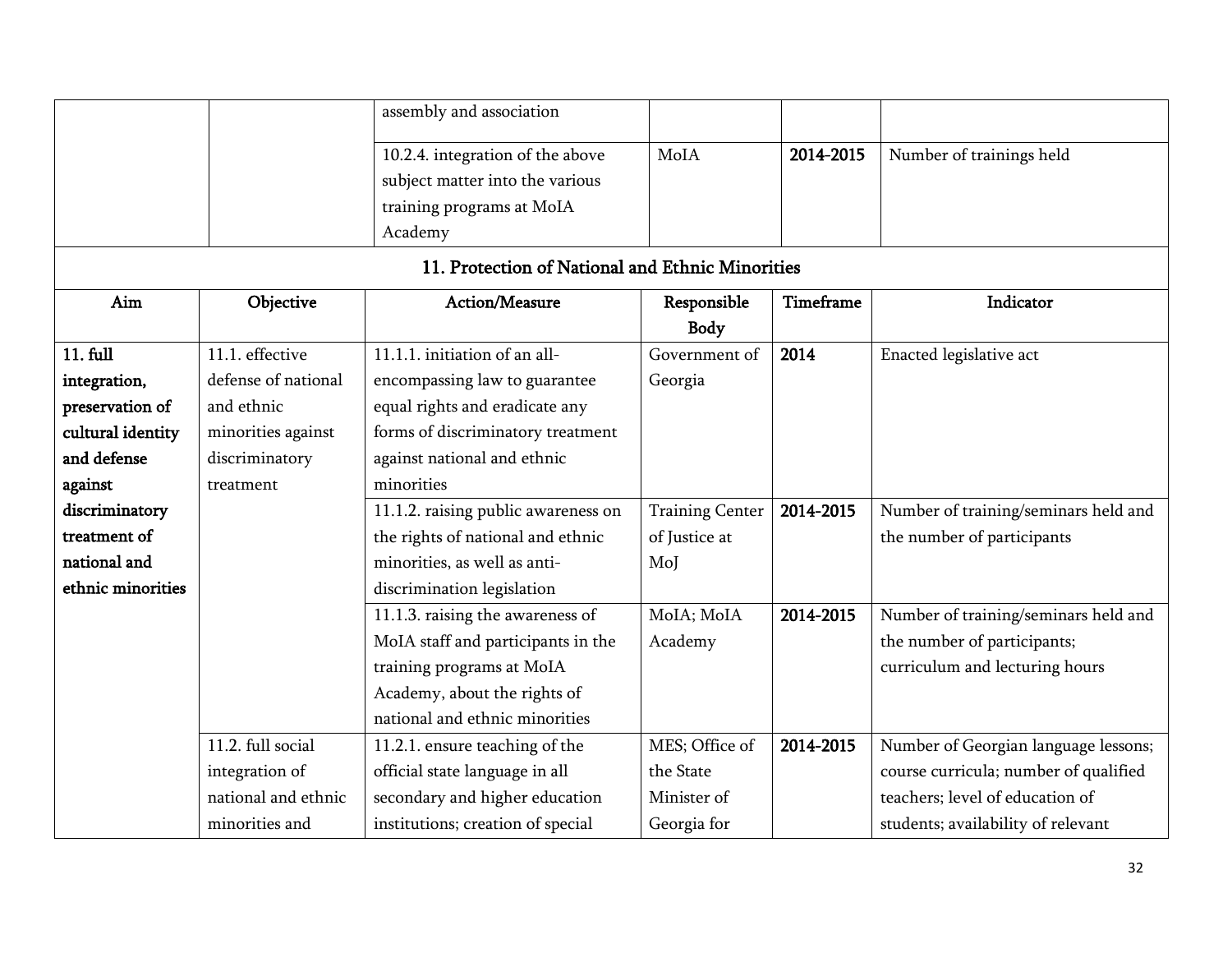| encouragement of    | language courses for adults           | Reconciliation |           | courses in higher education             |
|---------------------|---------------------------------------|----------------|-----------|-----------------------------------------|
| their greater       |                                       | and Civic      |           | institutions; number of qualified       |
| involvement in      |                                       | Equality (SMR) |           | participants of special courses         |
| decision-making     | 11.2.2. provision of preschool,       | MES; SMR       | 2014-2015 | Formulation and execution of            |
| processes           | primary and secondary education       |                |           | academic programs; number of            |
|                     | for representatives of national and   |                |           | institutions introducing such           |
|                     | ethnic minorities                     |                |           | programs; number of textbooks           |
|                     |                                       |                |           | available; number of certified teachers |
|                     | 11.2.3. availability and provision of | <b>MES</b>     | 2014-2015 | Formulation of course curricula;        |
|                     | higher education for                  |                |           | number of institutions adopting new     |
|                     | representatives of national and       |                |           | curricula; number of students in        |
|                     | ethnic minorities                     |                |           | receipt of grants; number of students   |
|                     | 11.2.4. promotion of greater access   | SMR; Ministry  | 2014-2015 |                                         |
|                     | to media and information in various   | of Culture and |           |                                         |
|                     | national and ethnic minority          | Monument       |           |                                         |
|                     | languages                             | Protection of  |           |                                         |
|                     |                                       | Georgia        |           |                                         |
| 11.3. ensure civic  | 11.3.1. promotion of a framework      | <b>SMR</b>     | 2014-2015 | Formulation of a new strategy and       |
| participation of    | convention on the protection of       |                |           | action plan document; number of         |
| national and ethnic | national and ethnic minorities;       |                |           | meetings held                           |
| minorities          | acquaintance with the national        |                |           |                                         |
|                     | strategy on dealing with national     |                |           |                                         |
|                     | and ethnic minorities                 |                |           |                                         |
|                     | 11.3.2. training of local self-       | <b>SMR</b>     | 2014-2015 | Number of training held; number of      |
|                     | government representatives of the     |                |           | trained personnel                       |
|                     | regions inhabited by national and     |                |           |                                         |
|                     | ethnic minorities, on tolerance and   |                |           |                                         |
|                     | human rights issues                   |                |           |                                         |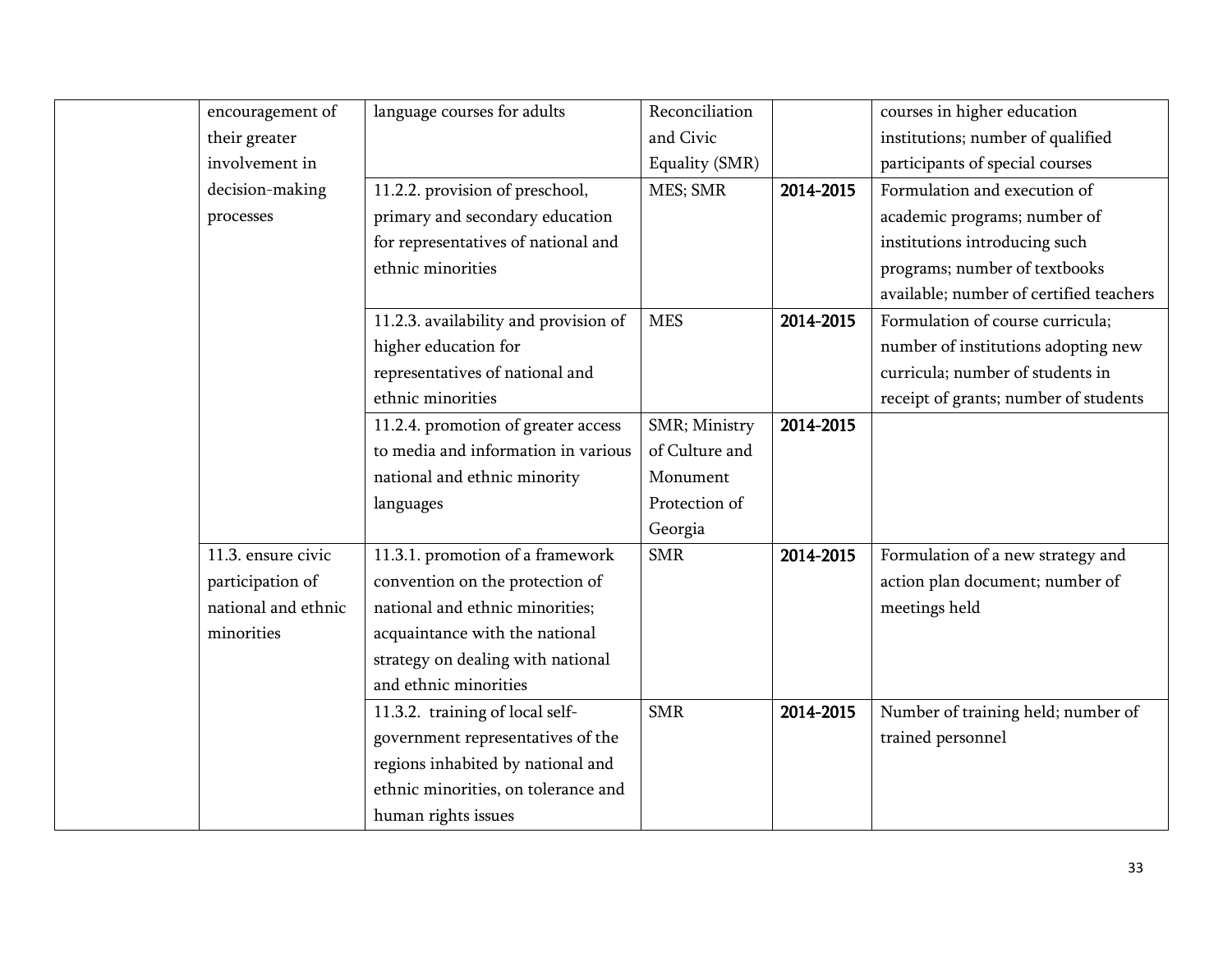|     | 11.4. promotion of    | 11.4.1. improvement of                                             | Ministry of    | 2014-2015 | Number of completed projects;      |
|-----|-----------------------|--------------------------------------------------------------------|----------------|-----------|------------------------------------|
|     | social and regional   | infrastructure in regions inhabited                                | Regional       |           | rebuilding and improvement of      |
|     | integration of        | by national and ethnic minorities                                  | Development    |           | infrastructure                     |
|     | national and ethnic   |                                                                    | and            |           |                                    |
|     | minorities            |                                                                    | Infrastructure |           |                                    |
|     |                       |                                                                    | (MRDI);        |           |                                    |
|     |                       |                                                                    | international  |           |                                    |
|     |                       |                                                                    | organizations  |           |                                    |
|     |                       |                                                                    | and funds      |           |                                    |
|     |                       | 11.4.2. promotion of professional                                  | MRDI; MES      | 2014-2015 | Number of completed projects;      |
|     |                       | training and employment                                            |                |           | number of participants in training |
|     |                       | opportunities available to                                         |                |           | programs                           |
|     |                       | representatives of national and                                    |                |           |                                    |
|     |                       | ethnic minorities                                                  |                |           |                                    |
|     | 11.5. preservation of | 11.5.1. preservation of the cultural                               | Ministry of    | 2014-2015 | Number of completed projects       |
|     | the cultural identity | identity of national and ethnic                                    | Culture and    |           |                                    |
|     | of national and       | minorities                                                         | Monument       |           |                                    |
|     | ethnic minorities     |                                                                    | Protection of  |           |                                    |
|     |                       |                                                                    | Georgia; SMR   |           |                                    |
|     |                       | 11.5.2. preservation of the cultural                               | Ministry of    | 2014-2015 | Restoration of monuments           |
|     |                       | heritage of national and ethnic                                    | Culture and    |           |                                    |
|     |                       | minorities, in accordance with                                     | Monument       |           |                                    |
|     |                       | Georgian legislation                                               | Protection of  |           |                                    |
|     |                       |                                                                    | Georgia        |           |                                    |
|     |                       | 12. Freedom of Religion and the Protection of Religious Minorities |                |           |                                    |
| Aim | Objective             | <b>Action/Measure</b>                                              | Responsible    | Timeframe | Indicator                          |
|     |                       |                                                                    | Body           |           |                                    |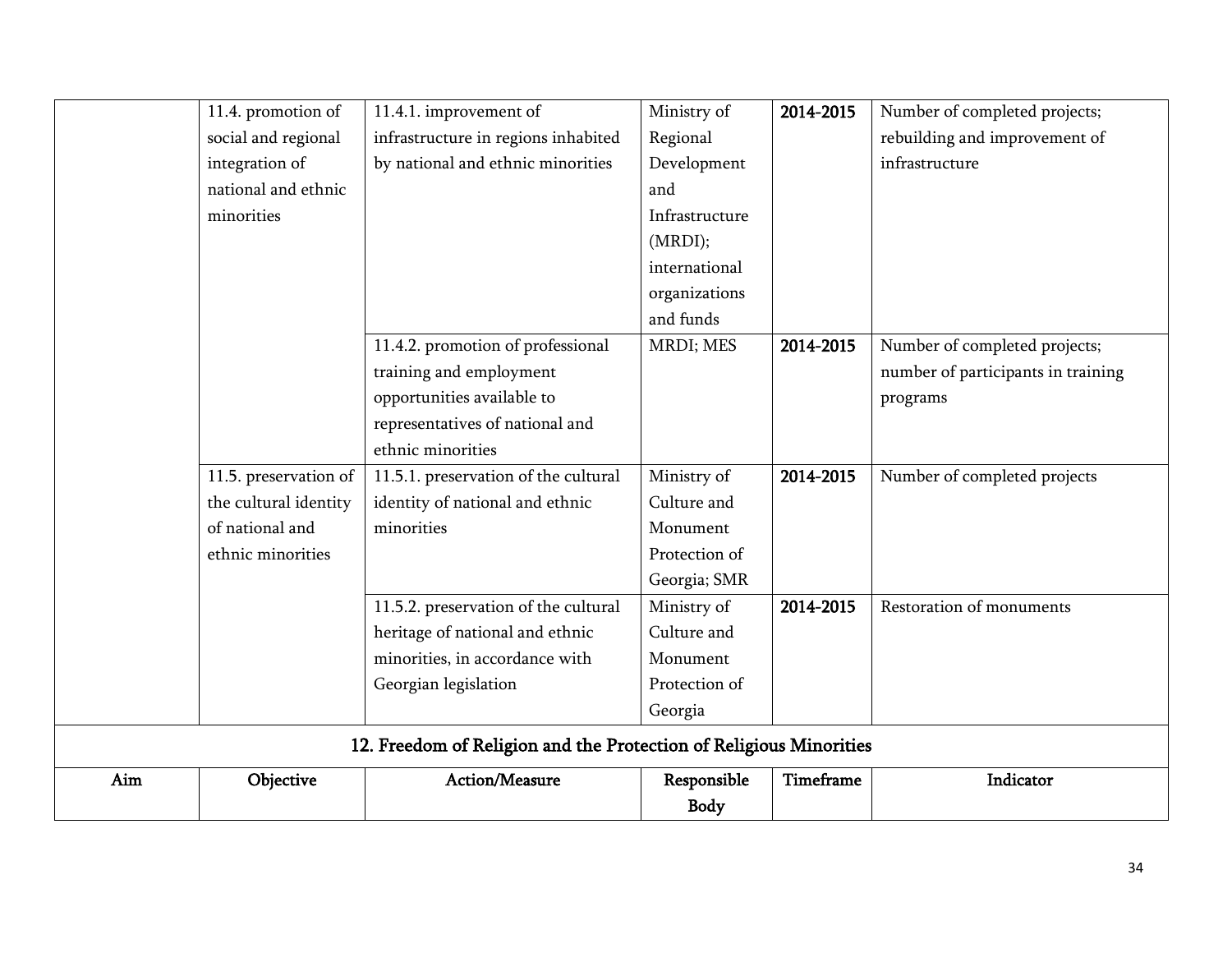| 12. fostering      | 12.1. establishment  | 12.1.1. guarantee of an equal rights   | Government of       | 2014      | Enacted legislative act                |
|--------------------|----------------------|----------------------------------------|---------------------|-----------|----------------------------------------|
| religious          | of legislative       | standpoint for all religious minority  | Georgia             |           |                                        |
| tolerance and the  | guarantees against   | groups; initiation of the Law of       |                     |           |                                        |
| inadmissibility of | the discrimination   | Georgia on the Elimination of All      |                     |           |                                        |
| discrimination on  | of religious groups  | Forms of Discrimination                |                     |           |                                        |
| religious grounds  |                      | 12.1.2. consideration of legal and     | <b>State Agency</b> | 2014      | Preparation of relevant                |
|                    |                      | regulatory guidelines for the          | on Religious        |           | recommendations                        |
|                    |                      | construction of religious              | Affairs; Inter-     |           |                                        |
|                    |                      | buildings/places of worship, in line   | Agency              |           |                                        |
|                    |                      | with international best practices;     | Commission          |           |                                        |
|                    |                      | drafting of relevant                   |                     |           |                                        |
|                    |                      | recommendations                        |                     |           |                                        |
|                    | 12.2. prevention and | 12.2.1. appropriate classification of  | MoIA;               | 2014-2015 | Report of the Public Defender;         |
|                    | effective            | crimes by the Prosecutor's Office in   | Prosecutor's        |           | statistics provided by law enforcement |
|                    | investigation of     | relation to offences committed         | Office              |           | agencies                               |
|                    | crimes motivated by  | based on religious grounds;            |                     |           |                                        |
|                    | religious hatred/    | conduction of swift and effective      |                     |           |                                        |
|                    | intolerance          | investigations                         |                     |           |                                        |
|                    |                      | 12.2.2. identification of existing     | <b>State Agency</b> |           | Initiation of relevant legislative     |
|                    |                      | legislative gaps and ambiguities and   | on Religious        |           | changes                                |
|                    |                      | initiation of subsequent legislative   | Affairs             |           |                                        |
|                    |                      | changes                                |                     |           |                                        |
|                    |                      | 12.2.3. continued training of staff at | MoIA; Main          | 2014-2015 | Number of trained personnel            |
|                    |                      | the MoIA and the Main                  | Prosecutor's        |           |                                        |
|                    |                      | Prosecutor's Office, in order to       | Office              |           |                                        |
|                    |                      | enhance their qualifications and       |                     |           |                                        |
|                    |                      | capabilities, in conducting            |                     |           |                                        |
|                    |                      | investigations into discriminatory     |                     |           |                                        |
|                    |                      | offences                               |                     |           |                                        |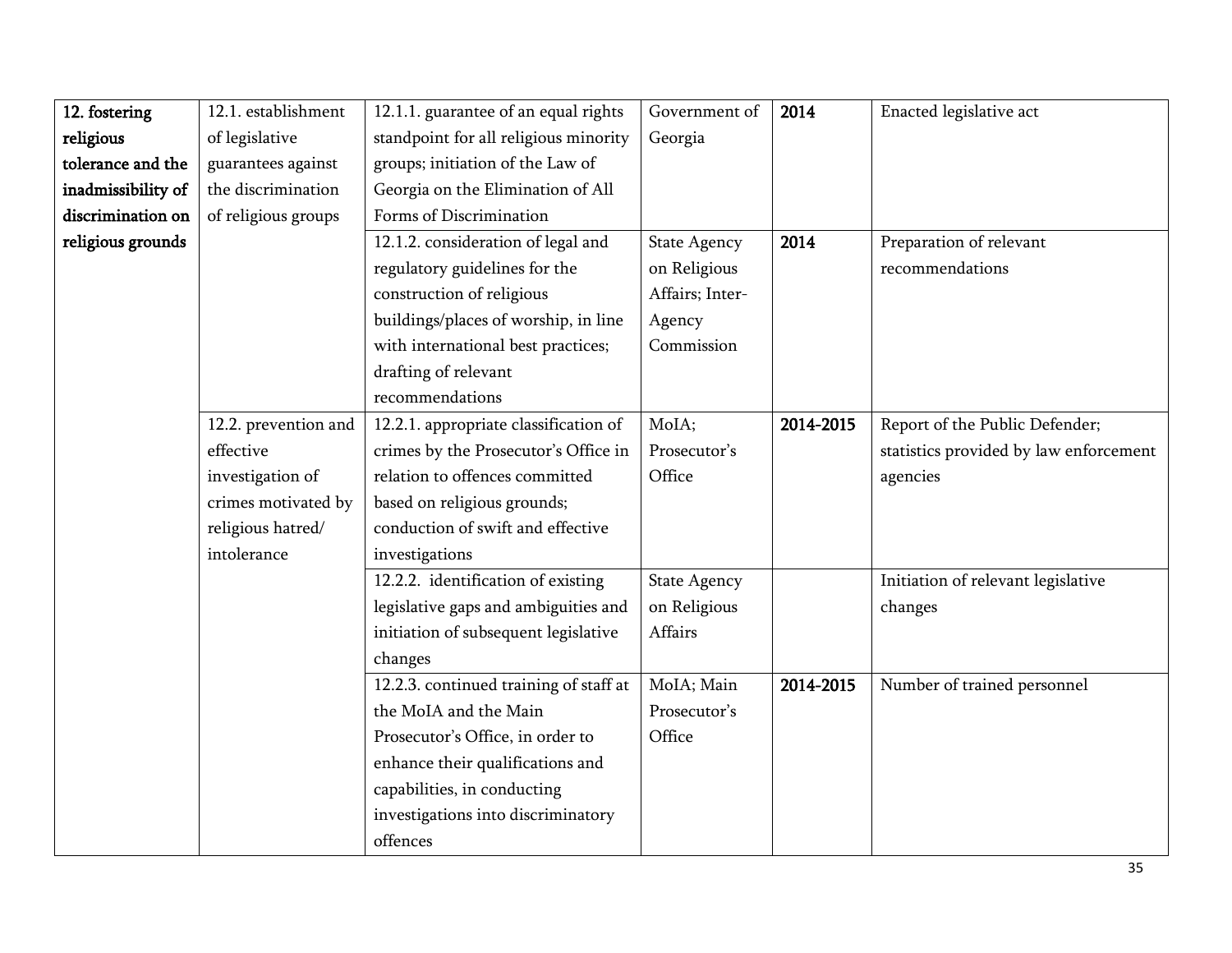|                       | 12.2.4. defense of public religious    | MoIA                | 2014-2015 | Relevant assessments by the Public   |
|-----------------------|----------------------------------------|---------------------|-----------|--------------------------------------|
|                       | worship, if necessary                  |                     |           | Defender                             |
| 12.3. reinforcing the | 12.3.1. raising awareness of civil     | <b>State Agency</b> | 2014-2015 | Number of trainings held             |
| principle of          | servants, in relation to issues of     | on Religious        |           |                                      |
| secularism in civil   | secularism and religious neutrality    | Affairs             |           |                                      |
| service               |                                        |                     |           |                                      |
| 12.4. compensation    | 12.4.1. determination and partial      | <b>State Agency</b> | 2014      | Adequate compensation received by    |
| for damages caused    | compensation for damages caused        | on Religious        |           | religious organizations              |
| to religious          | to religious organizations; to be      | Affairs; Inter-     |           |                                      |
| organizations         | evaluated by the State Agency on       | Agency              |           |                                      |
|                       | Religious Affairs                      | Commission          |           |                                      |
|                       | 12.4.2. impartial consideration by     | Inter-Agency        | 2014-2015 | Report of State Agency on Religious  |
|                       | the Ministry of Culture and            | Commission;         |           | Affairs; relevant assessments by the |
|                       | Monument Protection of the             | <b>State Agency</b> |           | Public Defender                      |
|                       | necessity to maintain and restore      | on Religious        |           |                                      |
|                       | the religious buildings/places of      | Affairs             |           |                                      |
|                       | worship of all religious               |                     |           |                                      |
|                       | organizations                          |                     |           |                                      |
|                       | 12.4.3. conduction of detailed         | <b>State Agency</b> | 2014-2015 | Preparation of relevant              |
|                       | investigations and historical studies, | on Religious        |           | recommendations                      |
|                       | in relation to ownership rights of     | Affairs;            |           |                                      |
|                       | particular religious establishments    | Ministry of         |           |                                      |
|                       |                                        | Culture and         |           |                                      |
|                       |                                        | Monument            |           |                                      |
|                       |                                        | Protection of       |           |                                      |
|                       |                                        | Georgia; Inter-     |           |                                      |
|                       |                                        | Agency              |           |                                      |
|                       |                                        | Commission          |           |                                      |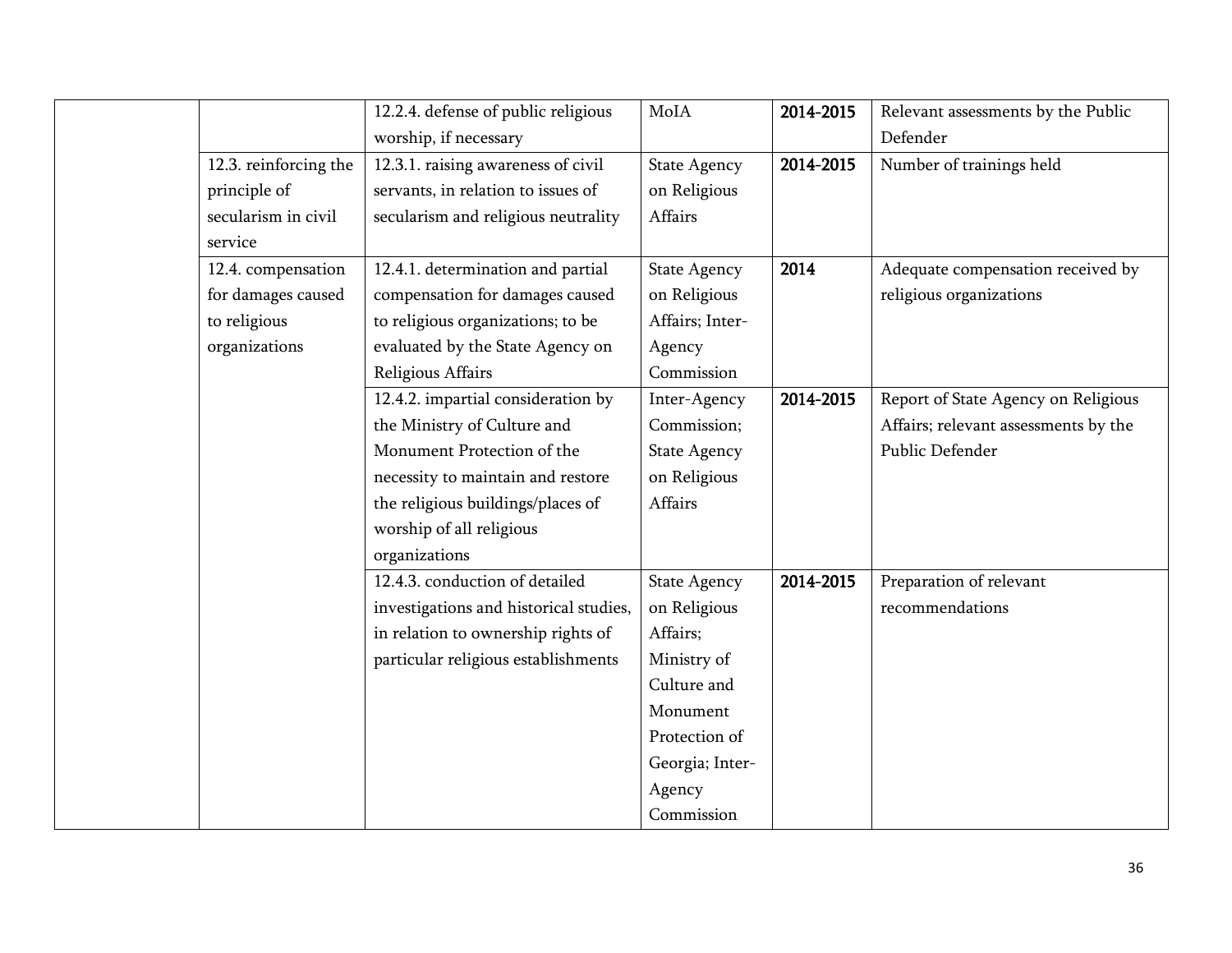|                    | 12.4.4. preparation of relevant       | <b>State Agency</b> | 2014-2015 | Preparation of relevant             |
|--------------------|---------------------------------------|---------------------|-----------|-------------------------------------|
|                    | regulatory guidelines on the          | on Religious        |           | recommendations; initiation of      |
|                    | licensing, registration and           | Affairs; Inter-     |           | relevant legislative changes        |
|                    | restoration of certain religious      | Agency              |           |                                     |
|                    | establishments; declaration of a      | Commission          |           |                                     |
|                    | moratorium until such guidelines      |                     |           |                                     |
|                    | have been formulated                  |                     |           |                                     |
| 12.5. promotion of | 12.5.1. streamlining the rules of     | MES; State          | 2014-2015 | Adoption of amendments to the rules |
| religious equality | textbooks approval procedures,        | Agency on           |           | of textbooks approval procedure     |
| through the        | through incorporation of the          | Religious           |           |                                     |
| education system   | following statements into             | Affairs             |           |                                     |
|                    | textbooks: "The contents of this      |                     |           |                                     |
|                    | textbook take into account the        |                     |           |                                     |
|                    | diversity of the students in Georgia, |                     |           |                                     |
|                    | in terms of their race, colour,       |                     |           |                                     |
|                    | language, gender, sexual              |                     |           |                                     |
|                    | orientation, religion, political or   |                     |           |                                     |
|                    | other views, national, ethnic, and    |                     |           |                                     |
|                    | social affiliation, property, social  |                     |           |                                     |
|                    | status or residence, etc."; "This     |                     |           |                                     |
|                    | textbook promotes the                 |                     |           |                                     |
|                    | development of non-stereotypical      |                     |           |                                     |
|                    | ways of thinking and diverse          |                     |           |                                     |
|                    | perspectives among students"          |                     |           |                                     |
|                    | 12.5.2. development of high           | <b>MES</b>          | 2014-2015 | Incorporation of relevant standards |
|                    | standards in the administrative       |                     |           | into the administrative guidelines  |
|                    | guidelines for school principals, for |                     |           |                                     |
|                    | the management of diversity and       |                     |           |                                     |
|                    | the rendering of an inclusive         |                     |           |                                     |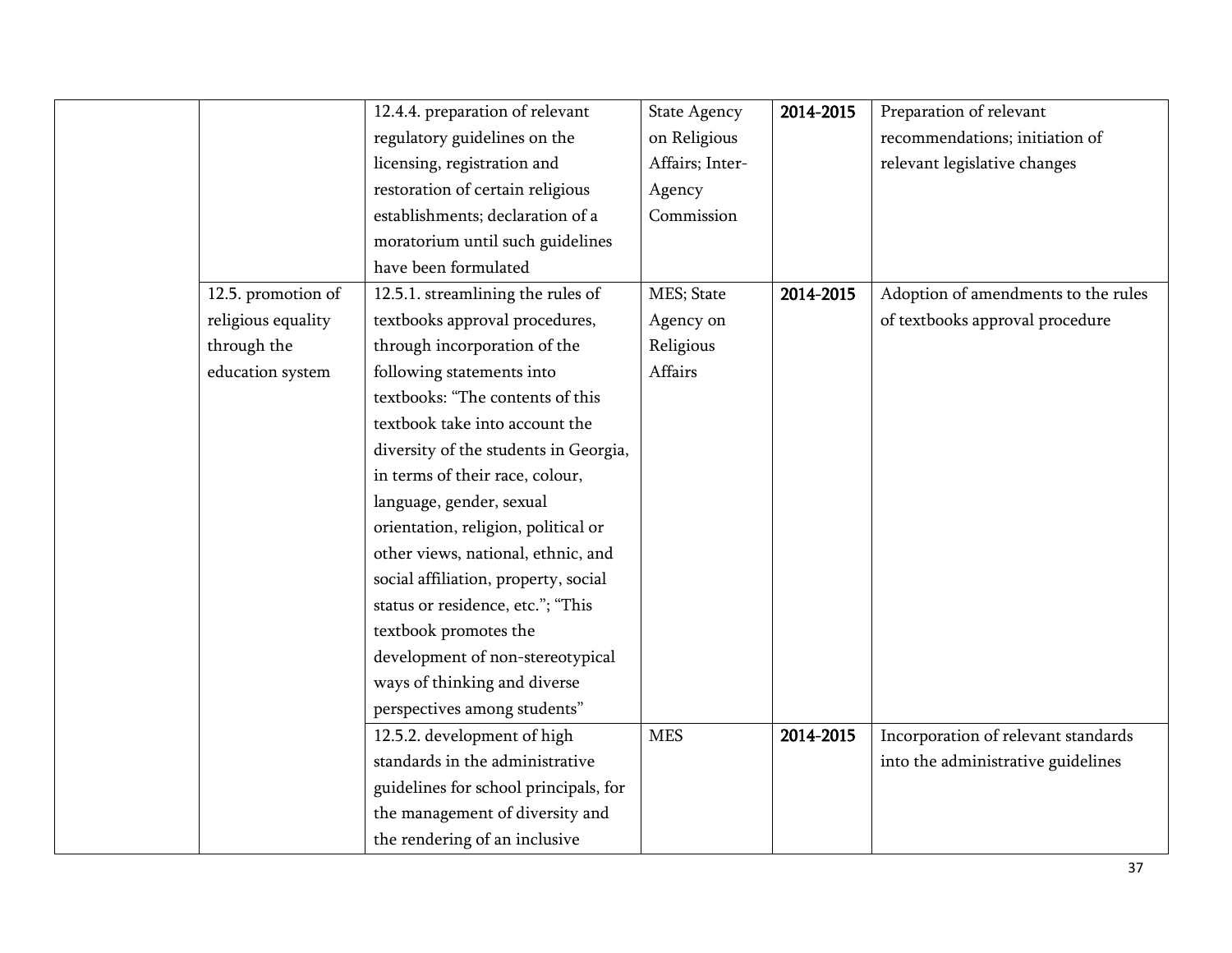|                   |                        | intercultural education              |                     |           |                                       |
|-------------------|------------------------|--------------------------------------|---------------------|-----------|---------------------------------------|
|                   |                        |                                      |                     |           |                                       |
|                   |                        | 12.5.3. incorporation of special     | MES; State          | 2014-2015 | Relevant components included in the   |
|                   |                        | components into development          | Agency on           |           | professional development programs for |
|                   |                        | programs for teachers, about the     | Religious           |           | teachers                              |
|                   |                        | correct methods and strategies for   | Affairs             |           |                                       |
|                   |                        | rendering inclusive, intercultural   |                     |           |                                       |
|                   |                        | and interreligious forms of          |                     |           |                                       |
|                   |                        | education                            |                     |           |                                       |
|                   | 12.6. raising public   | 12.6.1. formulation and conduction   | MRDI; MoJ;          | 2014-2015 |                                       |
|                   | awareness and levels   | of informative campaigns, aimed at   | <b>State Agency</b> |           |                                       |
|                   | of tolerance           | raising public awareness and levels  | on Religious        |           |                                       |
|                   |                        | of tolerance towards other religions | Affairs; MES        |           |                                       |
|                   |                        | 13. Protection of Child Rights       |                     |           |                                       |
| Aim               | Objective              | Action/Measure                       | Responsible         | Timeframe | Indicator                             |
|                   |                        |                                      |                     |           |                                       |
|                   |                        |                                      | Body                |           |                                       |
| 13.1              | 13.1.1. initialization | 13.1.1.1. establishment of a working | Office of the       | 2014-2015 | • Establishment of the working        |
| strengthening the | of the coordinating    | group dedicated to the monitoring    | Prime Minister      |           | group/coordinating mechanism          |
| monitoring and    | mechanism              | and coordination of child rights by  |                     |           | • Determination of the functions and  |
| coordinating      |                        | the Parliament of Georgia            |                     |           | powers of the working                 |
| mechanism for     |                        |                                      |                     |           | group/coordinating mechanism          |
| child rights      |                        |                                      |                     |           | • Quarterly meetings held             |
|                   |                        |                                      |                     |           | • Monitoring of the implementation    |
|                   |                        |                                      |                     |           | of the Convention on the Rights of    |

Child Rights Council

13.1.1.2. incorporation of the 'best interests of the child' principle in all group/coordinating mechanism

the child' principle in all government

2014-2015 Incorporation of the 'best interests of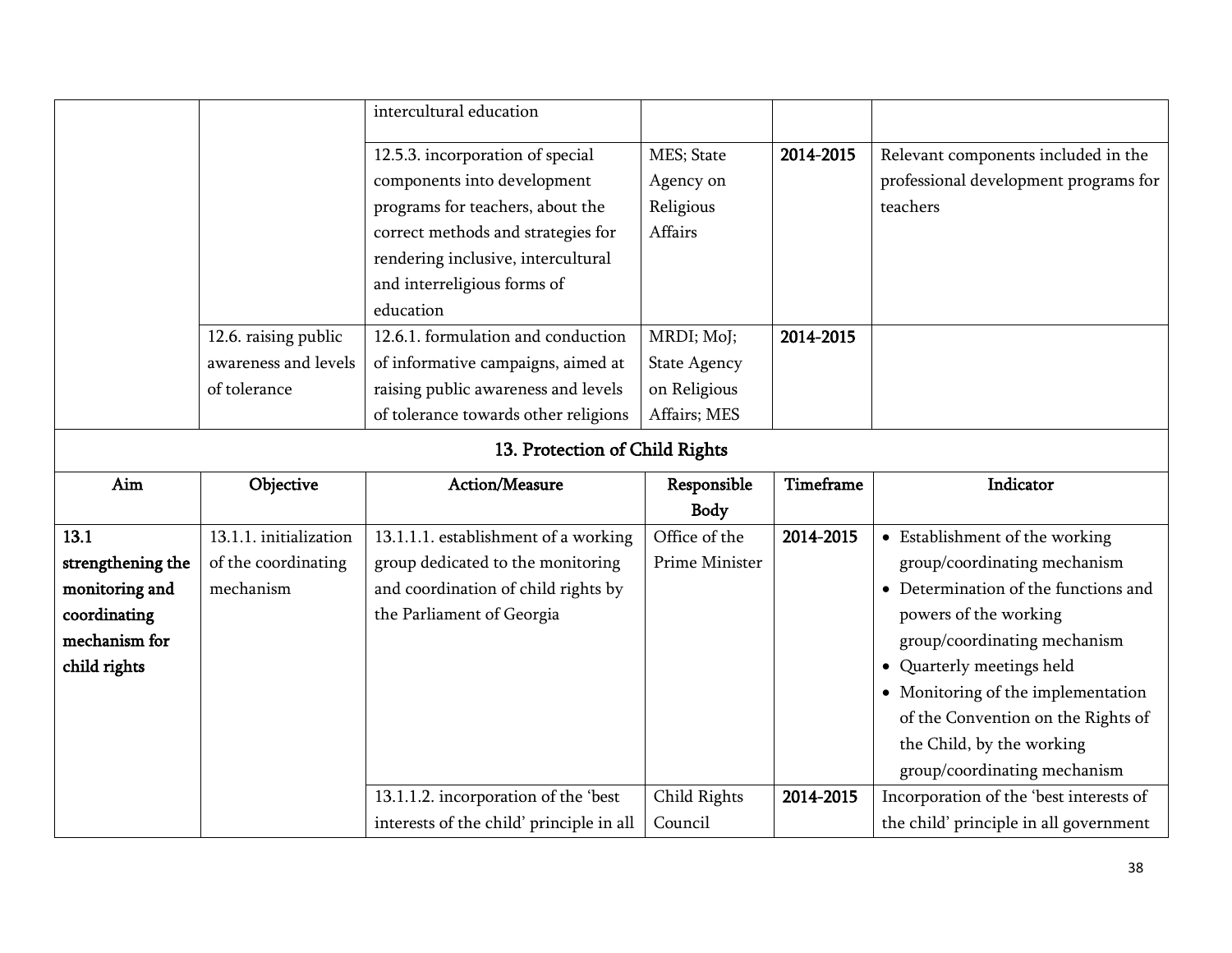|                     | government programs, in the          |               |           | programs and strategic plans of action |
|---------------------|--------------------------------------|---------------|-----------|----------------------------------------|
|                     | determination of policy, as well as  |               |           |                                        |
|                     | any legislative or administrative    |               |           |                                        |
|                     | processes and strategies             |               |           |                                        |
| 13.1.2.             | 13.1.2.1. enhancement of             | Public        | 2014-2015 | • Formulation of monitoring            |
| strengthening the   | monitoring abilities of the Public   | Defender;     |           | guidelines for child rights            |
| monitoring          | Defender and NGOs                    | governmental  |           | • Strengthening of human resources     |
| mechanism for the   |                                      | and non-      |           | at the Center for Children at the      |
| protection of child |                                      | governmental  |           | Office of the Public Defender          |
| rights              |                                      | organs;       |           | • Increased professional competencies  |
|                     |                                      | MoLHSA        |           | of the Center for Children at the      |
|                     |                                      |               |           | Office of the Public Defender, as      |
|                     |                                      |               |           | well as relevant NGOs; number of       |
|                     |                                      |               |           | trained personnel                      |
|                     |                                      |               |           | • Regular monitoring of child services |
|                     |                                      |               |           | and correctional institutions          |
|                     | 13.1.2.2. review of the ratification | MFA;          | 2014      | Preparation of analyses by relevant    |
|                     | process of the third Optional        | Parliament of |           | institutions working on ratification   |
|                     | Protocol to the Convention of the    | Georgia       |           |                                        |
|                     | Rights of the Child on a             |               |           |                                        |
|                     | <b>Communications Procedure</b>      |               |           |                                        |
|                     | 13.1.2.3. review of the ratification | MFA;          | 2014-2015 | Preparation of analyses by relevant    |
|                     | process of the International         | Parliament of |           | institutions working on ratification   |
|                     | Convention on the Protection of All  | Georgia       |           |                                        |
|                     | Migrant Workers and Members of       |               |           |                                        |
|                     | their Families                       |               |           |                                        |
|                     | 13.1.2.4. review of the ratification | MFA;          | 2014-2015 | Preparation of analyses by relevant    |
|                     | process of the International         | Parliament of |           | institutions working on ratification   |
|                     | Convention for the Protection of All | Georgia       |           |                                        |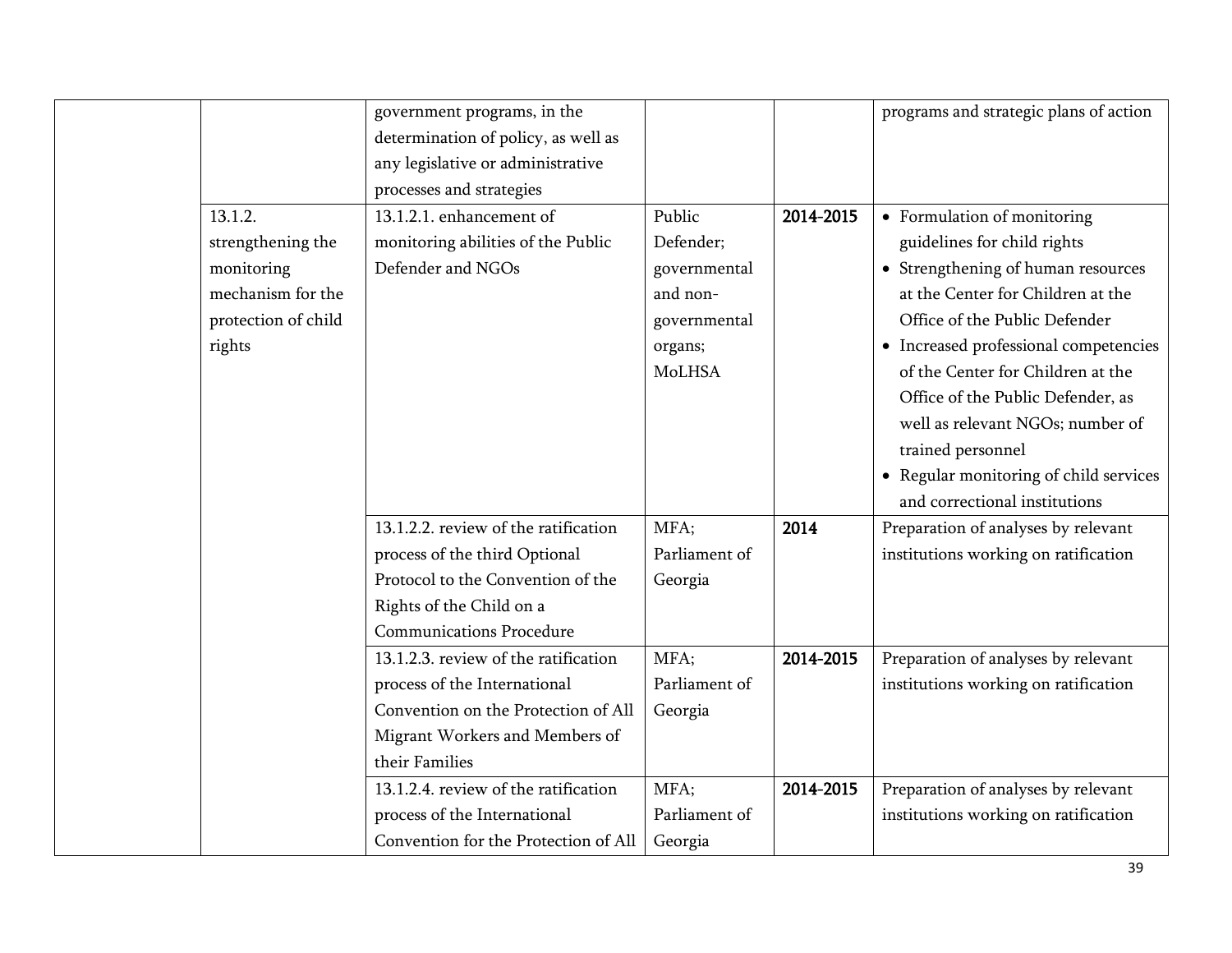|                   |                     | Persons from Enforced                  |            |           |                                           |
|-------------------|---------------------|----------------------------------------|------------|-----------|-------------------------------------------|
|                   |                     | Disappearance                          |            |           |                                           |
| 13.2.             | 13.2.1. improvement | 13.2.1.1. initiation of relevant       | MoLHSA;    | 2014-2015 | Initiation of relevant legislative        |
| strengthening the | of the legislative  | legislative changes and                | MES; MoIA; |           | changes; enacted legislative acts;        |
| system of         | base                | improvement of the normative base      | others     |           | implementation by relevant public         |
| protection and    |                     | for the elimination of violence        |            |           | institutions                              |
| assistance for    |                     | against children                       |            |           |                                           |
| children          |                     | 13.2.1.2. improving the regulatory,    | MoLHSA     | 2014      | • Adoption of new standards of foster     |
|                   |                     | normative base for foster care and     |            |           | care                                      |
|                   |                     | reintegration, in order to decrease    |            |           | • Improvement of normative base for       |
|                   |                     | the number of children entering        |            |           | foster care and reintegration             |
|                   |                     | state care                             |            |           |                                           |
|                   |                     | 13.2.1.3. harmonizing the exchange     | MoLHSA;    | 2014      | Availability and access to government     |
|                   |                     | of information and methodologies,      | MoC; MES;  |           | information for interested child care     |
|                   |                     | between various child care             | MoIA       |           | institutions, within the bounds of data   |
|                   |                     | institutions                           |            |           | protection laws                           |
|                   | 13.2.2.             | 13.2.2.1. conduction of training       | MoLHSA;    | 2014-2015 | Institutionalization and incorporation    |
|                   | strengthening       | programs on the protection of child    | MES; MoIA  |           | of child rights protection issues into    |
|                   | human resources     | rights for various professional        |            |           | training and educational programs for     |
|                   | and institutional   | groups (i.e. prosecutors, teachers,    |            |           | professionals                             |
|                   | competencies of the | advocates, medical staff, social       |            |           |                                           |
|                   | child protection    | workers, school administrators,        |            |           |                                           |
|                   | system              | child protection officers, etc.)       |            |           |                                           |
|                   |                     | 13.2.2.2. training of professionals in | MoLHSA;    | 2014-2015 | Institutionalization and incorporation    |
|                   |                     | the biological, psychological, social  | MES; MoIA  |           | of biological, psychological, social and  |
|                   |                     | and legal issues relating to child     |            |           | legal issues relating to child protection |
|                   |                     | protection procedures (referrals)      |            |           | procedures into the training and          |
|                   |                     |                                        |            |           | education programs of professionals       |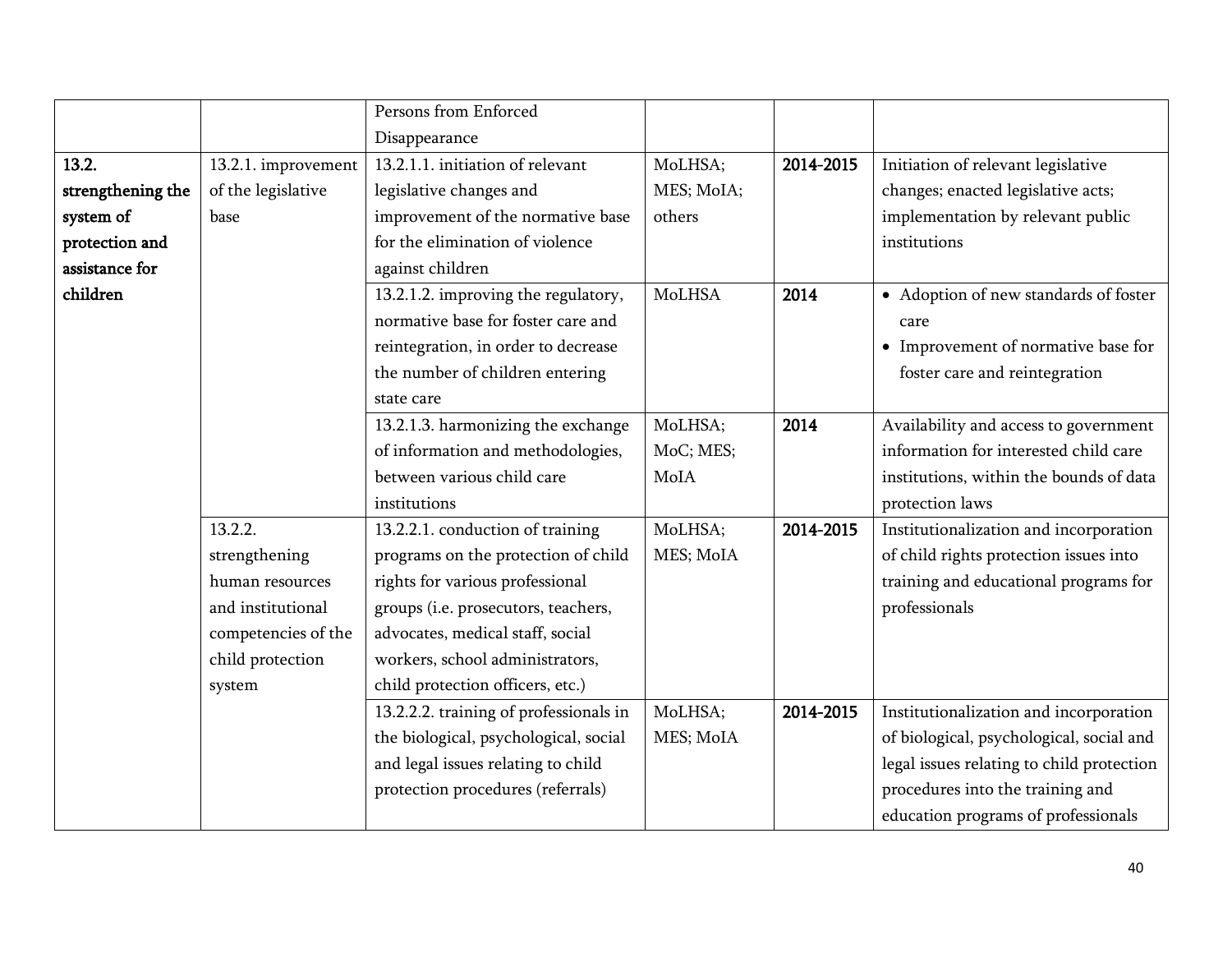|                     | 13.2.2.3. incorporation of issues,     | MoLHSA;       | 2015      | Incorporation of child protection       |
|---------------------|----------------------------------------|---------------|-----------|-----------------------------------------|
|                     | relating to the protection of          | MES; MoIA     |           | issues into the training programs of    |
|                     | children against abuse, into the       |               |           | professionals                           |
|                     | training programs and qualification    |               |           |                                         |
|                     | requirements for professionals         |               |           |                                         |
|                     | 13.2.2.4. improvement of the           | MoLHSA;       | 2014-2015 | • Fast and adequate response to         |
|                     | response mechanism for reported        | MES; MoIA     |           | reported cases of violence              |
|                     | cases of child abuse                   |               |           | • Existence of guidelines, for relevant |
|                     |                                        |               |           | public bodies, for recording            |
|                     |                                        |               |           | reported cases of child abuse           |
|                     | 13.2.2.5. creation of mechanisms for   | MoLHSA        | 2014      | • Creation and approval of              |
|                     | child assessments and referrals for    |               |           | mechanisms                              |
|                     | social services agencies               |               |           | • Notification of social workers, by    |
|                     |                                        |               |           | social services agencies, of reported   |
|                     |                                        |               |           | cases of child abuse or neglect         |
| 13.2.3. improvement | 13.2.3.1. development of support       | MoLHSA        | 2014-2015 | Existence of child support centers in   |
| of services for     | structures for victims of child abuse; |               |           | every region; incorporation of costs    |
| vulnerable children | broadening of consultations and        |               |           | into state budget                       |
|                     | rehabilitation services                |               |           |                                         |
|                     | 13.2.3.2. activation of a hotline      | MoLHSA        | 2015      | Establishment of a free and well        |
|                     |                                        |               |           | recognized, 24-hour child support       |
|                     |                                        |               |           | hotline                                 |
|                     | 13.2.3.3. improvement of services      | MoLHSA;       | 2014-2015 | • Launching of Tbilisi and Kutaisi      |
|                     | for children living and working on     | MES; Ministry |           | Day Care Centers                        |
|                     | the streets                            | of Sport and  |           | • Formulation of government action      |
|                     |                                        | Youth Affairs |           | plans for the opening of additional     |
|                     |                                        | of Georgia    |           | day care centers, in the other major    |
|                     |                                        |               |           | cities of Georgia; incorporation of     |
|                     |                                        |               |           | costs into state budget                 |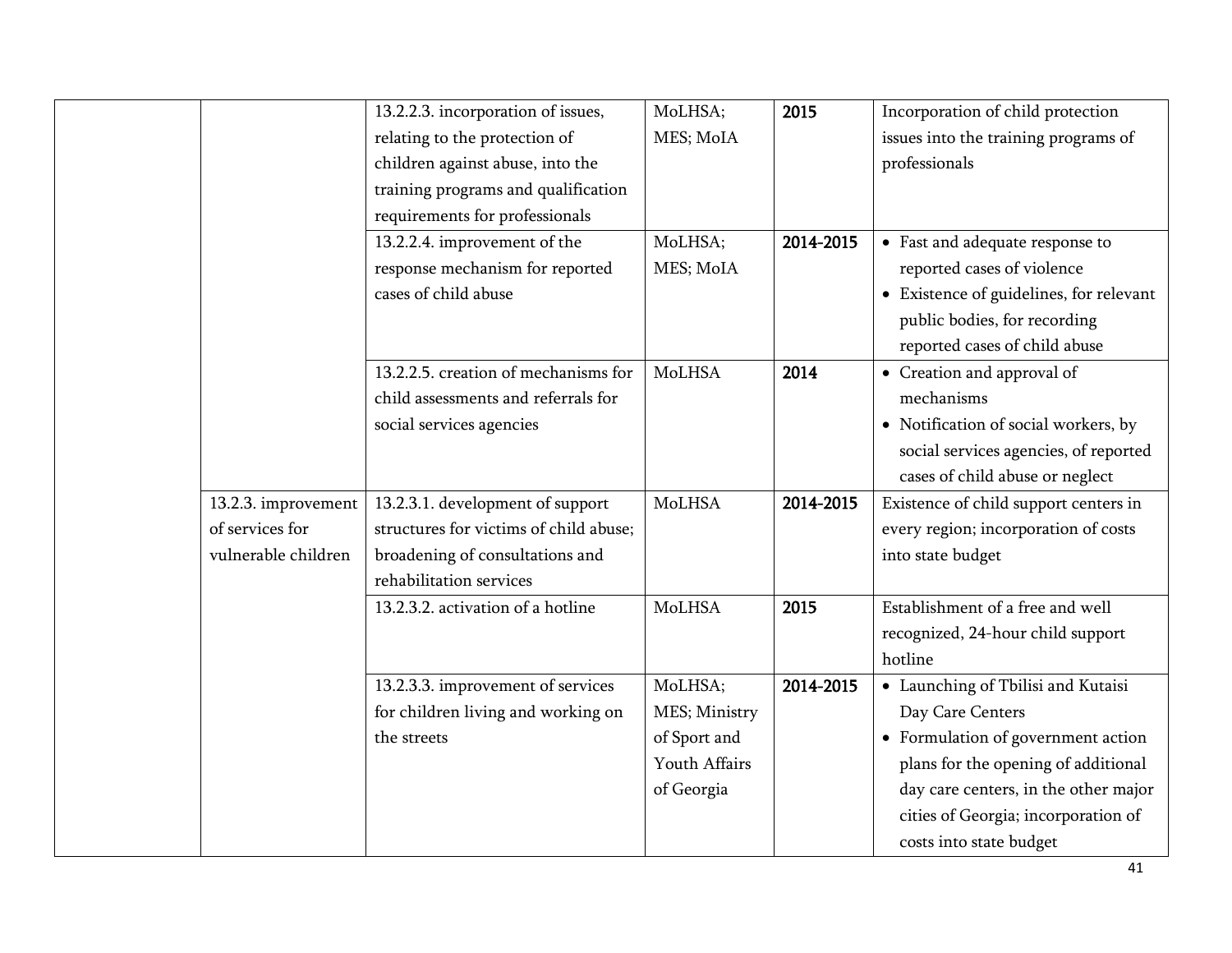|                     | 13.2.3.4. provision of services for  | MoLHSA;               | 2015      | Formulation, approval and piloting of    |
|---------------------|--------------------------------------|-----------------------|-----------|------------------------------------------|
|                     | young people in state care           | Ministry of           |           | service provision plans for young        |
|                     |                                      | Sport and             |           | people in state care; provision in state |
|                     |                                      | Youth Affairs         |           | budget for the costs of the services     |
|                     |                                      | of Georgia            |           |                                          |
|                     | 13.2.3.5. improvement of early       | MoLHSA                | 2014-2015 | • Number of beneficiaries of the         |
|                     | learning and day care center         |                       |           | services; number of children in          |
|                     | services for children with           |                       |           | receipt of government grants             |
|                     | disabilities                         |                       |           | • Number of day care and early           |
|                     |                                      |                       |           | learning centers in various locations    |
|                     |                                      |                       |           |                                          |
|                     | 13.2.3.6. provision of home care     | <b>MoLHSA</b>         | 2015      | Formulation of action plan for           |
|                     | services for children with           |                       |           | enhancement of home care services;       |
|                     | disabilities                         |                       |           | provision in state budget for the costs  |
|                     |                                      |                       |           | of the services                          |
| 13.2.4. improvement | 13.2.4.1. creation of a database for | <b>MoLHSA</b>         | 2014-2015 | Creation and regular updating of         |
| of information      | beneficiaries of various services    |                       |           | beneficiaries database                   |
| management          | 13.2.4.2. creation and regular       | MoLHSA                | 2014-2015 | Creation of child services database      |
| systems             | updating of a database of existing   |                       |           |                                          |
|                     | child services in the country        |                       |           |                                          |
|                     | 13.2.4.3. development of a mobile    | <b>State Services</b> | 2014-2015 | • Formulation of a temporary             |
|                     | registration system for vulnerable   | Development           |           | registration procedure for children      |
|                     | children, in particular those        | Agency;               |           | living and working in the streets        |
|                     | children who are living and          | MoLHSA                |           | - Activation of mobile registration      |
|                     | working on the streets               |                       |           | centers                                  |
| 13.2.5. raising of  | 13.2.5.1. formulation of informative | MoLHSA;               | 2014-2015 | Launching of mass media campaigns        |
| public awareness    | campaigns in order to raise public   | MES; MoIA             |           | to overcome stigmas towards children     |
|                     | awareness on the following issues:   |                       |           | with disabilities and children living    |
|                     | improvement of attitudes towards     |                       |           | and working on the streets; as well as   |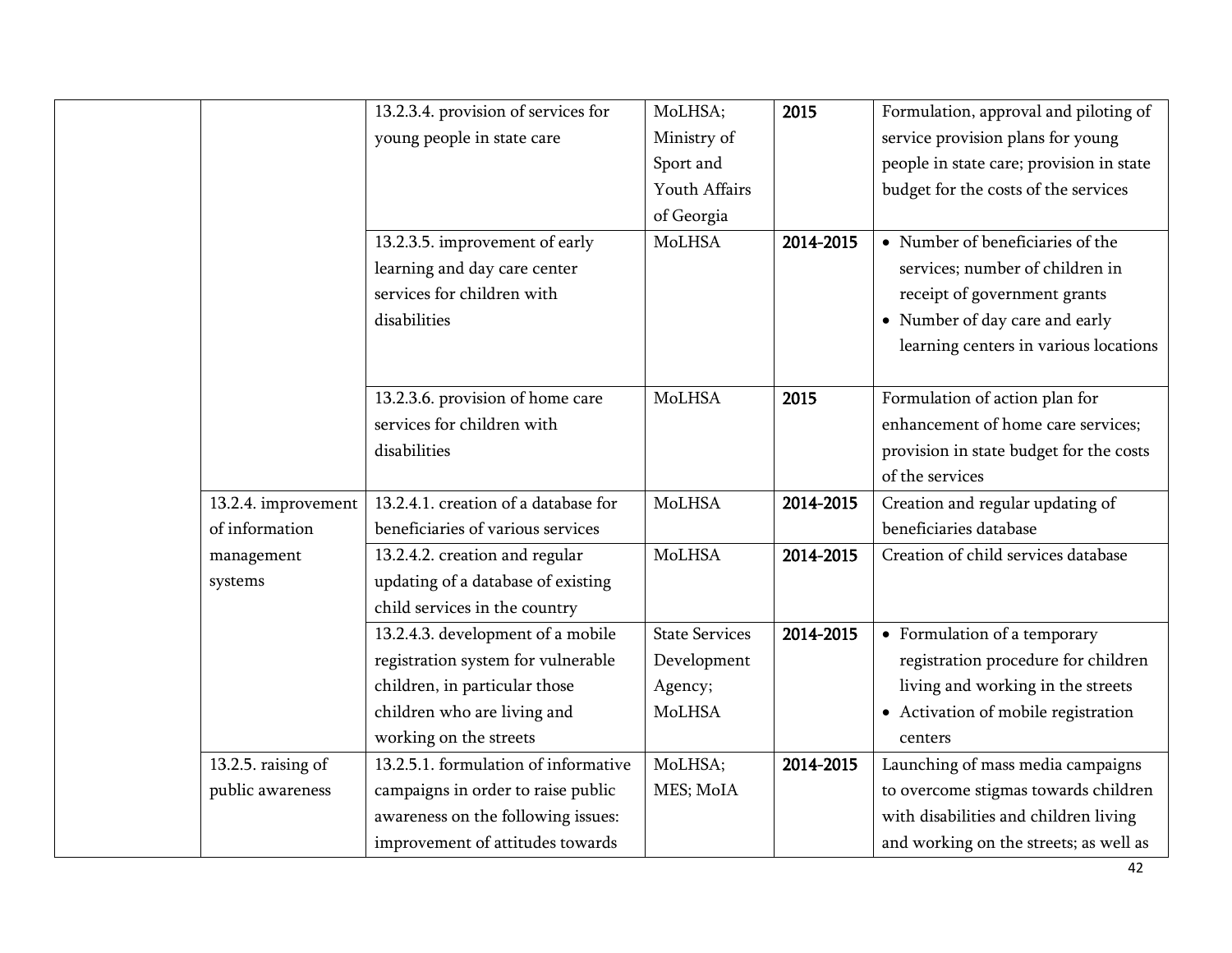|                     |                        | children with disabilities,            |                          |           | to change attitudes towards issues        |
|---------------------|------------------------|----------------------------------------|--------------------------|-----------|-------------------------------------------|
|                     |                        | elimination of violence against and    |                          |           | relating to violence against and          |
|                     |                        | between children, changes in           |                          |           | between children                          |
|                     |                        | approach towards children living       |                          |           |                                           |
|                     |                        | and working on the streets, etc.       |                          |           |                                           |
|                     |                        | 13.2.5.2. integration of issues        | <b>MES</b>               | 2015      | Formulation of preschool, primary and     |
|                     |                        | relating to violence against the child |                          |           | secondary school curricula,               |
|                     |                        | into preschool, primary and            |                          |           | incorporating issues of violence          |
|                     |                        | secondary educational programs         |                          |           | against the child; integration into       |
|                     |                        |                                        |                          |           | relevant educational programs             |
| 13.3. eradication   | 13.3.1. improvement    | 13.3.1.1.development of a targeted     | <b>MoLHSA</b>            | 2014      | Review of the rules of distribution of    |
| of child poverty    | of the social security | system of social assistance, to better |                          |           | social assistance; particular regard paid |
|                     | system for children    | reflect social needs                   |                          |           | to the needs of families with children    |
|                     |                        |                                        |                          |           | living below the poverty line             |
| 13.4. support of    | 13.4.1. decrease       | 13.4.1.1. renewal of the system of     | MoLHSA; State            | 2014-2015 | • Preparation of regulatory reforms       |
| children's right to | child and maternal     | registration of births and deaths;     | Services                 |           | package for updating system of            |
| health              | deaths through         | improvement of the child and           | Development              |           | registration of births and deaths         |
|                     | improvement of the     | maternal health management             | Agency;                  |           | • Updating of registration                |
|                     | quality of perinatal   | information system                     | National                 |           | documentation and statistical             |
|                     | services               |                                        | Center for               |           | reporting requirements for relevant       |
|                     |                        |                                        | <b>Disease</b>           |           | institutions                              |
|                     |                        |                                        | Control and              |           |                                           |
|                     |                        |                                        | Public Health            |           |                                           |
|                     |                        |                                        | (NCDC);                  |           |                                           |
|                     |                        |                                        | National                 |           |                                           |
|                     |                        |                                        | <b>Statistics Office</b> |           |                                           |
|                     |                        |                                        | of Georgia               |           |                                           |
|                     |                        |                                        | (Geostat)                |           |                                           |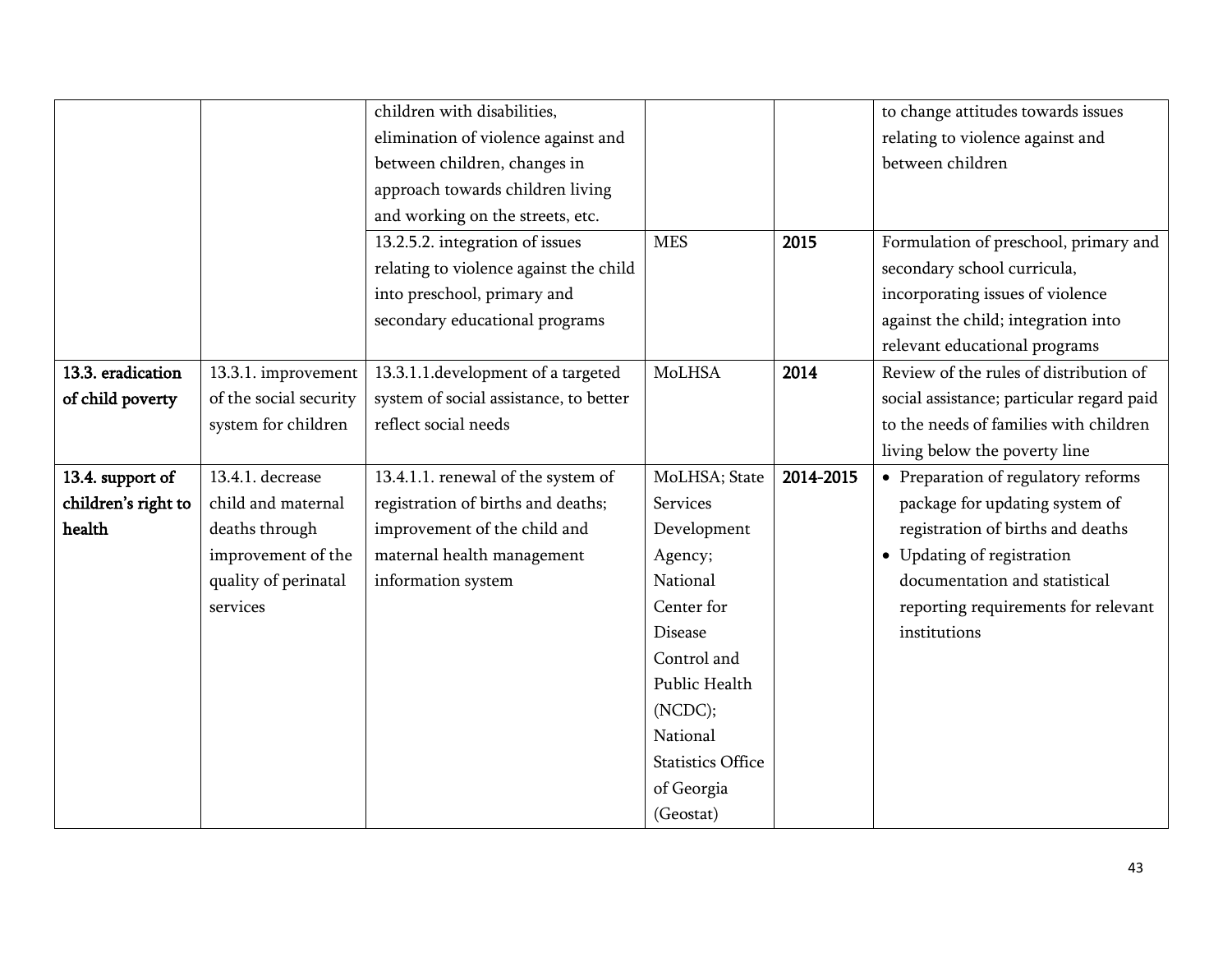|                     | 13.4.1.2. establishment of a new      | MoLHSA        | 2014-2015 | New licensing requirements for       |
|---------------------|---------------------------------------|---------------|-----------|--------------------------------------|
|                     | grading system for state maternity    |               |           | maternity hospitals (determining     |
|                     | hospitals and their comparative       |               |           | levels of perinatal care)            |
|                     | classification; establishment of new  |               |           | Updating of transfer system and      |
|                     | guidelines for transferring mothers   |               |           | increased accountability             |
|                     | and newborn babies in between         |               |           |                                      |
|                     | these hospitals                       |               |           |                                      |
|                     | 13.4.1.3. creation of regulatory      | <b>MoLHSA</b> | 2014-2015 | Creation of a regulatory mechanism   |
|                     | mechanism for the accreditation       |               |           | for the accreditation process of     |
|                     | process of perinatal services;        |               |           | perinatal services                   |
|                     | introduction of voluntary             |               |           |                                      |
|                     | accreditation                         |               |           |                                      |
|                     | 13.4.1.4. creation of mechanism for   | MoLHSA        | 2014-2015 | • Regulation of mechanism providing  |
|                     | the preparation and professional      |               |           | national support for neonatologists  |
|                     | development of ante- and perinatal    |               |           | and antenatal care givers            |
|                     | care givers                           |               |           | • Number of trained professionals    |
|                     |                                       |               |           | (gynecologists, neonatologists);     |
|                     |                                       |               |           | percentage of trained perinatal care |
|                     |                                       |               |           | givers                               |
| 13.4.2. improvement | 13.4.2.1. increasing the capabilities | MoLHSA;       | 2014-2015 | • Improvement of monitoring          |
| of primary          | of primary care givers, especially in | <b>NCDC</b>   |           | systems and instruments for          |
| healthcare services | the monitoring of growth and          |               |           | primary care givers                  |
| for children        | development of children between       |               |           | • Number of trained professionals;   |
|                     | the ages of 0-6                       |               |           | percentage distributed between       |
|                     |                                       |               |           | major cities and towns               |
|                     | 13.4.2.2. support and development     | <b>MoLHSA</b> | 2014-2015 | • Development of protocols,          |
|                     | of child mental health services       |               |           | standards and monitoring             |
|                     |                                       |               |           | mechanisms for child mental health   |
|                     |                                       |               |           | services                             |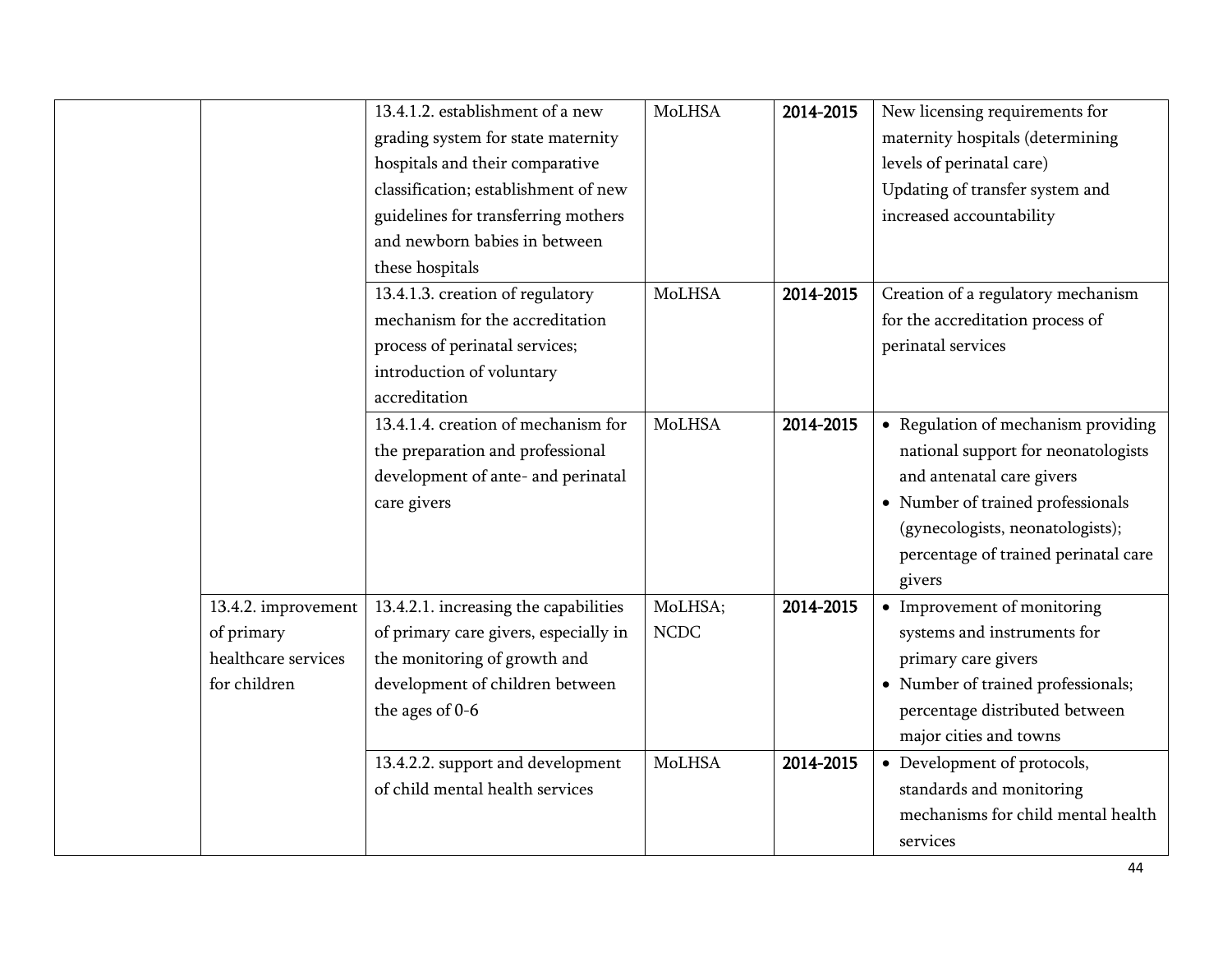|                |                       |                                       |                |           | • Increasing geographical coverage of |
|----------------|-----------------------|---------------------------------------|----------------|-----------|---------------------------------------|
|                |                       |                                       |                |           | child mental health services          |
|                |                       | 13.4.2.3. reduction of malnutrition   | MoLHSA;        | 2014-2015 | • Initiation of mandatory flour       |
|                |                       | through greater access to fortified   | <b>NCDC</b>    |           | fortification law                     |
|                |                       | food products                         |                |           | • Raising public awareness on the     |
|                |                       |                                       |                |           | benefits of fortified food products,  |
|                |                       |                                       |                |           | in particular iodized salt and        |
|                |                       |                                       |                |           | fortified bread flour                 |
|                | 13.4.3. improvement   | 13.4.3.1. incorporation of HIV/Aids   | MoLHSA; MES    | 2014-2015 | • Incorporation of HIV/Aids issues    |
|                | services for the      | issues into the national school       |                |           | into the national school curriculum   |
|                | prevention of         | curriculum and the equipping of       |                |           | • Number and percentage of teachers   |
|                | HIV/Aids              | teachers with textbooks and study     |                |           | trained in dealing with HIV/Aids      |
|                |                       | aids                                  |                |           | issues nationwide                     |
| 13.5.          | 13.5.1. development   | 13.5.1.1. enactment of the juvenile   | MoJ            | 2014-2015 | • Preparation of the Juvenile Justice |
| development of | of the legislative    | justice code                          |                |           | Code (2014)                           |
| the juvenile   | base of the juvenile  |                                       |                |           | • Completion of legislative           |
| justice system | justice system, with  |                                       |                |           | procedures for enactment (2015)       |
|                | particular regard to: |                                       |                |           | • Enactment of the Juvenile Justice   |
|                | children who come     |                                       |                |           | Code (2015)                           |
|                | into conflict with    | 13.5.1.2. review of civil and         | Criminal       | 2014-2015 | • Review of civil and administrative  |
|                | the law, child        | administrative regulatory             | Justice Reform |           | regulatory legislation and            |
|                | witnesses, child      | legislation; development in           | Council        |           | identification of shortcomings in     |
|                | victims, and          | accordance with international         |                |           | child rights protection               |
|                | children who take     | standards of child rights protection, |                |           | • Amendments to primary and           |
|                | part in civil and     | if necessary                          |                |           | secondary legislation relating to     |
|                | administrative        |                                       |                |           | civil administrative violations       |
|                | proceedings           |                                       |                |           |                                       |
|                | 13.5.2.               | 13.5.2.1. specialization of           | MoIA; Main     | 2014-2015 | • Formulation of system               |
|                | strengthening         | professionals (criminal, civil and    | Prosecutor's   |           | specialization plans (2014)           |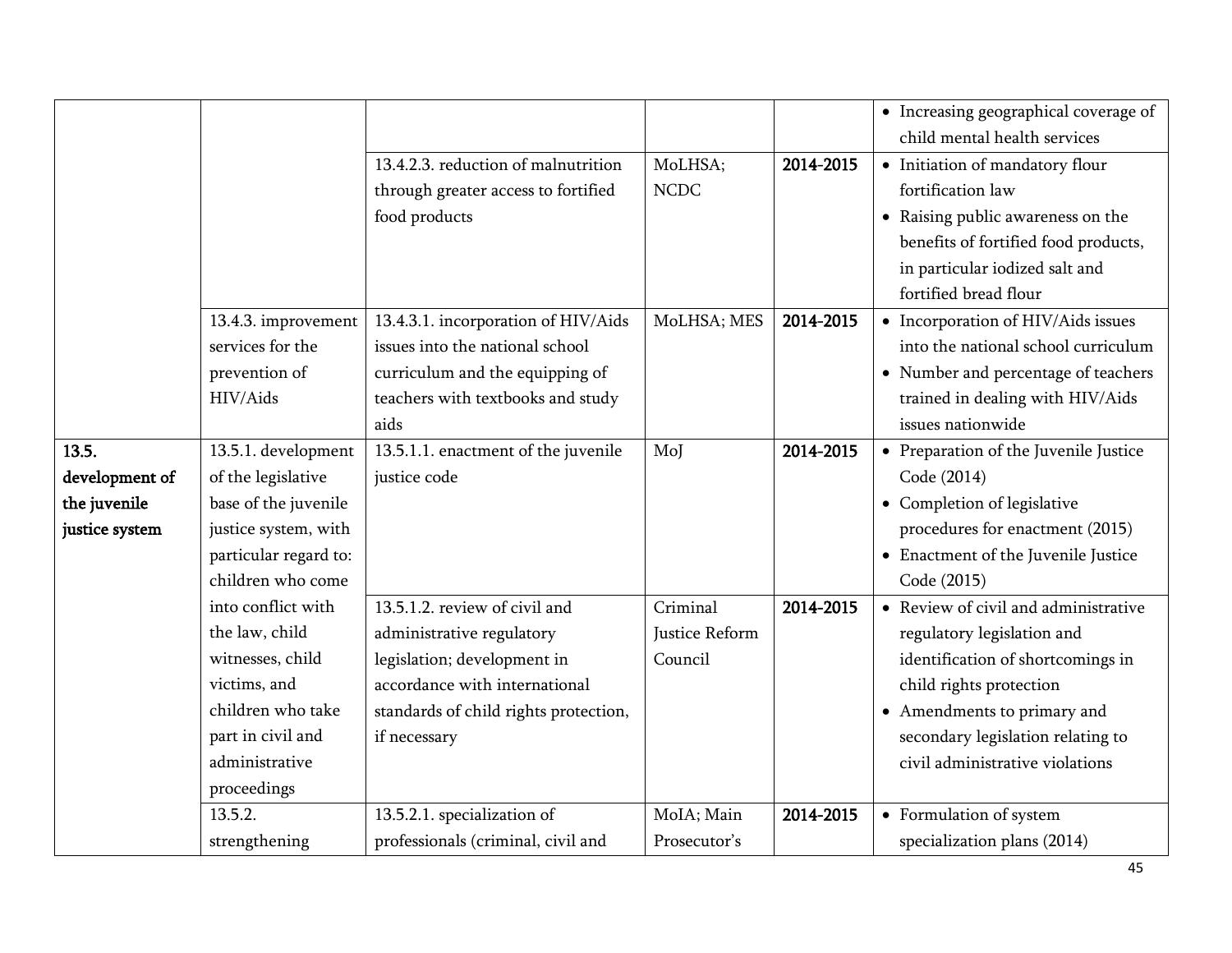| human resources   | administrative judges, prosecutors,   | Office; Legal |           | • Formulation of job descriptions for |
|-------------------|---------------------------------------|---------------|-----------|---------------------------------------|
| and institutional | advocates and police officers),       | Aid Service   |           | specialized professionals             |
| authority of the  | operating within the juvenile justice |               |           | • Appointment of specialized          |
| juvenile justice  | system                                |               |           | professionals in judicial courts, the |
| system            |                                       |               |           | Prosecutor's Office, MoIA and the     |
|                   |                                       |               |           | Legal Aid Service                     |
|                   |                                       |               |           | • Number of specialized professionals |
|                   | 13.5.2.2. creation of a child         | Main          | 2014-2015 | Development of the concept of         |
|                   | orientated environment                | Prosecutor's  |           | establishing child orientated         |
|                   |                                       | Office; MoIA  |           | environments                          |
|                   | 13.5.2.3. increasing the capabilities | MoJ; MoIA;    | 2014-2015 | • Preparation of educational          |
|                   | of specialized professionals          | Main          |           | resources for specialized detectives, |
|                   |                                       | Prosecutor's  |           | prosecutors, judges and advocates     |
|                   |                                       | Office        |           | (2014)                                |
|                   |                                       |               |           | • Incorporation of educational        |
|                   |                                       |               |           | resources into the training programs  |
|                   |                                       |               |           | at the Training Center of Justice,    |
|                   |                                       |               |           | High School of Justice, as well as    |
|                   |                                       |               |           | the MoIA Police Academy (2014)        |
|                   |                                       |               |           | • 100% of specialized professionals   |
|                   |                                       |               |           | undergoing specially prepared         |
|                   |                                       |               |           | training courses (2015)               |
|                   | 13.5.2.4. development of a child      | MoJ; MoIA;    | 2014-2015 | • Development of a child orientated   |
|                   | orientated approach within the        | Main          |           | approach during both investigative    |
|                   | criminal justice system               | Prosecutor's  |           | and legal proceedings                 |
|                   |                                       | Office        |           | • Development of the questioning      |
|                   |                                       |               |           | methodology of child victims and      |
|                   |                                       |               |           | child witnesses                       |
|                   |                                       |               |           | • Development of a child orientated   |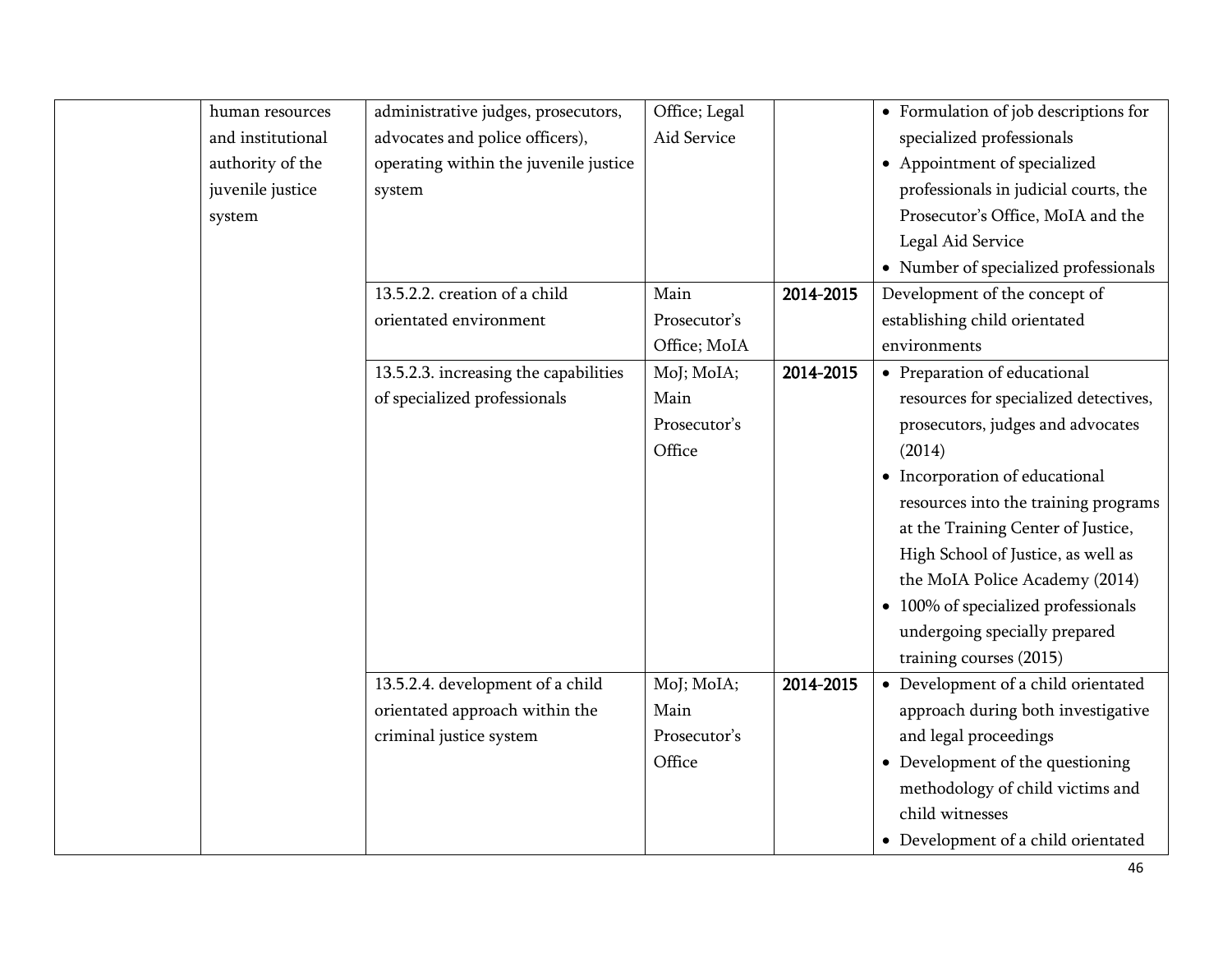|                       |                                     |                 |           | approach during civil litigation         |
|-----------------------|-------------------------------------|-----------------|-----------|------------------------------------------|
|                       |                                     |                 |           | procedures                               |
| 13.5.3.               | 13.5.3.1. establishment of a        | Main            |           | Formulation of relevant statistical      |
| establishment of a    | comprehensive data collection       | Prosecutor's    |           | models and indicators and                |
| comprehensive data    | system, to record children entering | Office; MoIA;   |           | incorporation into the databases of the  |
| collection system on  | the criminal justice system         | MoC; MES;       |           | MoIA, MoC, Prosecutor's Office, MES      |
| children in contact   |                                     | MoLHSA;         |           | and MoLHSA; integration and              |
| with the law          |                                     | judicial courts |           | synchronization of information           |
|                       |                                     |                 |           | systems                                  |
| 13.5.4. juvenile      | 13.5.4.1. strengthening of          | Main            |           | • Confirmation of action plan for        |
| crime prevention      | interagency mechanisms for          | Prosecutor's    |           | juvenile crime prevention (2014)         |
|                       | juvenile crime prevention           | Office; MoIA;   |           | • Interagency cooperation between        |
|                       |                                     | MoC; MES;       |           | the justice, social security and         |
|                       |                                     | MoLHSA;         |           | education sectors (2014)                 |
|                       |                                     | Ministry of     |           | • Determination of duties and            |
|                       |                                     | Sport and       |           | functions of interagency group           |
|                       |                                     | Youth Affairs   |           | members (2014)                           |
|                       |                                     | of Georgia      |           | • Specification of referral criteria for |
|                       |                                     |                 |           | children with serious behavioral         |
|                       |                                     |                 |           | problems and children under the          |
|                       |                                     |                 |           | age of criminal responsibility;          |
|                       |                                     |                 |           | confirmation by relevant public          |
|                       |                                     |                 |           | authorities (i.e. MES, Social Service    |
|                       |                                     |                 |           | Agency, MoIA, Prosecutor's Office)       |
| 13.5.5.               | 13.5.5.1. strengthening of          | MoJ; MoC;       | 2014-2015 | • Deterrence indicators for children     |
| encouragement of      | deterrence and mediation programs   | Main            |           | committing severe and less severe        |
| principles of liberal |                                     | Prosecutor's    |           | offences                                 |
| justice               |                                     | Office          |           | • Strengthening of the coordinating      |
|                       |                                     |                 |           | mechanism for deterrence and             |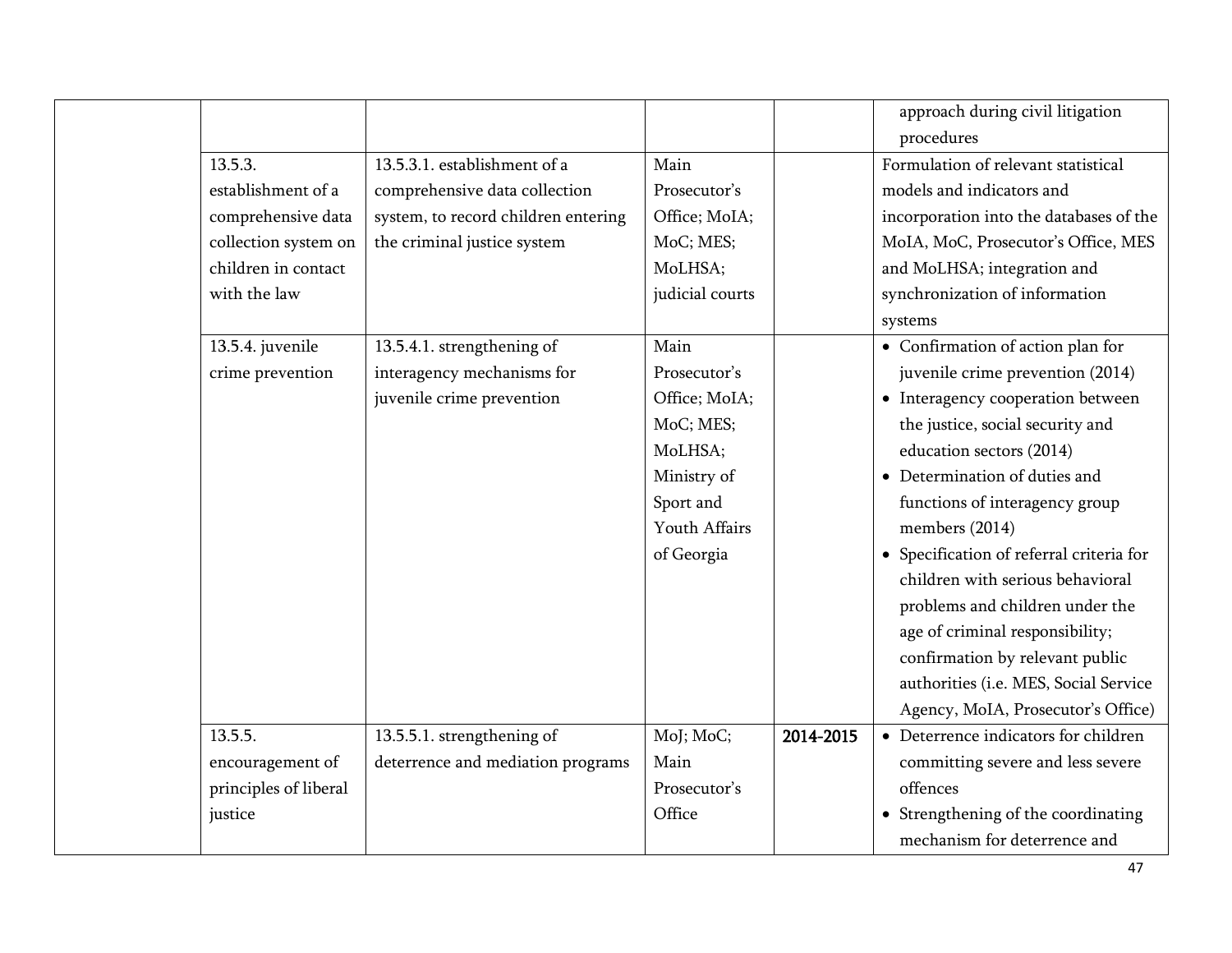|                   |                      |                                      |               |           | mediation programs                      |
|-------------------|----------------------|--------------------------------------|---------------|-----------|-----------------------------------------|
|                   |                      |                                      |               |           | • Development of deterrence             |
|                   |                      |                                      |               |           | concepts up to judicial level (2014)    |
|                   |                      |                                      |               |           | and initiation of relevant legislative  |
|                   |                      |                                      |               |           | changes (2015)                          |
|                   |                      | 13.5.5.2. development of high        | Government of | 2014      | Establishment of high service           |
|                   |                      | standards of service for children    | Georgia       |           | standards for children who come into    |
|                   |                      | who come into conflict with the law  |               |           | conflict with the law; completion and   |
|                   |                      |                                      |               |           | certification of development strategies |
|                   |                      |                                      |               |           | by the Government of Georgia            |
|                   |                      | 13.5.5.3. propagation of an          | <b>MoC</b>    | 2014-2015 | • Development of individualized         |
|                   |                      | individual approach and individual   |               |           | approach concepts and practical         |
|                   |                      | sentence planning methodology;       |               |           | application of methodologies in pre-    |
|                   |                      | strengthening of parole and early    |               |           | trial detention centers                 |
|                   |                      | release mechanism                    |               |           | • Increased coordination between the    |
|                   |                      |                                      |               |           | Penitentiary and Probation              |
|                   |                      |                                      |               |           | Training Centre and the social          |
|                   |                      |                                      |               |           | security system                         |
|                   |                      |                                      |               |           | • Development and completion of         |
|                   |                      |                                      |               |           | regulatory working rules for            |
|                   |                      |                                      |               |           | juvenile detention centers and          |
|                   |                      |                                      |               |           | juvenile parole boards                  |
| 13.6. guarantee   | 13.6.1. increasing   | 13.6.1.1. development, certification | <b>MES</b>    | 2014      | Initiation of preschool law             |
| an inclusive and  | early learning and   | and implementation of preschool      |               |           | development project                     |
| high quality      | preschool indicators | law                                  |               |           |                                         |
| education for all | from 52% up to       | 13.6.1.2. creation of university     | <b>MES</b>    | 2014-2015 | Development of training programs        |
| children          | 100%                 | training programs and courses for    |               |           | and creation of an action plan for      |
|                   |                      | early learning specialists and       |               |           | implementation                          |
|                   |                      | preschool teachers                   |               |           | Completed training of over 30% of       |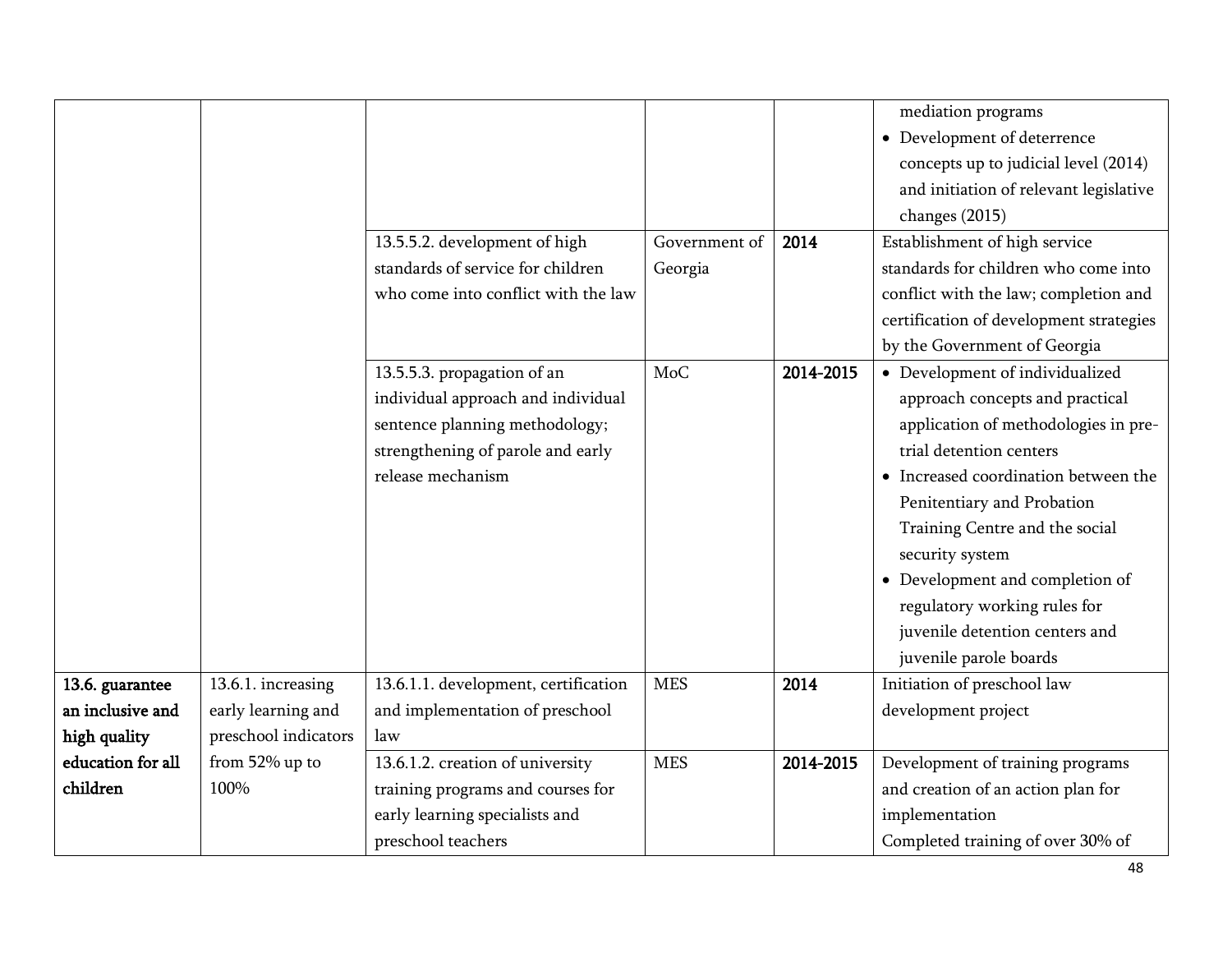|                      |                                       |               |           | preschool teaching personnel          |
|----------------------|---------------------------------------|---------------|-----------|---------------------------------------|
|                      | 13.6.1.3. formulation of guidelines   | MES; MoLHSA   | 2014-2015 | • Formulation and introduction of     |
|                      | and basic requirements for health     |               |           | guidelines and basic requirements     |
|                      | and sanitation, as well as feeding in |               |           | for health and sanitation, as well as |
|                      | preschool establishments (nurseries   |               |           | feeding in preschool establishments   |
|                      | and alternative early learning        |               |           | • Formulation and financing of a      |
|                      | centers); formulation and             |               |           | national curriculum for preschool     |
|                      | implementation of a national          |               |           | and early learning centers            |
|                      | curriculum for preschool              |               |           |                                       |
|                      | establishments                        |               |           |                                       |
| 13.6.2. access to    | 13.6.2.1. development of university   | MES; National | 2014-2015 | • Updated training course models and  |
| high quality general | training programs and courses         | Center for    |           | resources available for teachers      |
| education            | (bachelor's and master's degrees) for | Teacher       |           | • Number of trained teachers          |
|                      | teachers                              | Professional  |           |                                       |
|                      |                                       | Development   |           |                                       |
|                      |                                       | (TPDC);       |           |                                       |
|                      |                                       | universities  |           |                                       |
|                      | 13.6.2.2. involvement, into general   | MES; MoLHSA   | 2014-2015 | • Formulation and implementation of   |
|                      | education, of children outside the    |               |           | learning programs for increased       |
|                      | social security and education         |               |           | involvement and educating of          |
|                      | systems (including gifted, ethnic     |               |           | children                              |
|                      | minority and out of school children)  |               |           | • Number of children in schools       |
|                      |                                       |               |           | • Number of schools participating     |
|                      |                                       |               |           | • Introduction of child learning      |
|                      |                                       |               |           | monitoring and assessment             |
|                      |                                       |               |           | mechanisms                            |
|                      | 13.6.2.3. increased quality and       | <b>MES</b>    | 2014-2015 | • Introduction of new professional    |
|                      | relevancy of education                |               |           | development standards and schemes     |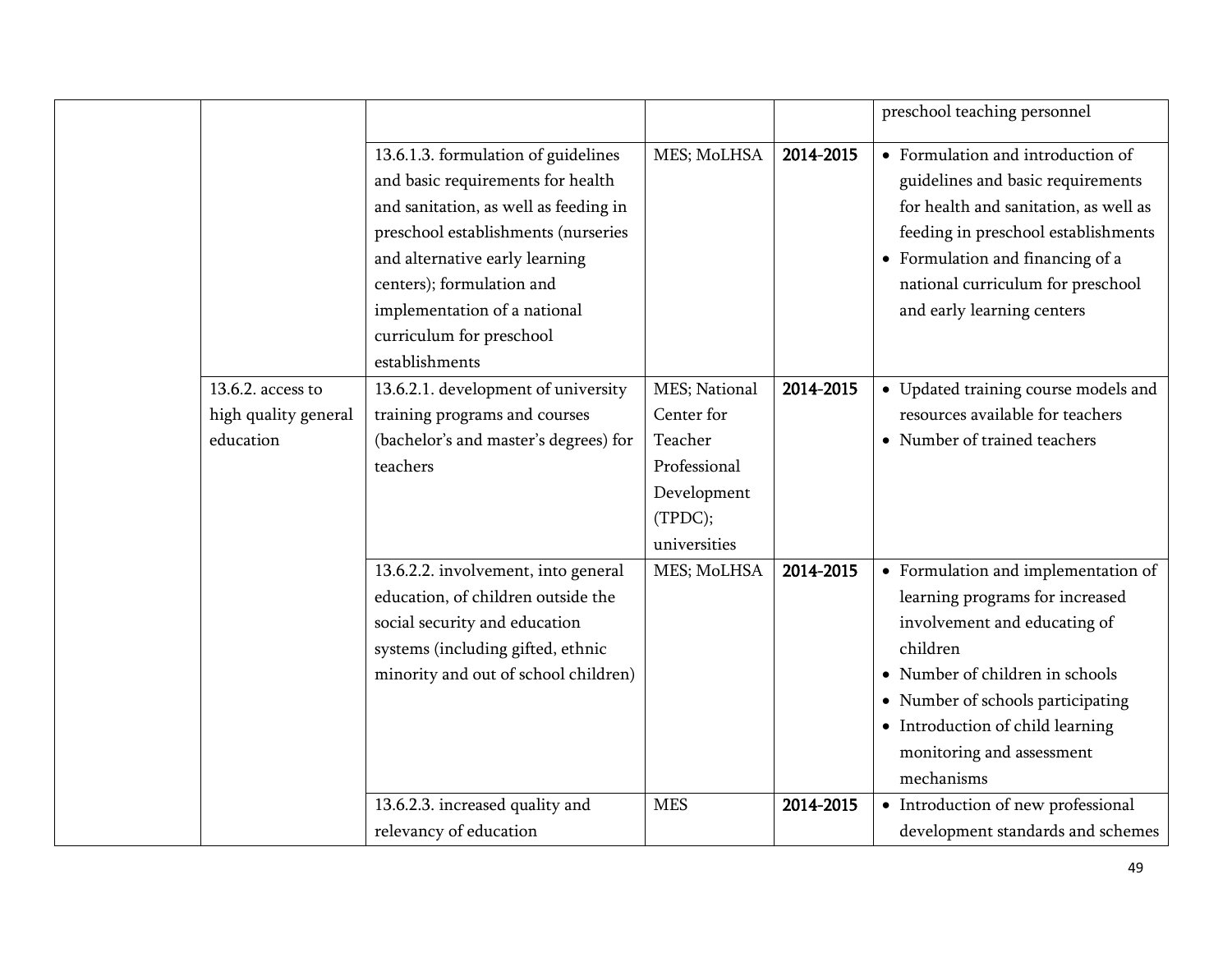<span id="page-49-0"></span>

|     |                                                                                                |                                      |                |           | for teachers                        |  |  |
|-----|------------------------------------------------------------------------------------------------|--------------------------------------|----------------|-----------|-------------------------------------|--|--|
|     |                                                                                                |                                      |                |           | • Number of trained staff           |  |  |
|     |                                                                                                |                                      |                |           | • Number of successful students     |  |  |
|     |                                                                                                |                                      |                |           | • Intensification of child academic |  |  |
|     |                                                                                                |                                      |                |           | assessment indicators, on central   |  |  |
|     |                                                                                                |                                      |                |           | and local levels                    |  |  |
|     |                                                                                                | 13.6.2.4. management of a high       | MES;           | 2014-2015 | • Monitoring of out of school       |  |  |
|     |                                                                                                | quality education through            | Education      |           | children and children who are at    |  |  |
|     |                                                                                                | improvements to the system of        | Management     |           | risk                                |  |  |
|     |                                                                                                | registrations and attendance         | Information    |           | • Regular data collection and       |  |  |
|     |                                                                                                | monitoring; regular data collection, | System (EMIS); |           | recording of registrations and      |  |  |
|     |                                                                                                | analysis and assessments             | <b>TPDC</b>    |           | attendance of previously out of     |  |  |
|     |                                                                                                |                                      |                |           | school children                     |  |  |
|     |                                                                                                | 13.6.2.5. development of gender-     | <b>MES</b>     | 2014-2015 | Formulation of gender-sensitive and |  |  |
|     |                                                                                                | sensitive and inclusive preschool    |                |           | inclusive preschool and general     |  |  |
|     |                                                                                                | and general education policies and   |                |           | education policies by MES           |  |  |
|     |                                                                                                | strategies                           |                |           |                                     |  |  |
|     | 14. Gender Equality: Empowerment of Women <sup>1</sup> and the Fight Against Domestic Violence |                                      |                |           |                                     |  |  |
| Aim | Objective                                                                                      | Action/Measure                       | Responsible    | Timeframe | Indicator                           |  |  |
|     |                                                                                                |                                      | Body           |           |                                     |  |  |

<sup>&</sup>lt;sup>1</sup> This part of the action plan is derived from and reflects the commitments of the Government of Georgia under the following action plans:

<sup>-</sup> 2014-2016 National Action Plan for the Implementation of Gender Equality Policy in Georgia– approved by the Parliament of Georgia on 24 January 2014 by Decree 1945-Rs;

<sup>-</sup> 2013-2015 National Action on the Fight Against Domestic Violence and the Protection of Victims of Domestic Violence in Georgia – approved by Ordinance N17/07/01 of 17 July 2013 of the President of Georgia;

<sup>-</sup> 2012-2015 National Action Plan for the implementation of UN Security Council Resolutions №№ 1325, 1820, 1888, 1889 and 1960 on "Women, Peace and Security" – approved by the Parliament of Georgia on 27 December 2011 by Resolution №5622 Rs.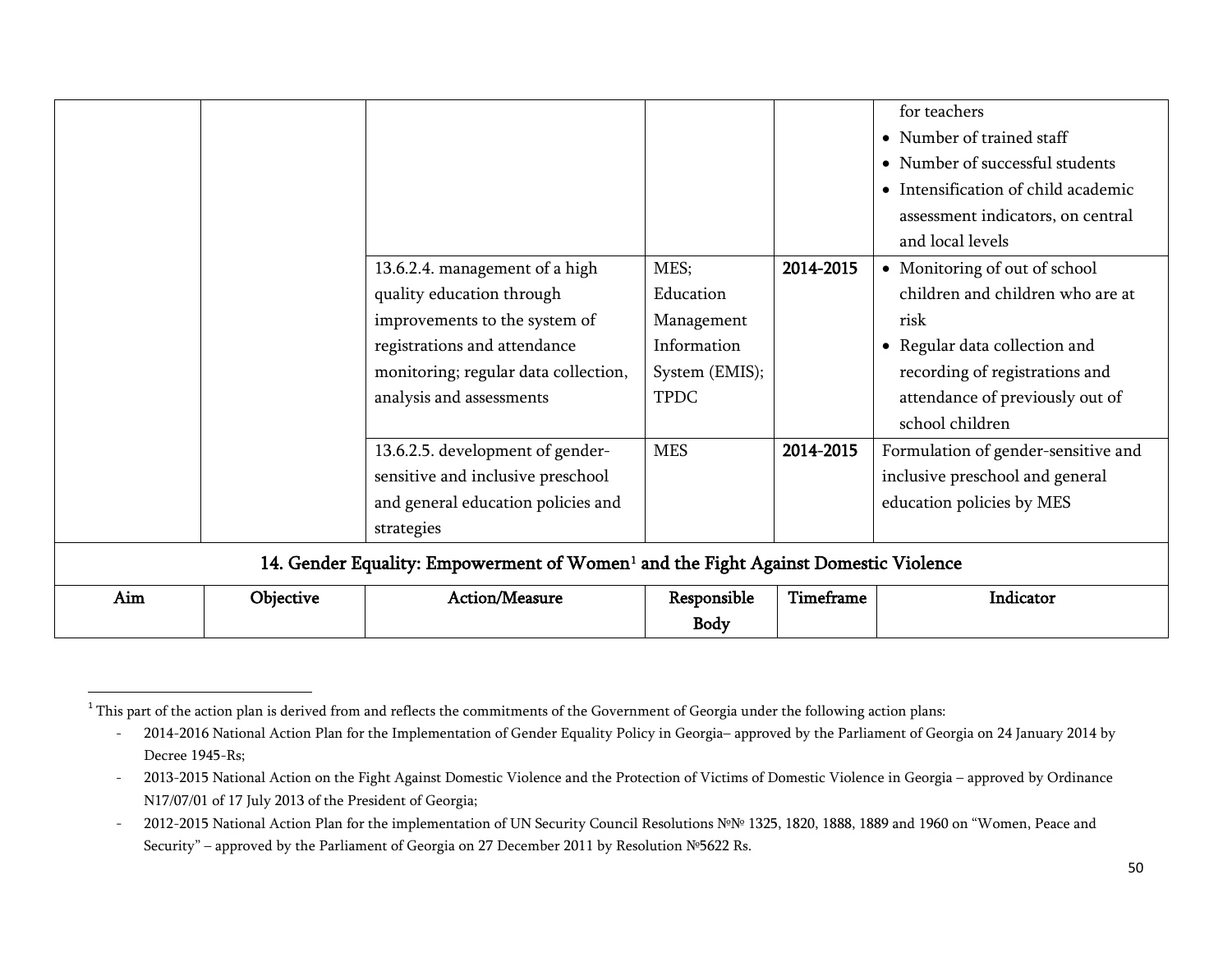| 14.1. achieving | 14.1.1.             | 14.1.1.1. strengthening of the        | Parliament of  | 2014-2015 | 1. Approval and fulfillment of          |
|-----------------|---------------------|---------------------------------------|----------------|-----------|-----------------------------------------|
| gender equality | establishment and   | Gender Equality Council of the        | Georgia; HCoJ; |           | positions at the Gender Equality        |
| and the         | development of      | Parliament of Georgia                 | Government     |           | Council of the Parliament of Georgia    |
| empowerment of  | institutional       |                                       | and            |           | 2. Formulation and consideration of     |
| women           | mechanisms for      | 14.1.1.2. consideration of gender-    | municipalities |           | recommendations by the gender audit     |
|                 | gender equality;    | based limitations in relation to      | of Georgia;    |           | mechanism of Parliament                 |
|                 | drafting of         | employment within the judicial        | Geostat        |           |                                         |
|                 | legislation which   | system; formulation of relevant       |                |           | 3. Consideration of gender equality     |
|                 | takes gender issues | statistical analyses                  |                |           | principles in future testing and        |
|                 | into account        |                                       |                |           | examination procedures within the       |
|                 |                     | 14.1.1.3. establishment of Inter-     |                |           | judicial system                         |
|                 |                     | Agency Commission to safeguard        |                |           |                                         |
|                 |                     | human rights and gender equality,     |                |           | 4. Generation of gender-based           |
|                 |                     | with the cooperation of the           |                |           | statistics in relation to the judicial  |
|                 |                     | executive branch                      |                |           | system; including judges, court         |
|                 |                     |                                       |                |           | chairmen, court officials and persons   |
|                 |                     | 14.1.1.4. harmonization of national   |                |           | appointed to management positions       |
|                 |                     | legislation with international        |                |           | 5. Generation of gender-based           |
|                 |                     | standards of gender rights protection |                |           | statistics on court claimants           |
|                 |                     |                                       |                |           |                                         |
|                 |                     | 14.1.1.5. consideration of gender     |                |           | 6. Number of trainings conducted on     |
|                 |                     | issues in the drafting of the state   |                |           | account of gender equality policies for |
|                 |                     | budget                                |                |           | judges and court officials              |
|                 |                     |                                       |                |           |                                         |
|                 |                     | 14.1.1.6. consideration of gender-    |                |           | 7. Establishment of the Inter-Agency    |
|                 |                     | based limitations during the reforms  |                |           | Commission                              |
|                 |                     | process of the civil service          |                |           | 8. Approval and fulfillment of          |
|                 |                     |                                       |                |           | advisory roles on gender equality at    |
|                 |                     | 14.1.1.7. updating of gender-related  |                |           | the Chancellery of the Government of    |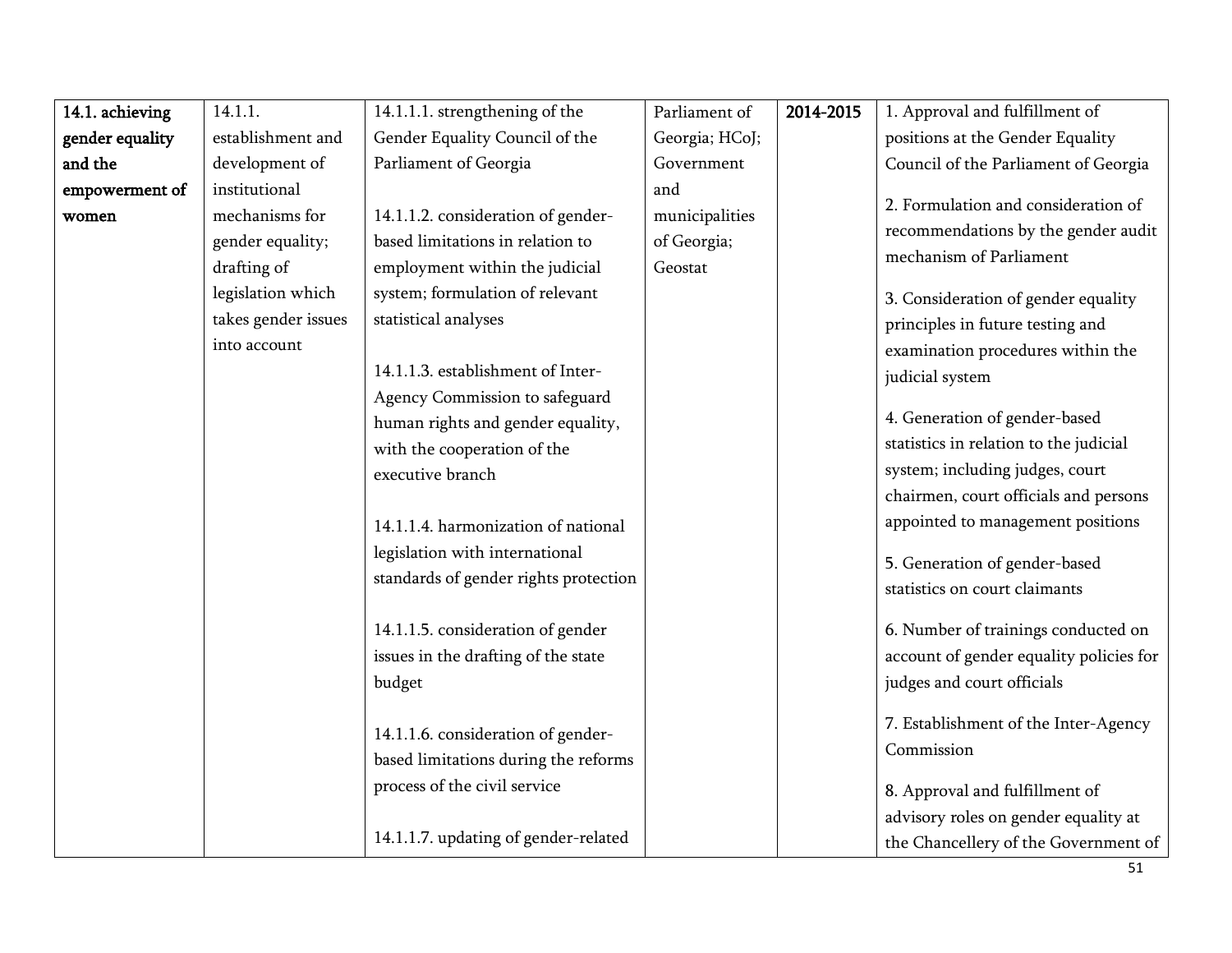|         | statistical data on the Geostat    |            |           | Georgia                                                                                                                                     |
|---------|------------------------------------|------------|-----------|---------------------------------------------------------------------------------------------------------------------------------------------|
|         | website                            |            |           | 9. Amount of legislation reevaluated<br>in light of gender equality concerns                                                                |
|         |                                    |            |           | 10. Consideration of gender equality<br>issues, where necessary, during the<br>drafting of the budget programs of<br>government ministries  |
|         |                                    |            |           | 11. Consideration of gender equality<br>issues, where necessary, in local self-<br>government budgetary programs and<br>spending priorities |
|         |                                    |            |           | 12. Acknowledgment of gender-based<br>limitations in civil service                                                                          |
|         |                                    |            |           | 13. Annual gender-related statistics<br>on civil service employees                                                                          |
|         |                                    |            |           | 14. Updating of main gender-related<br>statistical indicators in the databases                                                              |
|         |                                    |            |           | of Geostat, particularly in the areas of:<br>residency, healthcare, social security,<br>education, housing, employment,                     |
|         |                                    |            |           | unemployment, income, spending,<br>involvement in the business sector,<br>agriculture and crime                                             |
| 14.1.2. | 14.1.2.1. consideration of gender- | Government | 2014-2015 | 1. Formulation of legislative reforms                                                                                                       |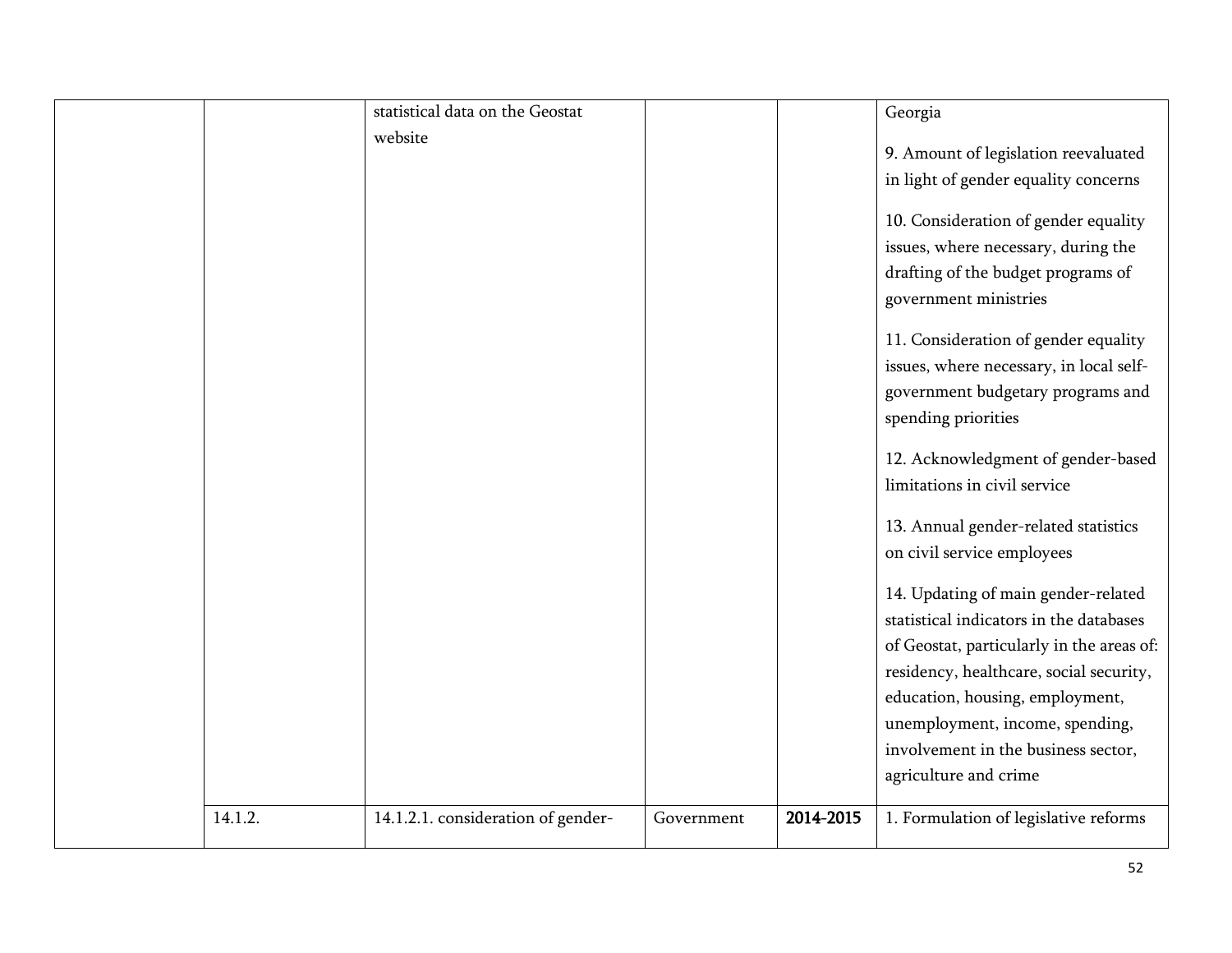| incorporation of                                           | related issues in key legislation                                                                                                                                                                                                                                                                                                                                                   | and                                                                                                                                                                                         | package or appropriate conclusions,                                                                                                                                                                                                                                                                                                                                                                                                                                               |
|------------------------------------------------------------|-------------------------------------------------------------------------------------------------------------------------------------------------------------------------------------------------------------------------------------------------------------------------------------------------------------------------------------------------------------------------------------|---------------------------------------------------------------------------------------------------------------------------------------------------------------------------------------------|-----------------------------------------------------------------------------------------------------------------------------------------------------------------------------------------------------------------------------------------------------------------------------------------------------------------------------------------------------------------------------------------------------------------------------------------------------------------------------------|
| gender equality                                            | within the education sector                                                                                                                                                                                                                                                                                                                                                         | municipalities                                                                                                                                                                              | based on analyses of key legislation                                                                                                                                                                                                                                                                                                                                                                                                                                              |
| issues into the                                            |                                                                                                                                                                                                                                                                                                                                                                                     | of Georgia;                                                                                                                                                                                 | within the education sector                                                                                                                                                                                                                                                                                                                                                                                                                                                       |
| education system<br>and the raising of<br>public awareness | 14.1.2.2. introduction of gender<br>equality issues into general<br>education<br>14.1.2.3. improvement of gender<br>balance in technical colleges and<br>educational institutions specializing<br>in science, technology, engineering<br>and mathematics<br>14.1.2.4. raising the awareness of<br>young people on their social rights<br>and duties through non-formal<br>education | public<br>broadcasting<br>and media<br>organizations;<br>with the<br>assistance of<br>NGOs and<br>other research<br>organizations;<br>Central<br>Election<br>Commission of<br>Georgia (CEC) | 2. Appropriate action being taken for<br>the achievement of gender balance<br>within teaching staff, based on<br>conducted analyses<br>3. Number of male teaching staff<br>4. Conclusions from evaluations of the<br>national curriculum, teachers'<br>professional standards and course<br>content, as well as training modules of<br>teachers and principals; assessment of<br>the gender-based limitations<br>contained therein and formulation of<br>relevant recommendations |
|                                                            | 14.1.2.5. fight against gender<br>stereotypes and inequality through<br>increased knowledge and awareness<br>14.1.2.6. raising of public awareness<br>on the principles of gender equality<br>14.1.2.7. achievement of a high level<br>of participation of women in sports<br>and general physical activities                                                                       |                                                                                                                                                                                             | 5. Formulation of new criteria for<br>textbooks approval<br>6. Assessment of technical education<br>spheres and formulation of relevant<br>recommendations<br>7. Number of participants in non-<br>formal education based on gender<br>8. Number of trainings held for staff<br>members of the executive branch as                                                                                                                                                                |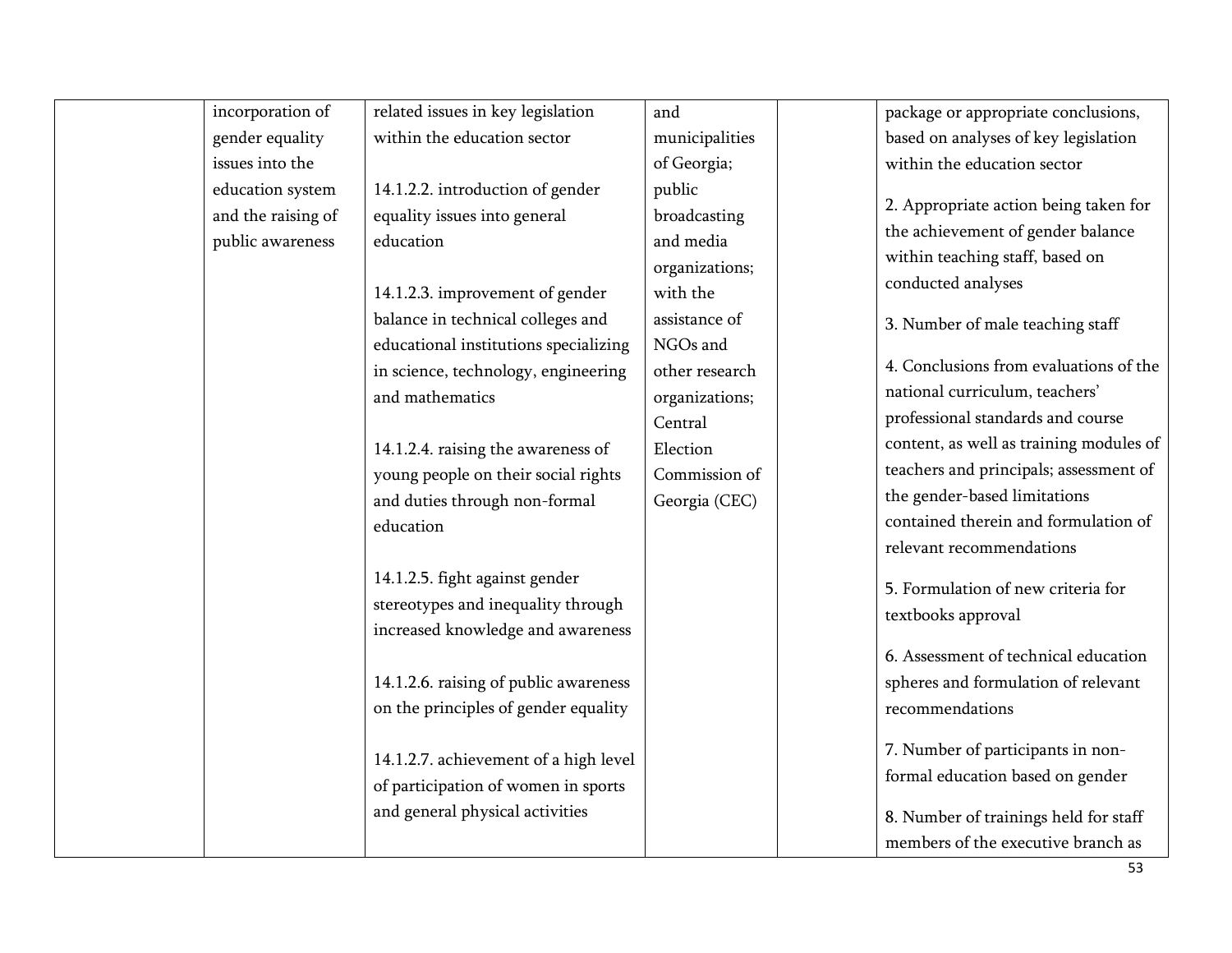|                                                                                                           | well as local self-government organs, |
|-----------------------------------------------------------------------------------------------------------|---------------------------------------|
| for residents living near the border<br>on gender equality issues; number of                              |                                       |
| of occupied territories, for the<br>participants                                                          |                                       |
| purposes of raising awareness<br>9. Results of media monitoring                                           |                                       |
| 14.1.2.9. raising of awareness of<br>10. Number of approved projects and                                  |                                       |
| representatives of minority groups<br>informative campaigns for raising                                   |                                       |
| public awareness on gender equality                                                                       |                                       |
| 14.1.2.10. communication of gender                                                                        |                                       |
| 11. Publication of articles on gender<br>equality issues to representatives of                            |                                       |
| equality in the following newspapers:<br>ethnic minorities                                                |                                       |
| "Vrastan", "Gurcistan" and                                                                                |                                       |
| "Svobodnaya Gruzya"                                                                                       |                                       |
| 12. Preparation of news reports on                                                                        |                                       |
| gender equality issues for the non-                                                                       |                                       |
| Georgian language edition of the                                                                          |                                       |
| Public Broadcaster's "Moambe"                                                                             |                                       |
| television program                                                                                        |                                       |
|                                                                                                           |                                       |
| 13. Coverage of gender equality issues                                                                    |                                       |
| by regional media, through talk-                                                                          |                                       |
| shows and television programs                                                                             |                                       |
| 14.1.3.1. consideration of gender<br>14.1.3. equal<br>2014-2015<br>1. Gender-based analysis of public and |                                       |
| equality principle in economic<br>involvement of<br>private sector employment;                            |                                       |
| formulation of relevant<br>policy and employment<br>men and women in                                      |                                       |
| recommendations<br>the economy sector                                                                     |                                       |
| 14.1.3.2. strengthening the potential                                                                     |                                       |
| 2. Number of men and women<br>of women in the economic sector                                             |                                       |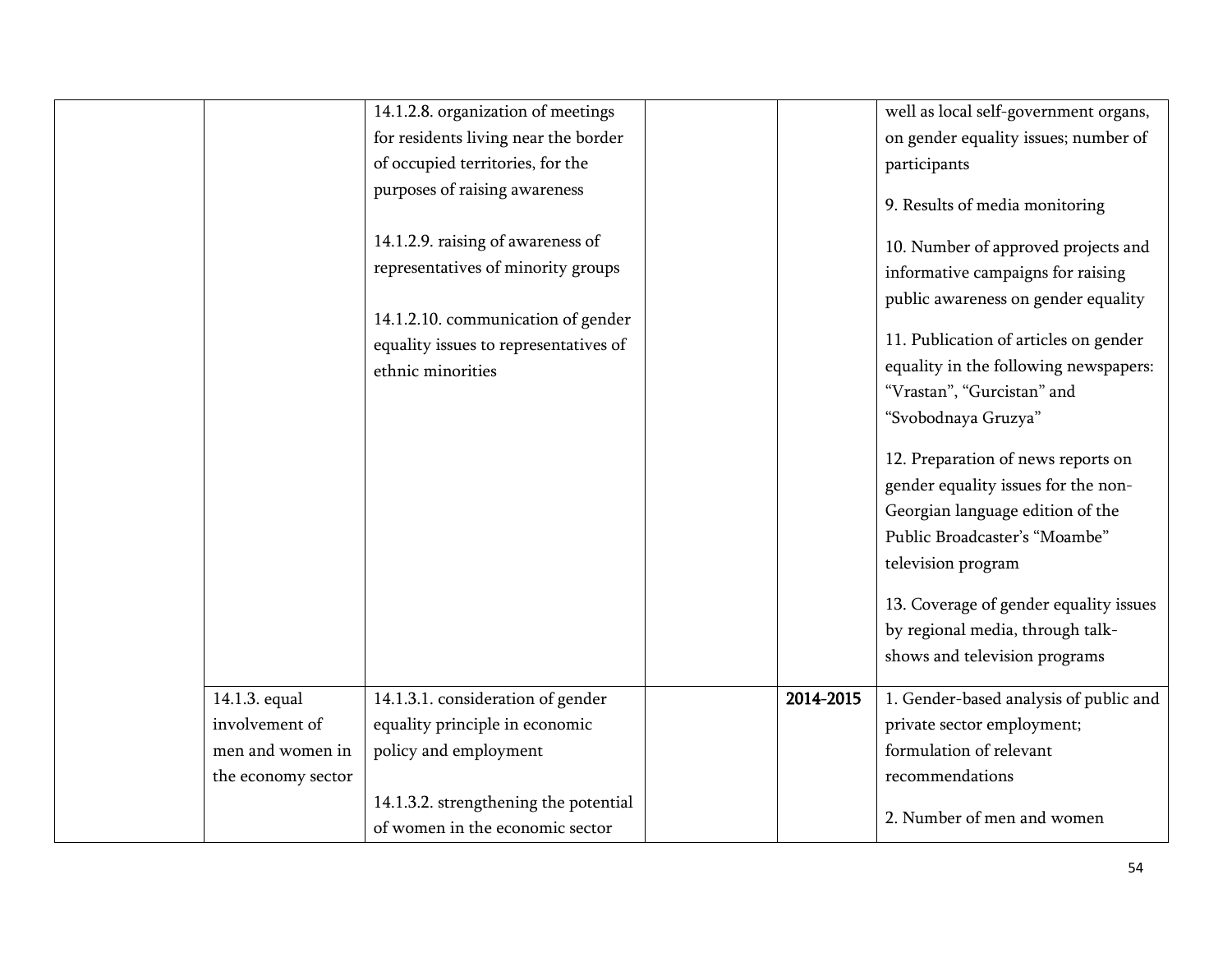|  |                                       |             |           | involved in professional training       |
|--|---------------------------------------|-------------|-----------|-----------------------------------------|
|  | 14.1.3.3. raising of awareness and    |             |           | programs                                |
|  | qualifications of women involved/     |             |           |                                         |
|  | interested in the agricultural sector |             |           | 3. Results of the analysis of the       |
|  |                                       |             |           | business sector - conducted in order    |
|  |                                       |             |           | to expose any shortcomings, as well as  |
|  | 14.1.3.4. increasing participation of |             |           | raise the participation of women;       |
|  | women in agribusiness                 |             |           | formulation of relevant                 |
|  |                                       |             |           |                                         |
|  | 14.1.3.5. participation of women in   |             |           | recommendations and reform              |
|  | the creation and development of       |             |           | programs, in case of any shortcomings   |
|  | agricultural cooperatives             |             |           |                                         |
|  |                                       | Ministry of | 2014-2015 | 4. Number of trainings held for the     |
|  | 14.1.3.2. diversification of energy   |             |           | purposes of raising business            |
|  | sources, in order to increase         | Energy of   |           | knowledge and economic potential of     |
|  | productivity and supply, and reduce   | Georgia     |           | women                                   |
|  | labor                                 |             |           |                                         |
|  |                                       |             |           | 5. Introduction of preferential agro-   |
|  |                                       |             |           | credit projects                         |
|  |                                       |             |           |                                         |
|  |                                       |             |           | 6. Number of consultations and          |
|  |                                       |             |           | gender of participants for preferential |
|  |                                       |             |           | agro-credit projects                    |
|  |                                       |             |           |                                         |
|  |                                       |             |           | 7. Number of approved preferential      |
|  |                                       |             |           | agro-credit projects and loans issued   |
|  |                                       |             |           | (net total)                             |
|  |                                       |             |           |                                         |
|  |                                       |             |           | 8. Number of consultations/meetings     |
|  |                                       |             |           | held by women's groups (within their    |
|  |                                       |             |           |                                         |
|  |                                       |             |           | competencies) on the                    |
|  |                                       |             |           | importance/necessity of agricultural    |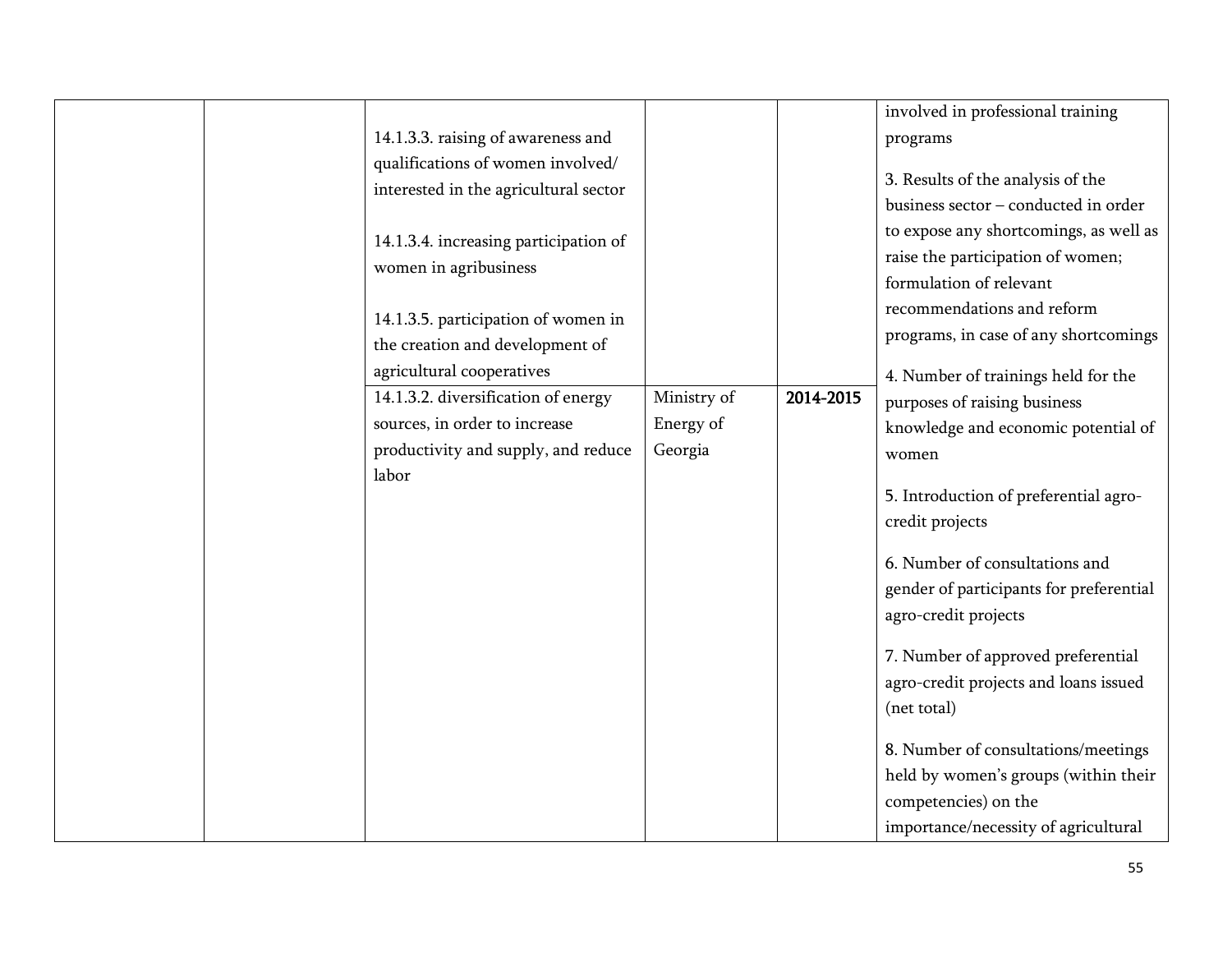|                                                                                                          |                                                                                                                                                                                                                                                                                               |        |           | cooperatives                                                                                                                                                                                                                                                                                                                            |
|----------------------------------------------------------------------------------------------------------|-----------------------------------------------------------------------------------------------------------------------------------------------------------------------------------------------------------------------------------------------------------------------------------------------|--------|-----------|-----------------------------------------------------------------------------------------------------------------------------------------------------------------------------------------------------------------------------------------------------------------------------------------------------------------------------------------|
|                                                                                                          |                                                                                                                                                                                                                                                                                               |        |           | 9. Number of cooperatives created                                                                                                                                                                                                                                                                                                       |
|                                                                                                          |                                                                                                                                                                                                                                                                                               |        |           | through the activism of women                                                                                                                                                                                                                                                                                                           |
|                                                                                                          |                                                                                                                                                                                                                                                                                               |        |           | 10. Number of villages being supplied<br>with gas                                                                                                                                                                                                                                                                                       |
|                                                                                                          |                                                                                                                                                                                                                                                                                               |        |           | 11. Number of new projects for<br>utilization of renewable and clean<br>energy sources                                                                                                                                                                                                                                                  |
|                                                                                                          |                                                                                                                                                                                                                                                                                               |        |           | 12. Amount of information available<br>on energy saving and conservation,<br>through mass media                                                                                                                                                                                                                                         |
|                                                                                                          |                                                                                                                                                                                                                                                                                               |        |           | 13. Number of women employed in<br>the energy sector                                                                                                                                                                                                                                                                                    |
| 14.1.4.<br>consideration of<br>gender equality<br>issues in the health<br>and social security<br>spheres | 14.1.4.1. evaluation of healthcare<br>and social security regulatory<br>legislation<br>14.1.4.2. guarantee equal, non-<br>discriminatory access to healthcare<br>and social security<br>14.1.4.3. raising awareness on<br>reproductive health, human rights<br>and gender equality principles | MoLHSA | 2014-2015 | 1. Reevaluation of regulatory<br>legislation in the healthcare and social<br>security spheres; results of analysis<br>and formulation of relevant<br>recommendations<br>2. Consideration of MDG indicators in<br>state healthcare and social security<br>programs; demarcation of gender-<br>based limitations in subsequent<br>reports |
|                                                                                                          |                                                                                                                                                                                                                                                                                               |        |           | 3. Incorporation of reproductive                                                                                                                                                                                                                                                                                                        |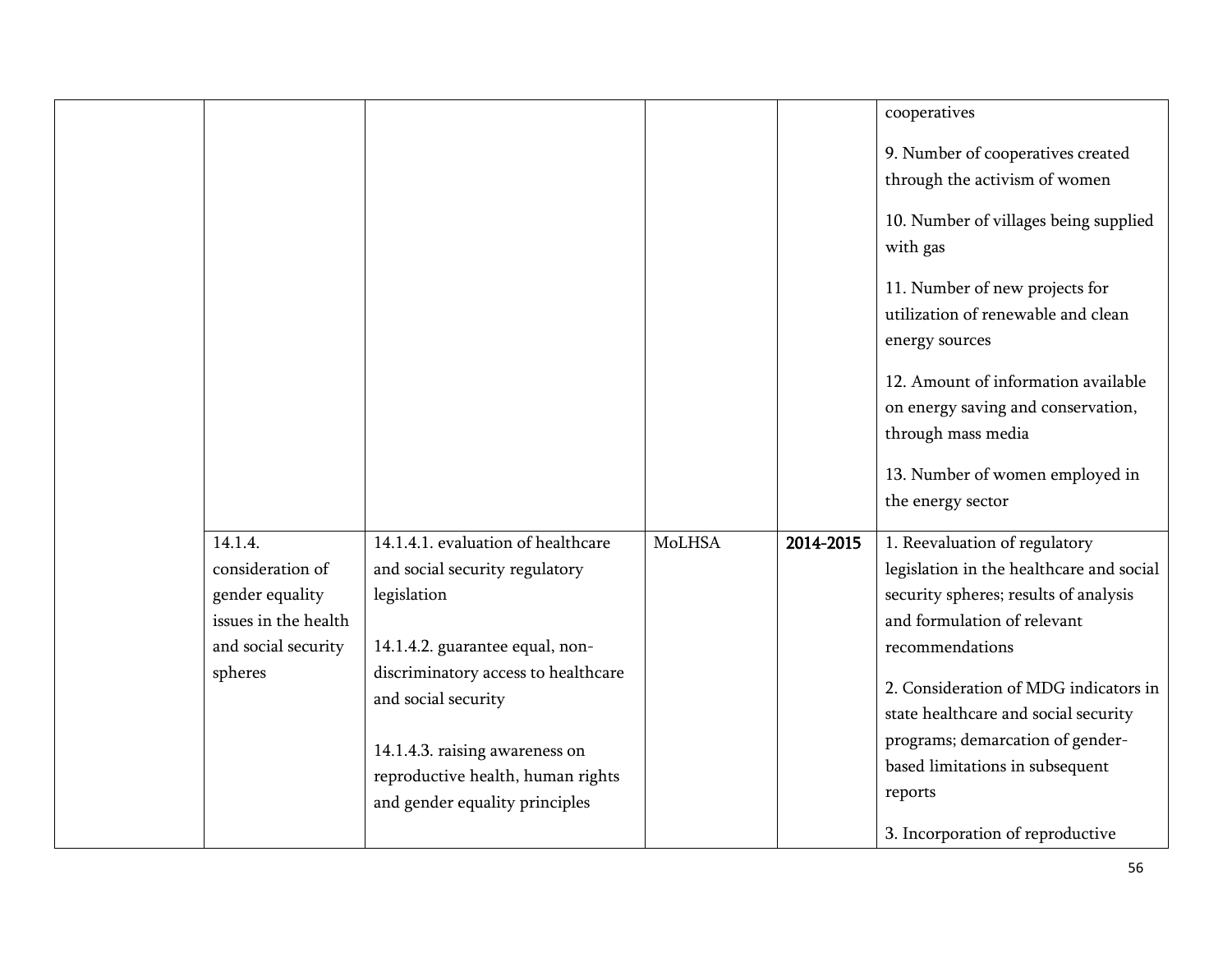|                     | 14.1.4.4. study of the impaired        |                   |           | health, human rights and gender         |
|---------------------|----------------------------------------|-------------------|-----------|-----------------------------------------|
|                     | balance of gender ratio at birth and   |                   |           | equality principles in the practices of |
|                     | formulation of relevant policy         |                   |           | mass media and NGOs; subsequent         |
|                     |                                        |                   |           | number of television programs and       |
|                     | 14.1.4.5. incorporation of gender      |                   |           | events held                             |
|                     | equality issues at every stage of      |                   |           |                                         |
|                     | training of healthcare professionals   |                   |           | 4. Results from analyses of the         |
|                     |                                        |                   |           | imbalance of gender ratio at birth and  |
|                     |                                        |                   |           | formulation of relevant                 |
|                     |                                        |                   |           | recommendations                         |
|                     |                                        |                   |           | 5. Formulation of government policy     |
|                     |                                        |                   |           | on the imbalance of gender ratio at     |
|                     |                                        |                   |           | birth                                   |
|                     |                                        |                   |           |                                         |
|                     |                                        |                   |           | 6. Incorporation of gender equality     |
|                     |                                        |                   |           | issues in the pre- and post-diploma     |
|                     |                                        |                   |           | educational curricula for healthcare    |
|                     |                                        |                   |           | professionals                           |
|                     |                                        |                   |           |                                         |
| 14.1.5.             | 14.1.5.1. consideration of gender      | Government        | 2014-2015 | 1. Greater participation of women in    |
| consideration of    | equality principles during local self- | and               |           | local self-government; support          |
| gender equality     | government reforms                     | municipalities    |           | mechanisms and recommendations          |
| issues at the local |                                        | of Georgia;       |           | 2. Number of training programs held     |
| level               | 14.1.5.2. formulation of preschool     | political parties |           | for female representatives of local     |
|                     | policy and implementation at the       | taking part in    |           | self-government bodies; number of       |
|                     | local level                            | the elections     |           | participants                            |
|                     |                                        |                   |           |                                         |
|                     |                                        |                   |           | 3. Number of municipal advisers on      |
|                     |                                        |                   |           | gender issues; number of trainings      |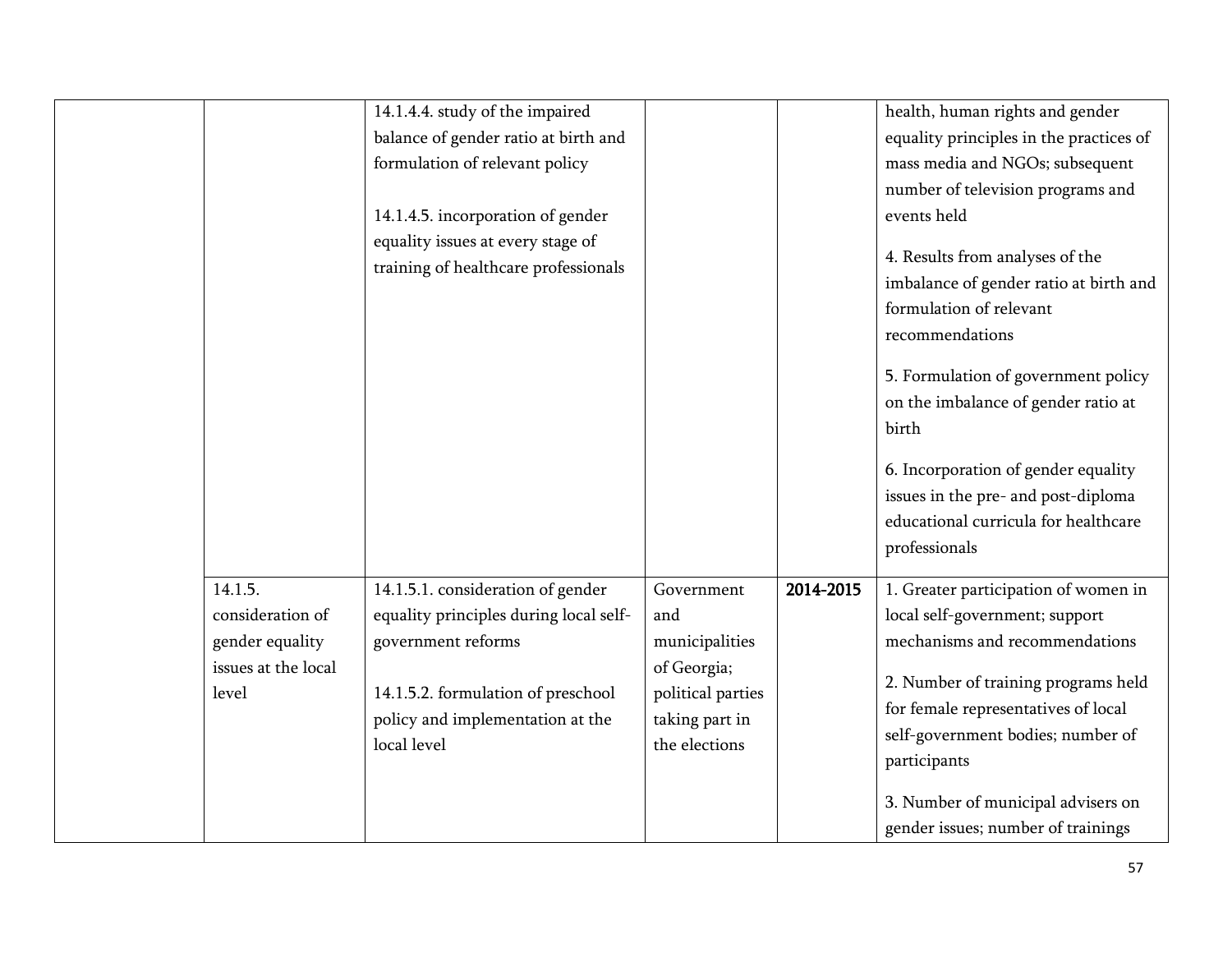|  |  | held                                                                                                            |
|--|--|-----------------------------------------------------------------------------------------------------------------|
|  |  | 4. Number of trainings conducted for                                                                            |
|  |  | the forum of women members of the                                                                               |
|  |  | City Assembly                                                                                                   |
|  |  | 5. Number of active women and                                                                                   |
|  |  | female leaders identified                                                                                       |
|  |  | 6. Balanced ratio of boys and girls<br>involved in local youth politics<br>activities                           |
|  |  | 7. Formulation of preschool policy,<br>where gender-based limitations are<br>taken into consideration           |
|  |  | 8. Number of trainings held for early<br>learning specialists and preschool<br>teachers; number of participants |
|  |  | 9. Prioritization of early learning and<br>development schemes that take<br>gender equality issues into account |
|  |  | 10. Reflection of gender equality<br>issues in methodology and<br>implementation principles                     |
|  |  | 11. Establishment of standards for<br>early/preschool learning                                                  |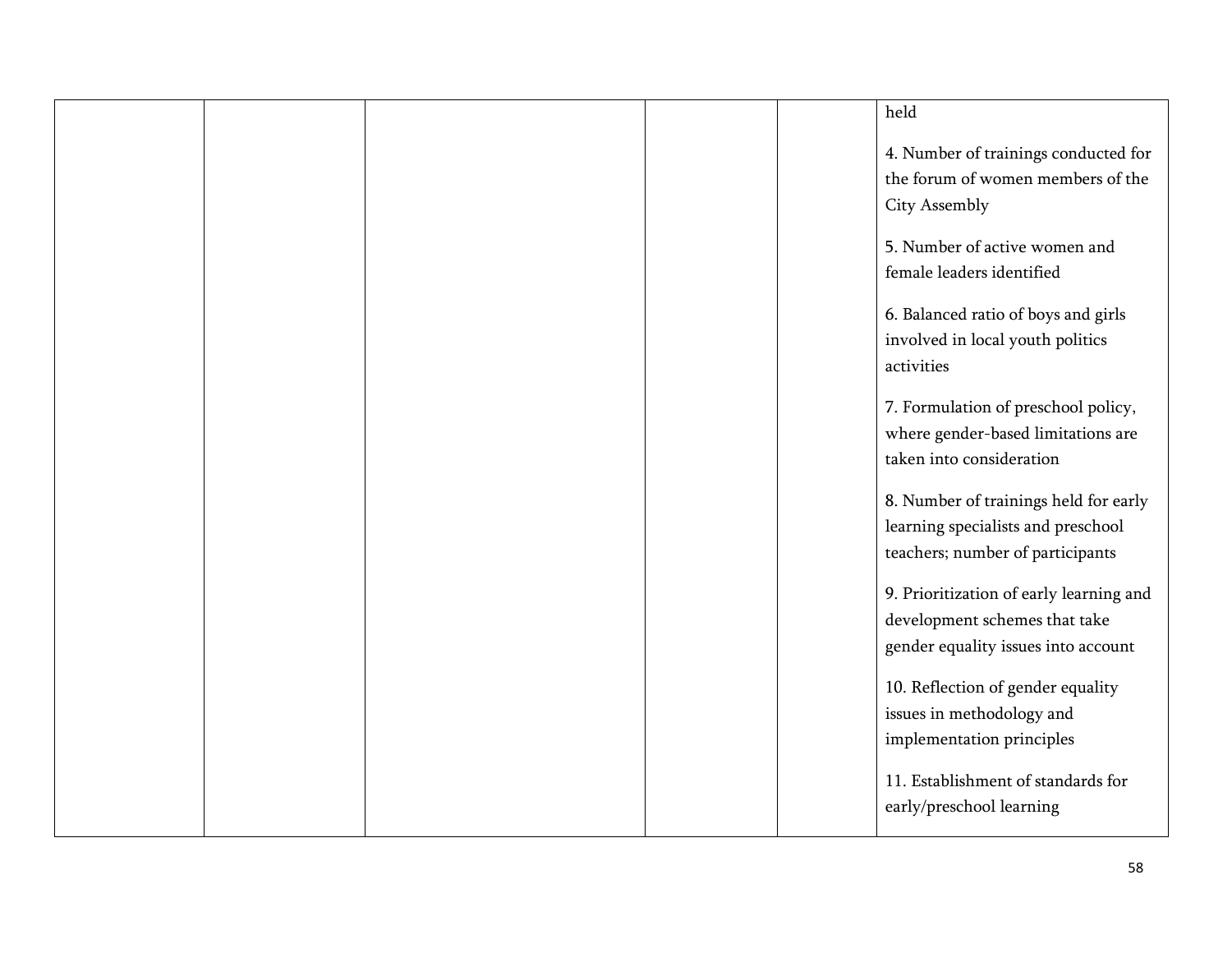|                                                                                                      |                                                                                                                                                                                                                                                                                              |                                                                                                                       |           | 12. Number of early learning and<br>development centers with improved<br>infrastructure                                                                                                                                                                                                                                                                                                                                                                 |
|------------------------------------------------------------------------------------------------------|----------------------------------------------------------------------------------------------------------------------------------------------------------------------------------------------------------------------------------------------------------------------------------------------|-----------------------------------------------------------------------------------------------------------------------|-----------|---------------------------------------------------------------------------------------------------------------------------------------------------------------------------------------------------------------------------------------------------------------------------------------------------------------------------------------------------------------------------------------------------------------------------------------------------------|
| 14.1.6.<br>encouragement of<br>greater<br>participation of<br>women in decision-<br>making processes | 14.1.6.1. support of equal<br>participation of men and women in<br>politics<br>14.1.6.2. raising the participation of<br>women in elected bodies<br>14.1.6.3. encouragement of greater<br>participation of women in the<br>decision-making processes of<br>ministries and other institutions | Gender<br>Equality<br>Council of the<br>Parliament of<br>Georgia;<br>Government of<br>Georgia; CEC                    | 2014-2015 | 1. Number of trainings and meetings<br>conducted; inclusion of gender-<br>related issues in the parties' political<br>programs<br>2. Number of elected female council<br>members<br>3. Number of elected female ministers<br>of parliament<br>4. Number of voters, by sex<br>5. Analysis of causes obstructing<br>greater involvement of women in<br>decision-making processes and<br>implementation of planned measures<br>to overcome these obstacles |
| 14.1.7. equal<br>involvement of<br>men and women in<br>environmental<br>protection                   | 14.1.7.1. protection of gender<br>balance in decision-making<br>processes relating to environmental<br>protection<br>14.1.7.2. raising awareness of<br>environmental protection issues,<br>while maintaining a gender balance                                                                | Ministry of<br>Environment<br>and Natural<br>Resources<br>Protection of<br>Georgia (MoE);<br>local self-<br>governing | 2014-2015 | 1. Number of men and women<br>involved in decision-making<br>processes relating to environmental<br>protection issues<br>2. Number of meetings held for the<br>purpose of raising awareness on<br>environmental protection issues                                                                                                                                                                                                                       |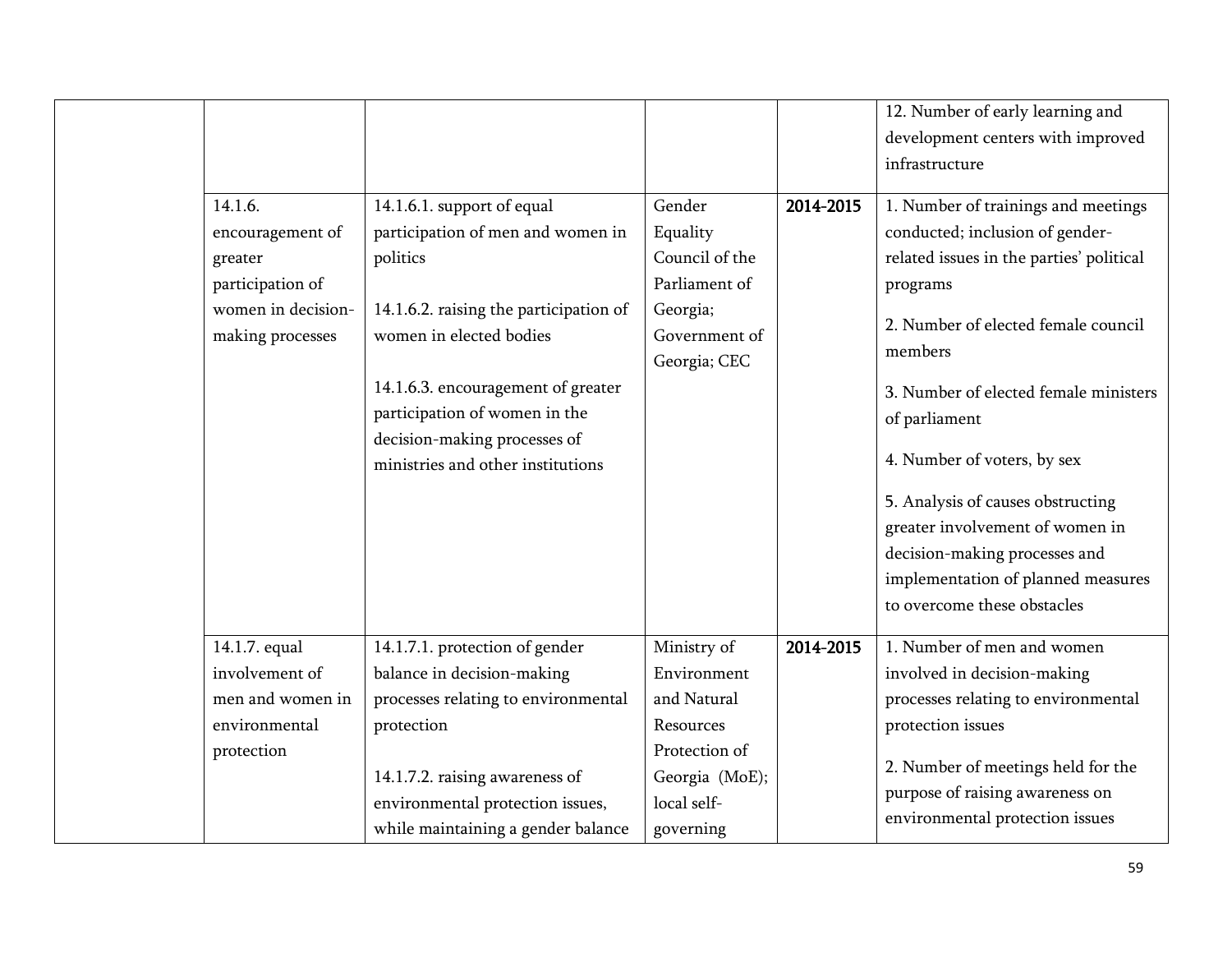|                  |                                        | organizations |           |                                      |
|------------------|----------------------------------------|---------------|-----------|--------------------------------------|
| 14.1.8.          | 14.1.8.1. increasing representation    | Government of | 2014-2015 | 1. Increased number of female        |
| consideration of | and roles of women in MoIA             | Georgia       |           | employees across various departments |
| gender equality  |                                        |               |           | of MoIA                              |
| issues in law    | 14.1.8.2. raising awareness on         |               |           | 2. Number of informative campaigns   |
| enforcement and  | gender equality within the various     |               |           | conducted across various departments |
| penitentiary     | structural divisions/departments of    |               |           | of MoIA, in relation to gender       |
| spheres          | MoIA                                   |               |           |                                      |
|                  |                                        |               |           | equality issues                      |
|                  | 14.1.8.3. improvement of housing       |               |           | 3. Number of meetings organized      |
|                  | and living conditions of female        |               |           | with MoIA senior officials           |
|                  | prisoners                              |               |           |                                      |
|                  |                                        |               |           | 4. Maintenance of European standards |
|                  | 14.1.8.4. creation of working zones    |               |           | of housing and living conditions     |
|                  | in women's penitentiary                |               |           | within women's prisons               |
|                  | establishments                         |               |           | 5. Number of female prisoners given  |
|                  |                                        |               |           | the right of family visitations      |
|                  | 14.1.8.5. psycho/social rehabilitation |               |           |                                      |
|                  | of female prisoners                    |               |           | 6. Consideration and application of  |
|                  |                                        |               |           | individualized approach concepts for |
|                  | 14.1.8.6. determination of minimum     |               |           | female prisoners                     |
|                  | standards and freedoms for female      |               |           | 7. Number of employed female         |
|                  | prisoners, in accordance with the      |               |           | prisoners                            |
|                  | 'Bangkok Rules'                        |               |           |                                      |
|                  |                                        |               |           | 8. Number of psycho-socially         |
|                  | 14.1.8.7. elimination of gender-       |               |           | rehabilitated female prisoners       |
|                  | motivated violence; effective          |               |           |                                      |
|                  | investigation and criminal             |               |           | 9. Number of trainings held in       |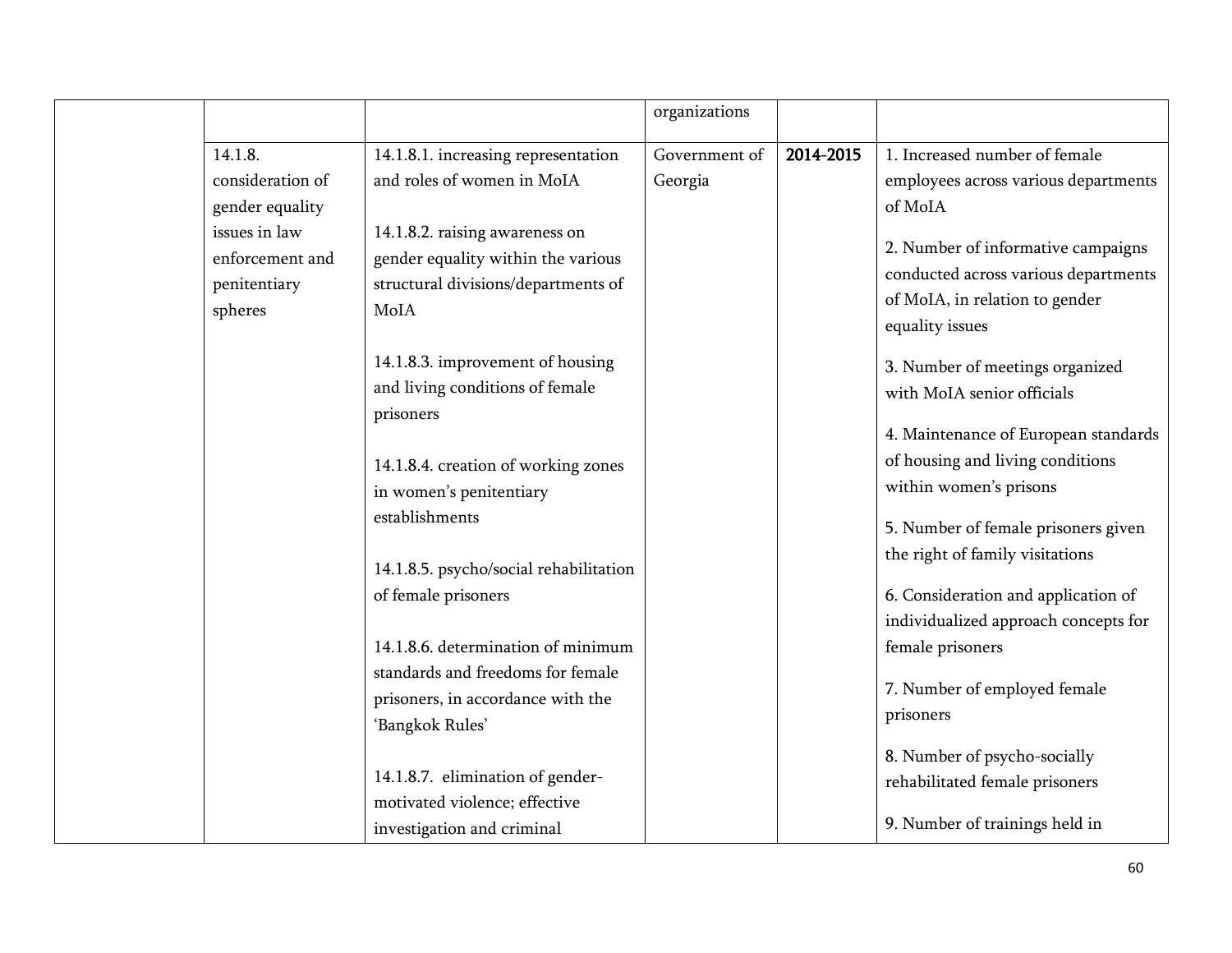|                     |                 | prosecution of reported cases         |               |           | relation to the 'Bangkok Rules';       |
|---------------------|-----------------|---------------------------------------|---------------|-----------|----------------------------------------|
|                     |                 |                                       |               |           | number of trained and certified prison |
|                     |                 |                                       |               |           | staff                                  |
|                     |                 |                                       |               |           | 10. Number of prosecutors and          |
|                     |                 |                                       |               |           | trainee prosecutors educated on issues |
|                     |                 |                                       |               |           |                                        |
|                     |                 |                                       |               |           | relating to the elimination of gender- |
|                     |                 |                                       |               |           | motivated violence and the             |
|                     |                 |                                       |               |           | conduction of effective criminal       |
|                     |                 |                                       |               |           | investigations, in case of reported    |
|                     |                 |                                       |               |           | incidents                              |
|                     |                 |                                       |               |           | 11. Increased number of applicants     |
|                     |                 |                                       |               |           | for law enforcement agency positions   |
|                     |                 |                                       |               |           |                                        |
|                     |                 |                                       |               |           | 12. Number of trained law              |
|                     |                 |                                       |               |           | enforcement officers in questioning    |
|                     |                 |                                       |               |           | methods and techniques of victims of   |
|                     |                 |                                       |               |           | sexual offences (MoIA)                 |
|                     |                 |                                       |               |           | 13. Formulation of special             |
|                     |                 |                                       |               |           | administrative principles for          |
|                     |                 |                                       |               |           | prosecutors, which take women's        |
|                     |                 |                                       |               |           | issues into account                    |
|                     |                 |                                       |               |           |                                        |
| 14.2. fight against | 14.2.1.         | 14.2.1.1. ensure the effective        | Government of | 2014-2015 | 1. Number of beneficiaries of the      |
| domestic violence   | development of  | functioning of the National Referral  | Georgia; in   |           | National Referral Mechanism            |
| and the protection  | legislation and | Mechanism – instructions for          | cooperation   |           | 2. Review of legislation; preparation  |
| of victims          | improvement of  | identification, protection and        | with all      |           | of legislative reforms package         |
|                     | current         | rehabilitation of victims of domestic | interested    |           |                                        |
|                     | mechanisms in   | violence                              | international |           |                                        |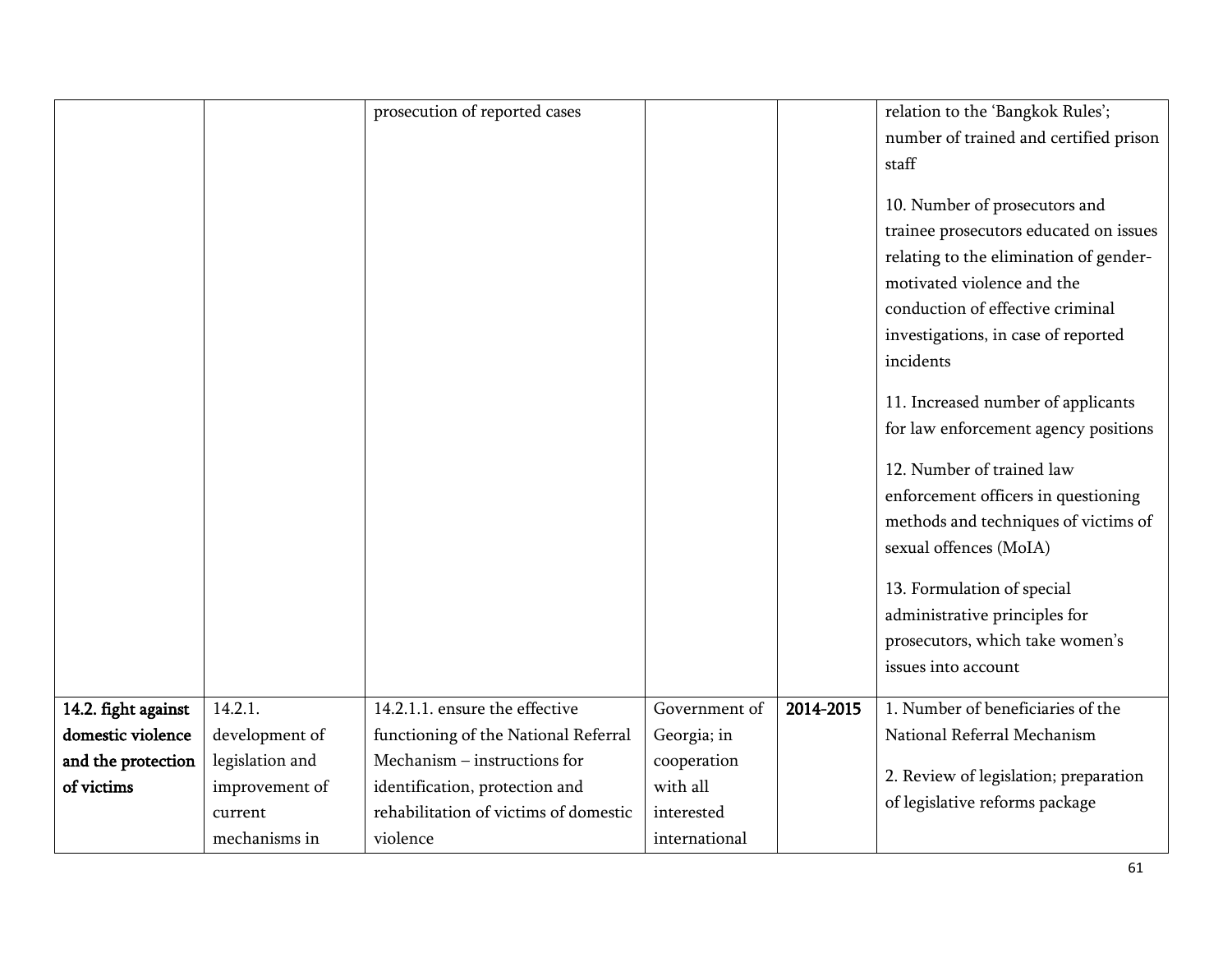| place for the       |                                        | and non-      |           | 3. Signing and ratification of the      |
|---------------------|----------------------------------------|---------------|-----------|-----------------------------------------|
| prevention of       | 14.2.1.2. improvement of the           | governmental  |           | Council of Europe "Convention on        |
| domestic violence,  | legislative base for the prevention of | organizations |           | preventing and combating violence       |
| as well as the      | domestic violence and the              |               |           | against women and domestic              |
| protection and      | protection and assistance of victims;  |               |           | violence"                               |
| assistance of all   | harmonization of laws with existing    |               |           |                                         |
| victims             | international conventions on           |               |           | 4. Determination of the roles of social |
|                     | domestic violence, with the aim of     |               |           | workers in the area of domestic         |
|                     | becoming a party to them in the        |               |           | violence                                |
|                     | future                                 |               |           | 5. Number of trainings conducted for    |
|                     |                                        |               |           | social workers on issues relating to    |
|                     | 14.2.1.3. becoming a party to          |               |           | domestic violence; number of            |
|                     | existing international conventions     |               |           | participants                            |
|                     | on domestic violence                   |               |           |                                         |
|                     |                                        |               |           | 6. Development of uniform standards     |
|                     | 14.2.1.4. involvement of social        |               |           | for the generation of national          |
|                     | workers in the fight against           |               |           | statistics on reported domestic         |
|                     | domestic violence                      |               |           | violence cases                          |
|                     |                                        |               |           |                                         |
|                     | 14.2.1.5. ensure maintenance of        |               |           | 7. Constant functioning of the          |
|                     | uniform, national statistics in the    |               |           | common electronic database for          |
|                     | area of domestic violence              |               |           | victims of domestic violence seeking    |
|                     |                                        |               |           | refuge in shelters                      |
|                     | 14.2.1.6. research into domestic       |               |           | 8. Conducted research into domestic     |
|                     | violence                               |               |           | violence                                |
|                     |                                        |               |           |                                         |
| 14.2.2. protection, | 14.2.2.1. development of               | Government of | 2014-2015 | 1. Drafting of strategy document for    |
| assistance and      | mechanisms for the protection,         | Georgia; in   |           | the protection, assistance and          |
| rehabilitation of   | assistance and rehabilitation of       | cooperation   |           | rehabilitation of victims of domestic   |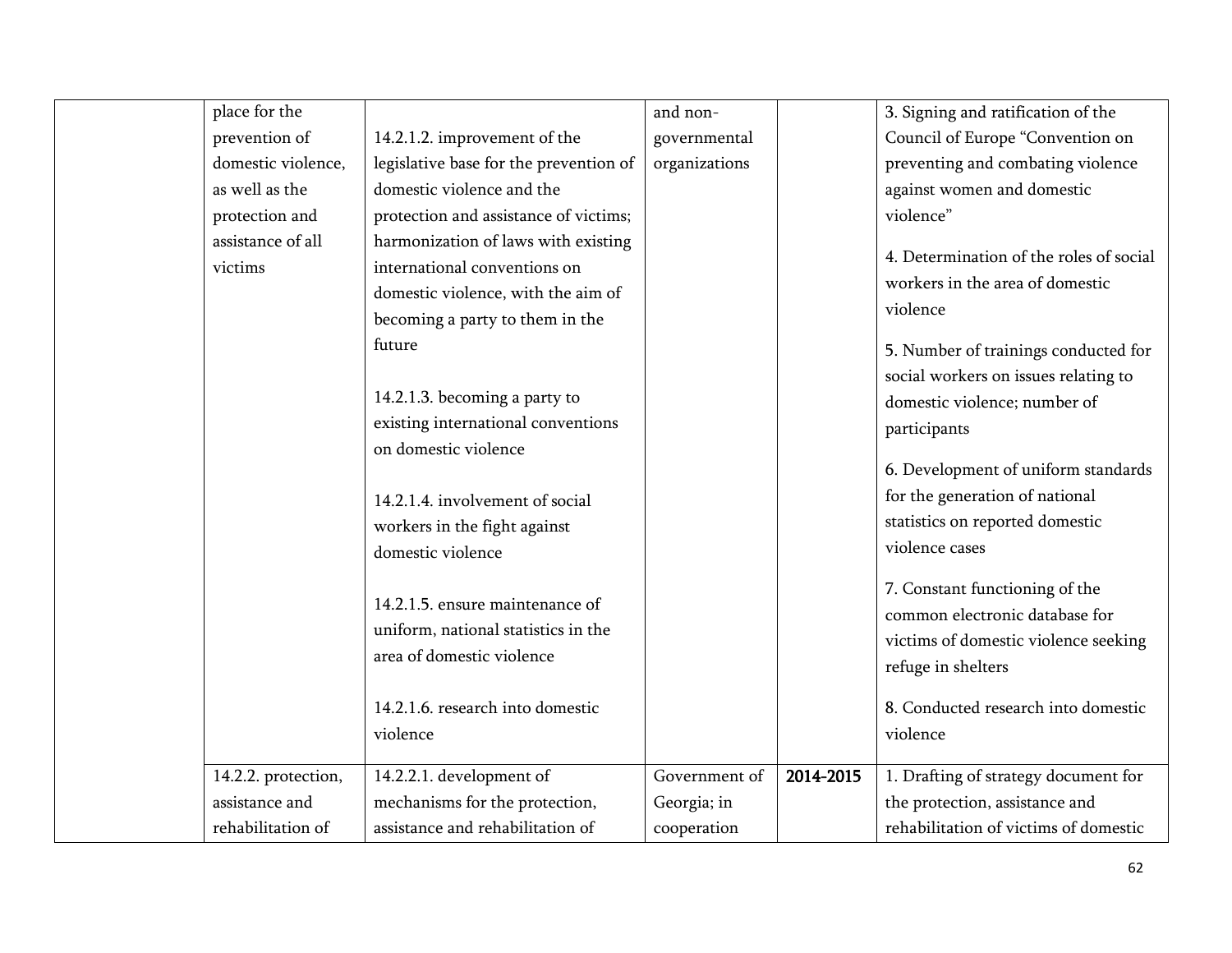| victims of domestic                                   | victims of domestic violence                                                                                                                                                                                                                          | with all                                |           | violence                                                                                                                                                                                                                                                                                               |
|-------------------------------------------------------|-------------------------------------------------------------------------------------------------------------------------------------------------------------------------------------------------------------------------------------------------------|-----------------------------------------|-----------|--------------------------------------------------------------------------------------------------------------------------------------------------------------------------------------------------------------------------------------------------------------------------------------------------------|
| violence                                              | 14.2.2.2. development of shelter<br>provisions for victims of domestic                                                                                                                                                                                | interested<br>international<br>and non- |           | 2. Number of persons involved in<br>rehabilitation programs                                                                                                                                                                                                                                            |
|                                                       | violence<br>14.2.2.3. establishment and<br>development of crisis centers for<br>victims of domestic violence<br>14.2.2.4. setting up of national<br>domestic violence hotline<br>14.2.2.5. ensure legal protection of<br>victims of domestic violence | governmental<br>organizations           |           | 3. Provision for shelter facilities in the<br>State Fund for Protection of and<br>Assistance to the Victims of<br>Trafficking in Persons (the 'State<br>Fund')<br>4. Opening of crisis centers<br>5. Assimilation of costs arising from<br>shelter facilities in the state budget,<br>from end of 2015 |
|                                                       |                                                                                                                                                                                                                                                       |                                         |           | 6. Provision for domestic violence<br>hotline in the State Fund<br>7. Effective, efficient monitoring<br>system<br>8. Number of trainings conducted for<br>the benefit of all persons involved in<br>domestic violence response and<br>prevention; number of participants                              |
| 14.2.3. prevention<br>of domestic<br>violence and the | 14.2.3.1. development of domestic<br>violence prevention mechanisms                                                                                                                                                                                   | Government of<br>Georgia; in            | 2014-2015 | 1. Formulation of government<br>strategy to further develop the                                                                                                                                                                                                                                        |
| raising of public                                     | 14.2.3.2. raising public awareness on                                                                                                                                                                                                                 | cooperation<br>with all                 |           | concept of rehabilitation of abusers                                                                                                                                                                                                                                                                   |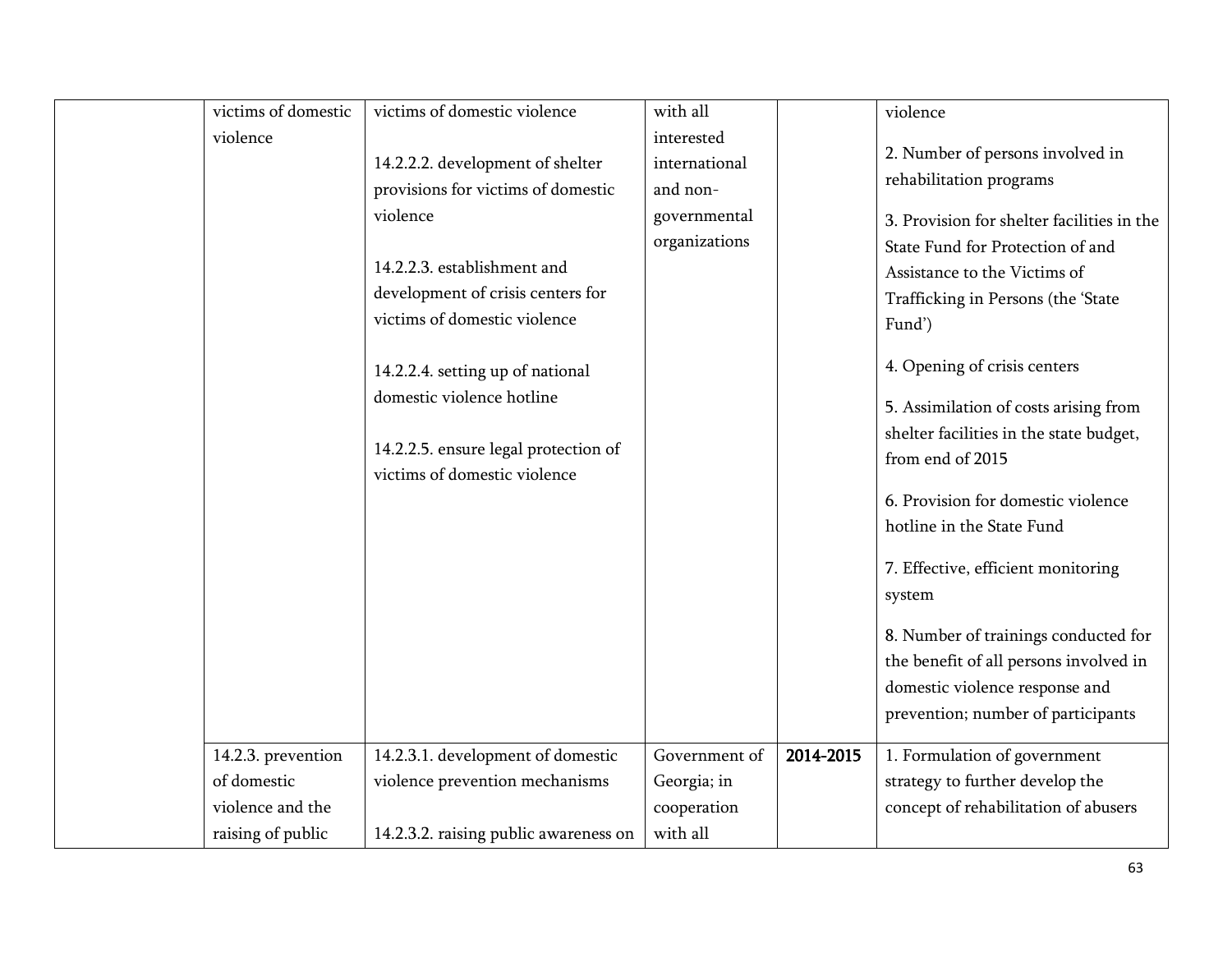| awareness on      | some of the negative consequences                                                                          | interested                    | 2. Formulation of a unified                                                          |
|-------------------|------------------------------------------------------------------------------------------------------------|-------------------------------|--------------------------------------------------------------------------------------|
| domestic violence | of early marriages                                                                                         | international                 | information strategy in the fight                                                    |
| issues            |                                                                                                            | and non-                      | against domestic violence                                                            |
|                   | 14.2.3.3. guarantee the effectiveness<br>of legislation for the prevention of<br>domestic violence and the | governmental<br>organizations | 3. Incorporation of relevant themes<br>into school textbooks                         |
|                   | protection and assistance of victims,                                                                      |                               | 4. Incorporation of domestic violence                                                |
|                   | as well as the effective functioning                                                                       |                               | issues in the pre- and post-diploma                                                  |
|                   | of the National Referral Mechanism                                                                         |                               | educational curricula for healthcare                                                 |
|                   |                                                                                                            |                               | professionals                                                                        |
|                   |                                                                                                            |                               | 5. Number of television and radio<br>broadcasts                                      |
|                   |                                                                                                            |                               | 6. Annual progress and comparison                                                    |
|                   |                                                                                                            |                               | indicators                                                                           |
|                   |                                                                                                            |                               | 7. Quantity and geographical reach of<br>reference materials on domestic<br>violence |
|                   |                                                                                                            |                               | 8. Compilation of existing legislative                                               |
|                   |                                                                                                            |                               | and regulatory acts in the area of                                                   |
|                   |                                                                                                            |                               | domestic violence                                                                    |
|                   |                                                                                                            |                               | 9. Preparation of short film on<br>domestic violence; number of<br>showings          |
|                   |                                                                                                            |                               | 10. Number of informative,                                                           |
|                   |                                                                                                            |                               | educational meetings conducted,                                                      |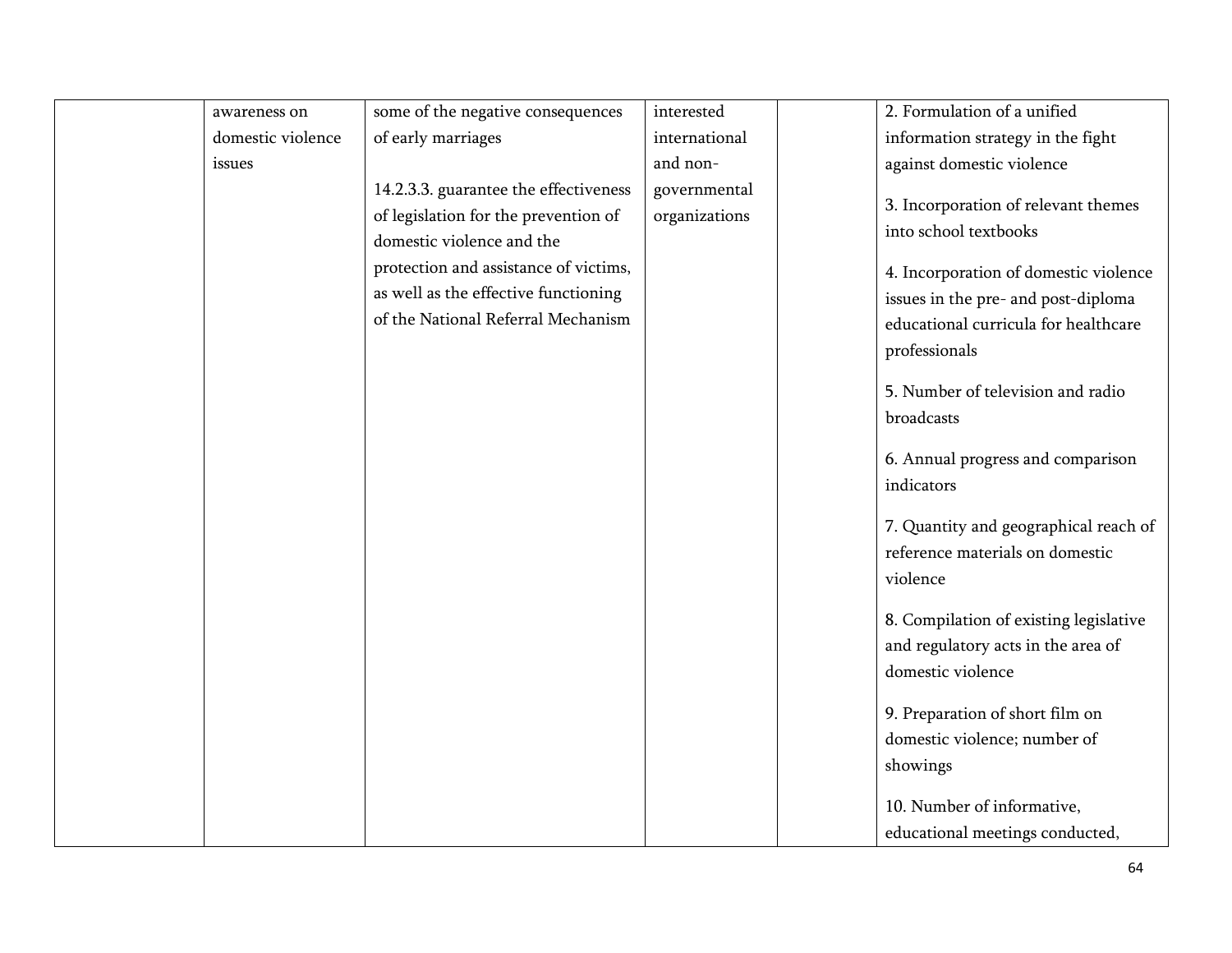|                    |                  |                                                                                                                                                                                                                                                                                                                                |                                                                         |           | especially for vulnerable groups -                                                                                                                                                                                                                                                                                                                                                                                                                    |
|--------------------|------------------|--------------------------------------------------------------------------------------------------------------------------------------------------------------------------------------------------------------------------------------------------------------------------------------------------------------------------------|-------------------------------------------------------------------------|-----------|-------------------------------------------------------------------------------------------------------------------------------------------------------------------------------------------------------------------------------------------------------------------------------------------------------------------------------------------------------------------------------------------------------------------------------------------------------|
|                    |                  |                                                                                                                                                                                                                                                                                                                                |                                                                         |           | including Internally Displaced                                                                                                                                                                                                                                                                                                                                                                                                                        |
|                    |                  |                                                                                                                                                                                                                                                                                                                                |                                                                         |           | Persons ('IDPs') and ethnic minorities                                                                                                                                                                                                                                                                                                                                                                                                                |
|                    |                  |                                                                                                                                                                                                                                                                                                                                |                                                                         |           | living in compact settlements                                                                                                                                                                                                                                                                                                                                                                                                                         |
|                    |                  |                                                                                                                                                                                                                                                                                                                                |                                                                         |           |                                                                                                                                                                                                                                                                                                                                                                                                                                                       |
| 14.3.              | 14.3.1.          | 14.3.1.1. encouragement of greater                                                                                                                                                                                                                                                                                             | Government of                                                           | 2014-2015 | 1. Growth indicator for the number of                                                                                                                                                                                                                                                                                                                                                                                                                 |
| implementation of  | encouragement of | participation of women in decision-                                                                                                                                                                                                                                                                                            | Georgia; under                                                          |           | women in high command/managerial                                                                                                                                                                                                                                                                                                                                                                                                                      |
| <b>UN Security</b> | greater          | making processes in national                                                                                                                                                                                                                                                                                                   | the supervision                                                         |           | positions within the national security                                                                                                                                                                                                                                                                                                                                                                                                                |
| Council            | participation of | security                                                                                                                                                                                                                                                                                                                       | of the Gender                                                           |           | sphere                                                                                                                                                                                                                                                                                                                                                                                                                                                |
| Resolutions 1325,  | women in peace   |                                                                                                                                                                                                                                                                                                                                | Equality                                                                |           |                                                                                                                                                                                                                                                                                                                                                                                                                                                       |
| 1820, 1888, 1889   | and security     | 14.3.1.2. encouragement of greater                                                                                                                                                                                                                                                                                             | Council of the                                                          |           | 2. Consideration of women, peace and                                                                                                                                                                                                                                                                                                                                                                                                                  |
| and 1960 on        | concerns         | participation of women in official                                                                                                                                                                                                                                                                                             | Parliament of                                                           |           | security issues in the framework of                                                                                                                                                                                                                                                                                                                                                                                                                   |
| Women, Peace       |                  |                                                                                                                                                                                                                                                                                                                                |                                                                         |           | the Geneva International Discussions                                                                                                                                                                                                                                                                                                                                                                                                                  |
|                    |                  |                                                                                                                                                                                                                                                                                                                                |                                                                         |           |                                                                                                                                                                                                                                                                                                                                                                                                                                                       |
|                    |                  |                                                                                                                                                                                                                                                                                                                                | with all                                                                |           |                                                                                                                                                                                                                                                                                                                                                                                                                                                       |
|                    |                  |                                                                                                                                                                                                                                                                                                                                | interested                                                              |           |                                                                                                                                                                                                                                                                                                                                                                                                                                                       |
|                    |                  |                                                                                                                                                                                                                                                                                                                                | international                                                           |           |                                                                                                                                                                                                                                                                                                                                                                                                                                                       |
|                    |                  |                                                                                                                                                                                                                                                                                                                                |                                                                         |           |                                                                                                                                                                                                                                                                                                                                                                                                                                                       |
|                    |                  |                                                                                                                                                                                                                                                                                                                                |                                                                         |           |                                                                                                                                                                                                                                                                                                                                                                                                                                                       |
|                    |                  |                                                                                                                                                                                                                                                                                                                                |                                                                         |           |                                                                                                                                                                                                                                                                                                                                                                                                                                                       |
|                    |                  |                                                                                                                                                                                                                                                                                                                                |                                                                         |           |                                                                                                                                                                                                                                                                                                                                                                                                                                                       |
|                    |                  |                                                                                                                                                                                                                                                                                                                                |                                                                         |           |                                                                                                                                                                                                                                                                                                                                                                                                                                                       |
|                    |                  |                                                                                                                                                                                                                                                                                                                                |                                                                         |           |                                                                                                                                                                                                                                                                                                                                                                                                                                                       |
|                    |                  |                                                                                                                                                                                                                                                                                                                                |                                                                         |           |                                                                                                                                                                                                                                                                                                                                                                                                                                                       |
|                    |                  |                                                                                                                                                                                                                                                                                                                                |                                                                         |           |                                                                                                                                                                                                                                                                                                                                                                                                                                                       |
|                    |                  |                                                                                                                                                                                                                                                                                                                                |                                                                         |           |                                                                                                                                                                                                                                                                                                                                                                                                                                                       |
|                    |                  |                                                                                                                                                                                                                                                                                                                                |                                                                         |           |                                                                                                                                                                                                                                                                                                                                                                                                                                                       |
| and Security       |                  | peace talks and negotiations<br>14.3.1.3. encouragement of greater<br>participation of women in armed<br>forces units and peacekeeping<br>contingents; raising awareness of<br>these women on issues of peace and<br>security<br>14.3.1.4. encouragement of greater<br>participation of women in public<br>diplomacy processes | Georgia; in<br>cooperation<br>and non-<br>governmental<br>organizations |           | and the Incident Prevention and<br>Response Mechanism<br>3. Number of trainings held for the<br>benefit of women and women groups,<br>involved in peacekeeping talks and<br>negotiations; number of female<br>mediators<br>4. Number of trainings held in<br>relation to joining peacekeeping<br>contingents and armed forces units,<br>gender equality issues and UN<br>Security Council Resolutions <sup>2</sup> on<br>"Women, Peace and Security"; |

<sup>2</sup> Referring to UN Security Council Resolutions 1325, 1820, 1888, 1889 and 1960, here and hereafter

 $\overline{\phantom{a}}$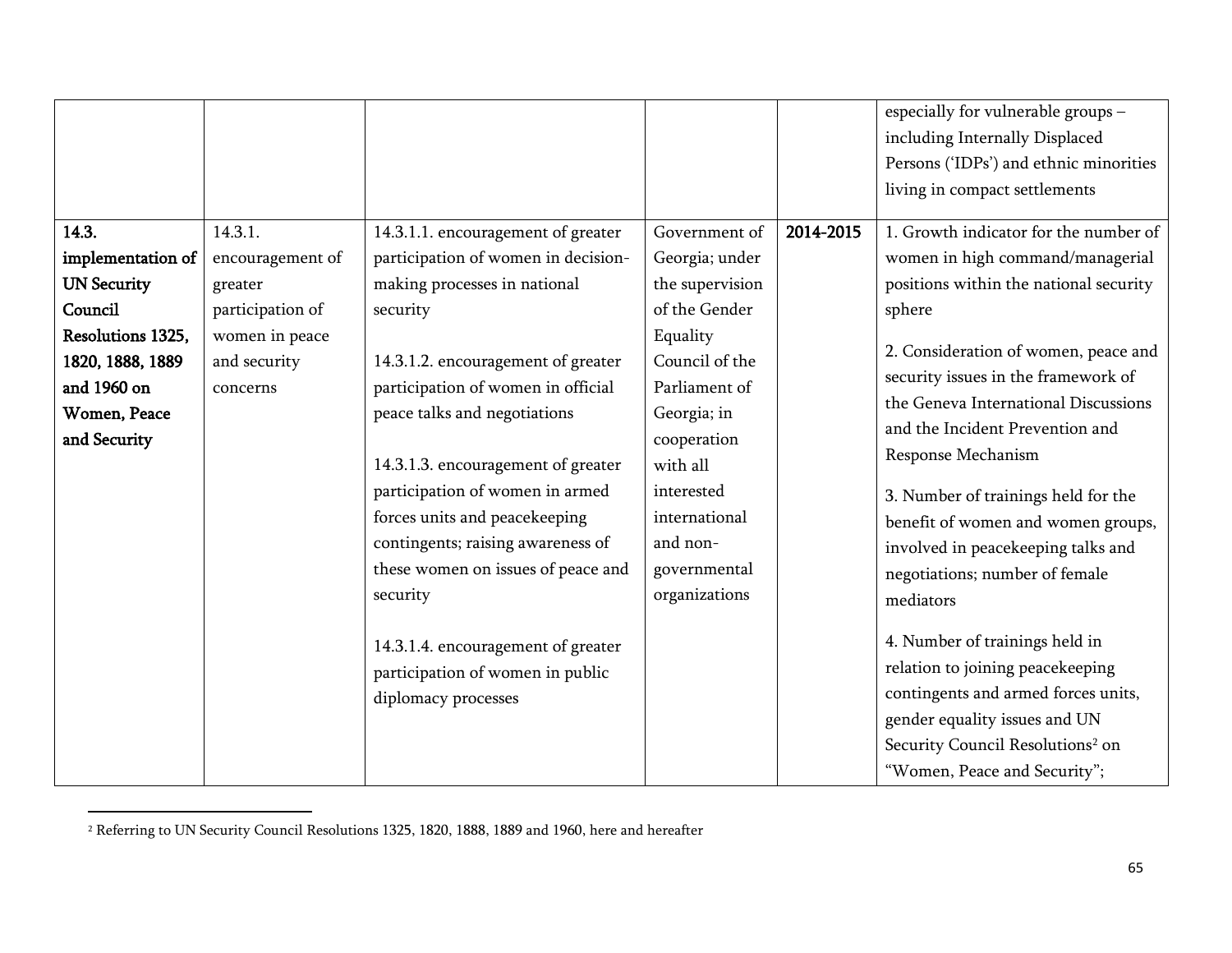|                      |                                     |                 |           | number of participants, by gender       |
|----------------------|-------------------------------------|-----------------|-----------|-----------------------------------------|
|                      |                                     |                 |           | 5. Number of reference                  |
|                      |                                     |                 |           | material/helpful resources formulated   |
|                      |                                     |                 |           | on the UN Security Council              |
|                      |                                     |                 |           | Resolutions on "Women, Peace and        |
|                      |                                     |                 |           | Security" and the recognition of        |
|                      |                                     |                 |           | gender equality principles within the   |
|                      |                                     |                 |           | National Defence Academy of             |
|                      |                                     |                 |           | Georgia                                 |
|                      |                                     |                 |           | 6. Review of physical fitness standards |
|                      |                                     |                 |           | required to join the armed forces and   |
|                      |                                     |                 |           | peacekeeping contingents, in the        |
|                      |                                     |                 |           | hope of providing a greater stimulus    |
|                      |                                     |                 |           | for women                               |
|                      |                                     |                 |           | 7. Number of joint programs/projects    |
|                      |                                     |                 |           | conducted with the cooperation of       |
|                      |                                     |                 |           | local residents, living near the border |
|                      |                                     |                 |           | of occupied territories; percentage of  |
|                      |                                     |                 |           | women and girls involved in such        |
|                      |                                     |                 |           | projects                                |
| 14.3.2.              | 14.3.2.1. consideration of women's  | Government of   | 2014-2015 | 1. Number of seminars held,             |
| consideration of the | issues in early warning systems and | Georgia; under  |           | incorporating gender-related            |
| needs of women in    | conflict prevention mechanisms      | the supervision |           | concerns into conflict prevention and   |
| the prevention and   |                                     | of the Gender   |           | early warning mechanisms; number        |
| avoidance of         | 14.3.2.2. greater informing of      | Equality        |           | of participants (disaggregated data,    |
| conflicts            | residents living near the border of | Council of the  |           | according to gender and professional    |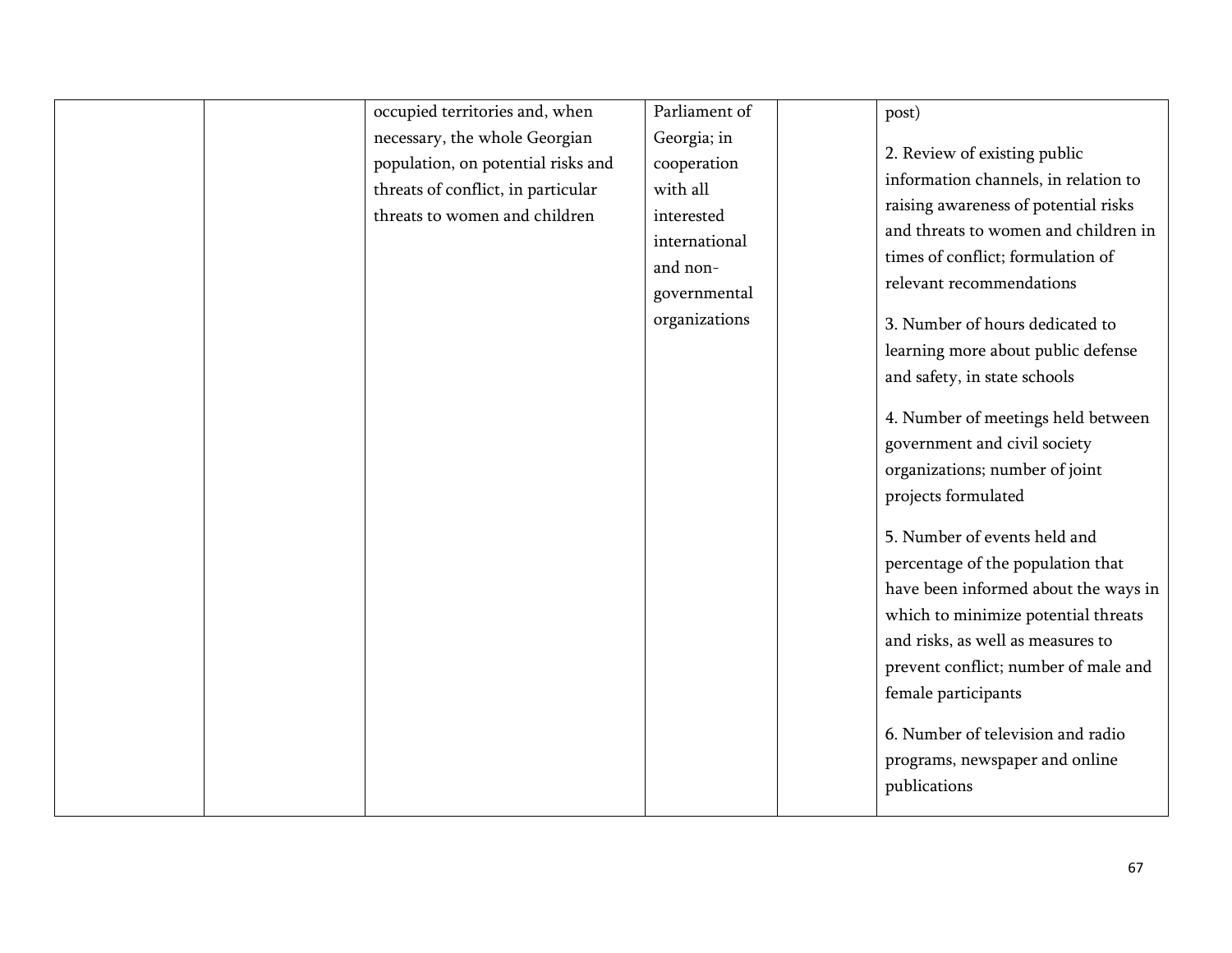| 14.3.3. prevention    | 14.3.3.1. elimination of sexual and   | Government of                                                                                                                                         | 2014-2015 | 1. Reevaluation of existing legislation                                                                                                                                                                                                                                                                                                                                                                                               |
|-----------------------|---------------------------------------|-------------------------------------------------------------------------------------------------------------------------------------------------------|-----------|---------------------------------------------------------------------------------------------------------------------------------------------------------------------------------------------------------------------------------------------------------------------------------------------------------------------------------------------------------------------------------------------------------------------------------------|
| of sexual and         | gender-motivated violence against     | Georgia; under                                                                                                                                        |           | on sexual violence offences                                                                                                                                                                                                                                                                                                                                                                                                           |
| gender-motivated      | women during periods of conflict      | the supervision                                                                                                                                       |           | committed in times of conflict;                                                                                                                                                                                                                                                                                                                                                                                                       |
| violence against      | and thereafter; zero tolerance policy | of the Gender                                                                                                                                         |           | formulation of relevant                                                                                                                                                                                                                                                                                                                                                                                                               |
| women in times of     | on sexual violence against women      | Equality                                                                                                                                              |           | recommendations                                                                                                                                                                                                                                                                                                                                                                                                                       |
| conflict              | and young girls                       | Council of the<br>Parliament of<br>Georgia; in<br>cooperation<br>with all<br>interested<br>international<br>and non-<br>governmental<br>organizations |           | 2. Number of conferences, discussions<br>and informative programs conducted<br>on the basis of the zero tolerance<br>policy towards sexual violence<br>offences committed in times of<br>conflict<br>3. Number of trainings conducted in<br>the armed forces, peacekeeping<br>contingents and police units on<br>gender-related issues and UN Security<br>Council Resolutions; in particular on<br>the prevention, identification and |
|                       |                                       |                                                                                                                                                       |           | appropriate response to sexual and<br>other forms of violence conducted<br>against women and young girls;<br>number of male and female<br>participants in these training<br>programs                                                                                                                                                                                                                                                  |
| 14.3.4. protection of | 14.3.4.1. assessment of conformity of | Government of                                                                                                                                         | 2014-2015 | 1. Assessment document on the                                                                                                                                                                                                                                                                                                                                                                                                         |
| women who have        | Georgian legislation with             | Georgia; under                                                                                                                                        |           | conformity of Georgian legislation                                                                                                                                                                                                                                                                                                                                                                                                    |
| become victims of     | international conventions, rules,     | the supervision                                                                                                                                       |           | with international conventions, rules,                                                                                                                                                                                                                                                                                                                                                                                                |
| war/conflict from     | agreements and mechanisms;            | of the Gender                                                                                                                                         |           | agreements and mechanisms,                                                                                                                                                                                                                                                                                                                                                                                                            |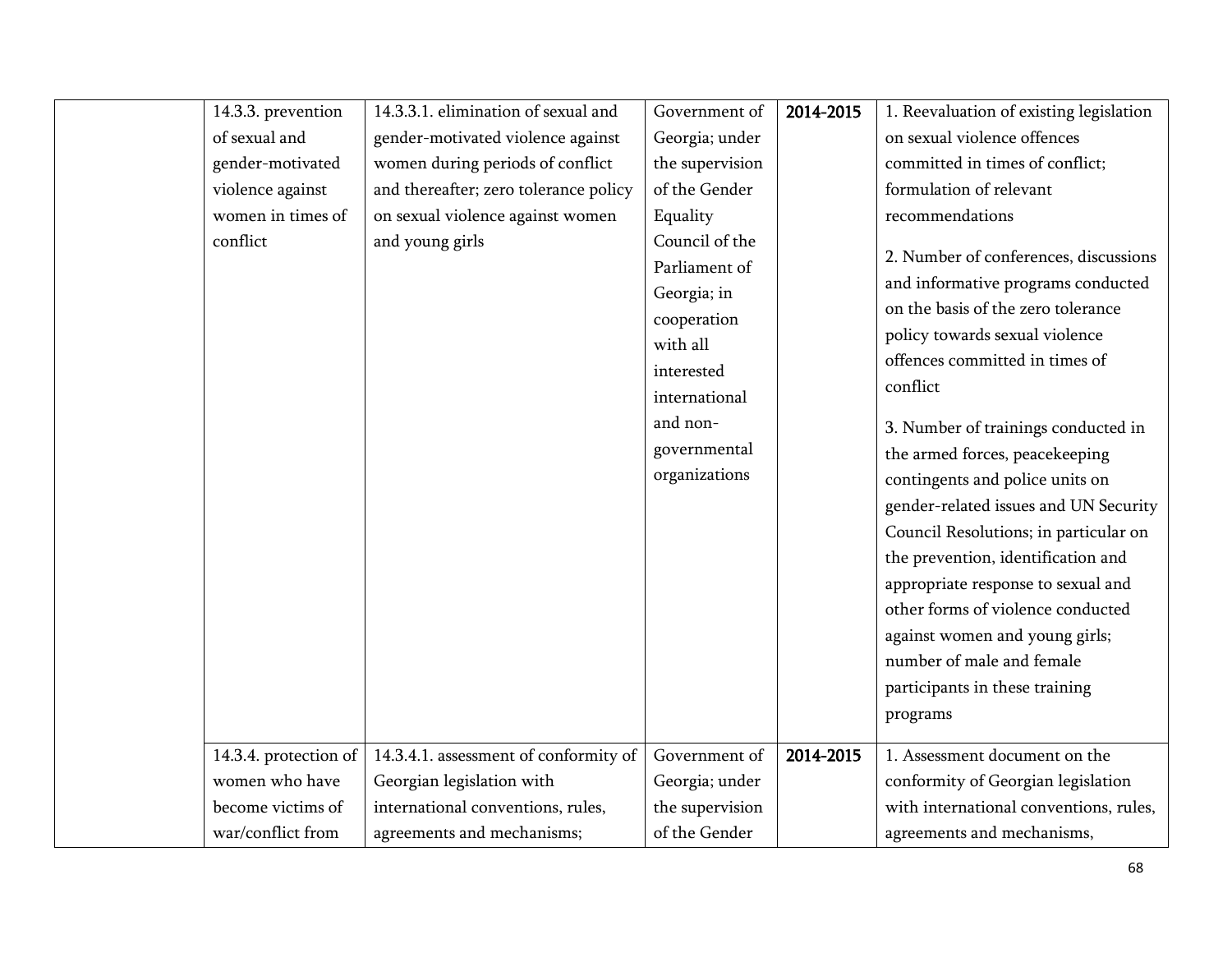| any physical, social, | protection of women who have                                                                                                                                                                                                                                                                          | Equality                                                                                            | regarding the protection of women                                                                                                                                                                                                                                                                                                                                                                                                                                                                                                                                                                                                                                                                                                                                                                                                                                       |
|-----------------------|-------------------------------------------------------------------------------------------------------------------------------------------------------------------------------------------------------------------------------------------------------------------------------------------------------|-----------------------------------------------------------------------------------------------------|-------------------------------------------------------------------------------------------------------------------------------------------------------------------------------------------------------------------------------------------------------------------------------------------------------------------------------------------------------------------------------------------------------------------------------------------------------------------------------------------------------------------------------------------------------------------------------------------------------------------------------------------------------------------------------------------------------------------------------------------------------------------------------------------------------------------------------------------------------------------------|
| economic or           | become victims of war/conflict from                                                                                                                                                                                                                                                                   | Council of the                                                                                      | who have become victims of                                                                                                                                                                                                                                                                                                                                                                                                                                                                                                                                                                                                                                                                                                                                                                                                                                              |
| political threats     | any physical, social, economic or                                                                                                                                                                                                                                                                     | Parliament of                                                                                       | war/conflict from any physical, social,                                                                                                                                                                                                                                                                                                                                                                                                                                                                                                                                                                                                                                                                                                                                                                                                                                 |
|                       | political threats                                                                                                                                                                                                                                                                                     | Georgia; in                                                                                         | economic or political threats                                                                                                                                                                                                                                                                                                                                                                                                                                                                                                                                                                                                                                                                                                                                                                                                                                           |
|                       | 14.3.4.2. legal guarantees and full<br>access to judicial courts for IDPs and<br>women and young girls who have<br>become victims of war/conflict<br>14.3.4.3. protection of IDPs and<br>women who have become victims of<br>war/conflict from any physical,<br>social, economic or political threats | cooperation<br>with all<br>interested<br>international<br>and non-<br>governmental<br>organizations | 2. Number of trainings conducted, in<br>relation to issues encompassed by UN<br>Security Council Resolutions, for law<br>enforcement officers, judges, Legal<br>Aid Service employees, as well as<br>local self-government organizations<br>and relevant institutions; number of<br>trained personnel/staff members<br>(disaggregated data according to<br>gender, professional post, rank and<br>other criteria)<br>3. Number of consultations and joint<br>initiatives conducted for IDPs and<br>women and young girls who have<br>become victims of conflict; creation of<br>a coordinating (referral) mechanism,<br>specifically to deal with their legal<br>concerns/rights of access to judicial<br>courts<br>4. Number of educational, business<br>and professional training courses<br>conducted for IDPs and women who<br>have become victims of war/conflict; |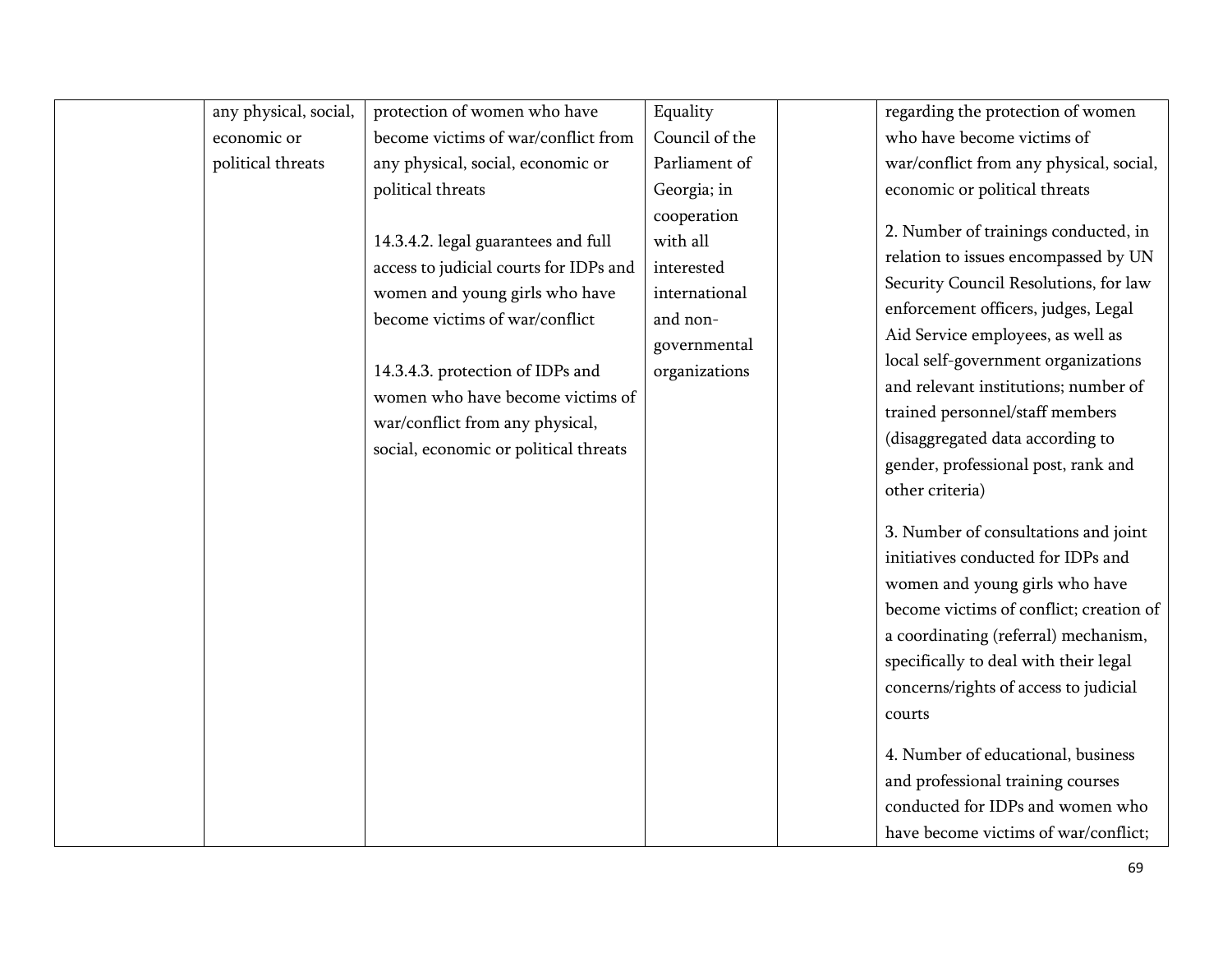|                       |                                        |                 |           | number of participants                 |
|-----------------------|----------------------------------------|-----------------|-----------|----------------------------------------|
|                       |                                        |                 |           | 5. Presentation of relevant reports on |
|                       |                                        |                 |           | the clean-up process of explosive      |
|                       |                                        |                 |           | remnants of war                        |
| 14.3.5. protection of | 14.3.5.1. ensuring participation of    | Government of   | 2014-2015 | 1. Formulation of programs/projects    |
| the specific needs    | IDPs and women who have become         | Georgia; under  |           | on the basis of findings of specific   |
| of women during       | victims of war/conflict in the         | the supervision |           | needs and priorities of IDPs and       |
| periods of            | determination of their own             | of the Gender   |           | women who have become victims of       |
| war/conflict and      | priorities and specific needs          | Equality        |           | war/conflicts                          |
| the situation         |                                        | Council of the  |           | 2. Conduction of research, in order to |
| thereafter            | 14.3.5.2. consideration of the         | Parliament of   |           | determine relevant psycho-social       |
|                       | specific needs of women and young      | Georgia; in     |           | needs; in particular, study of the     |
|                       | girls and encouragement of their       | cooperation     |           | needs of post-traumatic stress         |
|                       | greater participation in post-conflict | with all        |           | sufferers and victims of sexual and    |
|                       | rehabilitation and reintegration       | interested      |           | gender-motivated violence              |
|                       | project planning                       | international   |           |                                        |
|                       |                                        | and non-        |           | 3. Number of trainings held on         |
|                       | 14.3.5.3. provision of access to       | governmental    |           | psycho-social assistance and           |
|                       | psycho-social services for IDPs,       | organizations   |           | rehabilitation methods; number of      |
|                       | refugees and women and young girls     |                 |           | trained medical staff and specialists  |
|                       | who have become victims of             |                 |           | (disaggregated data according to       |
|                       | war/conflict                           |                 |           | gender)                                |
|                       |                                        |                 |           |                                        |
|                       | 14.3.5.4. popularization of UN         |                 |           | 4. Creation of an appropriate psycho-  |
|                       | Security Council Resolutions           |                 |           | social and legal assistance and        |
|                       |                                        |                 |           | healthcare mechanism                   |
|                       | 14.3.5.5. coordination, reporting and  |                 |           | 5. Number of women and young girls     |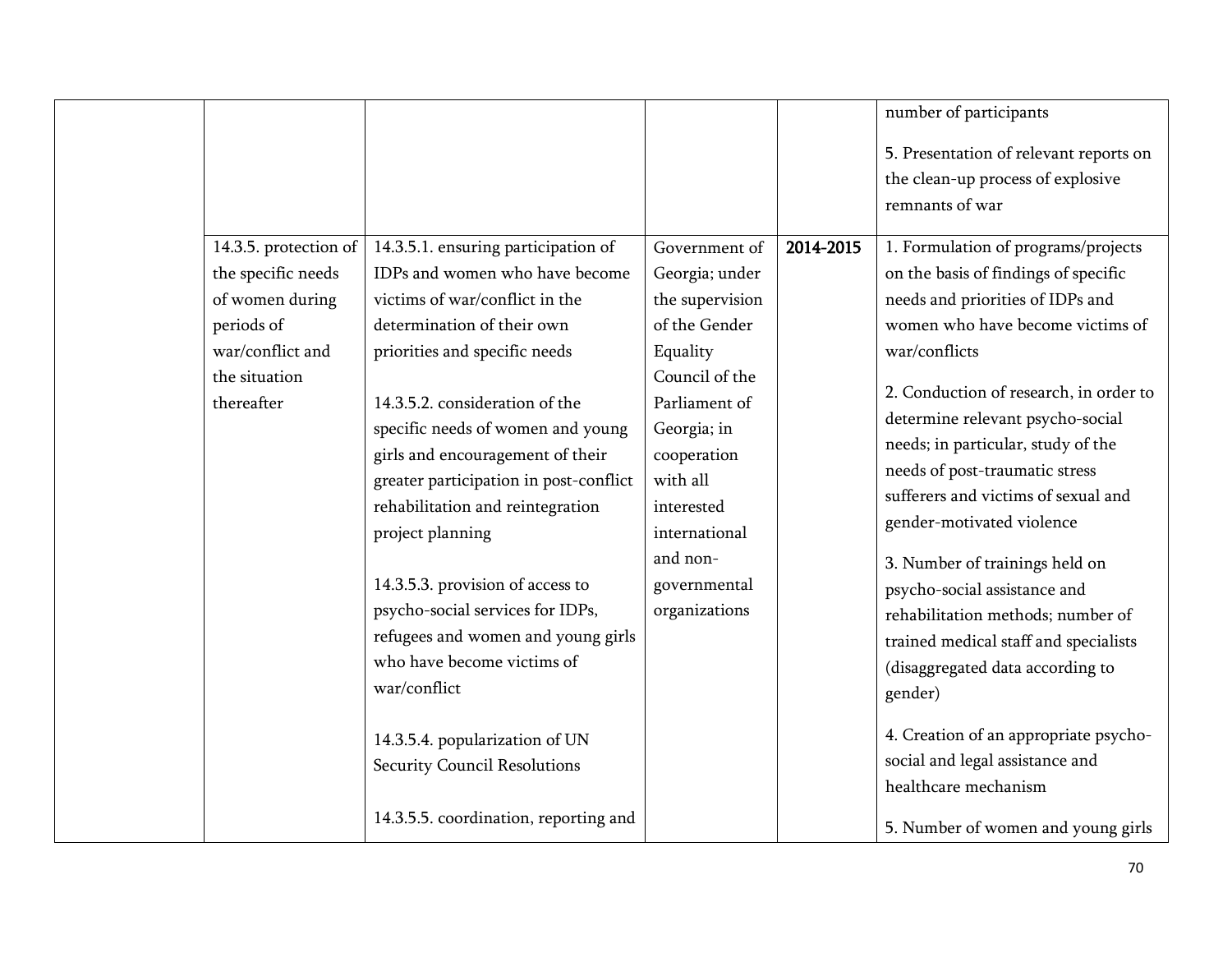| monitoring of the implementation | that have benefitted from these         |
|----------------------------------|-----------------------------------------|
| of the National Action Plan      | services                                |
|                                  |                                         |
|                                  | 6. Number of women and young girls      |
|                                  | who have become victims of              |
|                                  | war/conflict that have received         |
|                                  | information on HIV/Aids, voluntary      |
|                                  | consultations and testing facilities    |
|                                  |                                         |
|                                  | 7. Setting up of a hotline and database |
|                                  | of organizations providing psycho-      |
|                                  | social services                         |
|                                  | 8. Number of seminars, trainings and    |
|                                  | conferences held, in order to focus     |
|                                  | the attention of mass media on UN       |
|                                  | Security Council Resolutions on         |
|                                  | "Women, Peace and Security"             |
|                                  | 9. Creation of an Inter-Agency Task     |
|                                  | Force, under the supervision of the     |
|                                  | Gender Equality Council of the          |
|                                  | Parliament of Georgia, to coordinate    |
|                                  | the implementation of the National      |
|                                  | <b>Action Plan</b>                      |
|                                  |                                         |
|                                  | 10. Number of meetings conducted        |
|                                  | and protocols and annual reports        |
|                                  | drafted by the Inter-Agency Task        |
|                                  | Force; annual progress reports by       |
|                                  | individual government ministries on     |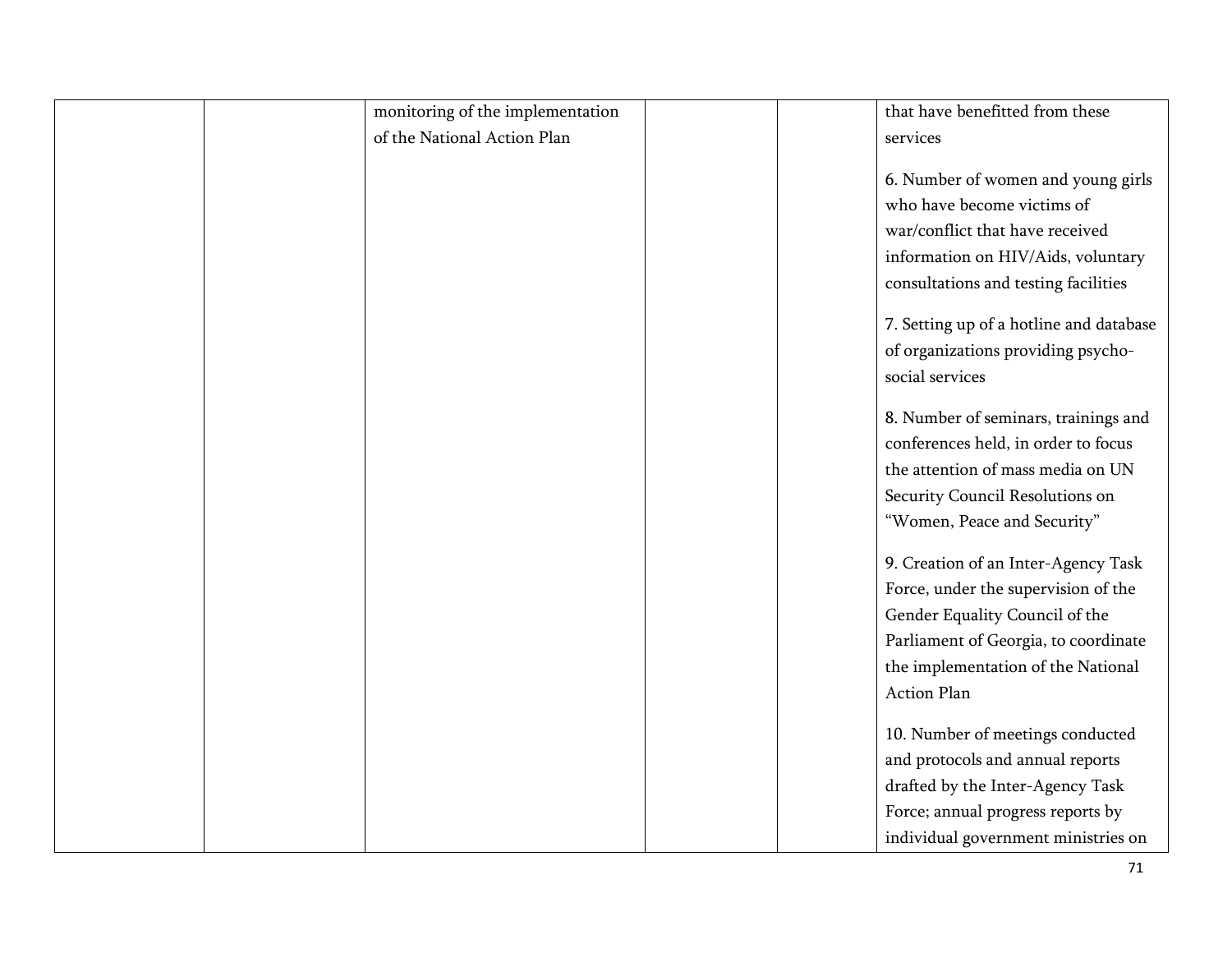|                                                   |                      |                                        |               |           | implemented measures of the        |  |
|---------------------------------------------------|----------------------|----------------------------------------|---------------|-----------|------------------------------------|--|
|                                                   |                      |                                        |               |           | National Action Plan               |  |
|                                                   |                      |                                        |               |           |                                    |  |
| 14.4. fight against                               | 14.4.1.              | 14.4.1.1. initiation of comprehensive  | Government of | 2014      | Initiation of relevant legislative |  |
| discrimination on                                 | establishment of     | legislation to eliminate all forms of  | Georgia       |           | changes                            |  |
| grounds of gender                                 | legal guarantees     | discrimination and guarantee rights    |               |           |                                    |  |
| identity and                                      | against              | equality                               |               |           |                                    |  |
| sexual orientation                                | discriminatory       |                                        |               |           |                                    |  |
|                                                   | treatment            |                                        |               |           |                                    |  |
|                                                   | 14.4.2. effective    | 14.4.2.1. equal sentencing             | MoIA;         | 2014-2015 | • Number of trained personnel      |  |
|                                                   | punishment of hate   | classifications of hate crimes and the | Prosecutor's  |           | • Annual report of the Public      |  |
|                                                   | crimes (per Art. 53, | conduction of timely, meaningful       | Office        |           | Defender                           |  |
|                                                   | s.3 of Criminal      | investigations                         |               |           |                                    |  |
|                                                   | Justice Code)        |                                        |               |           |                                    |  |
|                                                   |                      | 14.4.2.2. effective training of law    |               |           |                                    |  |
|                                                   |                      | enforcement agents and                 |               |           |                                    |  |
|                                                   |                      | representatives in the collection of   |               |           |                                    |  |
|                                                   |                      | information and differentiation of     |               |           |                                    |  |
|                                                   |                      | hate crimes from other offences        |               |           |                                    |  |
|                                                   |                      |                                        |               |           |                                    |  |
|                                                   |                      | 14.4.2.3. formulation of special       |               |           |                                    |  |
|                                                   |                      | statistics on hate crimes              |               |           |                                    |  |
|                                                   |                      | 14.4.2.4. provision of shelter         | MoLHSA        | 2014-2015 | • Collection of data on causes for |  |
|                                                   |                      | facilities for victims of domestic     |               |           | people seeking refuge in shelters  |  |
|                                                   |                      | violence spurred by the victim's       |               |           | • Annual report of the Public      |  |
|                                                   |                      | sexual orientation or gender identity  |               |           | Defender                           |  |
| 15. Rights of Internally Displaced Persons (IDPs) |                      |                                        |               |           |                                    |  |
| Aim                                               | Objective            | Action/Measure                         | Responsible   | Timeframe | Indicator                          |  |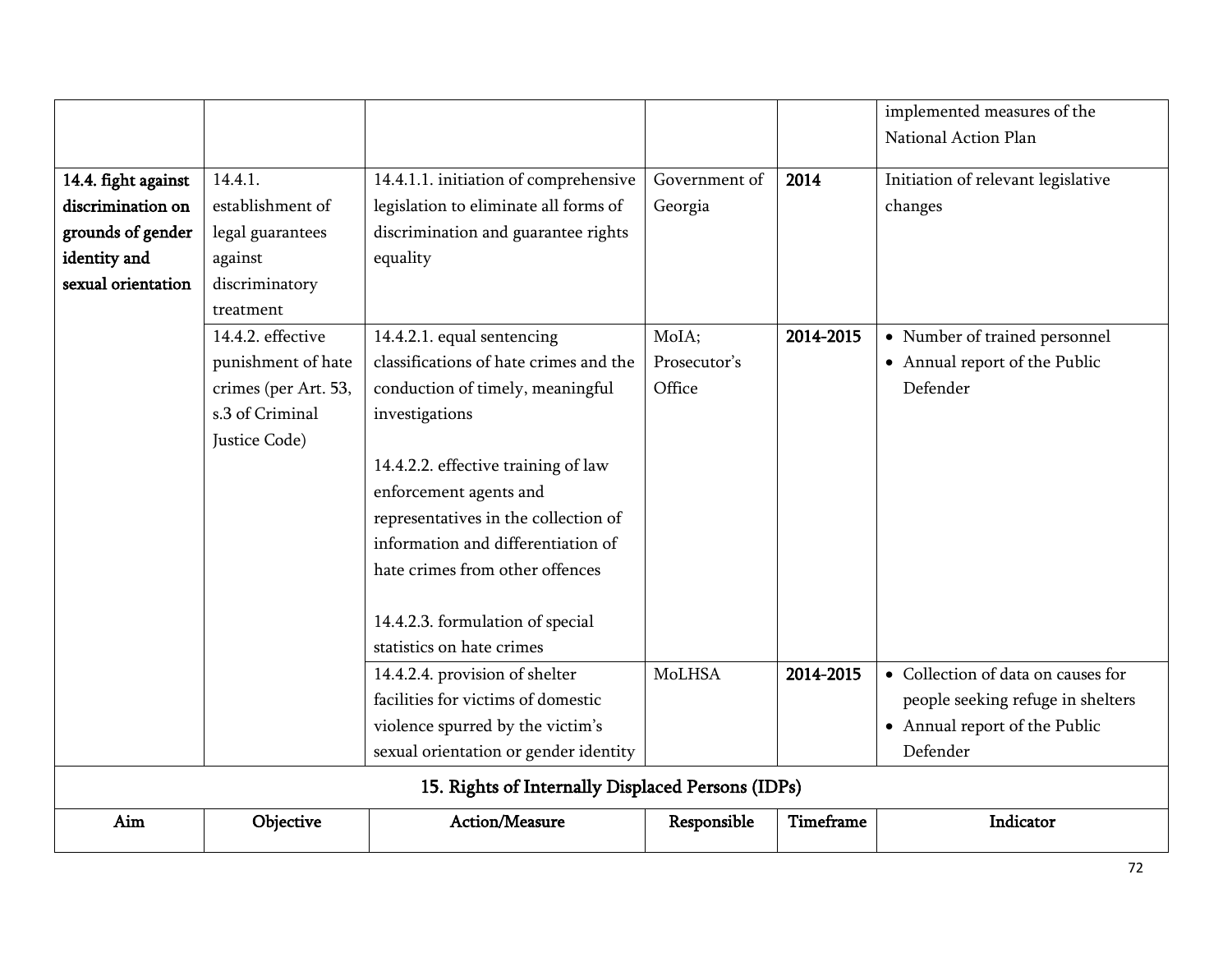|                   |                     |                                       | <b>Body</b>           |           |                                        |
|-------------------|---------------------|---------------------------------------|-----------------------|-----------|----------------------------------------|
| 15. strengthening | 15.1. development   | 15.1.1. renovation of derelict        | Ministry of           | 2014-2015 | • Enactment of new law on IDPs         |
| legal and social  | of long-term living | buildings, construction of new        | Internally            |           | • Formulation of relevant secondary    |
| rights of IDPs;   | spaces/housing for  | apartment blocks, as well as the      | Displaced             |           | legislation and separate legal acts    |
| formulation of    | <b>IDPs</b>         | provision of standalone family        | Persons From          |           | • Establishment of a special           |
| policies focusing |                     | homes, to guarantee the long-term     | the Occupied          |           | commission, by order of the            |
| on the protection |                     | accommodation of IDPs                 | Territories,          |           | Minister, in order to identify         |
| of their rights   |                     |                                       | Accommodatio          |           | potential legislative gaps, as well as |
|                   |                     | 15.1.2. conduction of the process of  | n and Refugees        |           | speed up the process of                |
|                   |                     | providing IDPs with long-term         | of Georgia            |           | implementation                         |
|                   |                     | accommodation, in accordance with     | (MRA); other          |           | • Consideration of the needs of        |
|                   |                     | the specific rules and criteria       | assisting             |           | persons with disabilities in the       |
|                   |                     | defined by the 9 August 2013 №320     | organizations-        |           | construction of new                    |
|                   |                     | Order of the Minister                 | <b>LEPL National</b>  |           | accommodation for IDPs                 |
|                   |                     |                                       | Agency for            |           | • Reports and data from MRA and        |
|                   |                     | 15.1.3. assigning legal ownership     | <b>State Property</b> |           | the National Agency of Public          |
|                   |                     | rights to IDPs of their existing      | Management,           |           | Registry                               |
|                   |                     | living spaces (previously IDPs        | <b>LEPL National</b>  |           | • Report of the Public Defender        |
|                   |                     | compact settlements), in accordance   | Agency of             |           | • Approval of renewed Action Plan      |
|                   |                     | with national legislation             | Public Registry;      |           |                                        |
|                   |                     |                                       | Government of         |           |                                        |
|                   |                     | 15.1.4. protection of IDPs from       | Georgia               |           |                                        |
|                   |                     | unlawful eviction from the existing   |                       |           |                                        |
|                   |                     | living spaces/properties in their     |                       |           |                                        |
|                   |                     | legal possession                      |                       |           |                                        |
|                   |                     |                                       |                       |           |                                        |
|                   |                     | 15.1.5. consideration of the needs of |                       |           |                                        |
|                   |                     | persons with disabilities             |                       |           |                                        |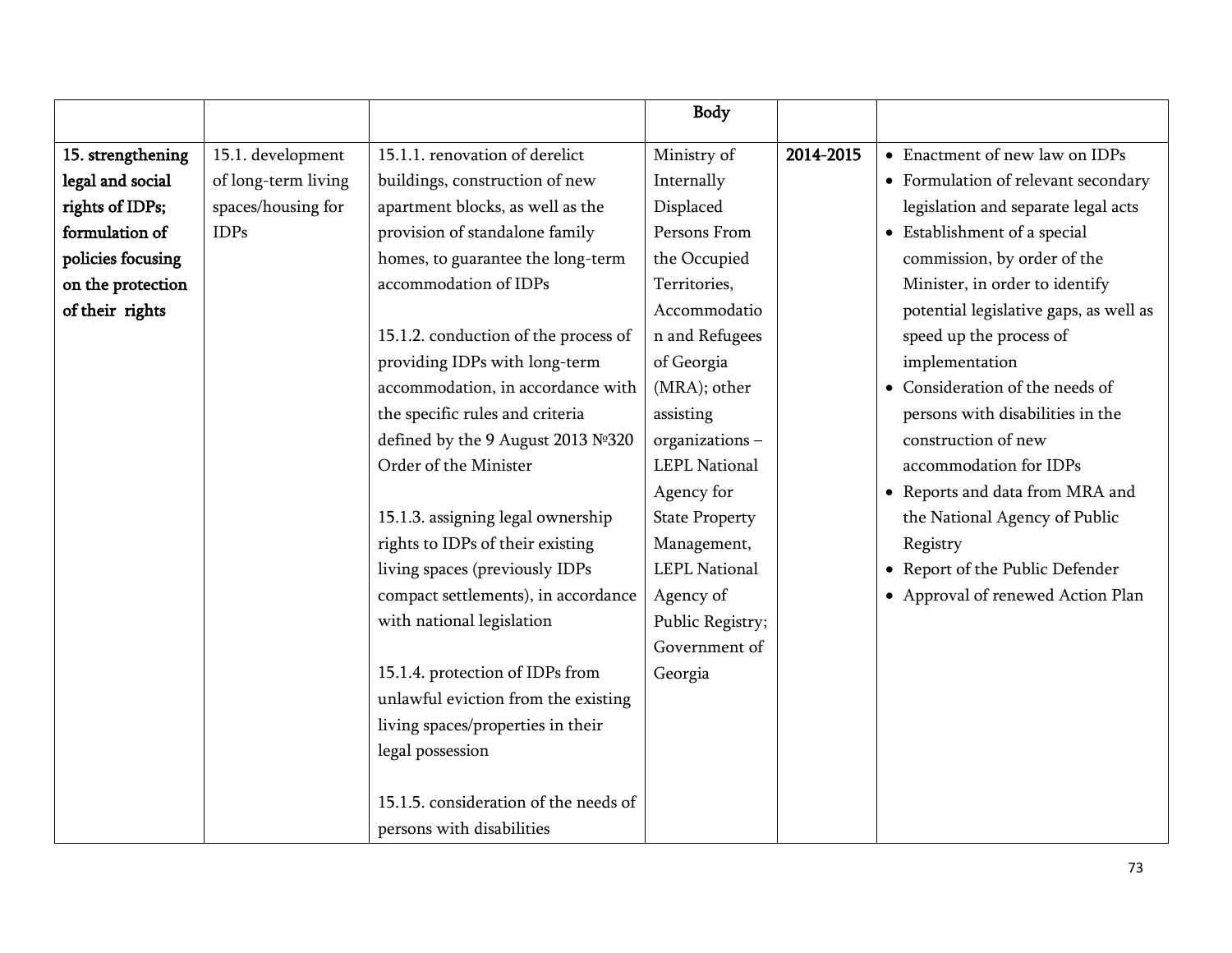| 15.1.6. speeding up the process of   |  |
|--------------------------------------|--|
| transferring legal ownership rights  |  |
| to IDPs of their existing living     |  |
| spaces (previously IDPs compact      |  |
| settlements), as well as the         |  |
| ownership rights to newly            |  |
| renovated or constructed             |  |
| apartments/houses, inhabited by      |  |
| IDPs, in accordance with national    |  |
| legislation                          |  |
|                                      |  |
| 15.1.7. renewal of the Action Plan   |  |
| for the Implementation of the State  |  |
| Strategy on IDPs 2012-2014, to       |  |
| bring it into line with new          |  |
| legislation                          |  |
|                                      |  |
| 15.1.8. constant development and     |  |
| elaboration of the new law on IDPs   |  |
| (in force since 1 March 2014) -      |  |
| further harmonization with           |  |
| international standards, addition of |  |
| more defense mechanisms (if          |  |
| necessary), and strengthening of the |  |
| roles of local self-government       |  |
| organs in the resolution of issues   |  |
| and concerns of IDPs                 |  |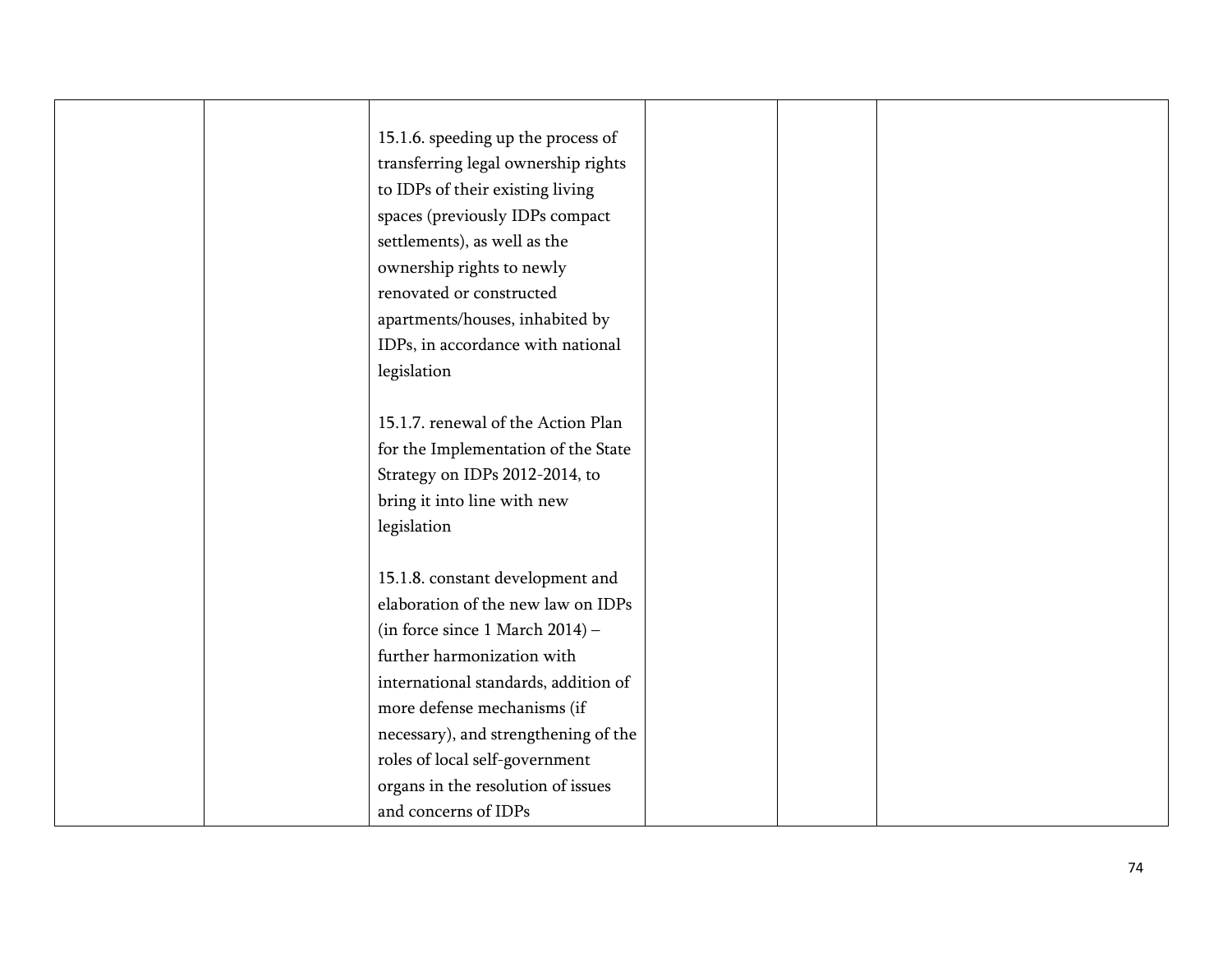|                      | 15.2. socio-           | 15.2.1. creation and development of    | MRA; MRA              | 2014-2015 | • Financing and projects reports of    |
|----------------------|------------------------|----------------------------------------|-----------------------|-----------|----------------------------------------|
|                      | economic               | a new public body supporting the       | Livelihood            |           | the MRA Livelihood LEPL                |
|                      | integration of IDPs    | livelihoods of IDPs; increased         | LEPL; MoF             |           | • Annual parliamentary and special     |
|                      |                        | funding and activity                   |                       |           | reports of the Public Defender         |
|                      |                        |                                        |                       |           |                                        |
|                      |                        | 15.2.2. formulation and                |                       |           |                                        |
|                      |                        | implementation of new livelihood       |                       |           |                                        |
|                      |                        | projects/programs                      |                       |           |                                        |
|                      |                        |                                        |                       |           |                                        |
|                      |                        | 15.2.3. encouragement of greater       |                       |           |                                        |
|                      |                        | participation of IDPs (before          |                       |           |                                        |
|                      |                        | returning to their permanent place     |                       |           |                                        |
|                      |                        | of residence), in the process of       |                       |           |                                        |
|                      |                        | integration in other regions of the    |                       |           |                                        |
|                      |                        | country                                |                       |           |                                        |
|                      |                        | 16. Rights of Ecological Migrants      |                       |           |                                        |
| Aim                  | Objective              | Action/Measure                         | Responsible           | Timeframe | Indicator                              |
|                      |                        |                                        | Body                  |           |                                        |
| 16. legal and social | 16.1. resettlement of  | 16.1.1. resettlement of displaced      | MRA; other            | 2014-2015 | • Reports prepared by MRA              |
| protection of        | displaced persons as   | persons as a result of natural or      | assisting             |           | • Drafting of relevant legislative act |
| displaced persons    | a result of natural or | human-made disasters (eco-             | institutions-         |           | • Annual parliamentary and special     |
| as a result of       | human-made             | migrants), in accordance with the      | <b>LEPL National</b>  |           | reports of the Public Defender         |
| natural or human-    | disasters (eco-        | 13 November 2013 №779 Order of         | Agency for            |           |                                        |
| made disasters       | migrants)              | the Minister                           | <b>State Property</b> |           |                                        |
| (eco-migrants)       |                        |                                        | Management,           |           |                                        |
|                      |                        | 16.1.2. creation of a legislative base | <b>LEPL National</b>  |           |                                        |
|                      |                        | for the legal recognition of the       | Agency of             |           |                                        |
|                      |                        |                                        |                       |           |                                        |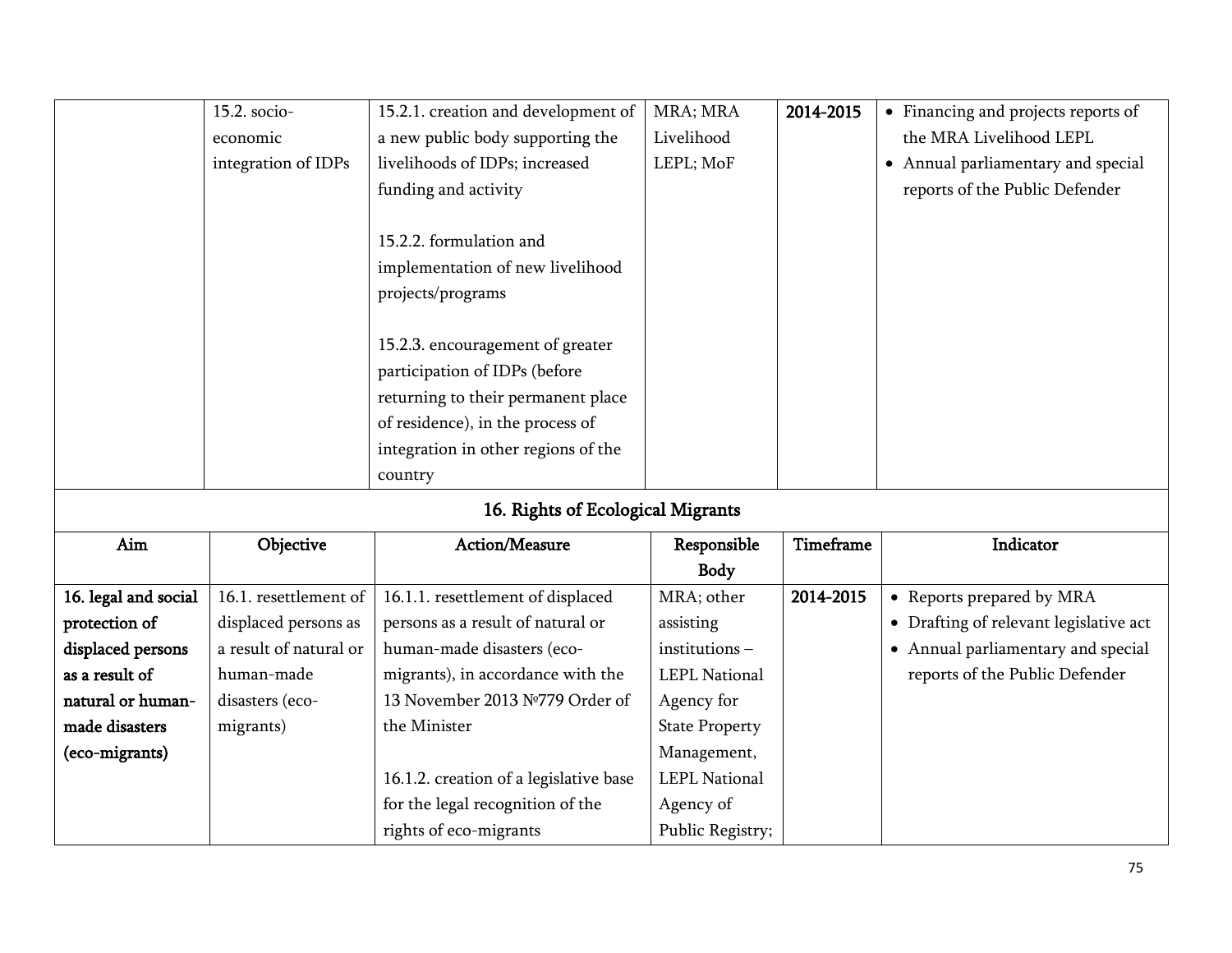|                         |                                   |                                      | Government of   |           |                                |  |  |
|-------------------------|-----------------------------------|--------------------------------------|-----------------|-----------|--------------------------------|--|--|
|                         |                                   | 16.1.3. creation of a database on    | Georgia         |           |                                |  |  |
|                         |                                   | eco-migrants                         |                 |           |                                |  |  |
|                         |                                   | 16.1.4. initiation of the process of |                 |           |                                |  |  |
|                         |                                   | assigning legal ownership rights to  |                 |           |                                |  |  |
|                         |                                   | the living spaces inhabited by eco-  |                 |           |                                |  |  |
|                         |                                   |                                      |                 |           |                                |  |  |
|                         |                                   | migrants; those resettled prior to 1 |                 |           |                                |  |  |
|                         |                                   | January 2014 by the MRA, in          |                 |           |                                |  |  |
|                         |                                   | accordance with national legislation |                 |           |                                |  |  |
|                         | 17. Human Rights and Repatriation |                                      |                 |           |                                |  |  |
| Aim                     | Objective                         | Action/Measure                       | Responsible     | Timeframe | Indicator                      |  |  |
|                         |                                   |                                      | Body            |           |                                |  |  |
| 17. realization of      | 17.1. formulation                 | 17.1.1. active cooperation with      | MRA; other      | 2014-2015 | Formulation and publication of |  |  |
| the rights of           | and publication of a              | relevant governmental institutions,  | assisting       |           | relevant documents             |  |  |
| repatriates,            | national action plan              | in order to initiate the process of  | institutions-   |           |                                |  |  |
| forcefully exiled       | and strategy, for the             | formulating and publishing a         | including all   |           |                                |  |  |
| from the former         | reintegration of                  | national action plan and strategy,   | governmental    |           |                                |  |  |
| <b>Soviet Socialist</b> | repatriates that were             | for the reintegration of repatriates | bodies that are |           |                                |  |  |
| Republic of             |                                   |                                      |                 |           |                                |  |  |
|                         | forcefully exiled                 | that were forcefully exiled from the | part of the     |           |                                |  |  |
| Georgia, by the         | from the former                   | former Soviet Socialist Republic of  | inter-          |           |                                |  |  |
| former USSR in          | Soviet Socialist                  | Georgia, by the former USSR in the   | governmental    |           |                                |  |  |
| the 1940s               | Republic of Georgia,              | 1940s                                | agency, set up  |           |                                |  |  |
|                         | by the former USSR                |                                      | through         |           |                                |  |  |
|                         | in the 1940s                      |                                      | Ordinance       |           |                                |  |  |
|                         |                                   |                                      | Nº111 of 1      |           |                                |  |  |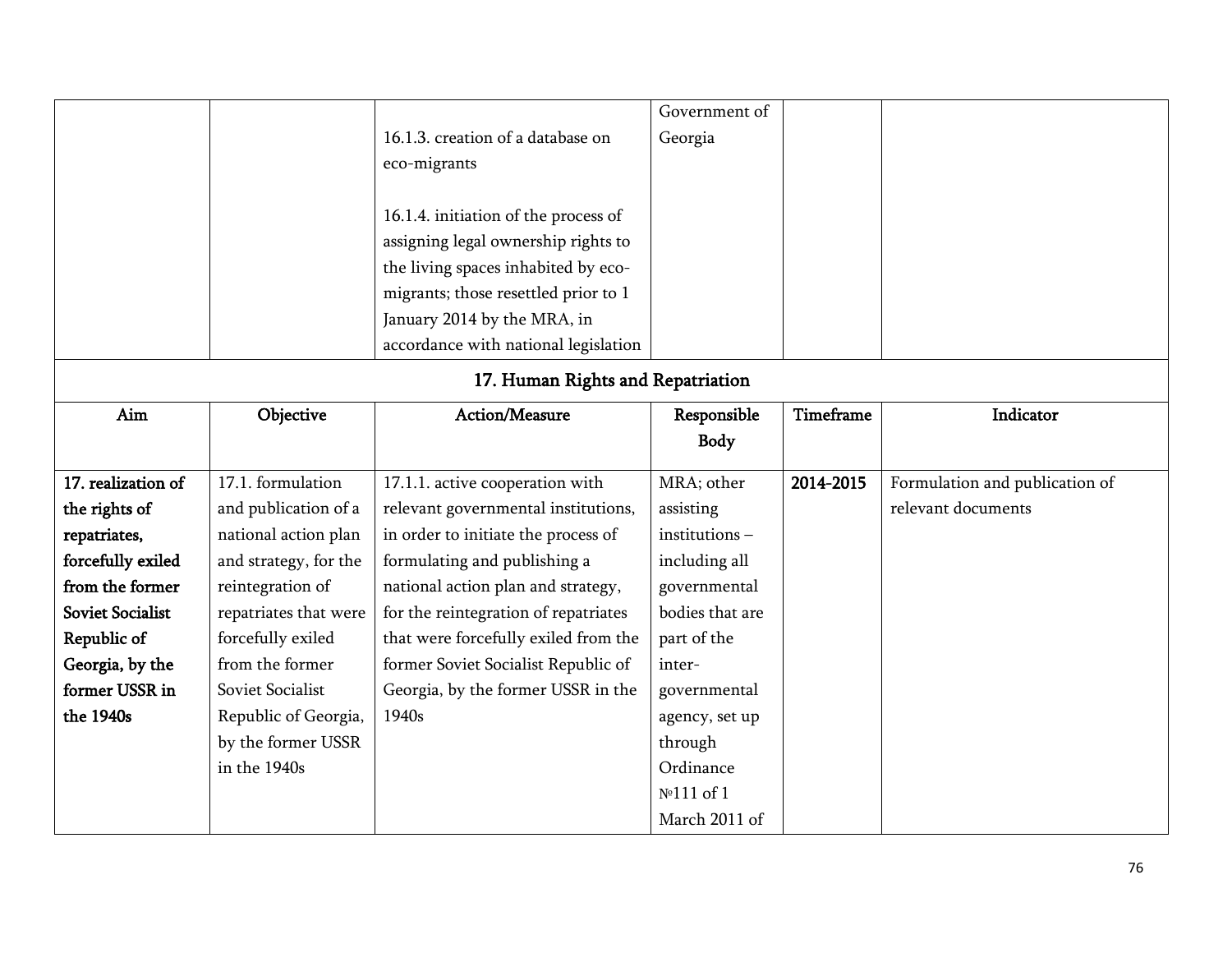|  | the               |  |
|--|-------------------|--|
|  | Government of     |  |
|  | Georgia, in       |  |
|  | relation to the   |  |
|  | Repatriation of   |  |
|  | Persons           |  |
|  | forcefully sent   |  |
|  | into exile from   |  |
|  | the Soviet        |  |
|  | Socialist         |  |
|  | Republic of       |  |
|  | Georgia by the    |  |
|  | Former USSR       |  |
|  | in the '40s of    |  |
|  | the $20^{\rm th}$ |  |
|  | Century           |  |
|  |                   |  |

## 18. Protection of the Rights of Residents Living Near Borders of Occupied Territories

| Aim                 | Objective             | Action/Measure                     | Responsible     | Timeframe | Indicator                             |
|---------------------|-----------------------|------------------------------------|-----------------|-----------|---------------------------------------|
|                     |                       |                                    | Body            |           |                                       |
| 18.1. protection of | 18.1.1. protection of | 18.1.1.1. construction of new      | Interim         | 2014-2015 | • Number of projects undertaken,      |
| the rights of       | health, access to     | outpatient clinics, furnished with | Governmental    |           | including: construction and           |
| residents living    | education,            | modern medical equipment;          | Commission on   |           | improvement of various forms of       |
| near the borders of | improvements in       | professional training of medical   | the Reaction to |           | infrastructure (roads, schools,       |
| occupied            | socio-economic        | staff                              | the Needs of    |           | irrigation systems, outpatient        |
| territories and     | conditions,           |                                    | the Affected    |           | clinics, etc.)                        |
| improvements in     | development of        | 18.1.1.2. creation of special      | Population      |           | • Number of students, living in these |
| their substandard   | infrastructure and    | circumstances for teachers and     | living in the   |           | areas, financed by government         |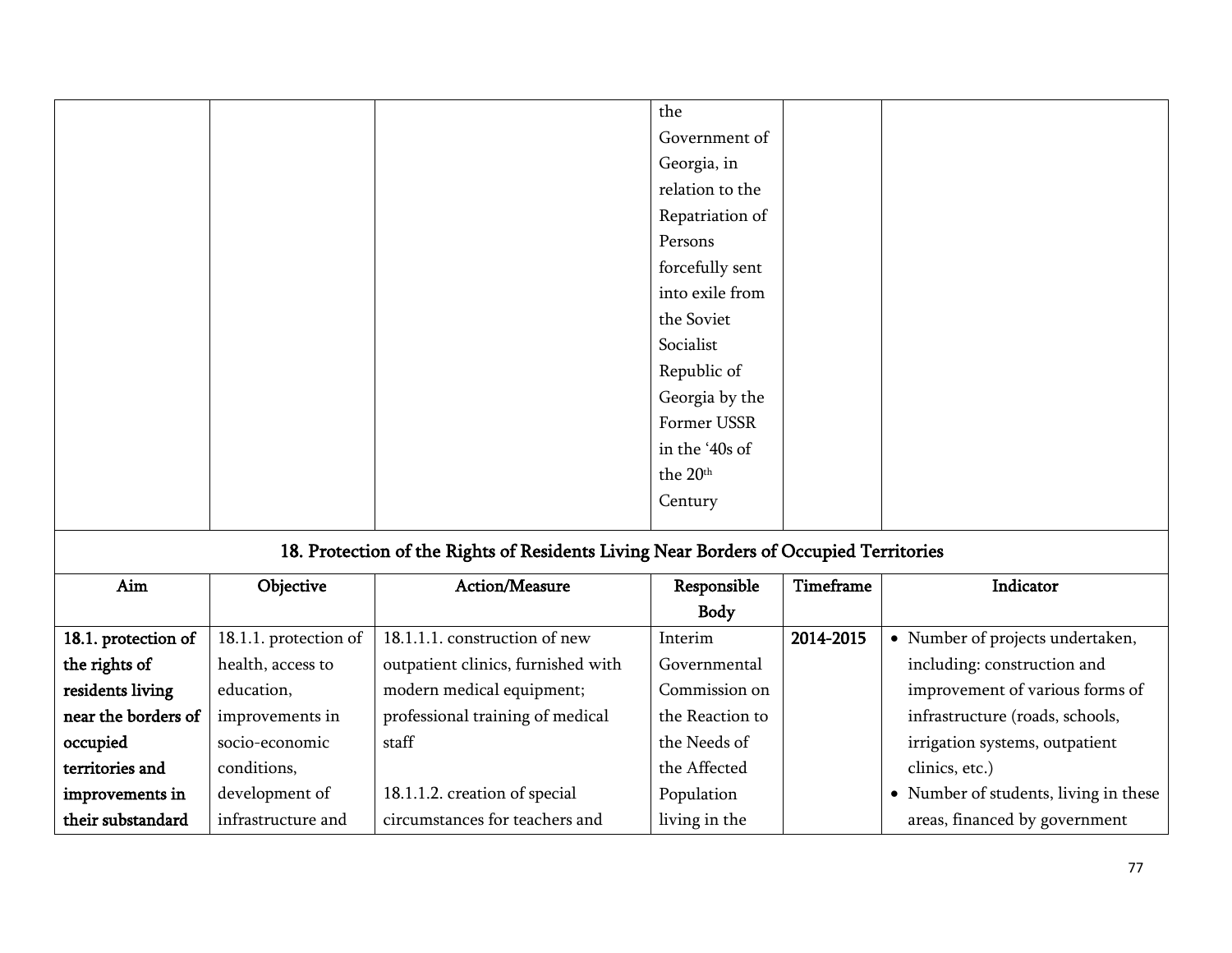| socio-economic       | the guarantee of      | students - maximum concessions          | villages at the |           | grants                                  |
|----------------------|-----------------------|-----------------------------------------|-----------------|-----------|-----------------------------------------|
| and humanitarian     | maximum safety for    | for students and improved               | demarcation     |           | • Number of beneficiaries of various    |
| conditions           | residents living near | educational services and                | line; and       |           | government services                     |
|                      | the borders of        | infrastructure                          | participating   |           | • Scope and reach of aid provided by    |
|                      | occupied territories  |                                         | ministries      |           | various international organizations     |
|                      |                       | 18.1.1.3. restoration, construction     |                 |           | $\bullet~$ Prevention of the outflow of |
|                      |                       | and development of housing and          |                 |           | residents from villages located near    |
|                      |                       | various communal spaces; active         |                 |           | the demarcation lines                   |
|                      |                       | involvement by international            |                 |           | • Reduction in crime figures            |
|                      |                       | benefactors to better respond to the    |                 |           |                                         |
|                      |                       | needs of local residents                |                 |           |                                         |
|                      |                       |                                         |                 |           |                                         |
|                      |                       | 18.1.1.4. stabilization of crime rates; |                 |           |                                         |
|                      |                       | avoidance of any forms of               |                 |           |                                         |
|                      |                       | provocation emanating from the          |                 |           |                                         |
|                      |                       | occupied territories, in order to       |                 |           |                                         |
|                      |                       | ensure maximum safety in areas          |                 |           |                                         |
|                      |                       | located near the demarcation lines      |                 |           |                                         |
| 18.2. provision of   | 18.2.1. maximum       | 18.2.1.1. continuing provision of       | MoLHSA; SMR     | 2014-2015 | Number of residents benefitting from    |
| healthcare and       | accessibility of      | the Healthcare Referral Program         |                 |           | the Healthcare Referral Program for     |
| access to education  | government            | for the Occupied Territories;           |                 |           | the Occupied Territories                |
| to residents of      | healthcare programs   | improvement of mechanisms and           |                 |           |                                         |
| occupied             | to residents of       | raising of awareness                    |                 |           |                                         |
| territories; support | occupied territories  |                                         |                 |           |                                         |
| of their freedom of  | 18.2.2. maximum       | 18.2.2.1. creation of special           | <b>MES</b>      | 2014-2015 | • Number of trainings held; number      |
| movement and         | accessibility of      | circumstances for teachers living in    |                 |           | of participants                         |
| mobilization of      | government            | the occupied regions and their          |                 |           | • Number of students, from              |
| efforts to protect   | educational           | professional training                   |                 |           | occupied regions, receiving             |
| human rights and     | programs to           |                                         |                 |           | Georgian state education                |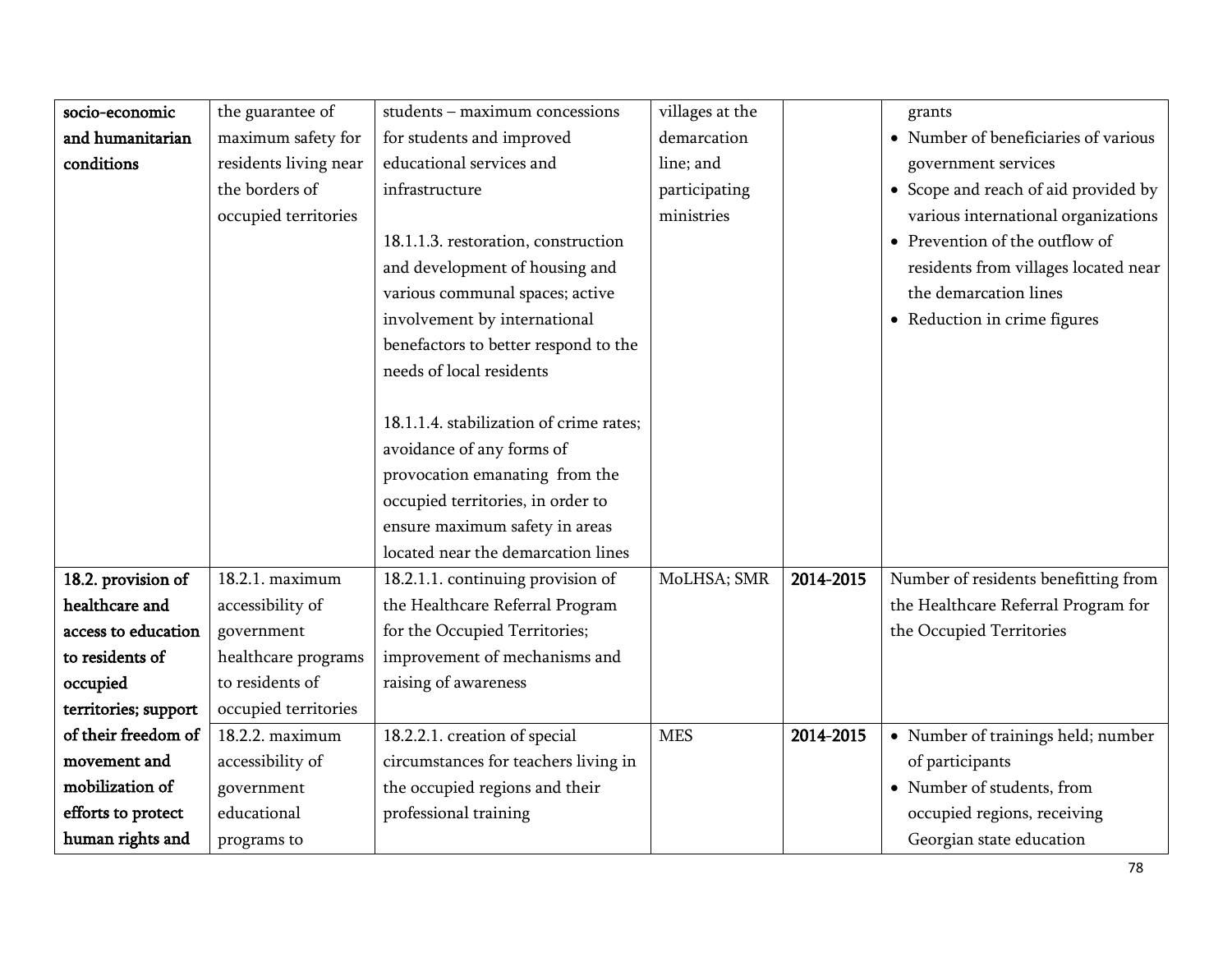| ensure safety | residents of          | 18.2.2.2. creation of maximum       |            |           |                                     |
|---------------|-----------------------|-------------------------------------|------------|-----------|-------------------------------------|
|               | occupied territories  | concessions for students living in  |            |           |                                     |
|               |                       | occupied territories, in order to   |            |           |                                     |
|               |                       | access the Georgian state education |            |           |                                     |
|               |                       | system                              |            |           |                                     |
|               | 18.2.3. maintenance   | 18.2.3.1. ensure maximum safety in  | MFA; MoIA; | 2014-2015 | • Number of residents relocated     |
|               | of free movement,     | occupied territories; due informing | MoJ; SMR   |           | from the demarcation lines          |
|               | kinship and friendly  | of international organizations and  |            |           | • International resolutions         |
|               | ties among residents  | mobilization of efforts to stop the |            |           | • Number of persons with Georgian   |
|               | living in and around  | raising of barbed wire fences, as   |            |           | national identity cards and         |
|               | occupied territories; | well as the problems arising        |            |           | passports (including status neutral |
|               | aversion of           | therefrom; initialization of the    |            |           | documents)                          |
|               | problems arising      | Geneva International Discussions    |            |           |                                     |
|               | from the raising of   | and IPRM mechanisms                 |            |           |                                     |
|               | barriers and barbed   |                                     |            |           |                                     |
|               | wire fences           | 18.2.3.2. issuing of Georgian       |            |           |                                     |
|               |                       | national identity and travel        |            |           |                                     |
|               |                       | documents and access to the         |            |           |                                     |
|               |                       | applications and registrations      |            |           |                                     |
|               |                       | process for residents of occupied   |            |           |                                     |
|               |                       | territories; including optional,    |            |           |                                     |
|               |                       | status neutral documents            |            |           |                                     |
|               | 18.2.4.               | 18.2.4.1. due informing of          | MFA; MoIA; | 2014-2015 | • Raising of awareness among the    |
|               | improvements in       | international organizations on      | MoJ; SMR   |           | international community and call    |
|               | the substandard       | violations of human rights;         |            |           | for greater participation;          |
|               | humanitarian          | utilization of current mechanisms   |            |           | utilization of relevant mechanisms  |
|               | conditions            | in place (i.e. the Geneva           |            |           | for the protection of human rights  |
|               | experienced by        | International Discussions and the   |            |           | • Reduction in crime figures        |
|               | residents of          | IPRM); encouragement of greater     |            |           |                                     |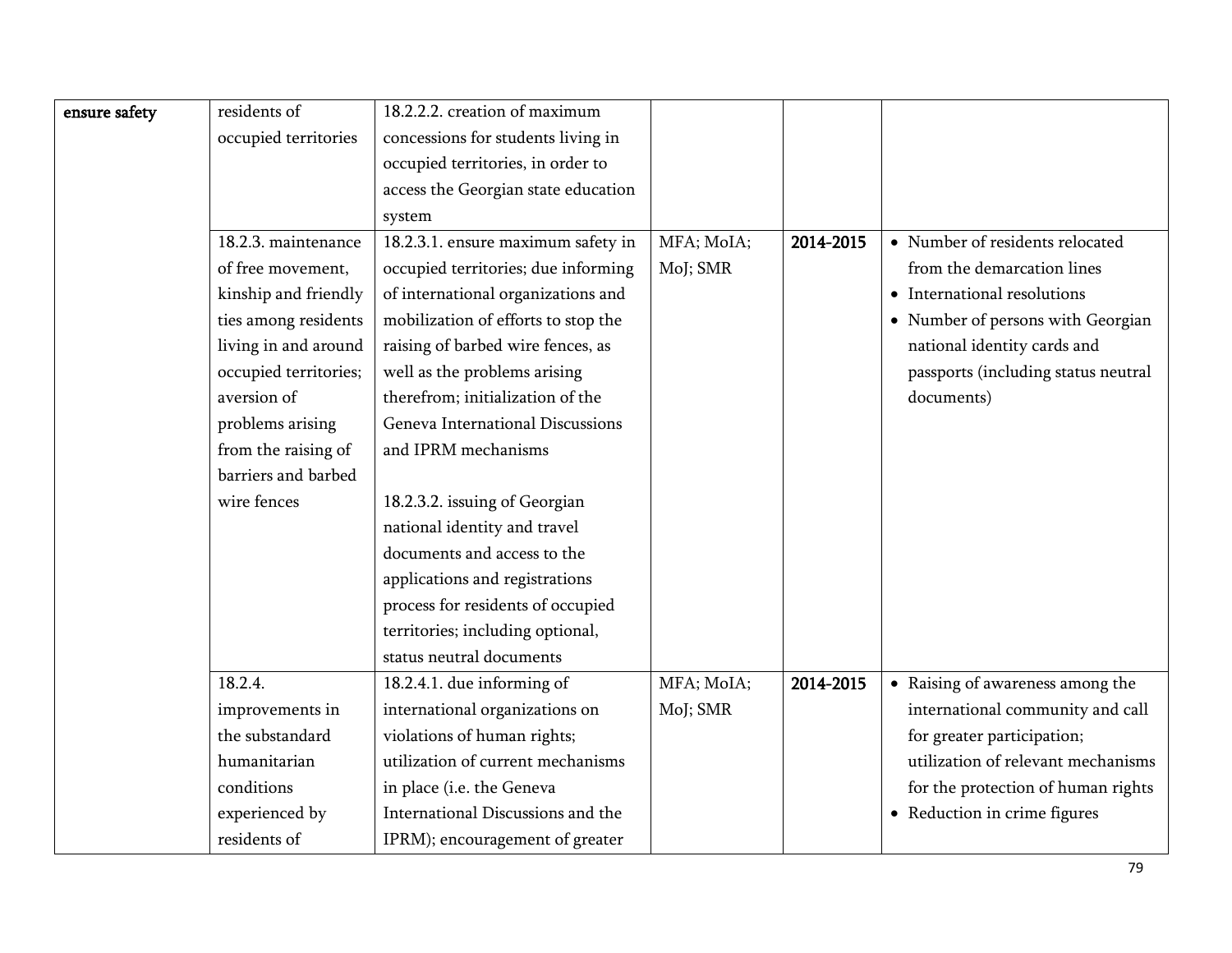|                                         | occupied territories; | international support in the          |               |                  |                                       |  |  |
|-----------------------------------------|-----------------------|---------------------------------------|---------------|------------------|---------------------------------------|--|--|
|                                         | prevention of severe  | protection of human rights -          |               |                  |                                       |  |  |
|                                         | violations of human   | initiation of the international       |               |                  |                                       |  |  |
|                                         | rights, including:    | monitoring mechanism for the          |               |                  |                                       |  |  |
|                                         | various forms of      | protection of human rights in         |               |                  |                                       |  |  |
|                                         | discrimination and    | occupied territories                  |               |                  |                                       |  |  |
|                                         | violence, as well as  |                                       |               |                  |                                       |  |  |
|                                         | crimes, such as       |                                       |               |                  |                                       |  |  |
|                                         | robbery, kidnapping   |                                       |               |                  |                                       |  |  |
|                                         | and extortion         |                                       |               |                  |                                       |  |  |
| 19. Rights of Persons with Disabilities |                       |                                       |               |                  |                                       |  |  |
| Aim                                     | Objective             | Action/Measure                        | Responsible   | <b>Timeframe</b> | Indicator                             |  |  |
|                                         |                       |                                       | <b>Body</b>   |                  |                                       |  |  |
| 19. provision of                        | 19.1.bringing the     | 19.1.1. development and adoption      | Government of | 2014             | • Initiation of anti-discrimination   |  |  |
| equal                                   | legislative           | of anti-discrimination legislation,   | Georgia       |                  | law                                   |  |  |
| opportunities for                       | framework in line     | which takes into account aspects      |               |                  | • Reports of the Public Defender      |  |  |
| persons with                            | with international    | relating to persons with disabilities |               |                  |                                       |  |  |
| disabilities                            | standards;            | 19.1.2. reform of the system of       | MoLHSA; other | 2014-2015        | Approval of relevant legislation for  |  |  |
|                                         | promotion of          | assessing and classifying the status  | interested    |                  | the transition of the current         |  |  |
|                                         | greater involvement   | of various disabilities; continuation | institutions  |                  | classification system of various      |  |  |
|                                         | of persons with       | of the gradual transition process     |               |                  | disabilities into the new, 'social    |  |  |
|                                         | disabilities in       | into the 'social model'               |               |                  | model'; implementation has begun      |  |  |
|                                         | decision-making       | 19.1.3. inclusion of persons with     | MoLHSA; other | 2014-2015        | Preparation of plans and programs     |  |  |
|                                         | processes             | disabilities in decision-making       | interested    |                  | with the active participation of      |  |  |
|                                         |                       | processes                             | institutions  |                  | persons with disabilities, or their   |  |  |
|                                         |                       |                                       |               |                  | representatives                       |  |  |
|                                         |                       | 19.1.4. bringing the legal            | MFA;          | 2014-2015        | Initiation of legislative changes for |  |  |
|                                         |                       | framework in line with                | MoLHSA; MoJ;  |                  | compliance with the UN Convention     |  |  |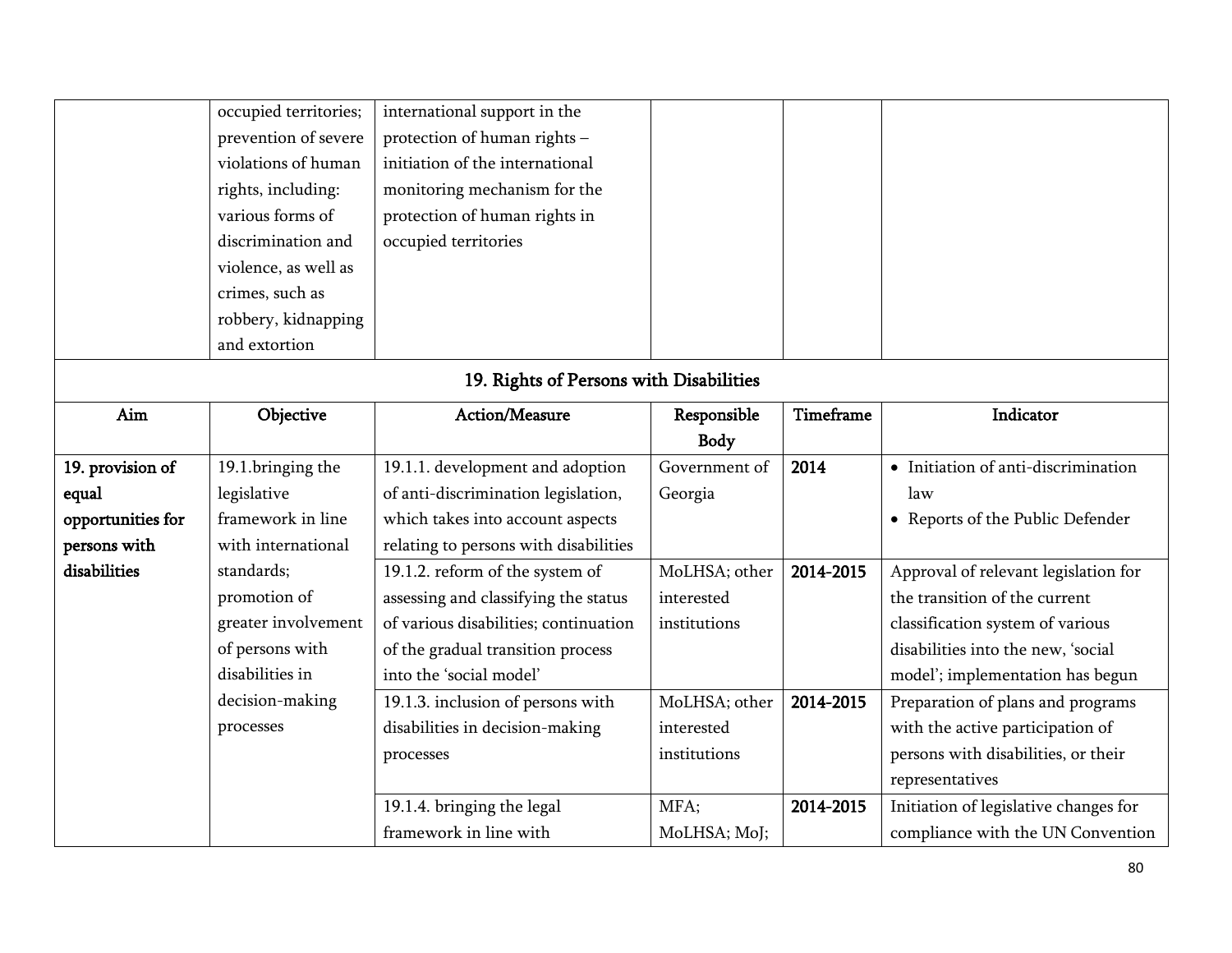|                        | international standards (i.e.          | Parliament of |           |                                        |
|------------------------|----------------------------------------|---------------|-----------|----------------------------------------|
|                        | compliance of national legislation     | Georgia       |           |                                        |
|                        | with the UN Convention on the          |               |           |                                        |
|                        | Rights of Persons with Disabilities)   |               |           |                                        |
| 19.2. raising          | 19.2.1. raising public awareness on    | Inter-Agency  | 2014-2015 | At least 30 journalists have been      |
| awareness on           | issues relating to persons with        | Commission    |           | trained                                |
| disability issues      | disabilities; training of media        |               |           |                                        |
|                        | personnel and journalists on           |               |           |                                        |
|                        | relevant issues                        |               |           |                                        |
| 19.3. ensuring access  | 19.3.1. active management of the       | MoESD; MES;   | 2014-2015 | • Approval of technical regulations    |
| to public              | process of accessing public facilities | MoF           |           | • Formulation of new construction      |
| buildings/facilities   | and services, including physical       |               |           | standards                              |
| and transport          | environments in public                 |               |           | • Generation of statistics on new and  |
|                        | buildings/institutions                 |               |           | improved physical environments         |
|                        | 19.3.2. promotion of equal access to   | MoESD         | 2014-2015 | Development and implementation of      |
|                        | public transportation and travel       |               |           | necessary standards for the            |
|                        | facilities, through the development    |               |           | functioning of suitable transportation |
|                        | and implementation of relevant         |               |           | facilities and infrastructure          |
|                        | regulations                            |               |           |                                        |
| 19.4. promotion of     | 19.4.1. promotion of independent       | MoLHSA        | 2014-2015 | Provision of supporting equipment to   |
| individual mobility    | mobility and communications for        |               |           | persons with disabilities, who have    |
|                        | persons with disabilities              |               |           | applied to the Social Service Agency   |
| 19.5. facilitating the | 19.5.1. ensuring accessibility for     | Inter-Agency  |           | Improvement of means of receiving      |
| realization of the     | persons with disabilities to various   | Commission    |           | and transmitting information           |
| rights of access to    | forms of receiving and conveying       |               |           |                                        |
| information and        | information                            |               |           |                                        |
| freedom of             |                                        |               |           |                                        |
| expression             |                                        |               |           |                                        |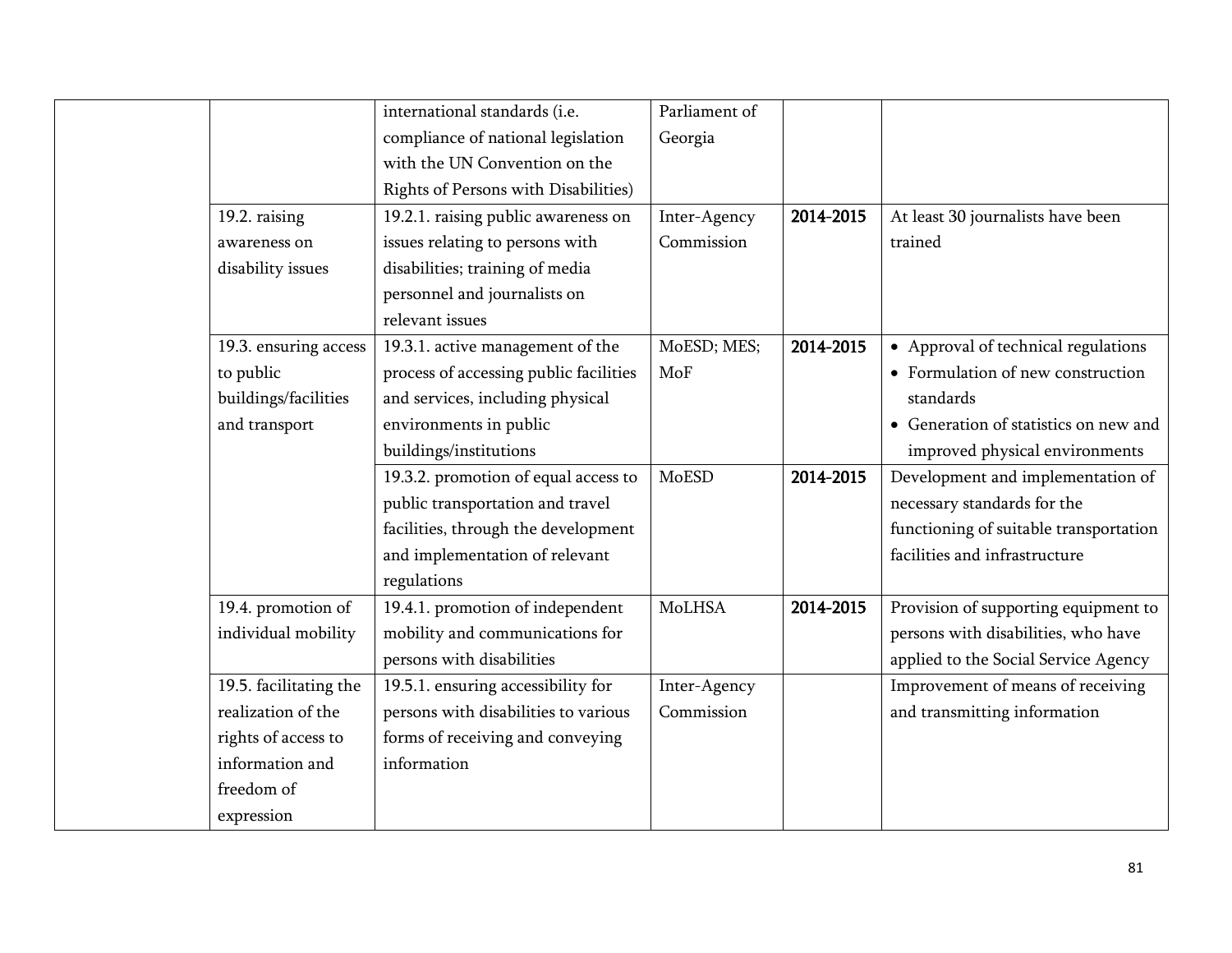| 19.6. ensuring right  | 19.6.1. determination of the legal   | MES; MoLHSA;  | 2014-2015 | Preparation of relevant            |
|-----------------------|--------------------------------------|---------------|-----------|------------------------------------|
| to education          | framework governing persons with     | MoF; MoJ      |           | documentation                      |
|                       | special educational needs            |               |           |                                    |
|                       | 19.6.2. creation of an adequate      | <b>MES</b>    | 2014-2015 | Preparation of relevant legal      |
|                       | system of academic funding for       |               |           | documentation and reports          |
|                       | students with special educational    |               |           |                                    |
|                       | needs                                |               |           |                                    |
|                       | 19.6.3. provision of continual, high | MES; MoF      | 2014-2015 | Preparation of relevant legal      |
|                       | quality education for persons with   |               |           | documentation; research on         |
|                       | special educational needs at         |               |           | evaluations of the quality of      |
|                       | preschool, general, vocational and   |               |           | education                          |
|                       | higher education levels              |               |           |                                    |
|                       | 19.6.4. development of a             | MES; MoLHSA   | 2014-2015 | • Preparation of documentation on  |
|                       | monitoring mechanism for persons     |               |           | the development of a monitoring    |
|                       | with special educational needs       |               |           | mechanism                          |
|                       |                                      |               |           | • Reports of the Public Defender   |
| 19.7. equal access to | 19.7.1. provision of equal access to | MoLHSA        | 2014-2015 | Percentage of persons with         |
| healthcare            | healthcare services, without         |               |           | disabilities, for whom healthcare  |
|                       | discrimination arising on grounds    |               |           | services are available             |
|                       | of disability                        |               |           |                                    |
|                       | 19.7.2. better management of health  | MoLHSA        | 2014-2015 | Preparation of periodic reports by |
|                       | conditions resulting from            |               |           | relevant institutions              |
|                       | disabilities                         |               |           |                                    |
|                       | 19.7.3. improvements in purpose,     | <b>MoLHSA</b> | 2014-2015 | Preparation of documentation and   |
|                       | structure and management efficacy    |               |           | initiation of relevant changes     |
|                       | of government healthcare programs    |               |           |                                    |
|                       | for persons with disabilities        |               |           |                                    |
|                       | 19.7.4. improvement of the health    | MoLHSA        | 2014-2015 | Parliamentary report of the Public |
|                       | insurance system for persons with    |               |           | Defender                           |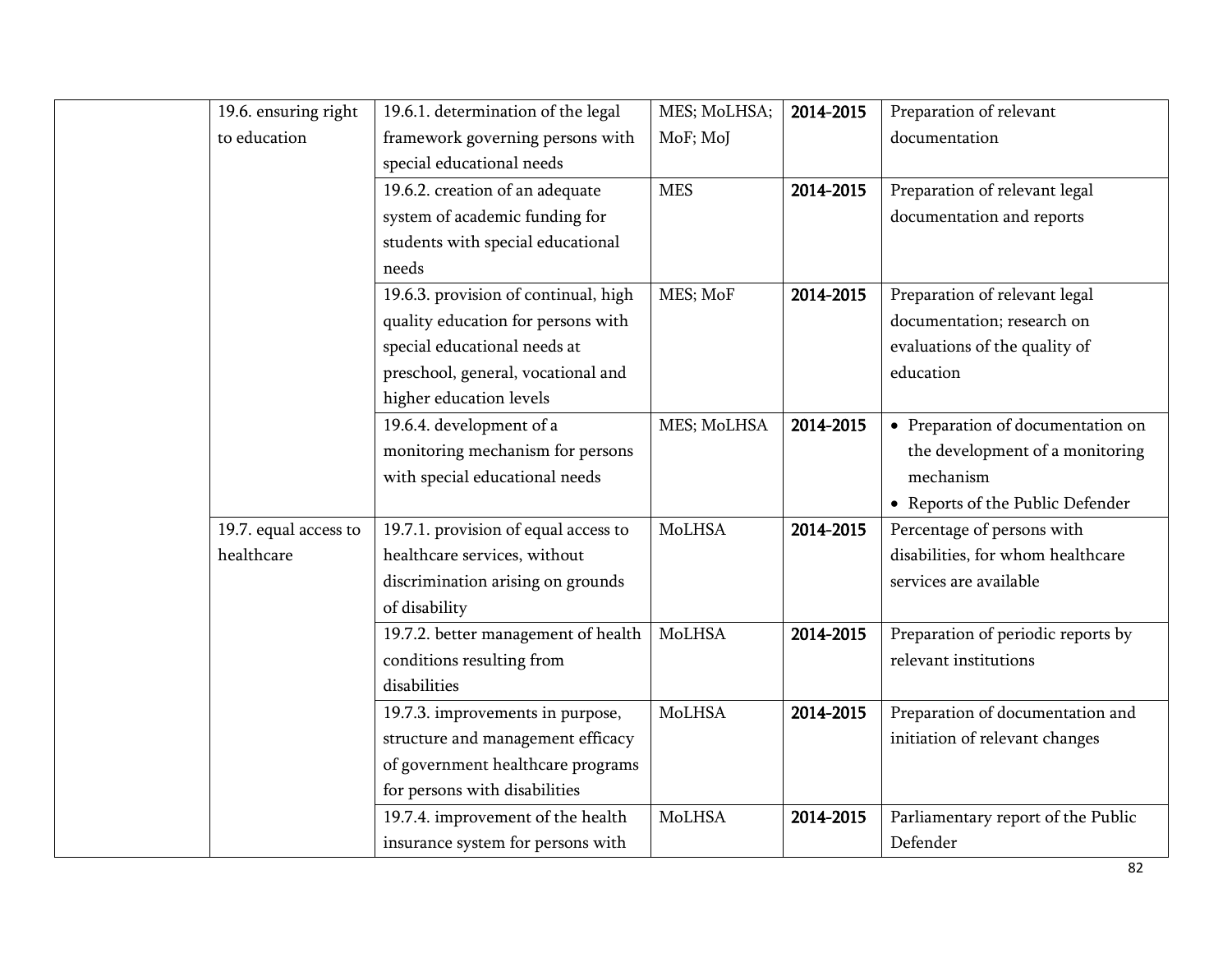|                                          | disabilities                                                                                                                                    |                     |           |                                                                                                                                                                   |
|------------------------------------------|-------------------------------------------------------------------------------------------------------------------------------------------------|---------------------|-----------|-------------------------------------------------------------------------------------------------------------------------------------------------------------------|
| 19.8. habilitation<br>and rehabilitation | 19.8.1. access to existing<br>habilitation and rehabilitation<br>programs                                                                       | MoLHSA              | 2014-2015 | Access to habilitation/rehabilitation<br>programs for persons with special<br>needs                                                                               |
|                                          | 19.8.2. improvement of quality and<br>effectiveness of habilitation/<br>rehabilitation services                                                 | MoLHSA              | 2014-2015 | Approval of habilitation/<br>rehabilitation service standards (new<br>guidelines and protocols); services<br>carried out in accordance with<br>approved standards |
|                                          | 19.8.3. encouragement of social<br>rehabilitation                                                                                               | MoLHSA              | 2014-2015 | Increased participation of persons<br>with disabilities in social life                                                                                            |
|                                          | 19.8.4. improvements in purpose,<br>structure and management efficacy<br>of government habilitation/<br>rehabilitation programs                 | MoLHSA              | 2014-2015 | Increased application, effectiveness<br>and purposefulness of government<br>habilitation/rehabilitation programs                                                  |
|                                          | 19.8.5. formulation of early<br>prevention system within the<br>framework of government<br>habilitation/rehabilitation<br>programs for children | MoLHSA              | 2014-2015 | • Formulation of early intervention<br>model<br>• Early intervention services<br>provided in accordance with<br>internationally approved standards<br>of practice |
| 19.9.<br>encouragement of<br>labor and   | 19.9.1. ensuring equal labor and<br>employment rights for persons with<br>disabilities                                                          | MoLHSA; MES;<br>MoJ | 2014-2015 | Reports of the Public Defender                                                                                                                                    |
| employment                               | 19.9.2. encouragement of greater<br>employment of persons with<br>disabilities                                                                  | MoLHSA; MoF         | 2014      | Data on the number of persons<br>employed                                                                                                                         |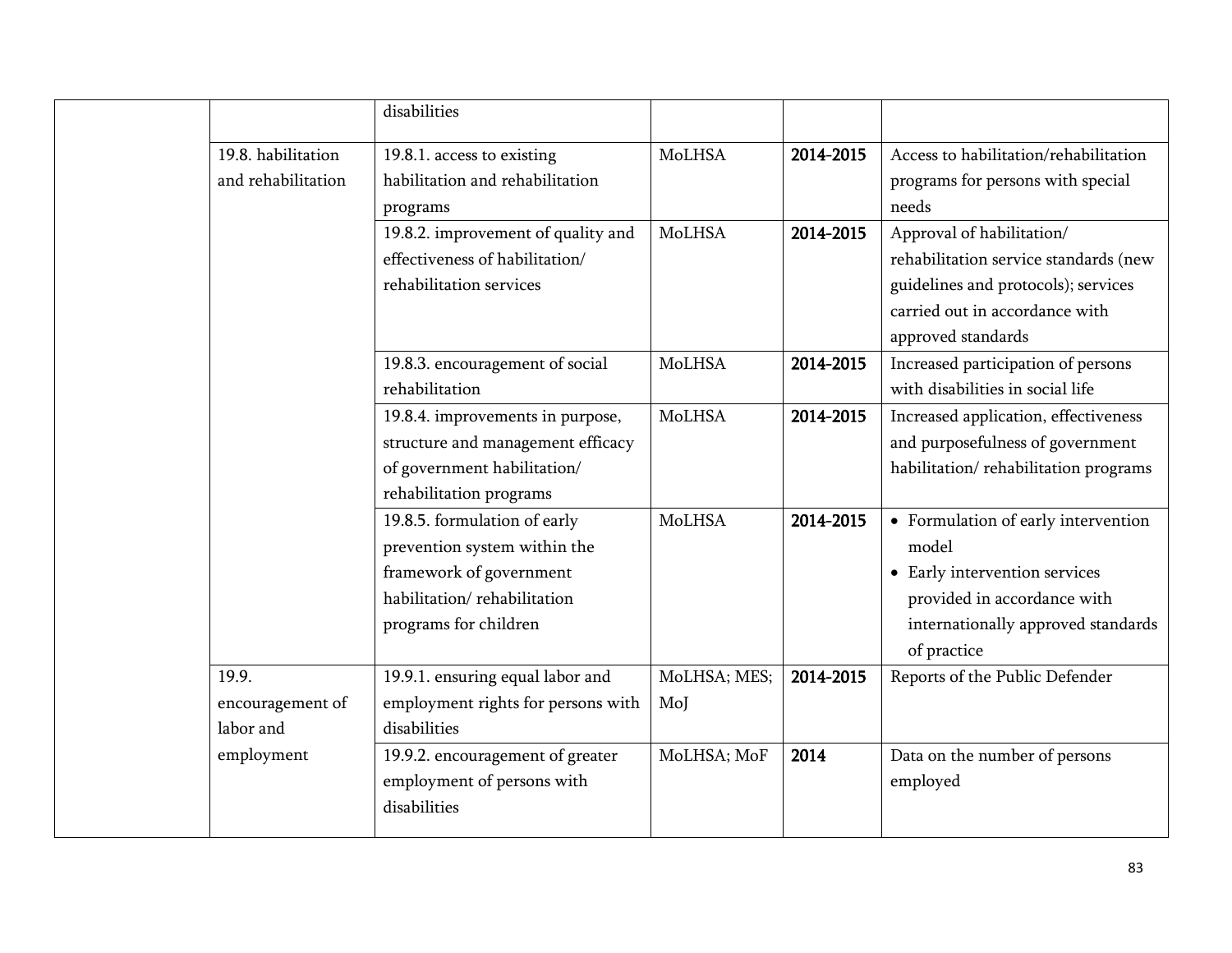|                        | 19.9.3. increased competitiveness in | MoLHSA; MES | 2014-2015 | Creation of a professional orientation |
|------------------------|--------------------------------------|-------------|-----------|----------------------------------------|
|                        | the labor market for disabled job-   |             |           | system, specially for persons with     |
|                        | seekers                              |             |           | disabilities; trainings undertaken by  |
|                        |                                      |             |           | disabled job-seekers, who require      |
|                        |                                      |             |           | development of specific professional   |
|                        |                                      |             |           | skills                                 |
|                        | 19.9.4. guarantee a decent, safe and | MoLHSA      | 2014-2015 | • Formulation of regulatory            |
|                        | clean working environment            |             |           | framework to ensure health and         |
|                        |                                      |             |           | safety in the workplace; state         |
|                        |                                      |             |           | supervision in the implementing of     |
|                        |                                      |             |           | specified standards                    |
|                        |                                      |             |           | • Reduction in cases of forced labor   |
|                        |                                      |             |           | and trafficking                        |
| 19.10. social security | 19.10.1. realization of the right to | MoLHSA      | 2014-2015 | • Determination of individual needs    |
|                        | social security without              |             |           | of persons with disabilities           |
|                        | discrimination and in consideration  |             |           | • Planning and provision of services   |
|                        | of the individual needs of persons   |             |           | in consideration of identified         |
|                        | with disabilities                    |             |           | needs and priorities                   |
|                        | 19.10.2. improvements in purpose,    | MoLHSA      | 2014-2015 | Development of service standards;      |
|                        | structure and management efficacy    |             |           | compliance of services with            |
|                        | of government social security        |             |           | applicable standards                   |
|                        | programs                             |             |           |                                        |
|                        | 19.10.3. promotion and               | MoLHSA      | 2014-2015 | Number of persons with disabilities    |
|                        | development of alternative social    |             |           | receiving alternative social services  |
|                        | services                             |             |           |                                        |
|                        | 19.10.4. improvement of social       | MoLHSA      | 2014-2015 | Broadening of "social packages",       |
|                        | services and cash allowances -       |             |           | through provision of monetary, as      |
|                        | "social packages" - for persons with |             |           | well as non-monetary social benefits,  |
|                        | disabilities                         |             |           | taking into account individual needs   |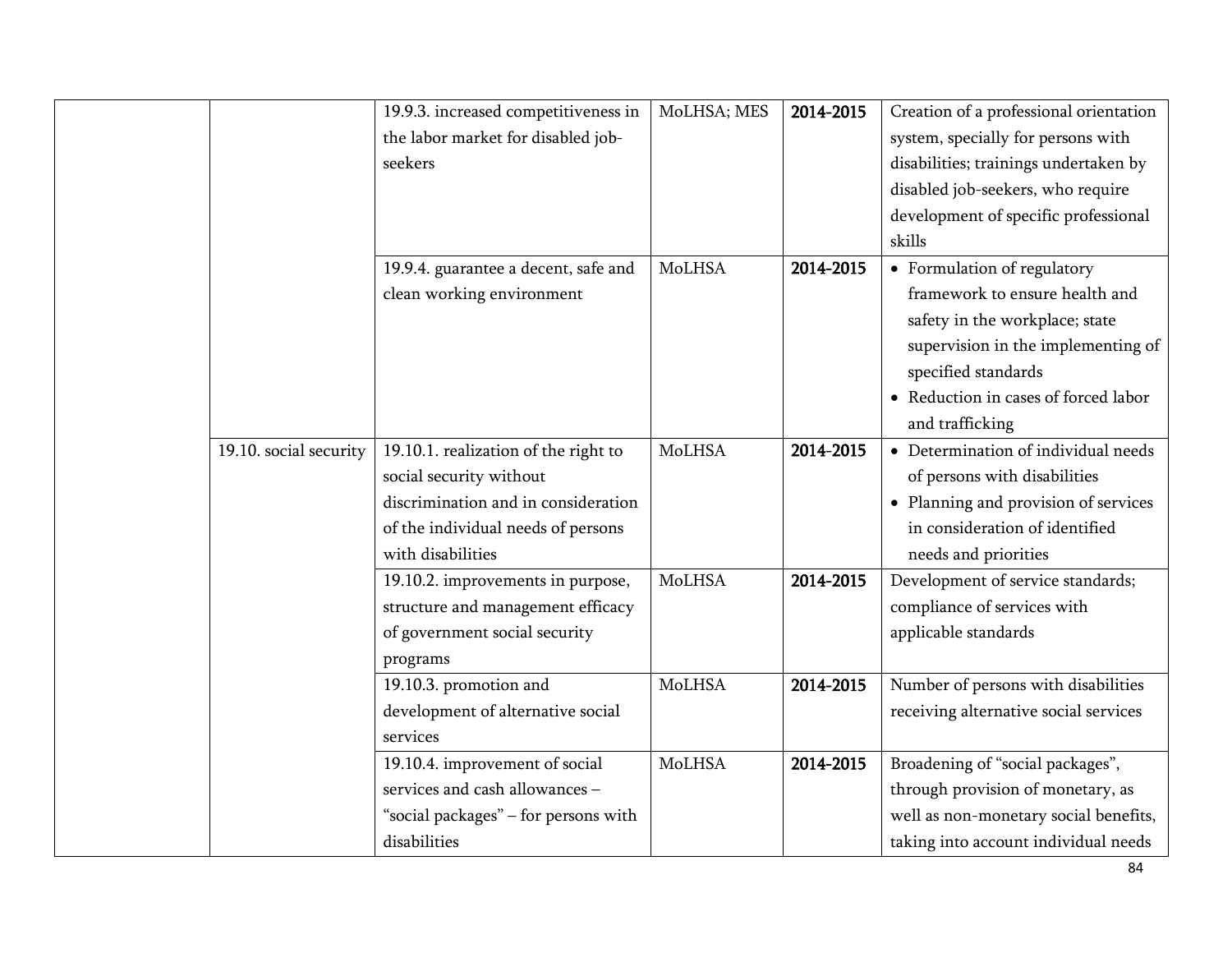|                    | 19.11.                | 19.11.1. active development of the    | Inter-Agency  | 2014-2015 | Report on implemented measures     |
|--------------------|-----------------------|---------------------------------------|---------------|-----------|------------------------------------|
|                    | encouragement of      | process of establishing an equal      | Commission    |           |                                    |
|                    | greater participation | electoral environment for voters      |               |           |                                    |
|                    | in public and         | with disabilities                     |               |           |                                    |
|                    | political life        | 19.11.2. encouragement of greater     | Inter-Agency  | 2014-2015 | Conduction of informative          |
|                    |                       | involvement of persons with           | Commission    |           | campaigns, in order to increase    |
|                    |                       | disabilities in political and public  |               |           | participation of persons with      |
|                    |                       | unions                                |               |           | disabilities, in the activities of |
|                    |                       |                                       |               |           | political and public unions        |
|                    | 19.12.                | 19.12.1. guarantee equal              | Ministry of   | 2014-2015 | Increased number of persons with   |
|                    | encouragement of      | opportunities for the participation   | Culture and   |           | disabilities involved in cultural  |
|                    | greater participation | of persons with disabilities in       | Monument      |           | programs and projects              |
|                    | in cultural,          | cultural life                         | Protection of |           |                                    |
|                    | recreational,         |                                       | Georgia       |           |                                    |
|                    | entertainment and     | 19.12.2. ensure equal access to       | Ministry of   | 2014-2015 | Report on completed projects       |
|                    | sporting events       | cultural facilities and materials     | Culture and   |           |                                    |
|                    |                       |                                       | Monument      |           |                                    |
|                    |                       |                                       | Protection of |           |                                    |
|                    |                       |                                       | Georgia       |           |                                    |
|                    |                       | 20. Rights to Work                    |               |           |                                    |
| Aim                | Objective             | Action/Measure                        | Responsible   | Timeframe | Indicator                          |
|                    |                       |                                       | <b>Body</b>   |           |                                    |
| 20. protection of  | 20.1. continuing the  | 20.1.1. preparation and initiation of | MoLHSA        | 2014-2015 | Preparation and initiation of      |
| the right to work, | process of            | relevant legislative changes for the  |               |           | legislative reforms package        |
| in accordance with | development of        | improvement of the Labor Code of      |               |           |                                    |
| internationally    | labor legislation     | Georgia                               |               |           |                                    |
|                    |                       |                                       |               |           |                                    |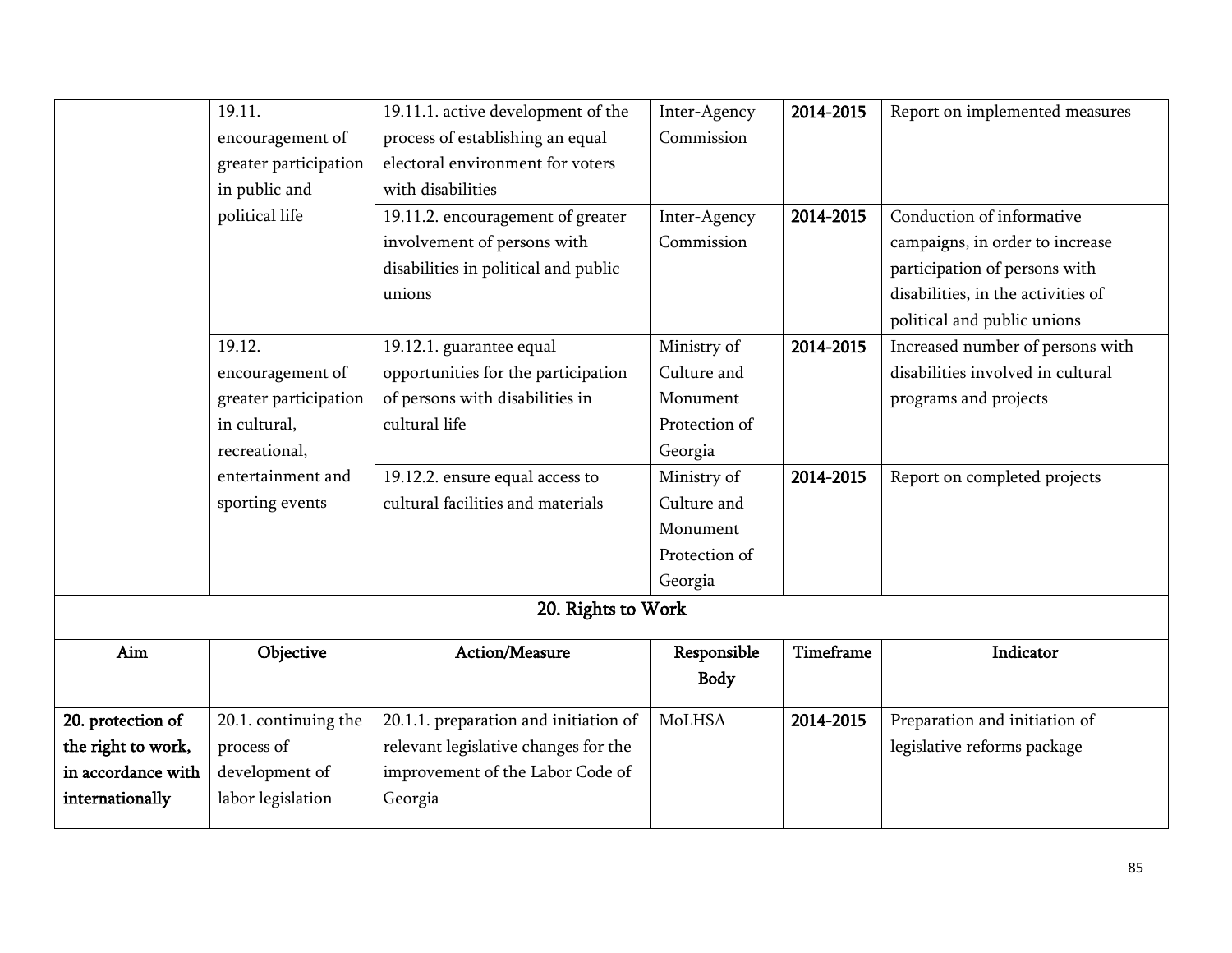| recognized<br>standards |                                                                                  | 20.1.2. formulation of statutory<br>regulations on health and safety in<br>the workplace<br>20.1.3. review of employment law | <b>MoLHSA</b><br><b>MoLHSA</b>                       | 2014-2015<br>2014-2015 | Initiation of relevant legislative<br>changes<br>Initiation of employment law review                                                   |
|-------------------------|----------------------------------------------------------------------------------|------------------------------------------------------------------------------------------------------------------------------|------------------------------------------------------|------------------------|----------------------------------------------------------------------------------------------------------------------------------------|
|                         |                                                                                  | and preparation of relevant<br>legislative reforms package                                                                   |                                                      |                        | in the Parliament of Georgia                                                                                                           |
|                         |                                                                                  | 20.1.4. initiation of draft law on<br>labor migration by the Government<br>of Georgia                                        | <b>State</b><br>Commission on<br>Migration<br>Issues | 2014-2015              | Discussion of draft law on labor<br>migration in the Parliament of<br>Georgia                                                          |
|                         | 20.2.<br>implementation of<br>core conventions of<br>the International<br>Labour | 20.2.1. implementation of Freedom<br>of Association and Protection of the<br>Right to Organise Convention, 1948<br>(No. 87)  | Government of<br>Georgia                             | 2014-2015              | Positive annual progress reports by<br>the Committee of Experts on the<br>Application of Conventions and<br>Recommendations of the ILO |
|                         | Organization (ILO)                                                               | 20.2.2. implementation of Forced<br>Labour Convention, 1930 (No. 29)                                                         | Government of<br>Georgia                             | 2014-2015              | Positive annual progress reports by<br>the Committee of Experts on the<br>Application of Conventions and<br>Recommendations of the ILO |
|                         |                                                                                  | 20.2.3. implementation of Abolition<br>of Forced Labour Convention, 1957<br>(No. 105)                                        | Government of<br>Georgia                             | 2014-2015              | Positive annual progress reports by<br>the Committee of Experts on the<br>Application of Conventions and<br>Recommendations of the ILO |
|                         |                                                                                  | 20.2.4. implementation of Right to<br>Organise and Collective Bargaining                                                     | Government of<br>Georgia                             | 2014-2015              | Positive annual progress reports by<br>the Committee of Experts on the<br>Application of Conventions and                               |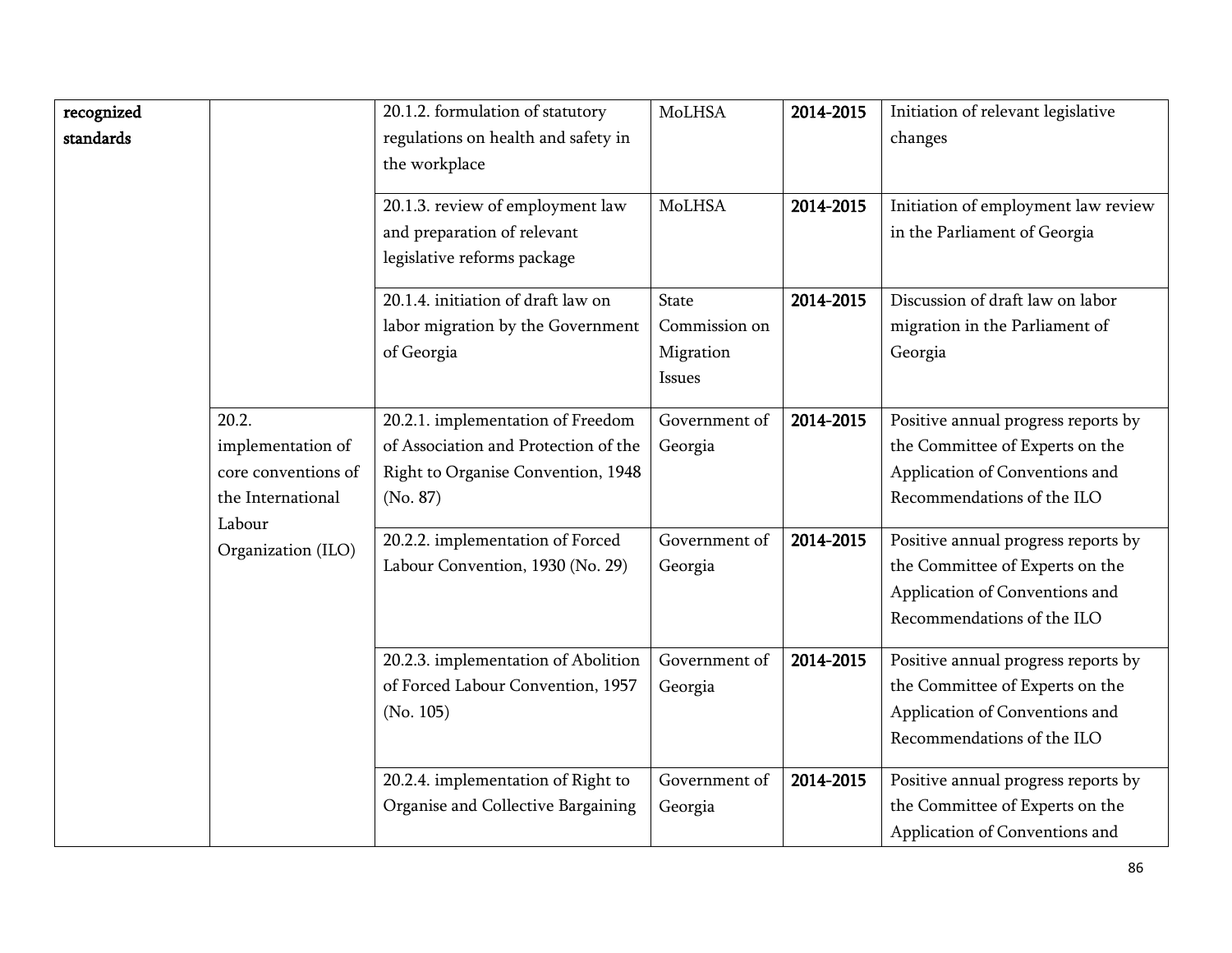|       |                                                                                   | Convention, 1949 (No. 98)                                                                                |                                     |           | Recommendations of the ILO                                                                                                             |
|-------|-----------------------------------------------------------------------------------|----------------------------------------------------------------------------------------------------------|-------------------------------------|-----------|----------------------------------------------------------------------------------------------------------------------------------------|
|       |                                                                                   | 20.2.5. implementation of<br>Minimum Age Convention, 1973<br>(No. 138)                                   | Government of<br>Georgia            | 2014-2015 | Positive annual progress reports by<br>the Committee of Experts on the<br>Application of Conventions and<br>Recommendations of the ILO |
|       |                                                                                   | 20.2.6. implementation of Worst<br>Forms of Child Labour Convention,<br>1999 (No. 182)                   | Government of<br>Georgia            | 2014-2015 | Positive annual progress reports by<br>the Committee of Experts on the<br>Application of Conventions and<br>Recommendations of the ILO |
|       |                                                                                   | 20.2.7. implementation of Equal<br>Remuneration Convention, 1951<br>(No. 100)                            | Government of<br>Georgia            | 2014-2015 | Positive annual progress reports by<br>the Committee of Experts on the<br>Application of Conventions and<br>Recommendations of the ILO |
|       |                                                                                   | 20.2.8. implementation of<br>Discrimination (Employment and<br>Occupation) Convention, 1958 (No.<br>111) | Government of<br>Georgia            | 2014-2015 | Positive annual progress reports by<br>the Committee of Experts on the<br>Application of Conventions and<br>Recommendations of the ILO |
|       | 20.3. effective<br>implementation of<br>changes to the Labor<br>Code, in practice | 20.3.1. active conduction of social<br>dialogue/discussions                                              | Government of<br>Georgia;<br>MoLHSA | 2014-2015 | Number of events, meetings and joint<br>initiatives conducted                                                                          |
|       |                                                                                   | 20.3.2. creation of a Tripartite<br>Social Partnership Commission                                        | Government of<br>Georgia            | 2014-2015 | Number of sessions                                                                                                                     |
| 20.4. | implementation of                                                                 | 20.4.1. preparation of MoLHSA<br>reforms package                                                         | Government of<br>Georgia;           | 2014-2015 | Number of meetings/discussions<br>conducted; identification of                                                                         |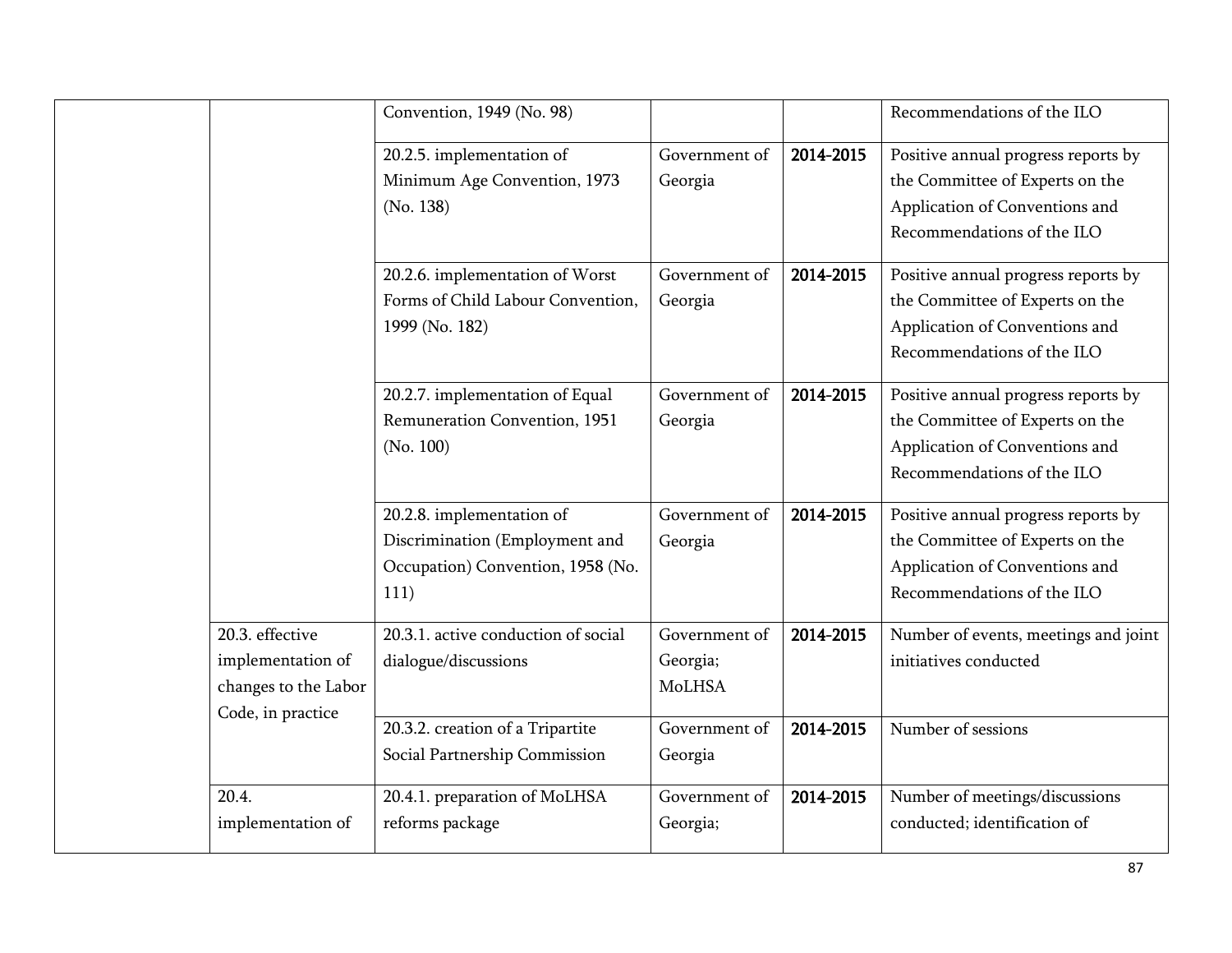| necessary             |                                                    | MoLHSA         |           | objectives for organizational          |
|-----------------------|----------------------------------------------------|----------------|-----------|----------------------------------------|
| institutional reforms |                                                    |                |           | development and formulation of         |
| for the protection of |                                                    |                |           | adjustment plan                        |
| labor rights          |                                                    |                |           |                                        |
|                       | 20.4.2. establishment of mediation                 | Government of  | 2014-2015 | • Number of times mediation            |
|                       | mechanism, whose mandate would                     | Georgia;       |           | mechanism has been utilized            |
|                       | include:                                           | MoLHSA         |           | • Number of collective labor           |
|                       |                                                    |                |           | agreements concluded within the        |
|                       | conciliatory procedures to<br>$\bullet$            |                |           | framework of the mediation             |
|                       | resolve collective labor                           |                |           | mechanism                              |
|                       | disputes and prevention of<br>conflict escalations |                |           |                                        |
|                       | (including in cases where                          |                |           |                                        |
|                       | the state plays the role of                        |                |           |                                        |
|                       | the employer);                                     |                |           |                                        |
|                       | promotion of collective<br>$\bullet$               |                |           |                                        |
|                       | labor agreements                                   |                |           |                                        |
|                       |                                                    |                |           |                                        |
|                       | 20.4.3. development of the                         | MoLHSA         | 2014-2015 | Preparation of relevant instruments    |
|                       | mediation mechanism's conciliatory                 |                |           |                                        |
|                       | procedure for the resolution of                    |                |           |                                        |
|                       | collective labor disputes                          |                |           |                                        |
|                       | 20.4.4. improvement of health and                  | MoLHSA;        | 2014-2015 | Preparation of relevant                |
|                       | safety and creation of an                          | Government of  |           | recommendations for the creation of    |
|                       | inspections mechanism for                          | Georgia        |           | an inspections mechanism, to check     |
|                       | checking conditions in the                         |                |           | health and safety regulations in the   |
|                       | workplace                                          |                |           | workplace; initiation of relevant      |
|                       |                                                    |                |           | mechanism                              |
|                       |                                                    |                |           |                                        |
|                       | 20.4.5. increasing access to                       | MoLHSA;        | 2014-2015 | Number of job-seekers registered;      |
|                       |                                                    | Social Service |           | access to vocational training; updated |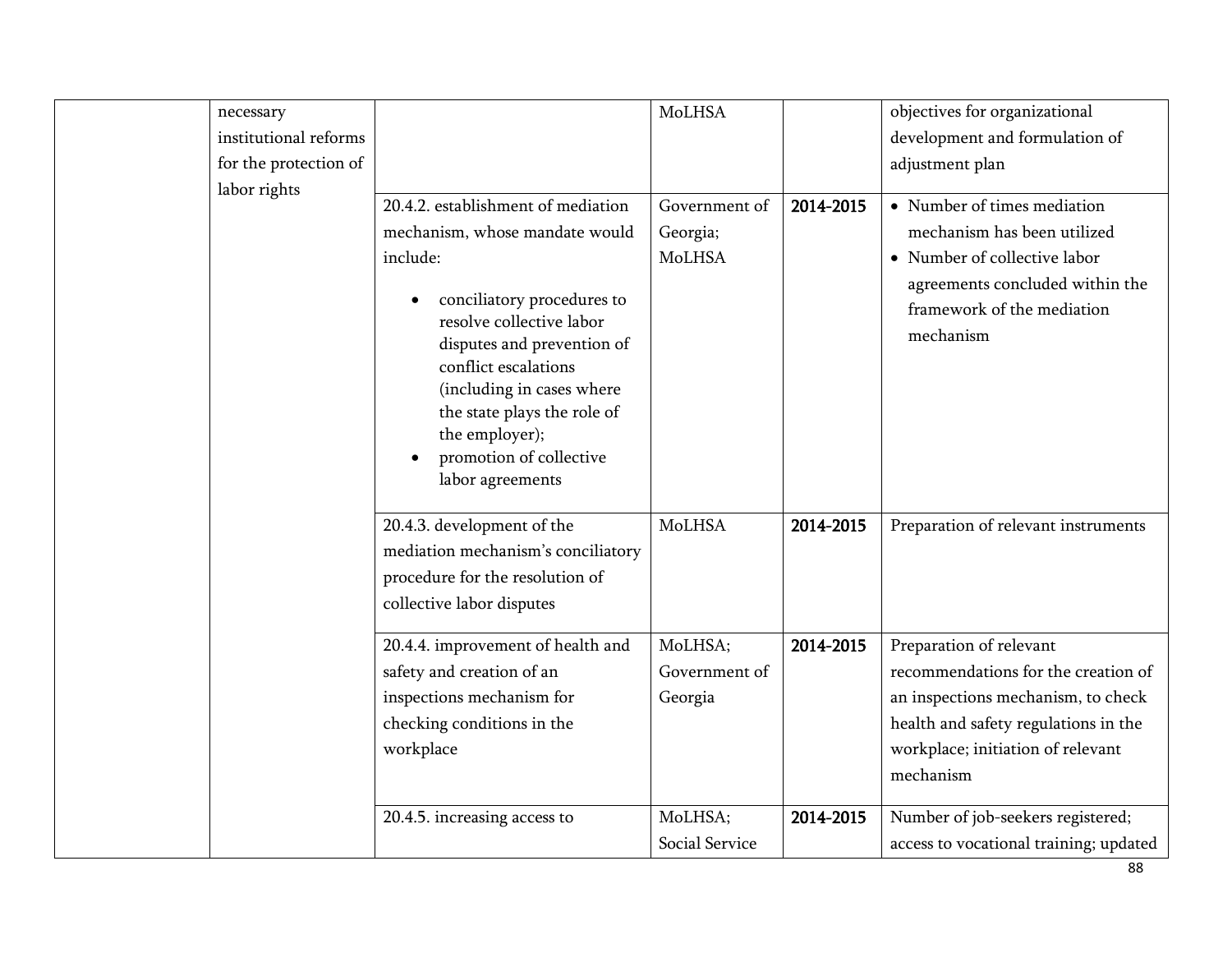|                                                                                                                                                   |                                                                                                 | employment services                                                                                                                                                                                                                                                                                                       | Agency                                                                       |                   | information on existing vacancies                                                                                                                                                                                                                                                                     |  |  |
|---------------------------------------------------------------------------------------------------------------------------------------------------|-------------------------------------------------------------------------------------------------|---------------------------------------------------------------------------------------------------------------------------------------------------------------------------------------------------------------------------------------------------------------------------------------------------------------------------|------------------------------------------------------------------------------|-------------------|-------------------------------------------------------------------------------------------------------------------------------------------------------------------------------------------------------------------------------------------------------------------------------------------------------|--|--|
|                                                                                                                                                   | 20.5. enhancement<br>of international<br>cooperation in the<br>field of labor and<br>employment | 20.5.1. enhancement of cooperation<br>and communications with<br>traditional partners (US<br>Department of Labour, ILO,<br>International Organization for<br>Migration, EU, World Bank, the<br>German Society for International<br>Cooperation, the European<br>Training Foundation); creation of<br>new partnership ties | MoLHSA                                                                       | 2014-2015         | Enhancement of cooperation,<br>successful implementation of ongoing<br>projects and initiation of new<br>projects                                                                                                                                                                                     |  |  |
|                                                                                                                                                   | 21. Right to Property                                                                           |                                                                                                                                                                                                                                                                                                                           |                                                                              |                   |                                                                                                                                                                                                                                                                                                       |  |  |
| Aim                                                                                                                                               | Objective                                                                                       | Action/Measure                                                                                                                                                                                                                                                                                                            | Responsible<br><b>Body</b>                                                   | Timeframe         | Indicator                                                                                                                                                                                                                                                                                             |  |  |
| 21. creation of<br>guarantees for the<br>inviolability of<br>property rights, in<br>accordance with<br>internationally<br>recognized<br>standards | 21.1. refinement<br>and improvement of<br>real estate<br>registration<br>documentation          | 21.1.1. creation of a single,<br>electronic land registrations<br>database; conversion of paper<br>documents to electronic format<br>21.1.2. incorporation of cadastral                                                                                                                                                   | <b>LEPL National</b><br>Agency of<br>Public Registry<br><b>LEPL National</b> | 2014-2015<br>2014 | • Creation of a single, unified,<br>electronic land registrations<br>database<br>• Procurement of the software<br>needed and initiation of step by<br>step process to convert land<br>registrations that are currently in<br>paper format, into electronic<br>format<br>Development and processing of |  |  |
|                                                                                                                                                   |                                                                                                 | surveys of the Shatili territory into<br>the single, unified electronic land                                                                                                                                                                                                                                              | Agency of<br>Public Registry                                                 |                   | satellite imagery and geodetic<br>measurements, in order to generate                                                                                                                                                                                                                                  |  |  |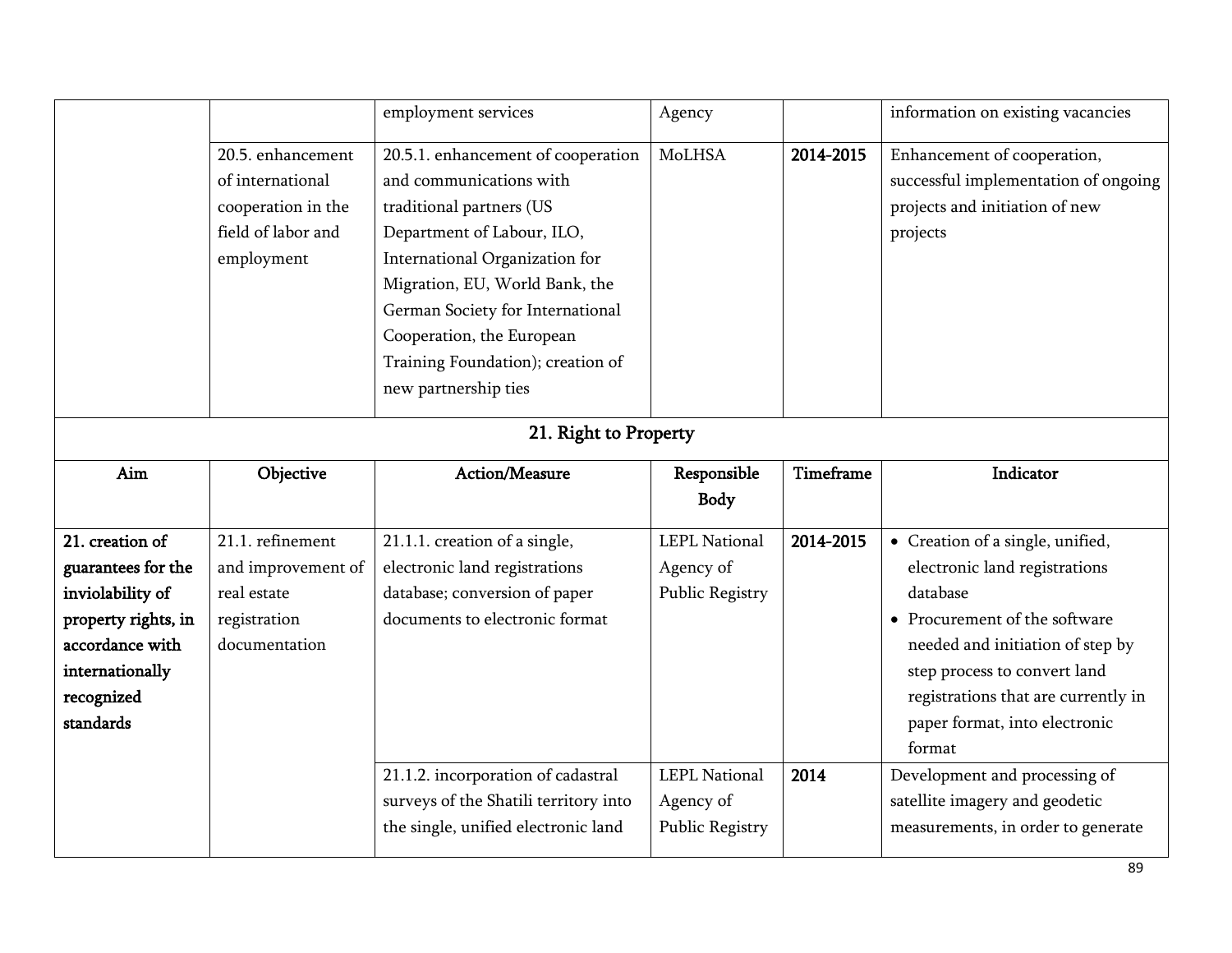|                     |                       |                                     | Body           |      |                                        |
|---------------------|-----------------------|-------------------------------------|----------------|------|----------------------------------------|
| 22.1. regular       | 22.1.1. preparation   | 22.1.1.1. seeking out best training | Inter-Agency   | 2014 | • Report on training best practices in |
| briefings of public | of a series of        | examples, which cover a variety of  | Commission;    |      | the human rights sphere                |
| servants and        | seminars on human     | human rights issues, pedagogical    | Inter-Agency   |      | • Report on human rights seminar       |
| elected             | rights related issues | tools and methods                   | Task Force     |      | series/academic programs               |
| representatives on  | for all public        |                                     | (coordinating  |      |                                        |
| their human rights  | servants and elected  | 22.1.1.2. creation of a small group | and monitoring |      |                                        |
| related duties and  | representatives, so   | of international and local experts, | mechanism)     |      |                                        |
| responsibilities    | as to increase their  | who will be in charge of            |                |      |                                        |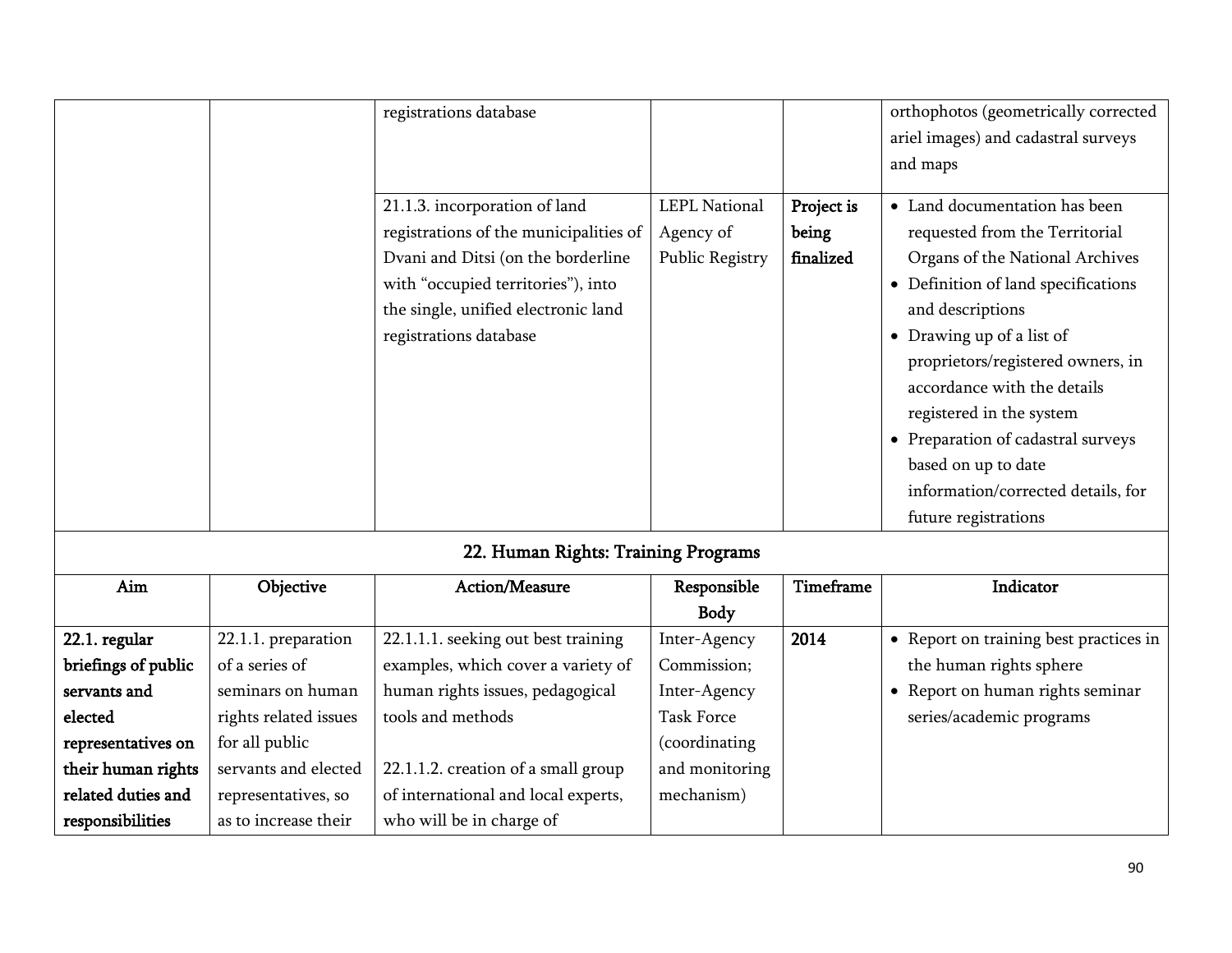|                    | awareness,           | formulating a series of special      |                   |      |                                      |
|--------------------|----------------------|--------------------------------------|-------------------|------|--------------------------------------|
|                    | capabilities and     | seminars on human rights related     |                   |      |                                      |
|                    | application in       | issues, adapted for the Georgian     |                   |      |                                      |
|                    | practice             | context and based on                 |                   |      |                                      |
|                    |                      | recommendations of the applicable    |                   |      |                                      |
|                    |                      | best practices, questions, content   |                   |      |                                      |
|                    |                      | matter and pedagogical tools and     |                   |      |                                      |
|                    |                      | methods                              |                   |      |                                      |
|                    | 22.1.2. involvement  | 22.1.2.1. creation of a group to     | Inter-Agency      | 2014 | • Creation of training group         |
|                    | of high-ranking      | conduct human rights related         | Commission;       |      | • Conduction of seminars             |
|                    | public officials and | seminars                             | Inter-Agency      |      | • Evaluations and possibility to     |
|                    | elected              |                                      | <b>Task Force</b> |      | make updates/alterations             |
|                    | representatives in   | 22.1.2.2. conduction of human        | (coordinating     |      |                                      |
|                    | the human rights     | rights related seminars in small     | and monitoring    |      |                                      |
|                    | related seminar      | groups - to allow greater discussion | mechanism)        |      |                                      |
|                    | series               | and internal dialogue                |                   |      |                                      |
|                    |                      |                                      |                   |      |                                      |
|                    |                      | 22.1.2.3. constant evaluation and    |                   |      |                                      |
|                    |                      | updating of training programs and    |                   |      |                                      |
|                    |                      | seminars                             |                   |      |                                      |
| 22.2. systematic   | 22.2.1. formulation  | 22.2.1.1                             | Inter-Agency      | 2014 | • Reports on the status of trainings |
| updating of        | of a system for the  | determination of:                    | Commission;       |      | for public servants/elected          |
| introductory, as   | regular updating     | specific seminar                     | Inter-Agency      |      | representatives                      |
| well as advanced   | and improvement of   | attendances by individual            | <b>Task Force</b> |      | • Report on tools and methods        |
| human rights       | the series of        | public servants and elected          | (coordinating     |      | necessary for a sustainable training |
| related training   | seminars focusing    | representatives;                     | and monitoring    |      | system                               |
| programs, focusing | on human rights      | the ways in which to                 | mechanism)        |      | • Determination of an overall system |
| on practical       | related issues, with | conduct practical trainings          |                   |      | structure for trainings conducted    |
| application        | the help of newly    | in human rights related              |                   |      | on human rights related issues       |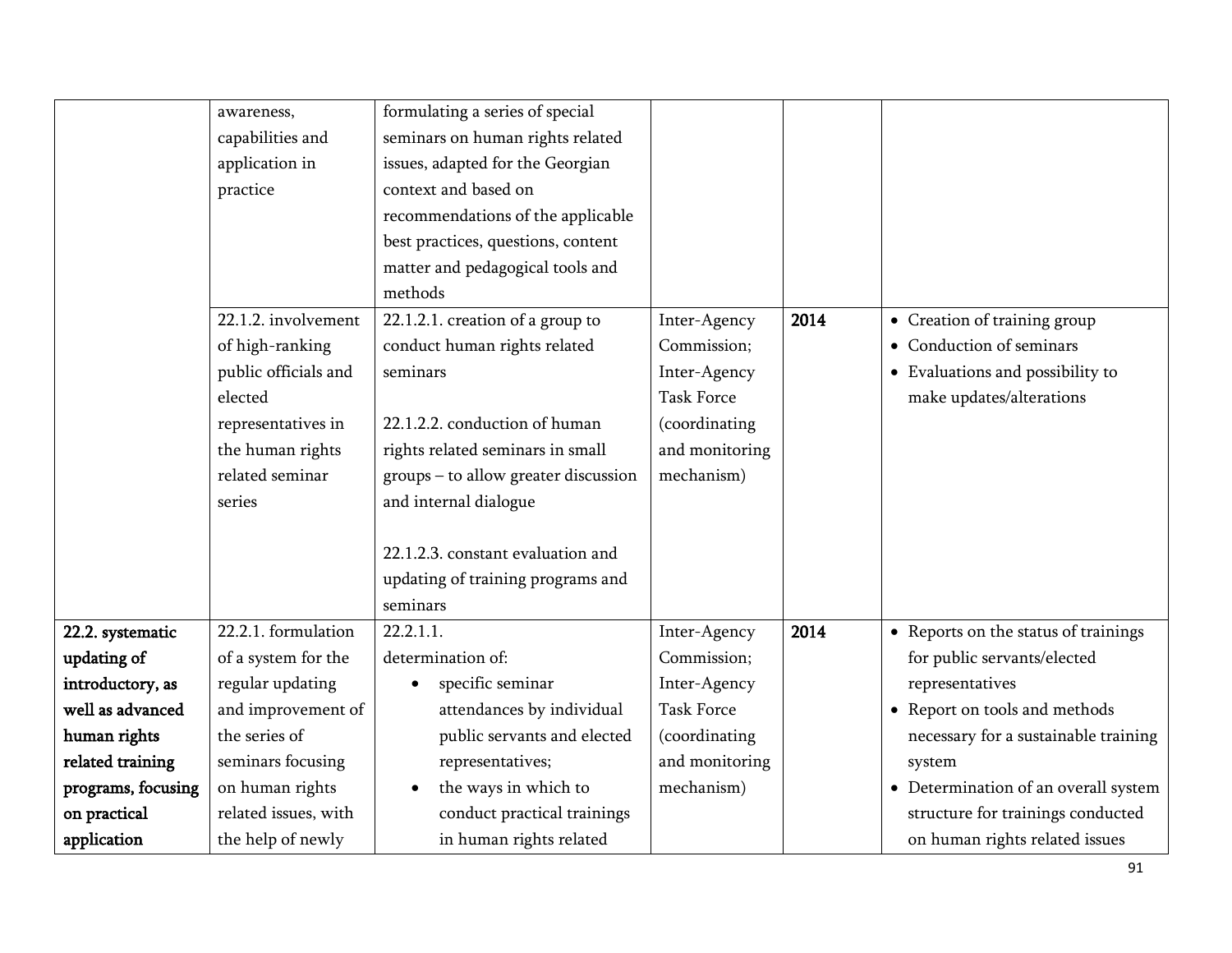| methods and         | acquired knowledge  | issues;                               |                   |      | • Creation of a group, responsible for |
|---------------------|---------------------|---------------------------------------|-------------------|------|----------------------------------------|
| tailored for public | and pedagogical     | which parts of the human              |                   |      | carrying out trainings                 |
| servants and        | tools               | rights training programs are          |                   |      |                                        |
| elected             |                     | common across various                 |                   |      |                                        |
| representatives-    |                     | sectors and levels                    |                   | 2014 |                                        |
| in order to         |                     |                                       |                   |      |                                        |
| encourage their     |                     | 22.2.1.2. determination of the ways   |                   |      |                                        |
| professional        |                     | in which to utilize available         |                   |      |                                        |
| development         |                     | pedagogical tools/methods, in order   |                   |      |                                        |
|                     |                     | to establish a systematic approach    |                   |      |                                        |
|                     |                     | for the updating and developing of    |                   |      |                                        |
|                     |                     | training programs                     |                   | 2015 |                                        |
|                     |                     |                                       |                   |      |                                        |
|                     |                     | 22.2.1.3. finding the best ways in    |                   |      |                                        |
|                     |                     | which incorporate teaching on         |                   |      |                                        |
|                     |                     | human rights standards, in            |                   |      |                                        |
|                     |                     | introductory and advanced training    |                   |      |                                        |
|                     |                     | modules, for public servants and      |                   |      |                                        |
|                     |                     | elected representatives               |                   | 2015 |                                        |
|                     |                     |                                       |                   |      |                                        |
|                     |                     | 22.2.1.4. creation of a group to lead |                   |      |                                        |
|                     |                     | the human rights training programs    |                   |      |                                        |
| 22.3. informing of  | 22.3.1. formulation | 22.3.1.1. analysis of the levels of   | Inter-Agency      | 2014 | • Reports on levels of awareness on    |
| all persons living  | and implementation  | awareness on human rights issues      | Commission;       |      | human rights issues                    |
| in Georgia of their | of a strategy for   | across various public sectors and     | Inter-Agency      |      | • Formulation and initiation of        |
| human rights and    | informing the       | regions                               | <b>Task Force</b> |      | strategy for raising awareness         |
| the requirement to  | Georgian public on  |                                       | (coordinating     |      | • Formulation of pilot training        |
| respect the human   | human rights        | 22.3.1.2. formulation of a long-term  | and monitoring    | 2015 | schemes on human rights related        |
| rights of others    |                     | strategy for informing the public     | mechanism)        |      | issues                                 |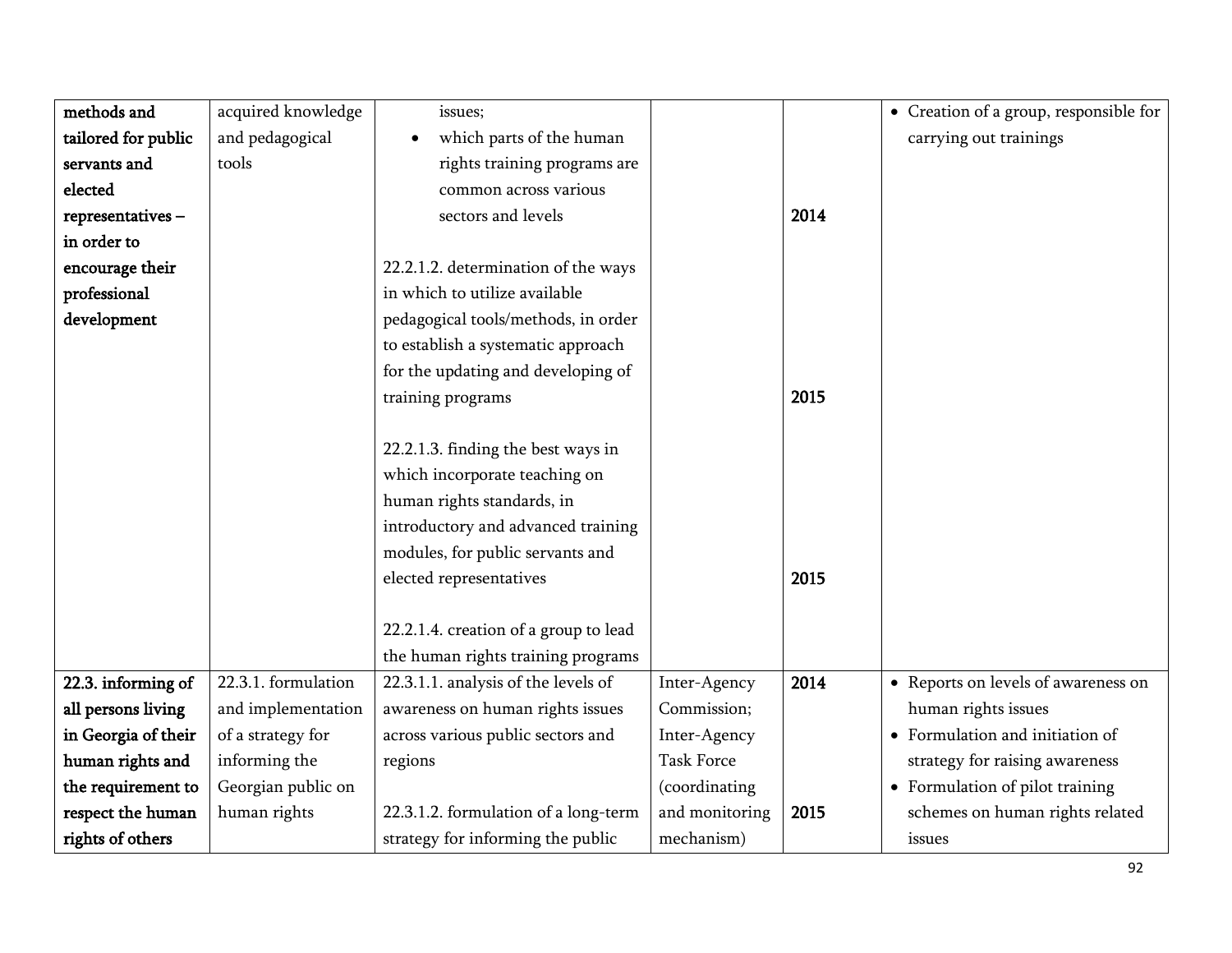|                 |                       | about human right issues (in                              |              |           |                               |
|-----------------|-----------------------|-----------------------------------------------------------|--------------|-----------|-------------------------------|
|                 |                       | cooperation with important                                |              |           |                               |
|                 |                       | partners, such as: the media,                             |              |           |                               |
|                 |                       | businesses and international                              |              |           |                               |
|                 |                       | organizations)                                            |              |           |                               |
|                 |                       |                                                           |              | 2015      |                               |
|                 |                       | 22.3.1.3. formulation of pilot                            |              |           |                               |
|                 |                       | training schemes for interested                           |              |           |                               |
|                 |                       | groups of journalists on human                            |              |           |                               |
|                 |                       | rights issues, in order to increase                       |              |           |                               |
|                 |                       | their knowledge and coverage of                           |              |           |                               |
|                 |                       | human rights issues (and                                  |              |           |                               |
|                 |                       | instruments), in their journalistic                       |              |           |                               |
|                 |                       | activities                                                |              |           |                               |
|                 |                       | 23. Other Issues: Improvement of the National Action Plan |              |           |                               |
| Aim             | Objective             | Action/Measure                                            | Responsible  | Timeframe | Indicator                     |
|                 |                       |                                                           | <b>Body</b>  |           |                               |
| 23.             | 23.1. improvement     | 23.1.1. preparation of next chapters                      | MES; MoLHSA; | 2014      | Action plan contains relevant |
| comprehensive,  | and technical         | of the action plan, in particular:                        | MoJ; MoF;    |           | chapters                      |
| consistent and  | refining of the 2014- | right to education<br>$\bullet$                           | MRDI; MoE    |           |                               |
| ongoing human   | 2016 national action  | right to the highest<br>$\bullet$                         |              |           |                               |
| rights national | plan                  | attainable standard of                                    |              |           |                               |
| action plans    |                       | health                                                    |              |           |                               |
|                 |                       | strengthening of domestic                                 |              |           |                               |
|                 |                       | legal guarantees on                                       |              |           |                               |
|                 |                       | environmental human                                       |              |           |                               |
|                 |                       | rights                                                    |              |           |                               |